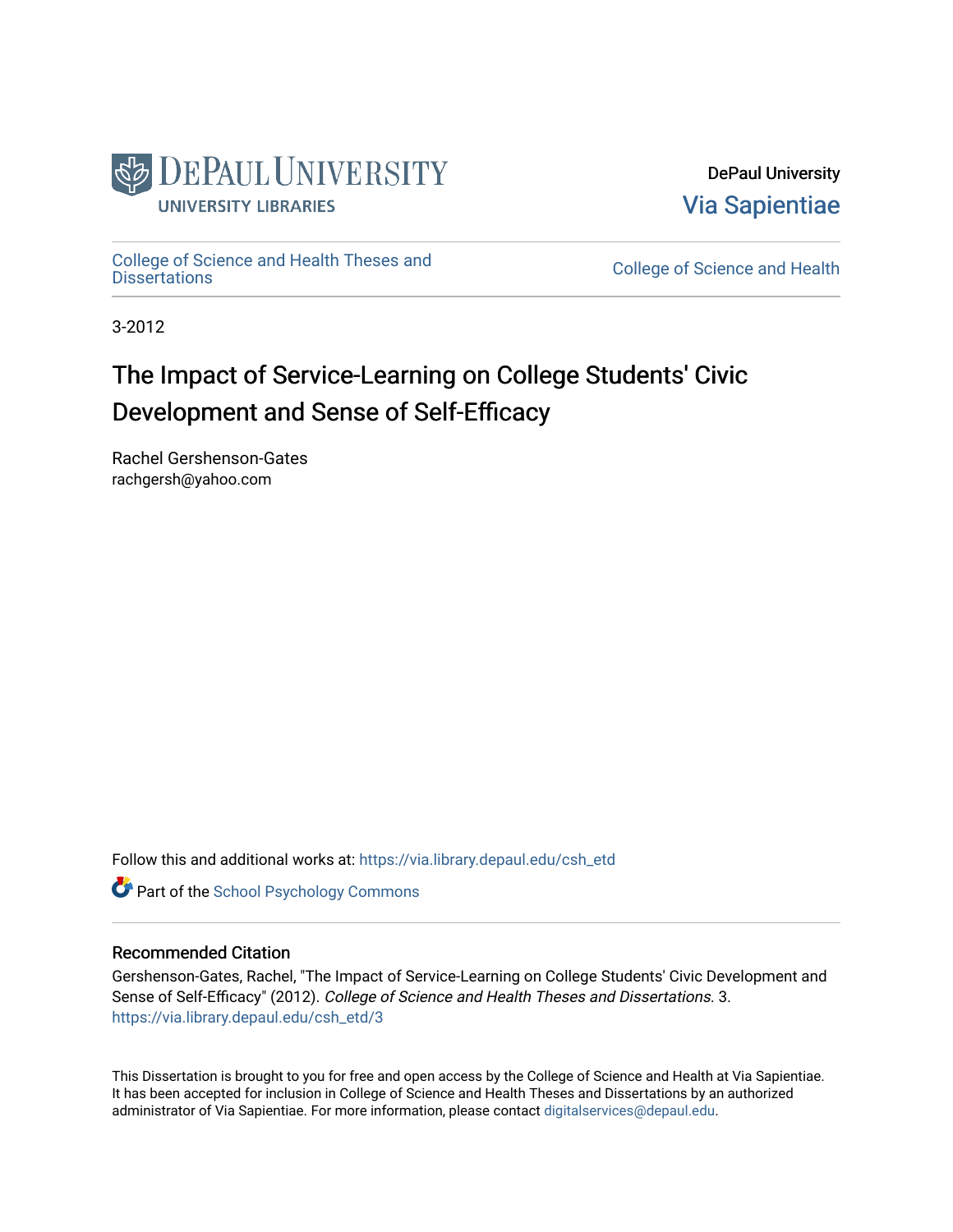# THE IMPACT OF SERVICE-LEARNING ON COLLEGE STUDENTS' CIVIC DEVELOPMENT AND SENSE OF SELF-EFFICACY

A Dissertation

Presented in Partial Fulfillment of the Degree of Doctorate of Philosophy in Clinical Psychology

January, 2012

BY

RACHEL GERSHENSON-GATES

Department of Psychology

College of Science and Health

DePaul University

Chicago, IL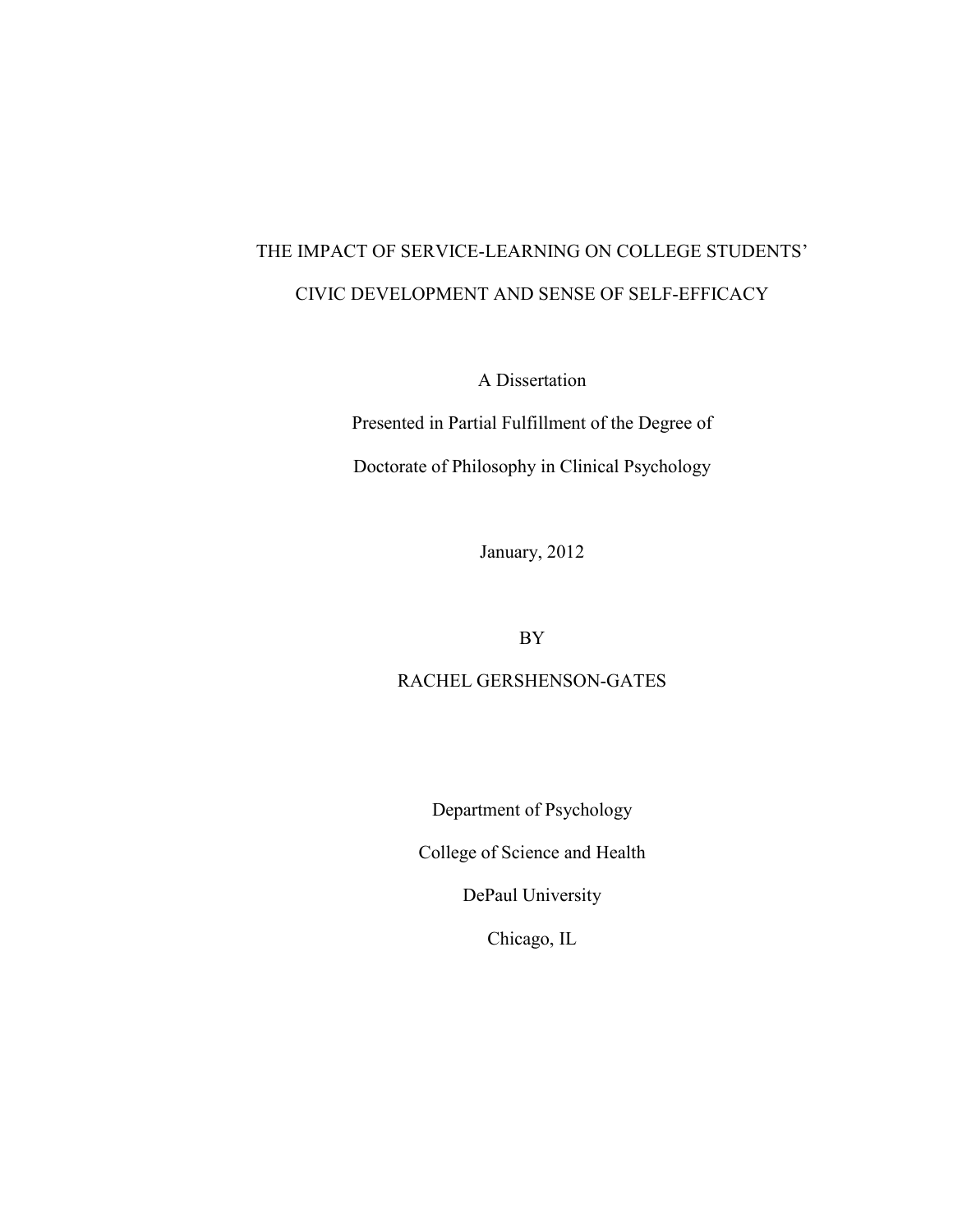# DISSERTATION COMMITTEE

Sheldon Cotler, Ph.D.

Chairperson

Catherine Pines, Ph.D.

Bernadette Sánchez, Ph.D.

Joyce Sween, Ph.D.

Rich Whitney, Ph.D.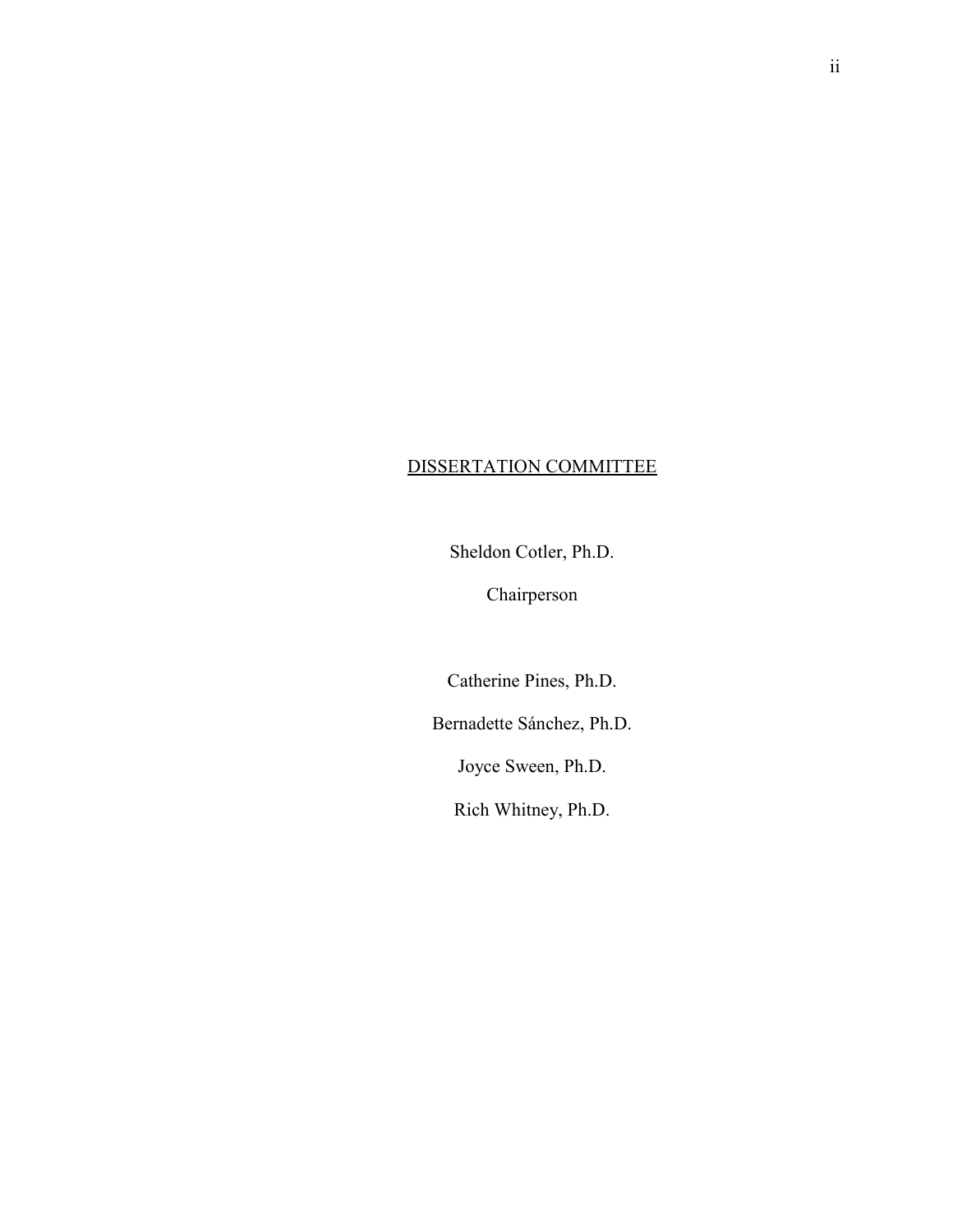### ACKNOWLEDGMENTS

I would like to thank my dissertation chair Sheldon Cotler and committee members Bernadette Sánchez and Catherine Pines for their support on this project and throughout graduate school. I am also thankful to Rich Whitney and Joyce Sween for their willingness to provide their perspectives on service-learning. I appreciate the participation of the instructors, students, and supervisors who made this study possible. Finally, I will be eternally grateful for the love and encouragement of my husband, parents, and sister.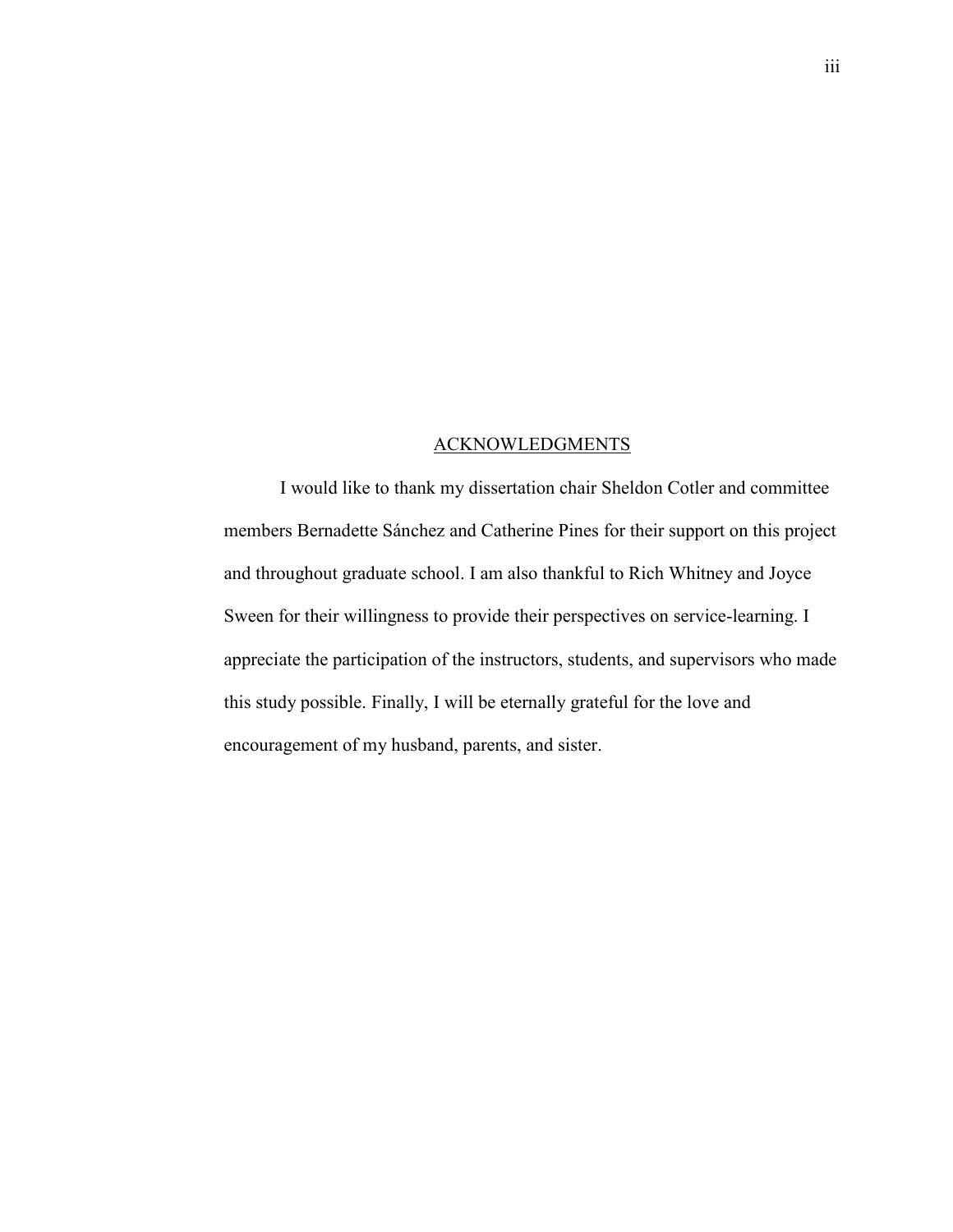# VITA

The author was born in Chicago, Illinois on March 13, 1980. She graduated as valedictorian from Oak Park and River Forest High School and received her Bachelor of Arts with Honors in Psychology from Brown University in 2002. She received her Master of Arts with Distinction in Clinical Psychology from DePaul University in 2008.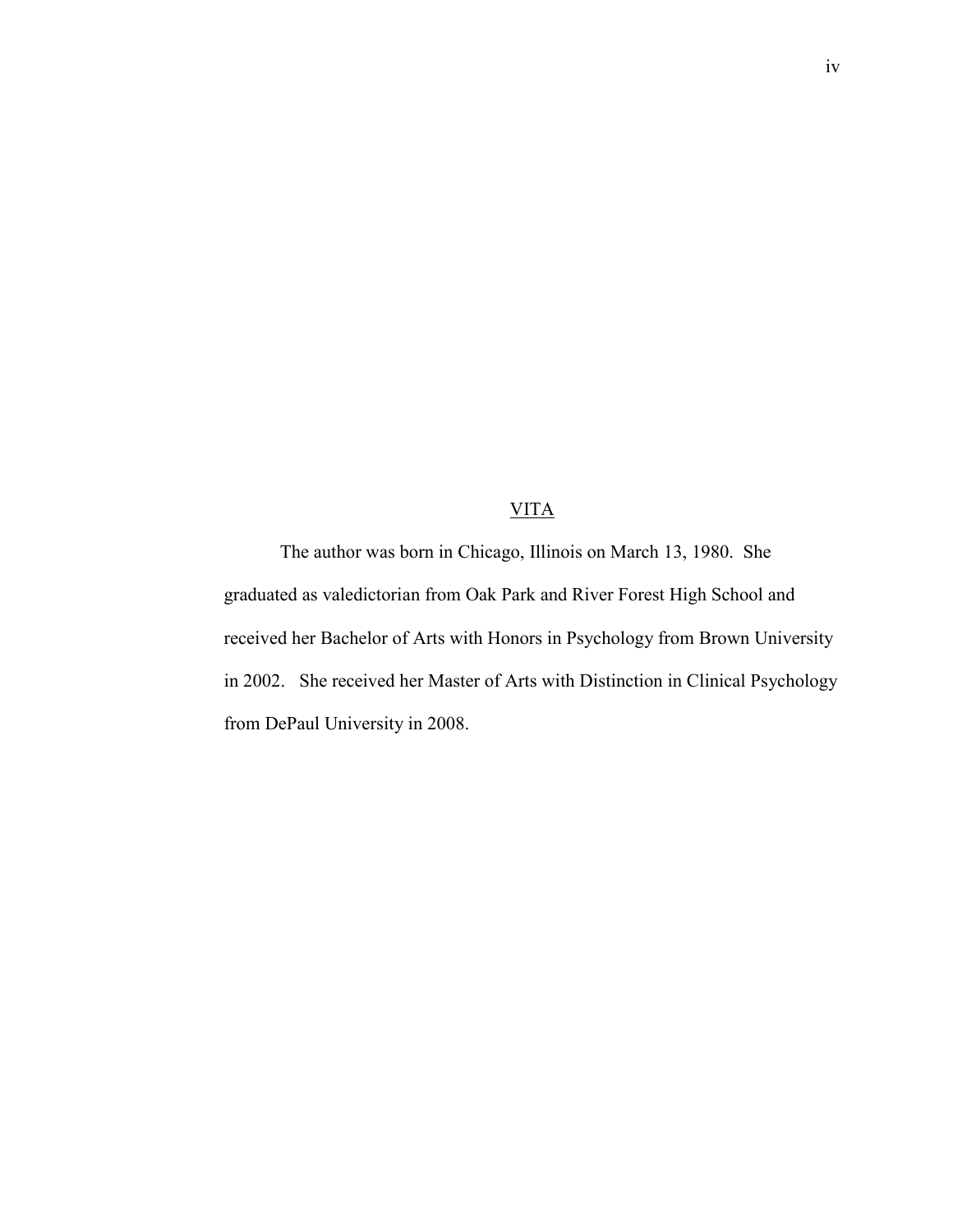# TABLE OF CONTENTS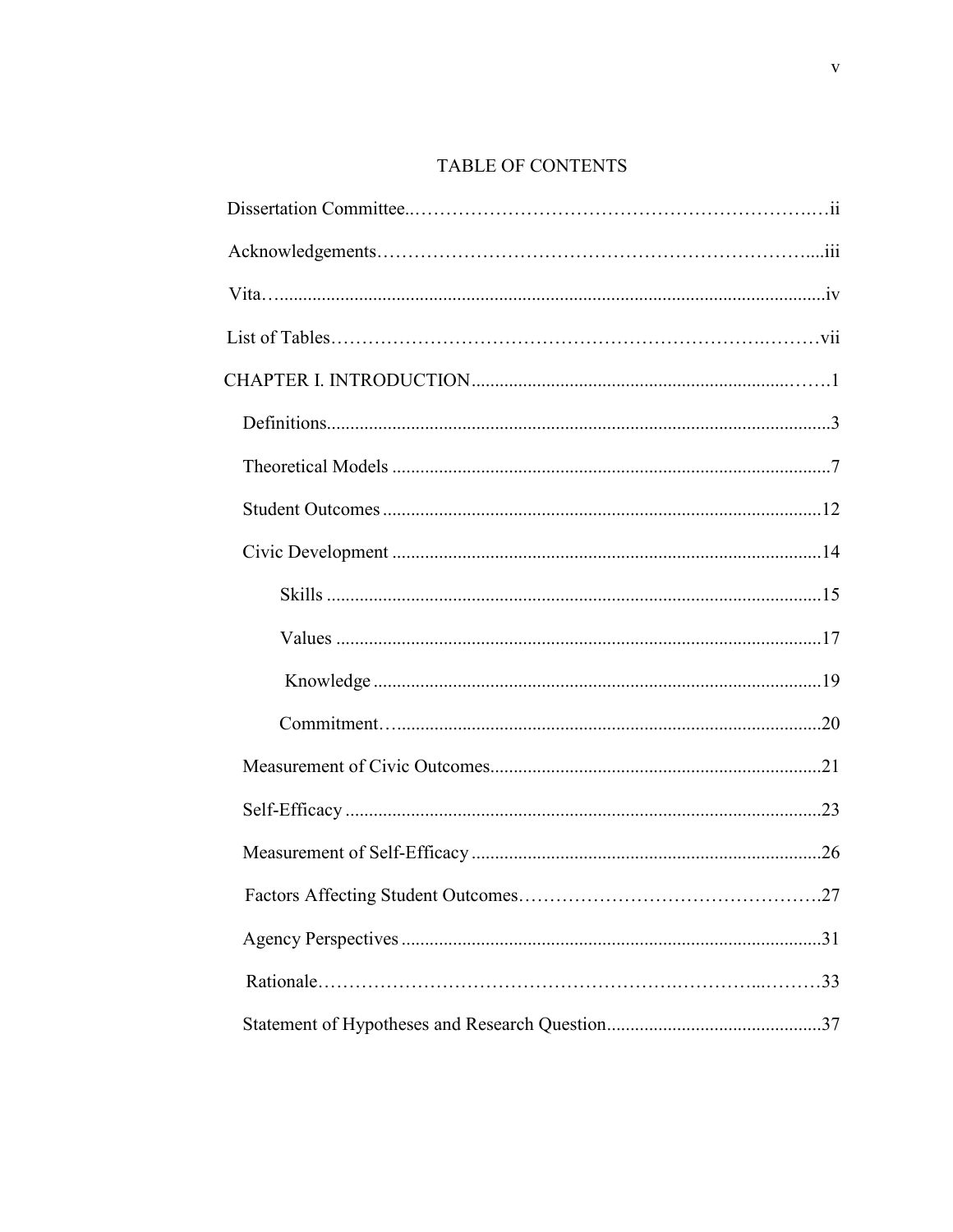| Relationship of Additional Student/Supervisor Variables to Outcomes76 |  |
|-----------------------------------------------------------------------|--|
|                                                                       |  |
|                                                                       |  |
|                                                                       |  |
|                                                                       |  |
|                                                                       |  |
|                                                                       |  |
|                                                                       |  |
|                                                                       |  |
|                                                                       |  |
|                                                                       |  |
|                                                                       |  |
|                                                                       |  |
|                                                                       |  |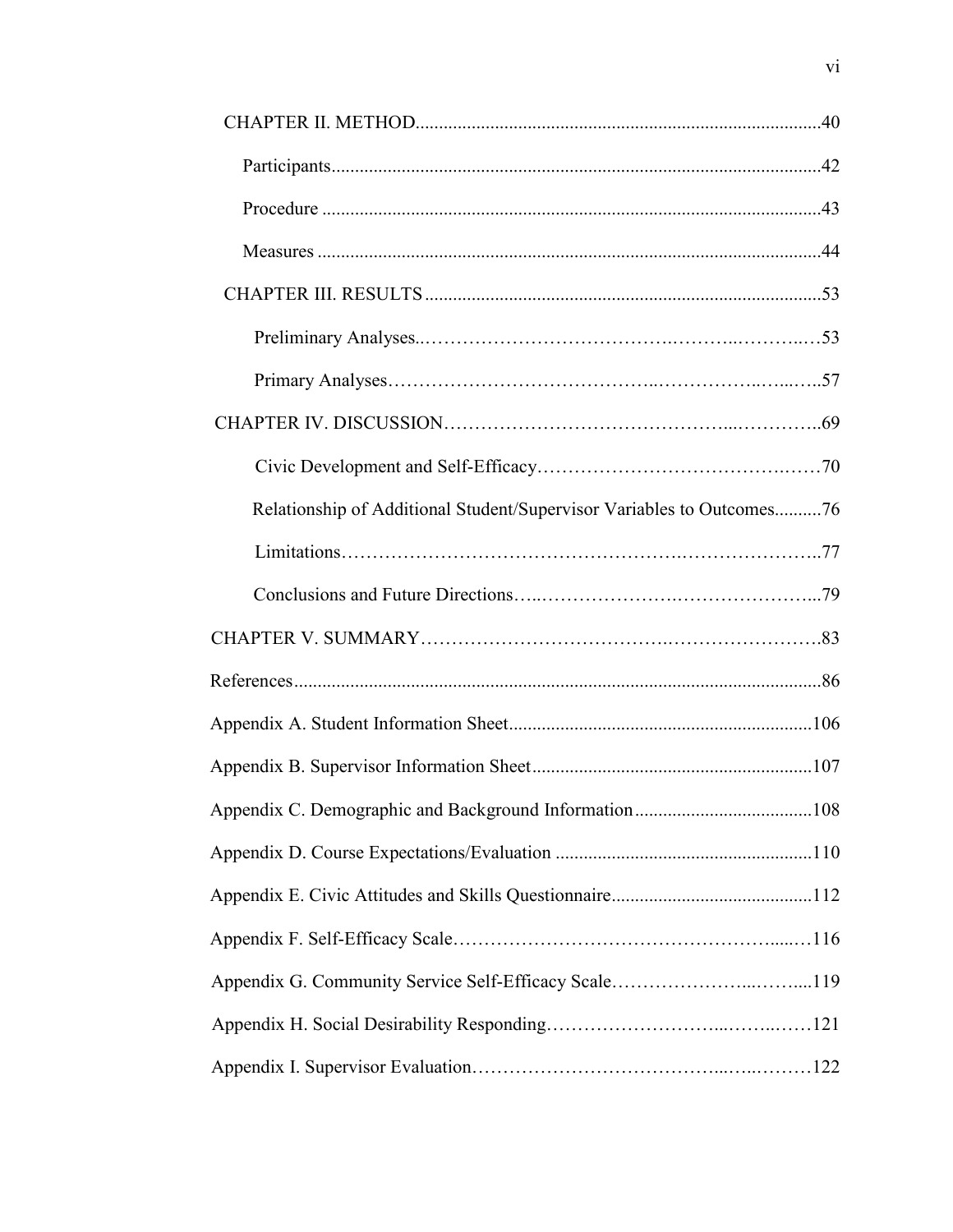# LIST OF TABLES

| Table 3. Means and Standard Deviations for Civic Attitudes and Skills Outcomes<br>and Results of ANCOVA Tests, All Students at Each Time Point58 |
|--------------------------------------------------------------------------------------------------------------------------------------------------|
| Table 4. Repeated Measures Analysis of Variance Results for Civic Development                                                                    |
| Table 5. Repeated Measures Analysis of Variance Results for Civic Development                                                                    |
|                                                                                                                                                  |
| Table 7. Means and Standard Deviations for Supervisor Evaluations at Time 267                                                                    |
| Table 8. Results of Stepwise Regressions Predicting Time 2 Outcomes for All                                                                      |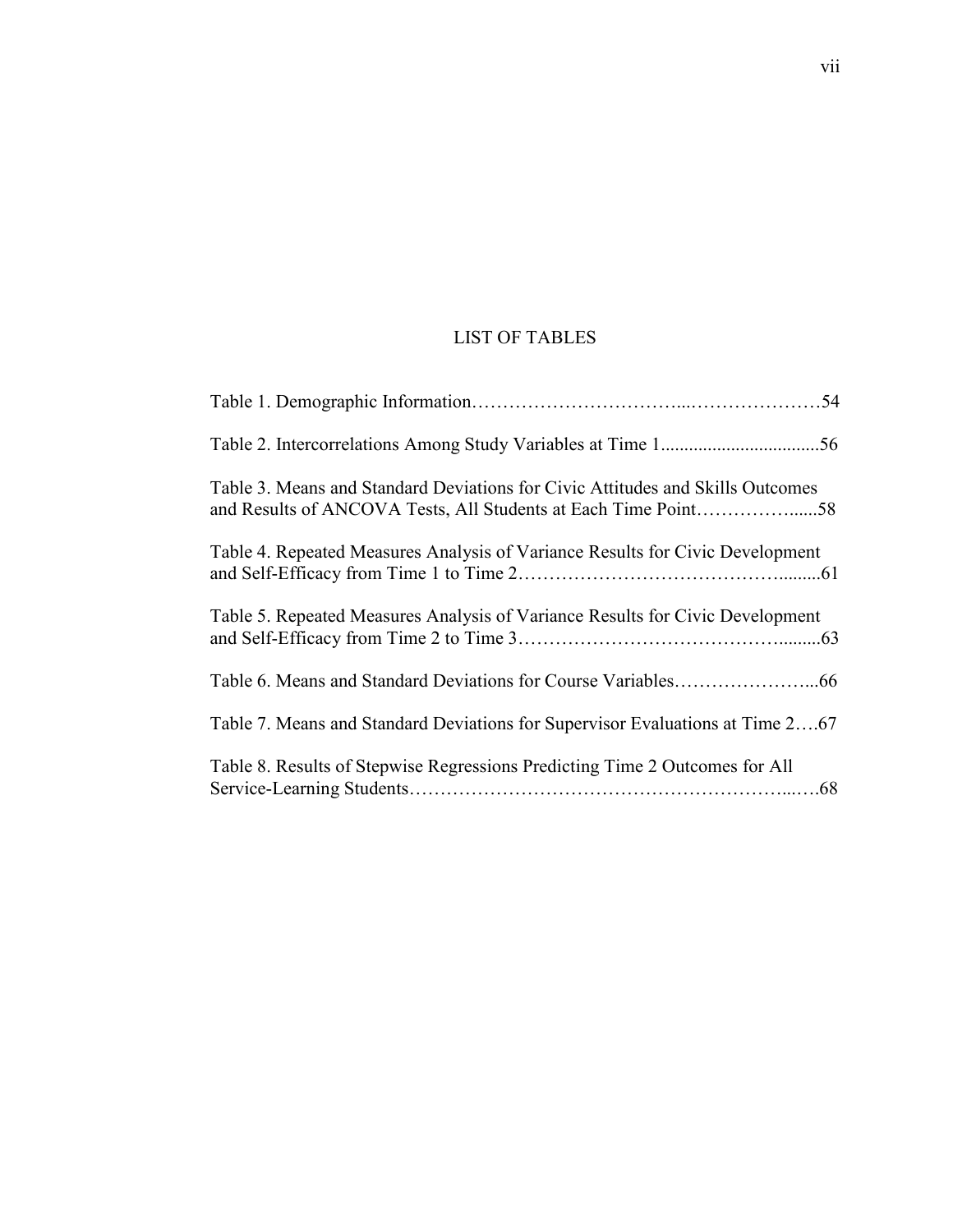#### CHAPTER I.

## INTRODUCTION

 In 1993, President Clinton signed the National and Community Service Trust Act, creating the Corporation for National and Community Service (CNCS). In addition to delivering such well-known programs as AmeriCorps, CNCS coordinates Learn and Serve America, which focuses on engaging students in service-learning. By 2008, presidential candidate Barack Obama described a plan for integrating community service into education which called on *all* students to participate in service (with a goal of 100 hours per year for college students), citing unspecified research findings that students in service-learning programs have more positive academic outcomes and "are more likely to become active, engaged citizens" (National Service Plan Fact Sheet). As President, Obama pledged to enhance students' experience of service-learning by developing national guidelines for its implementation (The Obama-Biden Plan, 2008), and requested over one billion dollars for the CNCS budget for the fiscal year 2010 (Corporation for National and Community Service, n.d.). The unprecedented attention given to service-learning at the federal level reflects its recent growth in both K-12 and higher education institutions nationwide (National Center for Education Statistics, 1999; Campus Compact, 2008). Despite the documented enthusiasm for service-learning programs among educators, it has been noted that continued research on program outcomes is critical in justifying the investment of time, energy and financial resources required for implementation (Scales & Roehlkepartain, 2004). While such research has begun to paint a promising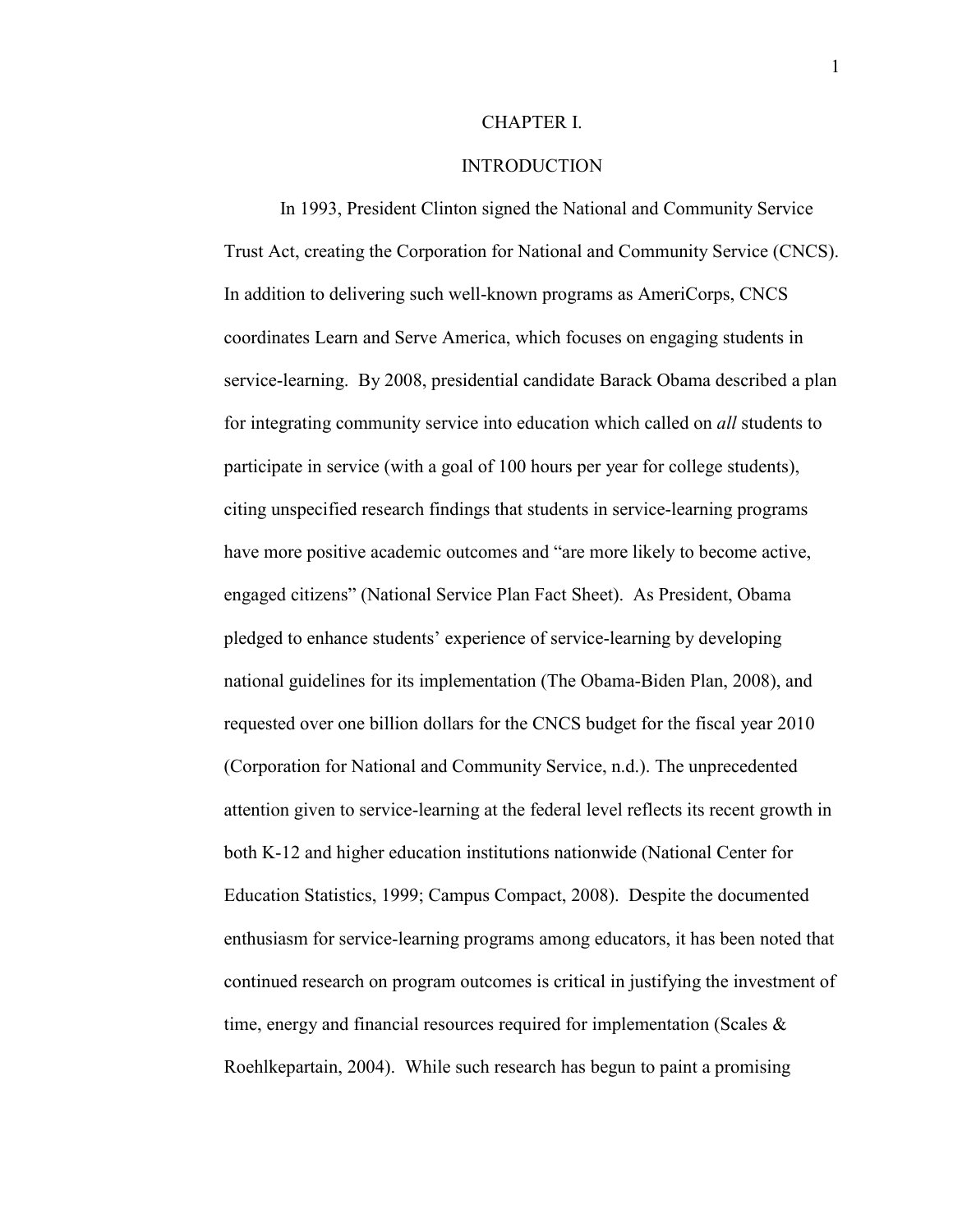picture, operational and methodological issues remain which limit the conclusions that can be drawn about whether service-learning truly lives up to expectations.

The concept of linking education and service can be traced back to some of the education field's earliest thinkers. However, while classical education theorists from Aristotle to Locke saw community service as a *goal* of education, the idea of service as an integral element of pedagogical methodology originated with John Dewey (Rocheleau, 2004; Saltmarsh, 2011). Dewey believed that education should involve students' active engagement in social problem-solving, in which real-world issues are explored through collaboration with others. This philosophy formed the basis of progressive education theory, which was prevalent in the first half of the twentieth century. During this time, new ideas about the service function of American universities, classroom instruction being combined with work in the student's chosen field, and the creation of community colleges all contributed to the connection of education and community, thus paving the way for the concept of service-learning (Zieren & Stoddard, 2004). Additionally, the economic depression of the 1930s led to the development of community service programs which employed millions of youth (Waterman, 1997). This explosion of interest in service was followed by a period of intense criticism of progressive education theory related to its potential ethical and political biases during the 1950s until the mid-1980s (Rocheleau, 2004). However, interest in combining service and education (particularly in the form of service-learning) has grown once again in recent decades. Speck and Hoppe (2004) posit that this renewed interest in Dewey's pedagogy is related to Americans' sense of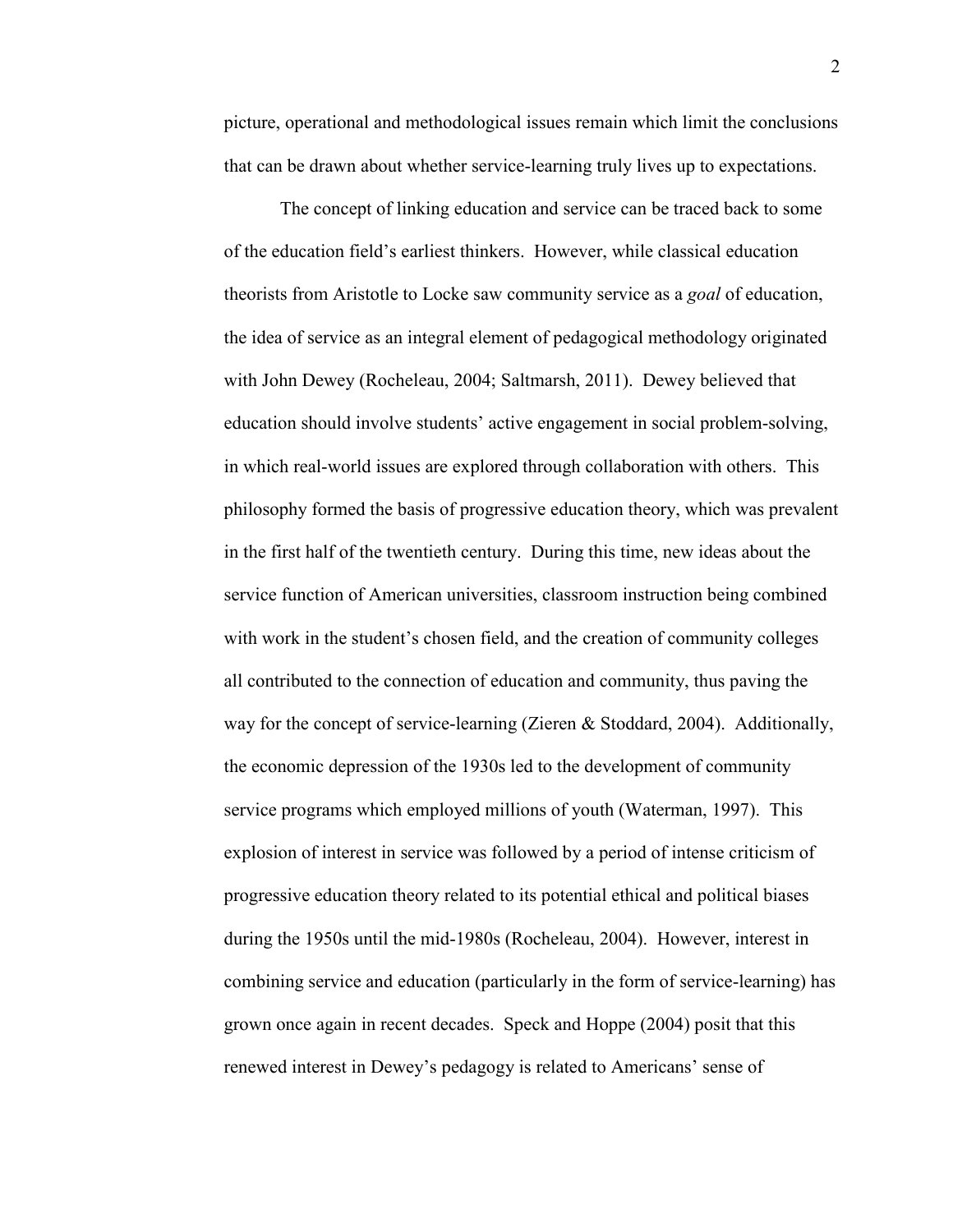disconnection which has resulted in the idealization of service-learning as a "way to make a difference nationally by producing a generation of citizens who would restore community" (p. viii). Within the higher education setting specifically, service-learning has been supported by traditions of promoting experiential education such as internships, as well as a belief that students should graduate as adults who are driven to become well-informed, active members of society (Wutzdorff & Giles, 1997).

Despite the increased attention and research production around servicelearning, the literature on this topic remains fragmented, a phenomenon perhaps related to the difficulty of pulling together the inherently interdisciplinary strands of work related to education and service (Omoto, 2005). Duffy and Bringle (1998) note that service-learning fits particularly well within psychology given the field's need to coordinate basic and applied traditions and find effective, meaningful ways to educate significant numbers of undergraduate students. Thus, high-quality service-learning programs provide "a means for psychologists to be directly involved with changes in society and create an opportunity for students to see the illustration and application of psychological concepts" (p. 3). Although the field offers a rich environment for service-learning experiences, psychological research and theory have been slow to catch up to the rapidly expanding servicelearning programming in university settings.

#### **Definitions**

While the practice and study of service-learning has increased exponentially, discussions of the process and its outcomes are compromised by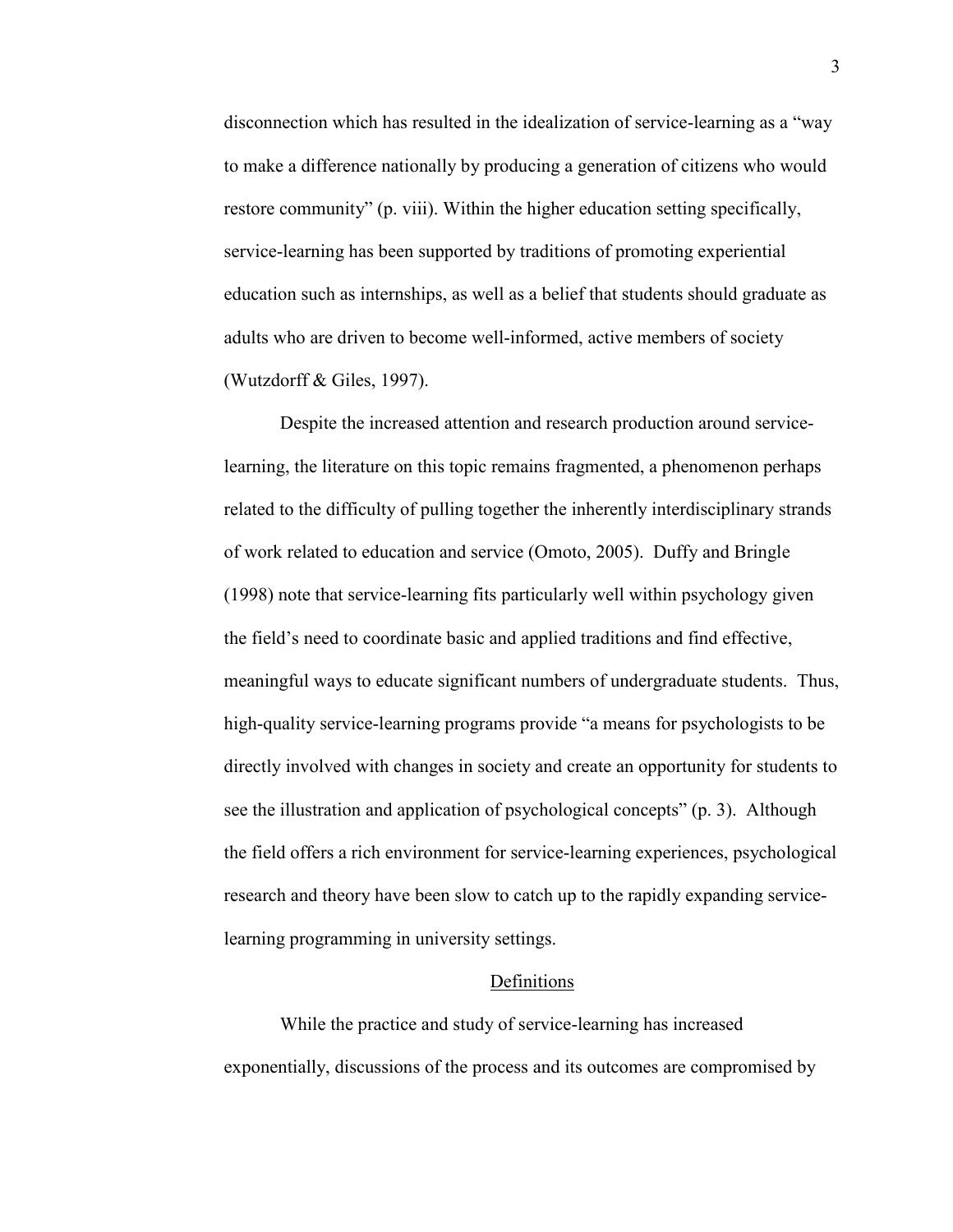the lack of consensus in defining what the process entails (Billig, 2003). Indeed, the proliferation of terms such as *experiential learning, community service, practicum, internship*, and *community-based service-learning* make it difficult to distinguish service-learning from students' other hands-on experiences (Furco, 2003). The National Service-Learning Clearinghouse (a program associated with Learn and Serve America) defines service-learning as "a teaching and learning strategy that integrates meaningful community service with instruction and reflection to enrich the learning experience, teach civic responsibility, and strengthen communities" (n.d.). As described below, many of these elements are included in scholarly definitions of service-learning, but given the great variety in programs, there is no consistent definition within or across disciplines.

 At the simplest level, service-learning is generally understood to incorporate a course-based component. As such, it is ''an educational experience that affords students the opportunity to apply experiences gained in helping others to their understanding of material learned in the classroom'' (Chapman & Ferrari, 1999, p. 1). This broad definition conceptualizes service-learning as a process which links academic and hands-on service experiences (Teranishi, 2007) in a bidirectional relationship. Thus, it is distinguished from volunteer or community service work that is independent and unrelated to students' coursework.

 In addition to the educational enrichment experienced by students, the individuals or communities with whom they work are seen as mutual beneficiaries of service-learning. Some definitions clearly articulate this relationship by specifying that service-learning "addresses community needs or assists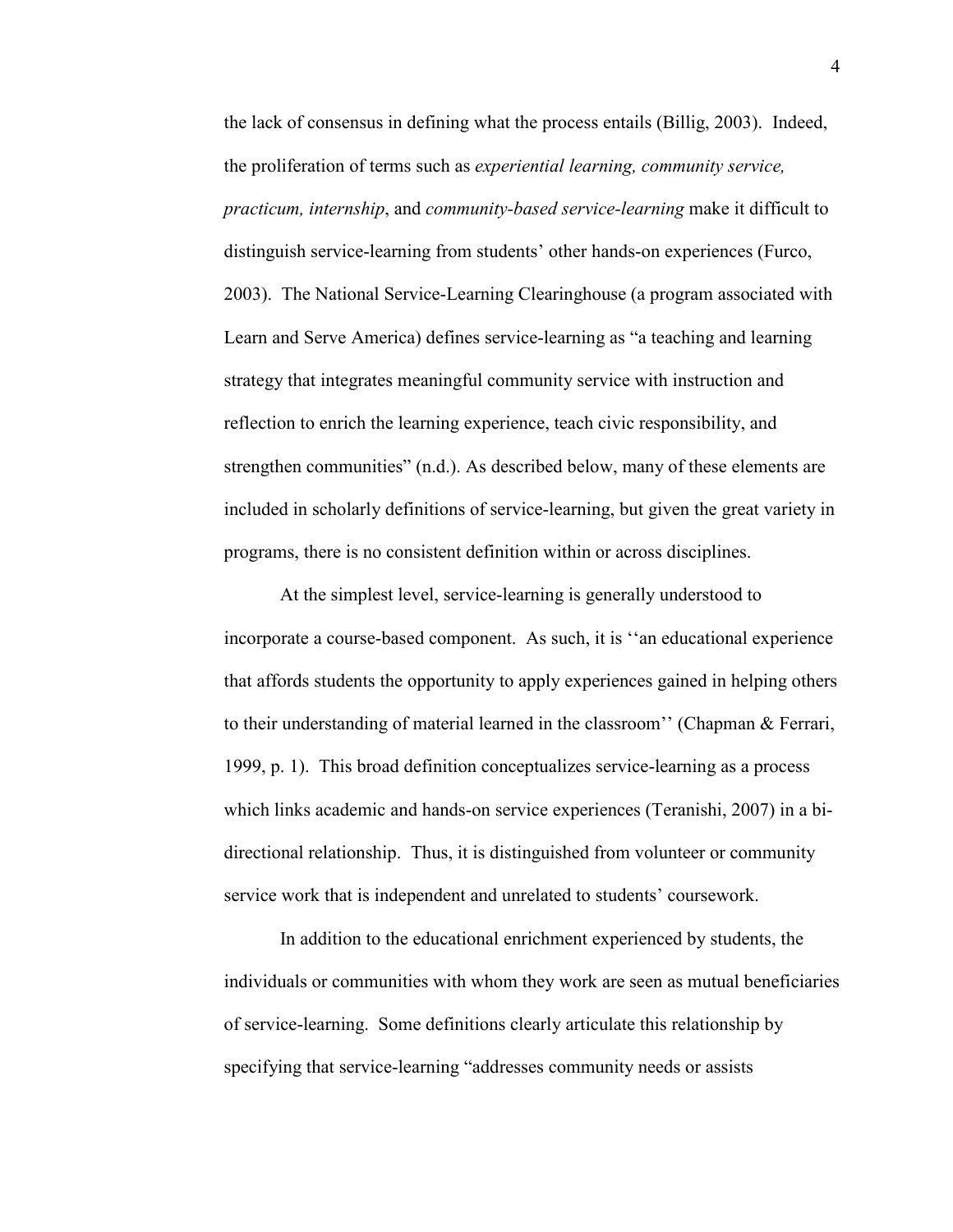individuals, families, and communities in need" (Hunter & Brisbin, 2000). The literature is less clear about how these specific needs are identified or the format of the relationship between students and those they serve. Burnett, Long, and Horne (2005) state that service-learning requires a focus on positive, collaborative relationships. Although this emphasis on equal, non-hierarchical relationships is not included in most definitions of service-learning, it raises interesting questions about the role of the student within community agencies and programs.

 Most authors agree that service-learning experiences must include a link between academic and service elements in the form of opportunities for reflection (Wang & Rodgers, 2006), but statements about the content and goals of reflective activities vary greatly. Kendall (1990) argues that reflection should take place in combination with a critical analysis of issues related to social justice and social policy. Bringle and Hatcher (1999) state that reflection should prompt students to "gain further understanding of course content, a broader appreciation of the discipline, and an enhanced sense of civic responsibility," while Hunter and Brisbin (2000) write that reflection should focus on "the normative dimensions of civic life." It has also been argued that reflection exercises can prompt students to go through a process of identifying and challenging their own negative attitudes or stereotypes which may initially be triggered by encounters with others from different backgrounds (Strain, 2005). Whatever the goal, it is difficult to ascertain the format (i.e. journaling, class discussions), amount, or quality necessary to constitute effective reflection experiences.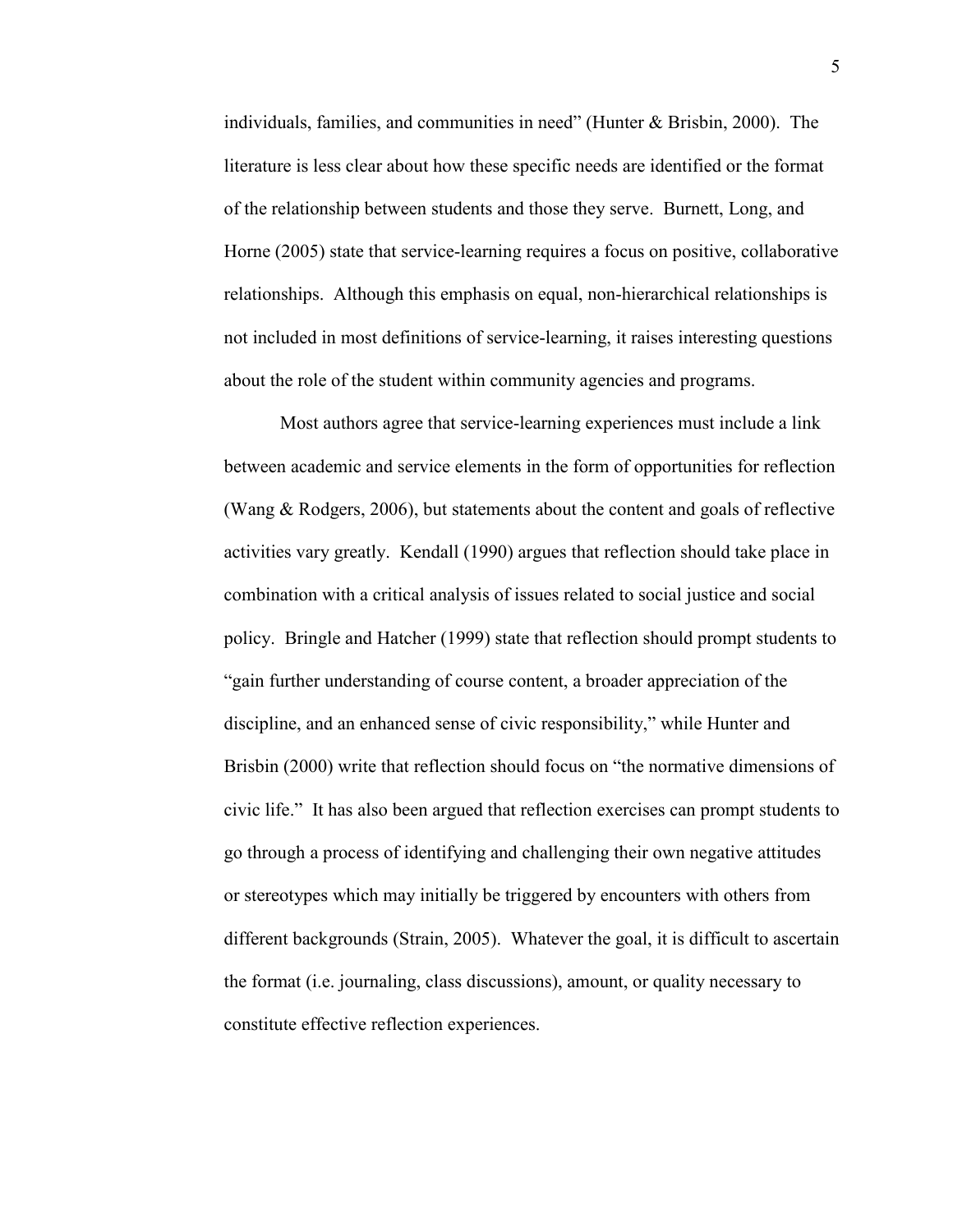Over and above the goals of reflective activities, some definitions of service-learning specify goals for students' personal growth related to the overall experience. Burnett, Long, and Horne (2005) suggest that service-learning promotes "a commitment to personal, social, civic, and professional responsibility." This sentiment is echoed in other definitions of service-learning which state that the practice should advance students' civic learning (Feen-Calligan, 2005) or active citizenship (Billig, 2003), nebulous concepts which will be examined in more detail later. However, others consider these qualities to be potential outcomes rather than critical elements of service-learning. For example, Mitchell (2008) argues for a distinction between *traditional* service-learning, which focuses on the importance of general student development, and *critical* service-learning, which encourages critical analysis of community issues and enables students to see themselves as agents of social change.

 Despite these characteristics that are common to many definitions of service-learning, use of the term is broad enough to yield significant difficulties in drawing conclusions about the impact of the experience on students (Eyler, 2002). In his discussion of definitional issues in the service-learning literature, Furco (2003) notes that some reviews which purport to summarize outcomes of servicelearning include studies of students' volunteer community service not linked to coursework. In an attempt to avoid this problem, only studies which specify that the service was tied to coursework are included in the present review. While the majority of these studies include reference to reflection activities, some do not specify whether this was a part of the course, and therefore reflection was not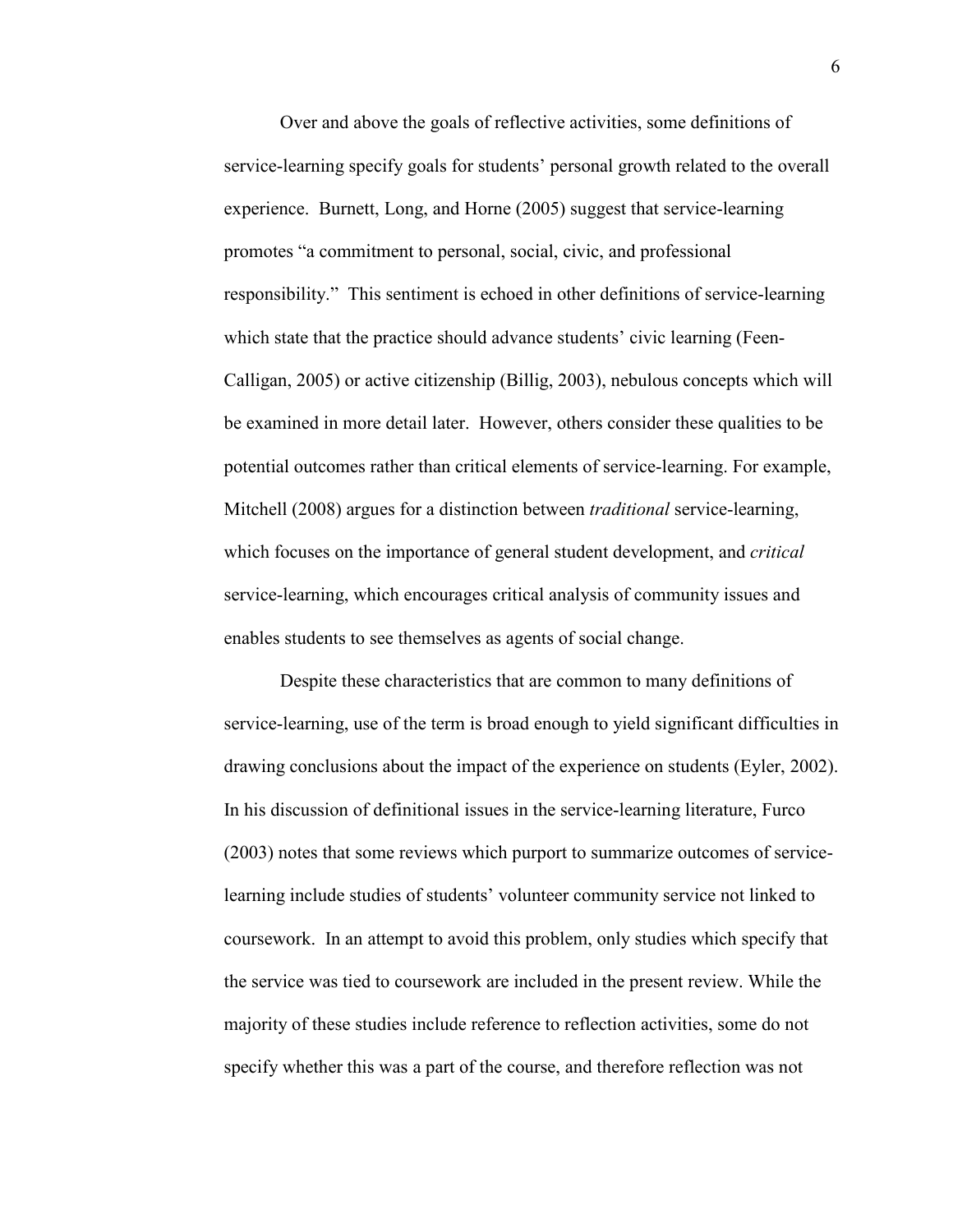used as inclusion criteria for this review. Additionally, many studies unfortunately do not include a description of the goals of the academic course component, so it is difficult to discern whether goals of mutual collaboration or civic responsibility were specified. Therefore, as with any review of the current state of servicelearning literature, conclusions should be made with caution as the consistency of operational definitions across studies is questionable.

#### Theoretical Models

 In addition to the difficulties imposed by the lack of consensus in definition, the fact that most of the studies on service-learning to date have been atheoretical provides further challenges in describing a coherent base of literature on the topic (Billig, 2003). Of the models that have been proposed, most are limited to the perspective of a particular discipline, despite the inherently interdisciplinary nature of service-learning (Furco & Billig, 2002). Many such models have been described in the education literature, providing a wellestablished base of information which can be expanded from the perspective of psychological theory. For example, one of the most frequently cited theories related to service-learning is experiential learning theory (ELT). Based in Dewey's work, ELT describes how learners grasp a concept through concrete experience and abstract conceptualization, then make the concept personally meaningful through reflection and active experimentation (Kolb, 1984), a process which is thought to be constantly repeated in a service-learning setting. Brandenberger (1998) posits that a developmental psychology perspective can ground service-learning theory in the experiential framework described by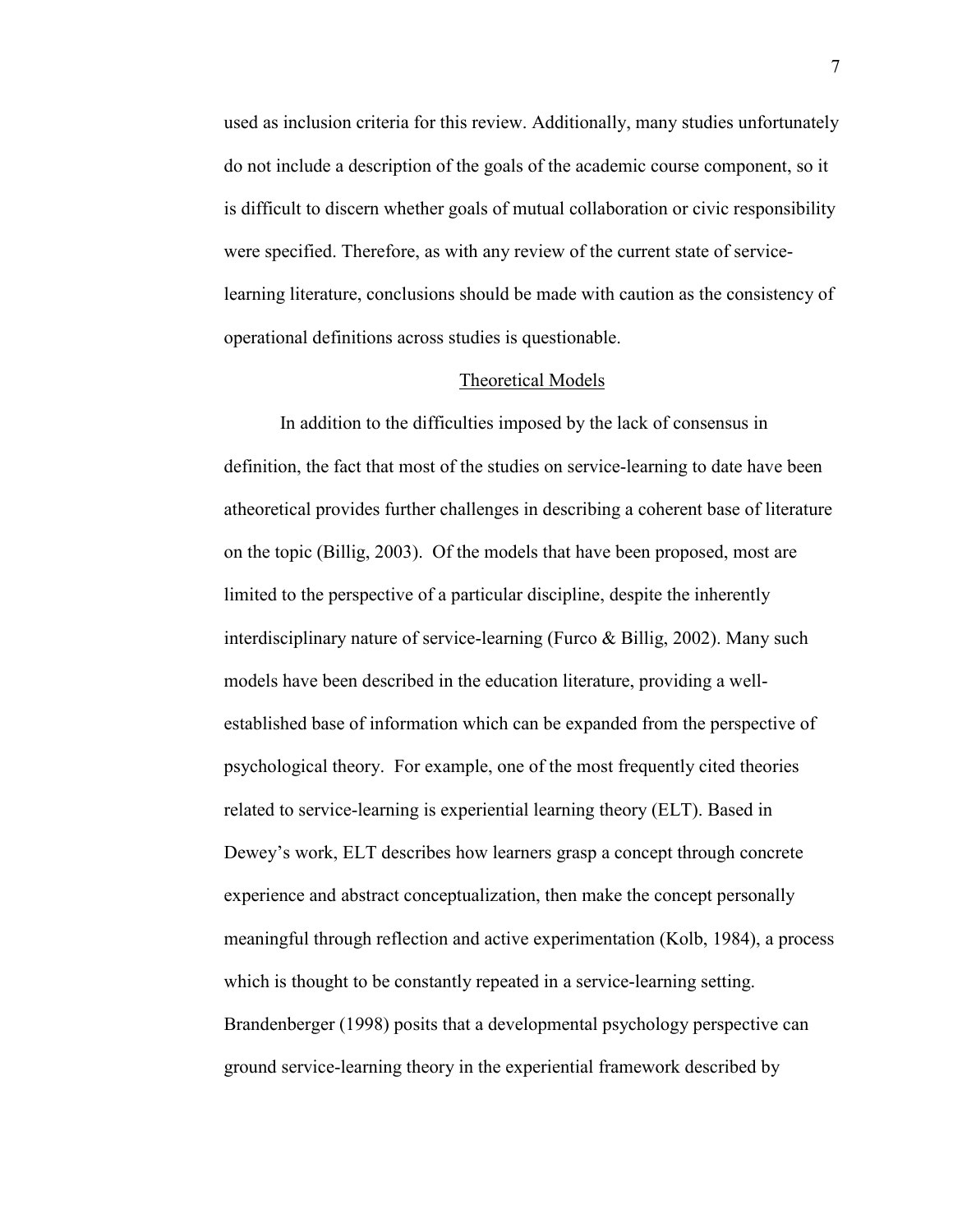Dewey. As such, Piaget's concepts of interaction and construction can inform service-learning practice in that "through interacting with their environment, developing individuals construct meaningful understandings of self and world" (p. 70). This process occurs using previously developed cognitive structures, which at times must be adapted (Piaget's term is *accommodation)* to incorporate new information.

Although Piaget's emphasis on interactive learning is a useful starting point in understanding the process of service-learning, his focus on childhood does not allow for specific consideration of developmental processes unique to the young adult. Interaction with the environment is also central to psychosocial development as described by Erikson. The typical college-age student is at a developmental stage in which identity formation is central, and aspects of identity which may be particularly relevant to the service-learning experience include selfefficacy, social relatedness, and moral-political awareness (Brandenberger, 1998). Such characteristics are related to the development of altruism as students begin to bond and empathize with those in their service environment (Kitzrow, 1998). While students have a variety of reasons for making the initial decision to serve, an ideal service-learning experience, in which the interest of both self and others are served, will theoretically promote the internalization of prosocial attitudes, values, and behaviors (Clary, Snyder, & Stukas, 1998). The process of connecting helping others with one's sense of self-worth is reflected in Marchel's (2003) qualitative research with students in semester-long service-learning courses, in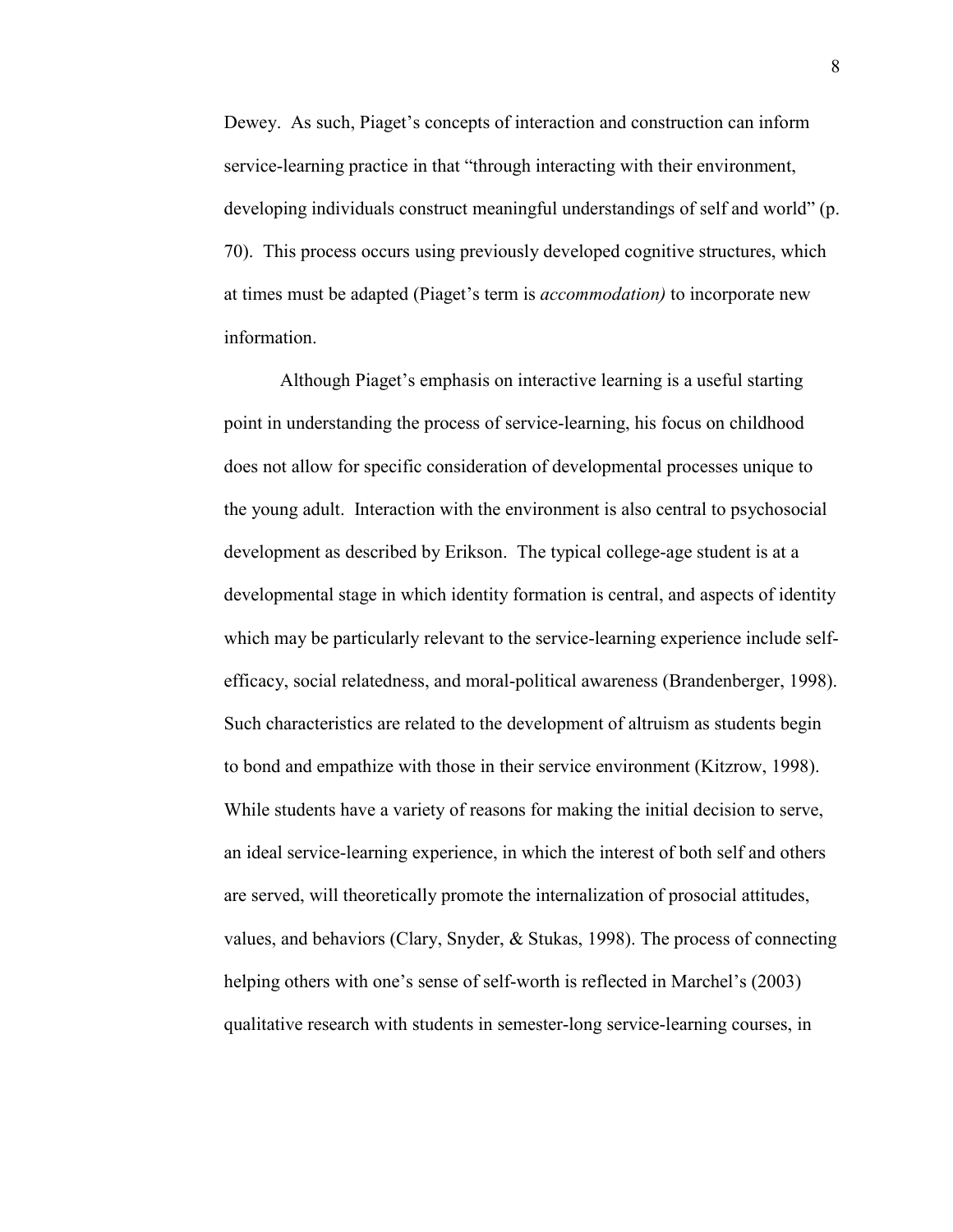which altruistic behavior in the service-learning context was linked to increased feelings of self-esteem and self efficacy.

While the period of emerging adulthood may present a prime opportunity for the development of the positive qualities associated with service-learning, it must be noted that the individual experience can vary based on a number of factors. Sheckley and Keeton (1997) argue that the description of a uniform learning experience suggested by experiential learning theory must be expanded to account for differences in outcomes due to factors such as the nature of students' expectations (and whether they are confirmed or disconfirmed by the service experience) and their level of engagement in reflection. They propose that changes in attitudes and beliefs are related to the depth of processing of concepts, stating that "by virtue of their continued experiential involvement in the servicelearning settings, as students 'learn' they concurrently develop more complex, more highly integrated, and more refined models of meaning that they use to make sense of their experiences in the world (p. 48). This model suggests that the more experiences a student has in their service-learning setting, the more potential there is for complex thinking that allows students to deconstruct social issues such as discrimination.

Moving beyond a cognitive framework, developmental and social psychology theory can be integrated to examine how college students' attributional tendencies change as they become involved in caring for others and commit themselves to a particular value path (Brandenberger, 1998). Bringle and Velo (1998) highlight the relevance of attribution theory to service-learning.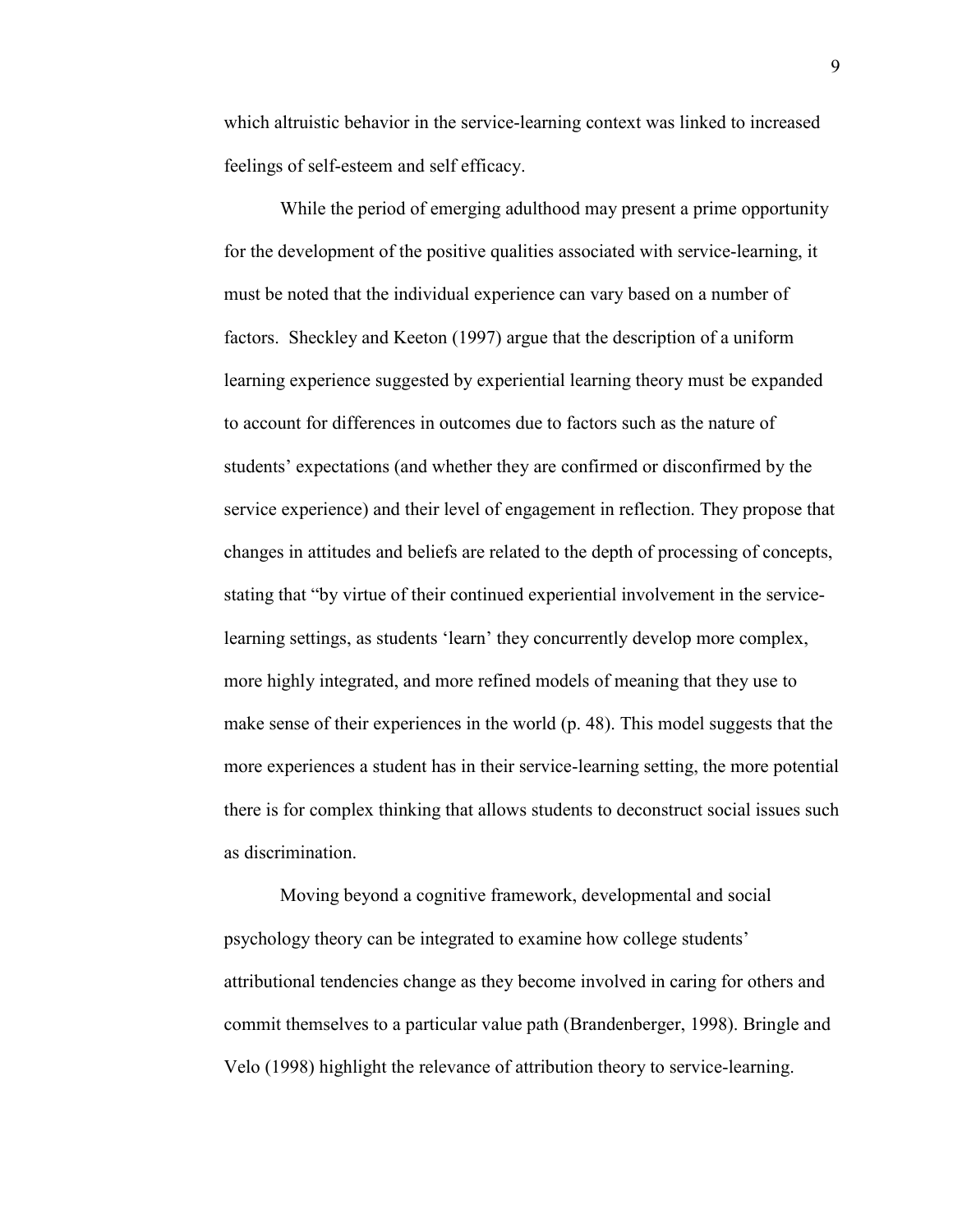They explain that attributions, or "causal inferences people make in an attempt to explain the behaviors of themselves, the behavior of others, and the events that occur in the world" (p. 51), are organized along four key dimensions of an event: its controllability, the stability of its cause, the locus of causality (internal or external to the person involved), and its globality (the specificity of the attribution). These elements have important ramifications for students involved in service-learning, as they may initially be biased toward making internal attributions about underprivileged populations due to the *fundamental attribution error,* a social phenomenon in which humans tend to underemphasize the importance of environmental influences on behavior. However, this perception may shift when students learn about and reflect upon the external causes of problems such as poverty, and the lack of control many victims have over their situations.

Some theorists have emphasized that attitudinal shifts do not occur overnight, but rather happen gradually as students move through during their service experience. Dreuth and Dreuth-Frewell's (2002) qualitative research with undergraduate social work students working in semester-long internship placements indicated students progressed through the following stages of development in their commitment to community service: (1) Rapport building (focus on basic communication and power), (2) Agency integration (focus on fantasy vs. reality and understanding the system), (3) Community awareness (focus on interacting with the community and understanding its needs), and (4) Integration with clients and self. The authors conclude that although students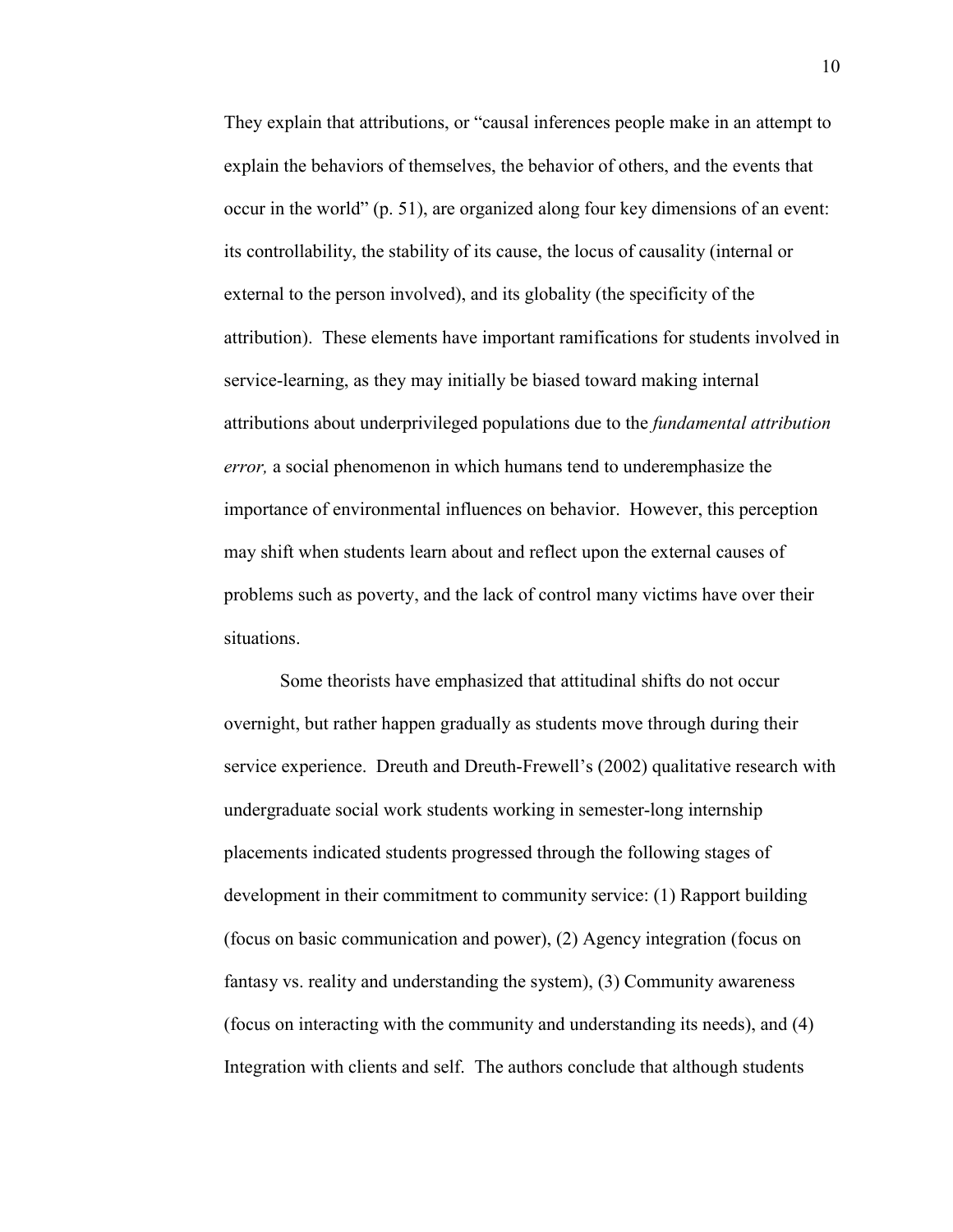began the experience with varying understanding of community-based work, they all developed a sense of social responsibility which was reflected in a commitment to employment in similar agencies following graduation. Kiely (2005) describes a similar process in which students come to personalize, process, and connect with new contexts, but not before they experience a sense of dissonance associated with "crossing borders" into the unfamiliar. While descriptions of the transformational process of service-learning provide a general framework for understanding patterns of change, little consideration is typically given to the duration or quality of experience which is necessary to promote students' progress.

 In addition to advancing our understanding of students' attitudes towards others, psychological theory can be useful in explaining changes in students' feelings about themselves following participation in service-learning. It is often noted that students tend to feel more competent and confident in their abilities following service experiences. Aspects of Bandura's *social learning theory* can provide insight into how this change in feelings of self-efficacy occurs. Bandura (1997) posits that there are multiple experiences that influence self-efficacy, including "mastery experiences" (opportunities to successfully perform tasks of authentic personal and practical value), "vicarious experiences" (observing another person successfully model a task), "social persuasion" (receiving feedback), and physical/emotional states (managing stress in difficult situations). It has been demonstrated that community-based service-learning can provide opportunities for mastery (Cone, 2009), and it seems likely that common service-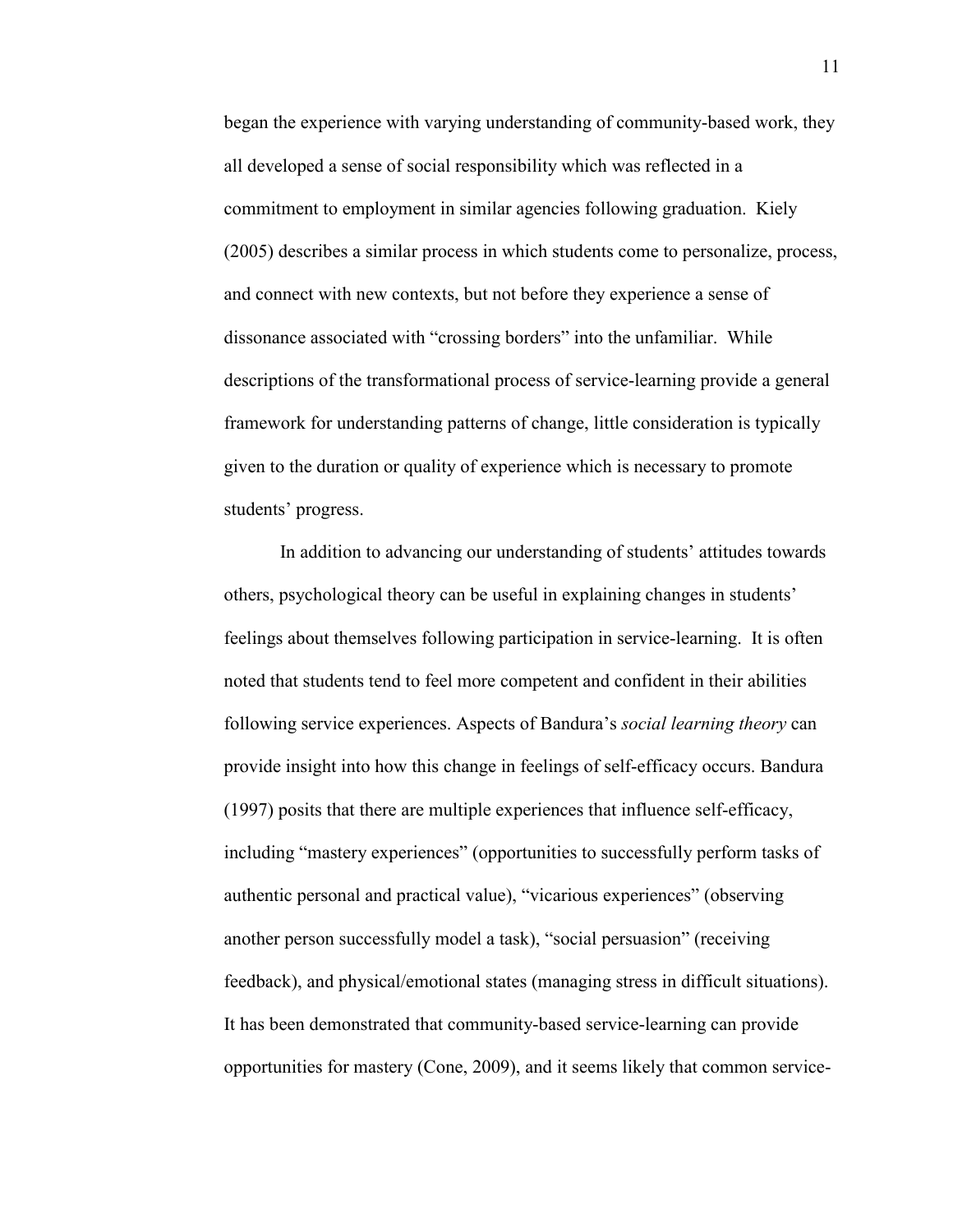learning activities such as observation, reflection, and supervision would be relevant for Bandura's other efficacy-related experiences as well. Thus, bringing together complementary strands of psychological theory can provide the basis for further exploration of changes in students' feelings about themselves and others in various service-learning contexts.

#### Student Outcomes

Despite the operational and theoretical challenges for service-learning research, several large-scale studies have attempted the task of documenting student outcomes following their participation in service-learning. In one of the most frequently cited research programs, Eyler and Giles (1999) used a mixed methods approach combining survey data from 1,131 students and intensive qualitative interviews with 66 students before and after a semester of servicelearning. They also included surveys of 404 students who did not participate in service-learning. The national survey sample included twenty colleges and universities located in a wide range of geographical locations, with 68% female and 17% ethnic minority students (no further ethnicity data was provided). Results demonstrated improvements in a wide range of outcomes following service-learning participation, including critical thinking, personal and interpersonal development (i.e., decreased stereotyping, greater self-efficacy), and citizenship. However, the broad inclusion criteria for course structure (class size ranging from 1 to 310; service hours per week ranging from 1 to more than 6) and type (arts and sciences classes with a service-learning component, special servicelearning seminars, professional education and social work classes which included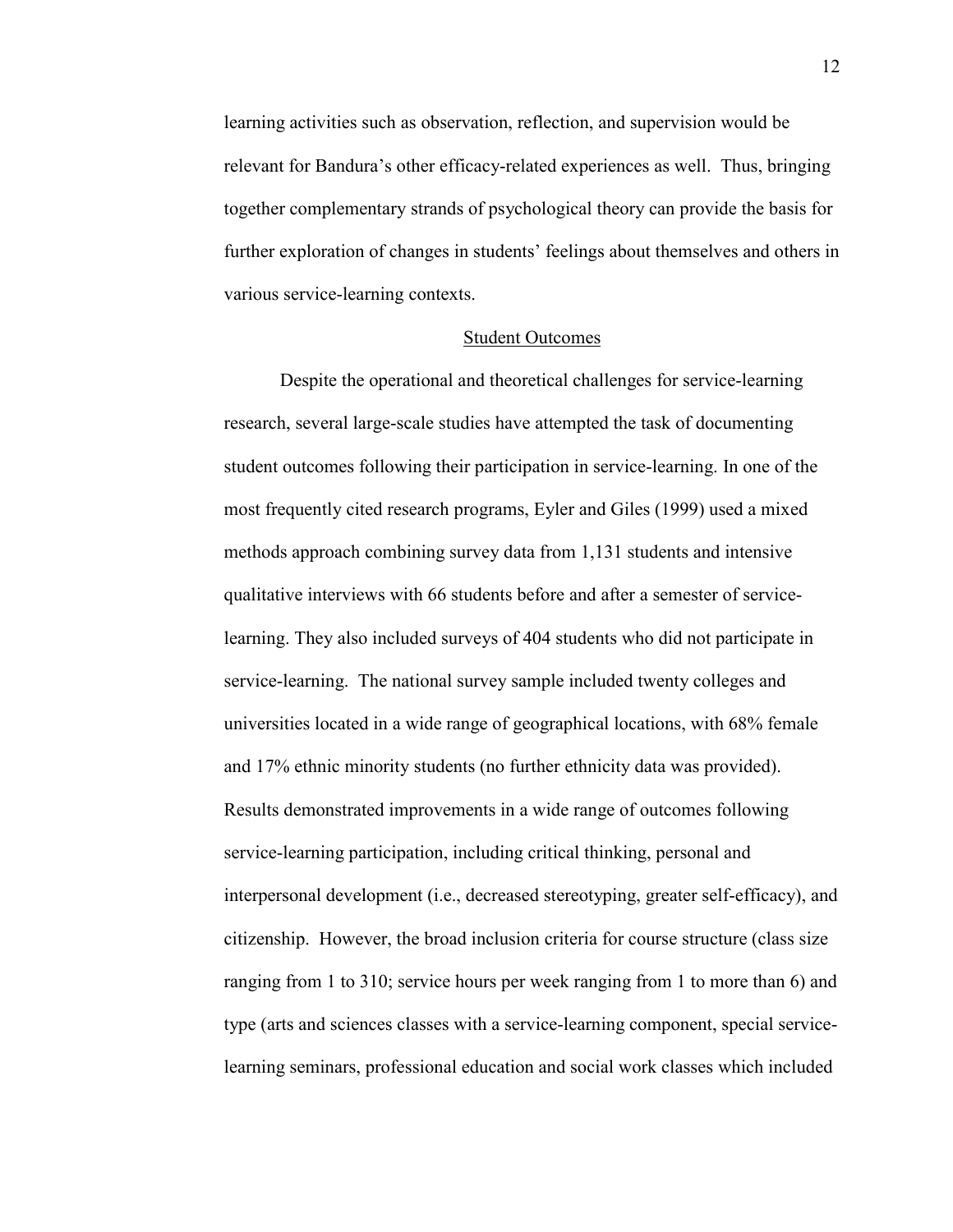service-learning, and "service internships") reflects the definitional challenges in describing standard *service-learning* experiences*.* The authors state that the "extreme diversity" (p. 213) of the sample may have affected reliability for some of the study measures, which combined items from existing measures with questions created by the authors, and ranged in internal consistency from .46 to .80. Thus, while this research provides an important overview of the benefits of service-learning across a variety of experiences nationwide, issues with sampling and measurement suggest reasons for caution in interpretation of the results.

While Eyler and Giles limited their assessment period to a semester, Astin, Vogelgesang, Ikeda, and Yee (2000) conducted a longitudinal study which surveyed 22,236 undergraduates from a national sample of colleges and universities (further demographic data was not reported) during their freshman year and again four years later. Results indicated that students who reported that they had participated in one or more service-learning courses demonstrated significant improvements on 11 outcomes (including measures of academic performance, commitment to activism and promoting racial understanding, selfefficacy, leadership, career plans, and plans for future service) when compared to those who participated in volunteer community service or did not participate in any form of service. Information gathered from structured interviews and focus groups with a smaller sample of faculty and students on three different campuses supported these results. However, quantitative assessment was mostly limited to single-item survey responses, with some multiple-item measures developed by the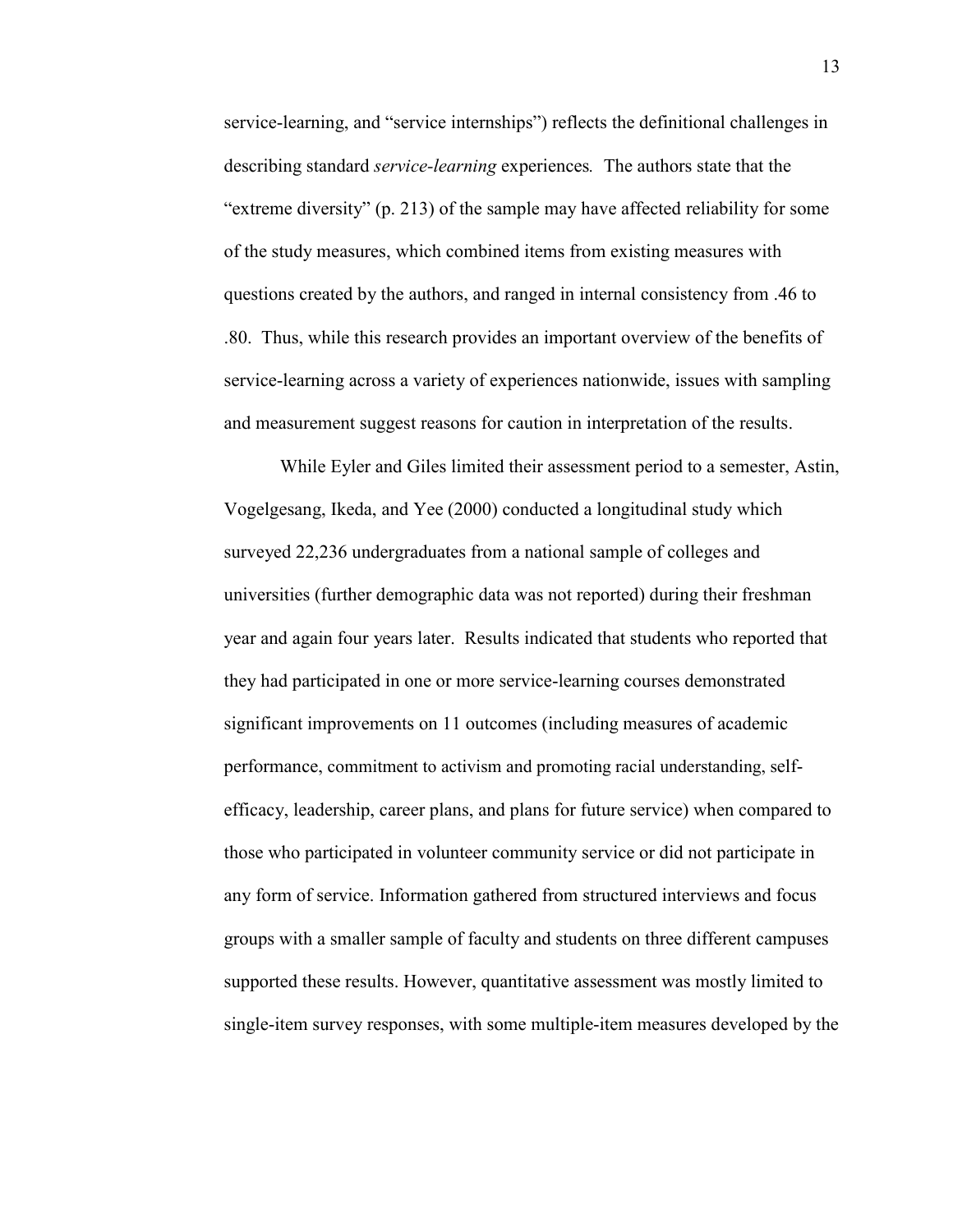authors. Again, the broad patterns suggested by this research provide a basis for studies which can include more detailed conceptualizations of outcomes.

The following discussion will consider two such outcomes which are repeatedly identified by both large- and small-scale studies as being positively affected by service-learning: students' civic development and sense of selfefficacy. In addition to the *theoretical* basis for change in these outcomes during a service-learning experience, the *practical* relevance of each has been emphasized in higher education as important in producing competent, engaged citizens. Although these constructs have been the subject of considerable attention in the literature, the need for further research forms the basis for the current study.

#### Civic Development

 As discussed above, a focus on increasing students' civic development is often included in the very definition of service-learning, and there has recently been intensified interest in promoting engagement in community issues as a primary goal of the service experience (O'Connor, 2006). Gehrke (2008) notes, "significant declines in indicators of civic behavior identify Americans' decreased connectedness to each other, their communities, and participation in the process of government and solving problems together" (p. 52). As the political rhetoric has begun to focus on reversing this lack of involvement, service-learning has been identified as one of the catalysts for promoting active citizenship in young people. However, as with the term *service-learning,* variations in the definition of *civic engagement* have presented challenges for research. Definitions have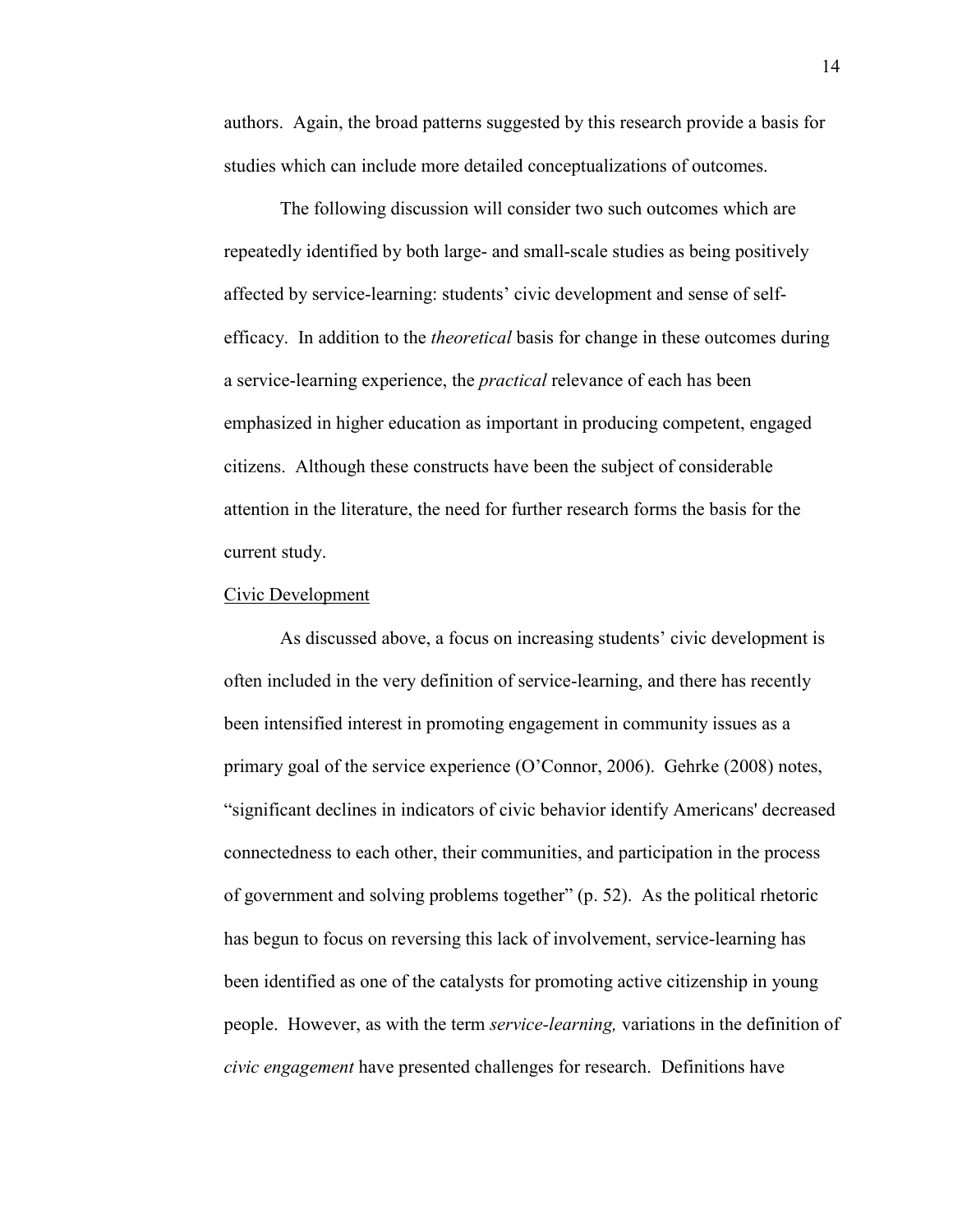ranged from an awareness of structural inequalities and a sense of connection to community (Teranishi, 2007), to an interest in learning about politics and an understanding of the impact of social institutions on the individual (Simons  $\&$ Cleary, 2005), to being politically active (Prentice, 2007). Rather than limit the construct to a single behavior or attitude, a broader definition can enhance our understanding of the student's overall civic development. Based on their research, Eyler and Giles (1999) propose a model of citizenship which includes values (i.e. importance of social justice), knowledge (i.e. understanding social problems), skills (i.e. leadership, communication), commitment, and efficacy. The current study evaluated aspects of civic development in each of these five areas, to be discussed in detail below.

# *Civic Skills*

Students' interpersonal skills are at the heart of their ability to engage with community members (Eyler & Giles, 1999). Further, research indicates that young adults feel that communication and interpersonal abilities are the most important life skills that they need to learn, especially given their importance when seeking employment (Powney, Lowden, & Hall, 2000; Glenn, 2009). Qualitative studies have described themes of improved communication skills for students in service-learning in a range of areas such as patience, tact, diplomacy, empathic listening, and public speaking (Amtmann, Evans, & Powers, 2002; Leung, Liu, Wang, & Chen, 2007; Meaney, Bohler, Kopf, Hernandez, & Scott, 2008). Quantitative research supports the idea that students feel their communication skills improve during the course of their service-learning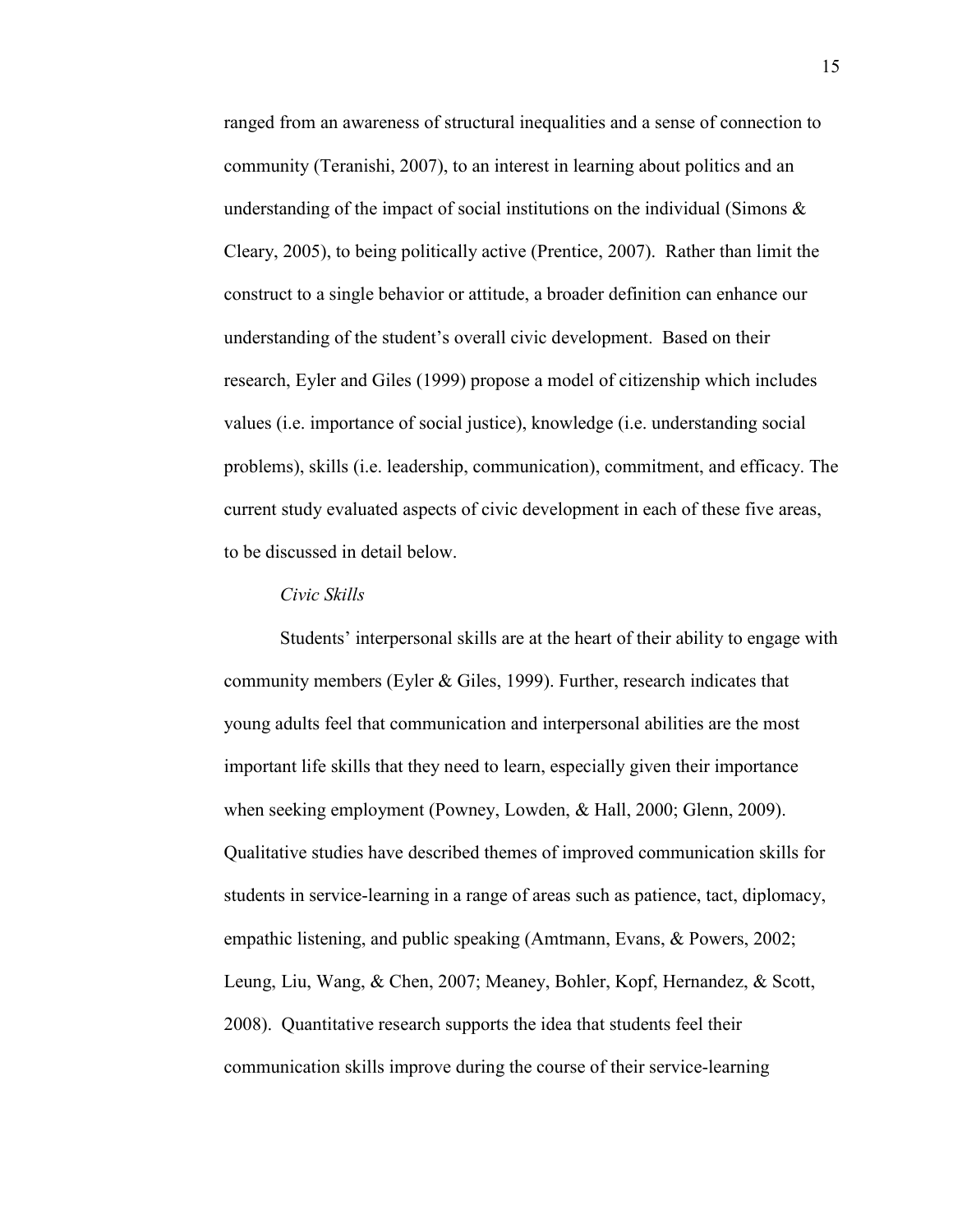experience, but results are questionable as they are often based on a single item from a survey given at the end of a course (e.g., van Assendelft, 2008; Olm-Shipman, Reed, & Jernstedt, 2003). As students' overall communication skills improve, they may increase their interpersonal problem-solving ability (Crossman & Kite, 2007; Aberle-Grasse, 2000); in this vein, some service-learning courses focus specifically on honing students' conflict resolution skills (e.g., Wells, 2003; Raskoff, 1997).

Communication and problem-solving abilities are often discussed in conjunction with a third civic skill: leadership. Leadership qualities which have been identified as related to service-learning experiences include the ability to lead a group and feeling responsible for others (Leung, Liu, Wang, & Chen, 2007), but measurement of this construct has been limited. For example, in a post-hoc analysis of reflection essays written by masters-level teachers enrolled in a course requiring 15-20 hours of service-learning, Cousea and Russo (2006) found a consistent theme in the development of leadership skills in areas of advocacy, administration, and educating other teachers, but findings were based on analysis of only five teachers' essays and thus are limited in generalizability. In another study of graduate students in education, service-learning participants demonstrated increased leadership skills on a "leadership checklist" administered before and after the project, but psychometric data for this measure was not reported (Thompson, 2009). Some research suggests that students' abstract understanding of leadership should be distinguished from their endorsement of their own leadership qualities. Newman, Bruyere, and Beh (2007) found that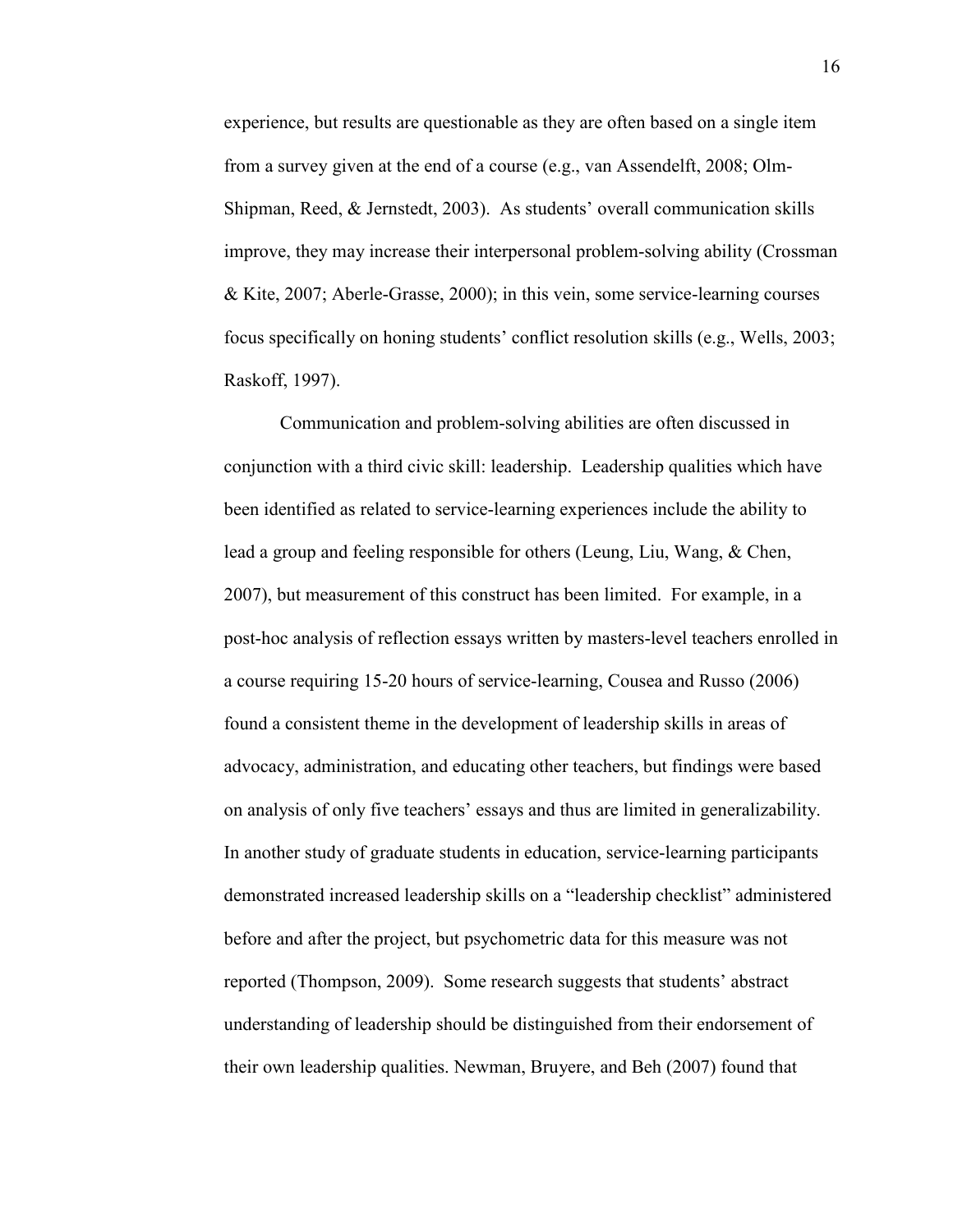following service-learning, students felt their understanding and vision of leadership improved, but few reported change in leadership traits. The authors propose that the 15-week period of service may have initiated the process of change, but was too brief a time to promote actual changes in leadership skills.

## *Civic Values*

Students' perspective on issues related to social justice is also an element that has yielded attitudinal change. Changes over the course of service-learning participation may be indicated in students' heightened awareness of structural inequalities and ability to critique complex social issues such as the institutionalization of racism (Aberle-Grasse, 2000; Teranishi, 2007). As students learn about the social structures involved in the community, they "critically examine their own assumptions and biases. When they do, they come to a broader understanding of diversity and social justice" (Baldwin, Buchanan, & Rudisill, 2007, p. 326). In one of the few studies of yearlong service-learning programs described in the literature (20 hours per week for 2 semesters),

Aberle-Grasse (2000) conducted a retrospective analysis of self-evaluation essays, 60 surveys from program alumni, and 16 in-depth interviews. Essays described reduced racial and class prejudice resulting from a new appreciation for diversity and an increased desire to listen to the perspectives of those from different backgrounds. This result was also reflected in survey responses, but this was limited to one question asking whether they experienced "an increased understanding of racial or cross-cultural issues."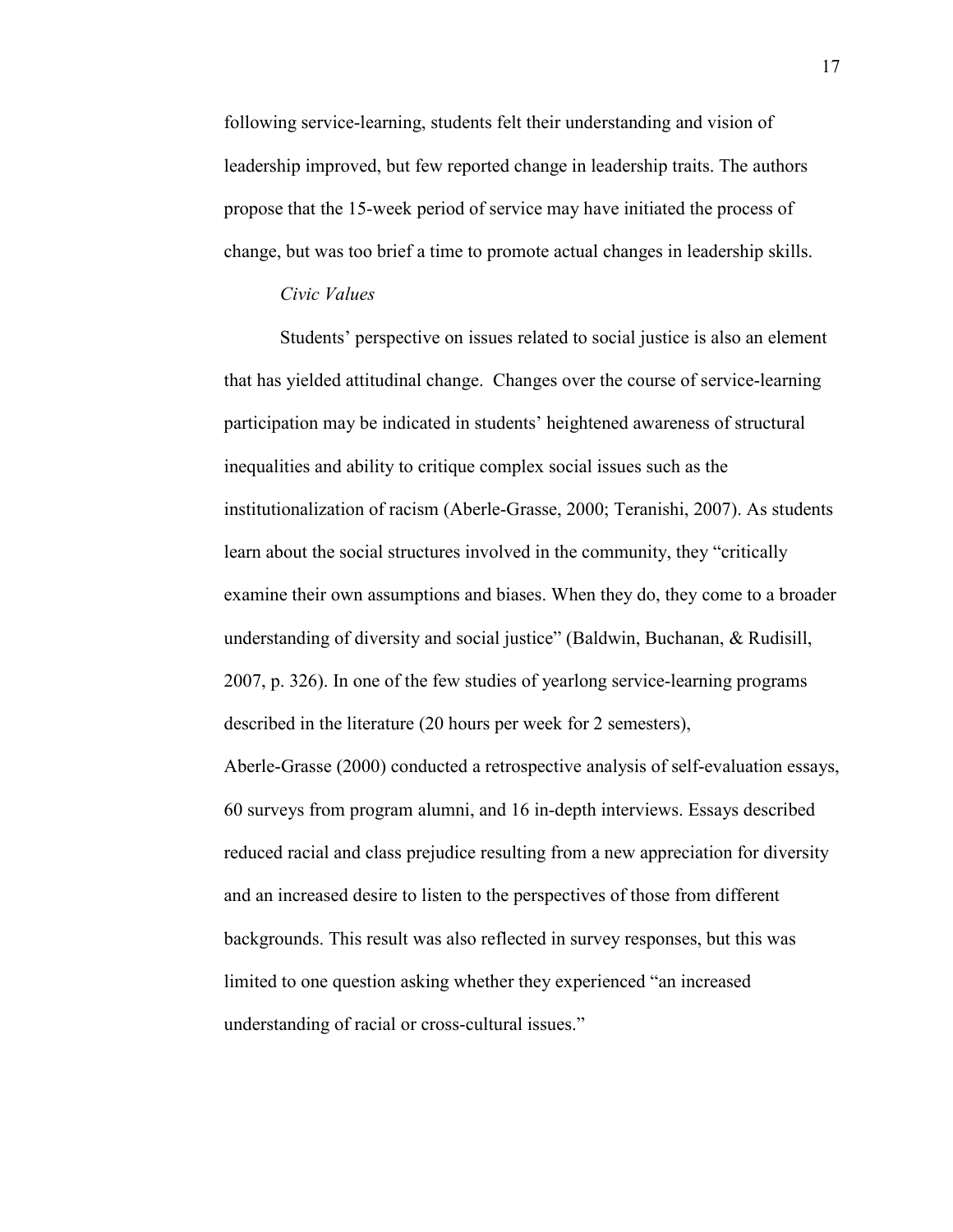Many other qualitative studies support the idea that direct contact with people of different backgrounds decreases stereotyping and increases appreciation for diverse perspectives (Jones & Hill, 2001; Meaney, Bohler, Kopf, Hernandez, & Scott, 2008; Wehling, 2008, Blieszner & Artale, 2001; Amtmann, 2004). Much of the focus in this area has centered on advanced students in preprofessional courses. In a review of research on service-learning in multicultural teacher education, Wade (2000) concludes:

"Service-learning experiences in diverse communities can lead preservice teachers to increase their awareness of diversity, to learn to accept or affirm children and families of color, and to begin to question their pre-existing attitudes and beliefs. While preservice teachers may experience difficult feelings associated with their community encounters and struggle in regard to questioning the root causes of inequity, most judge their experience overall as worthwhile and personally satisfying" (p. 26).

While Wade describes positive changes in students' diversity attitudes, the potential for students to respond differently to the "difficult feelings" they experience must be acknowledged. Such varying outcomes are reflected in Baldwin, Buchanan, and Rudisill's (2007) research with teacher candidates who were primarily white, middle-class females participating in service in low-income communities with predominantly minority children. The authors found that while many students came to challenge the preconceived negative assumptions they had about the children they worked with (many said they would like to work with diverse groups in the future), some appeared to have their stereotypes reinforced. In addition to acknowledging that not all students will react the same way to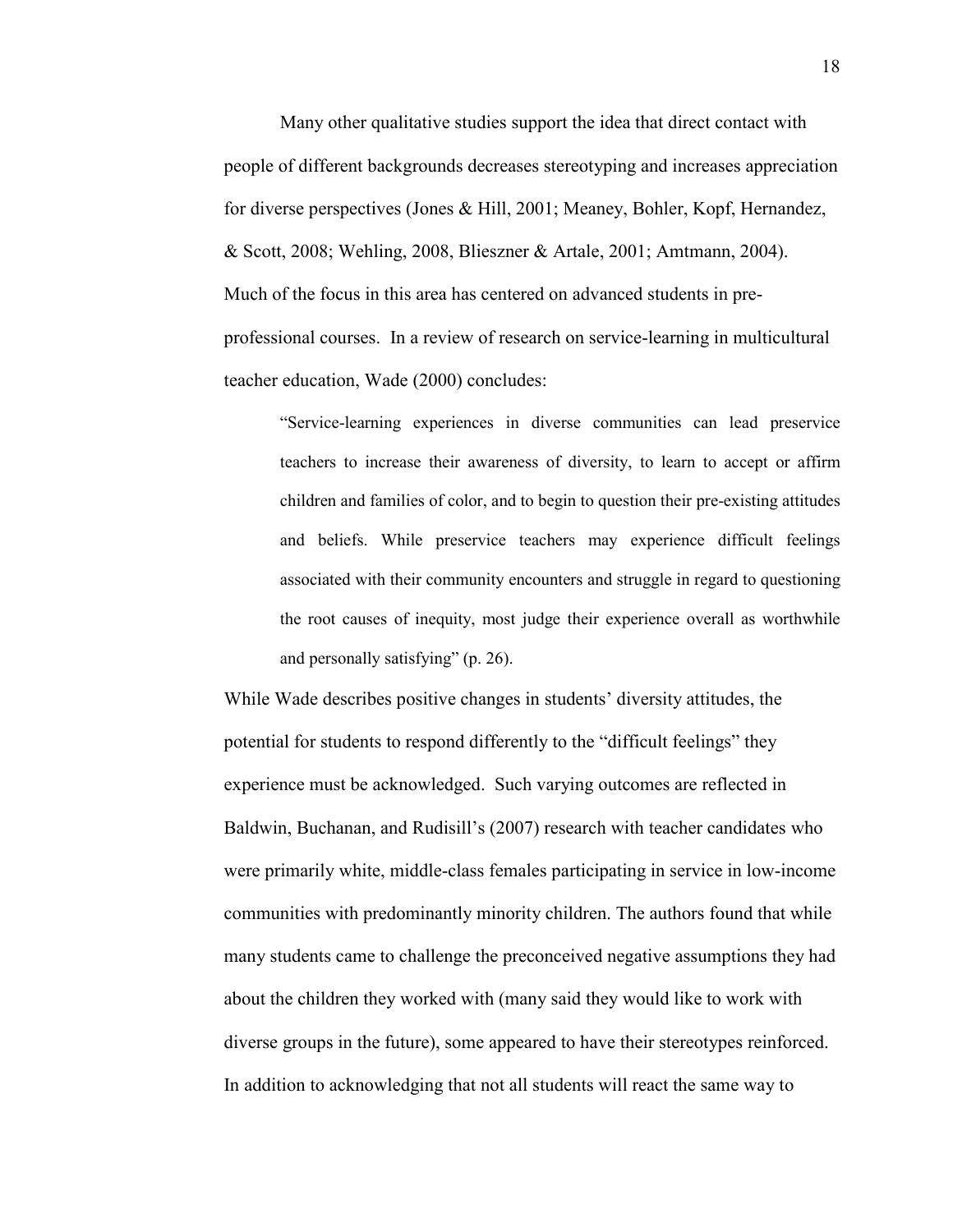working with diverse populations, it must be noted that some students' placements may not provide multicultural exposure in the first place.

# *Civic Knowledge*

The ability to critique societal problems related to social justice and diversity at a deeper level may be connected to an overall improvement in critical thinking skills which arises from dealing with the challenges presented by service-learning experiences. Enhanced critical thinking has been demonstrated both in students' self-reported beliefs about their abilities (Joseph, Stone, Grantham, Haramncioglu, & Ibrahim, 2007) as well as analysis of their reflective writing (Li & Lal, 2005) or performance on problem-solving tasks (Eyler & Giles, 1999). The type of course content, discussions, and activities are all relevant to furthering students' capacity to thoughtfully analyze problems (Cress, 2004). As this capacity expands, students become more able to process new knowledge about community issues.

One area of knowledge central to community work is the awareness of political structures, and service-learning courses provide an ideal environment for honing such understanding (Gorham, 2005). The reflective process has been identified as a critical tool in this process as students "develop their knowledge of 'how things work,' and simultaneously refine their sense of civic agency," (Blount, 2006, p. 271), resulting in increased interest in the political process. Perhaps not surprisingly, the outcome of political engagement has frequently been a focus of service-learning in political science courses. Following a semester-long State and Local Politics course in which students participated in 15-20 hours of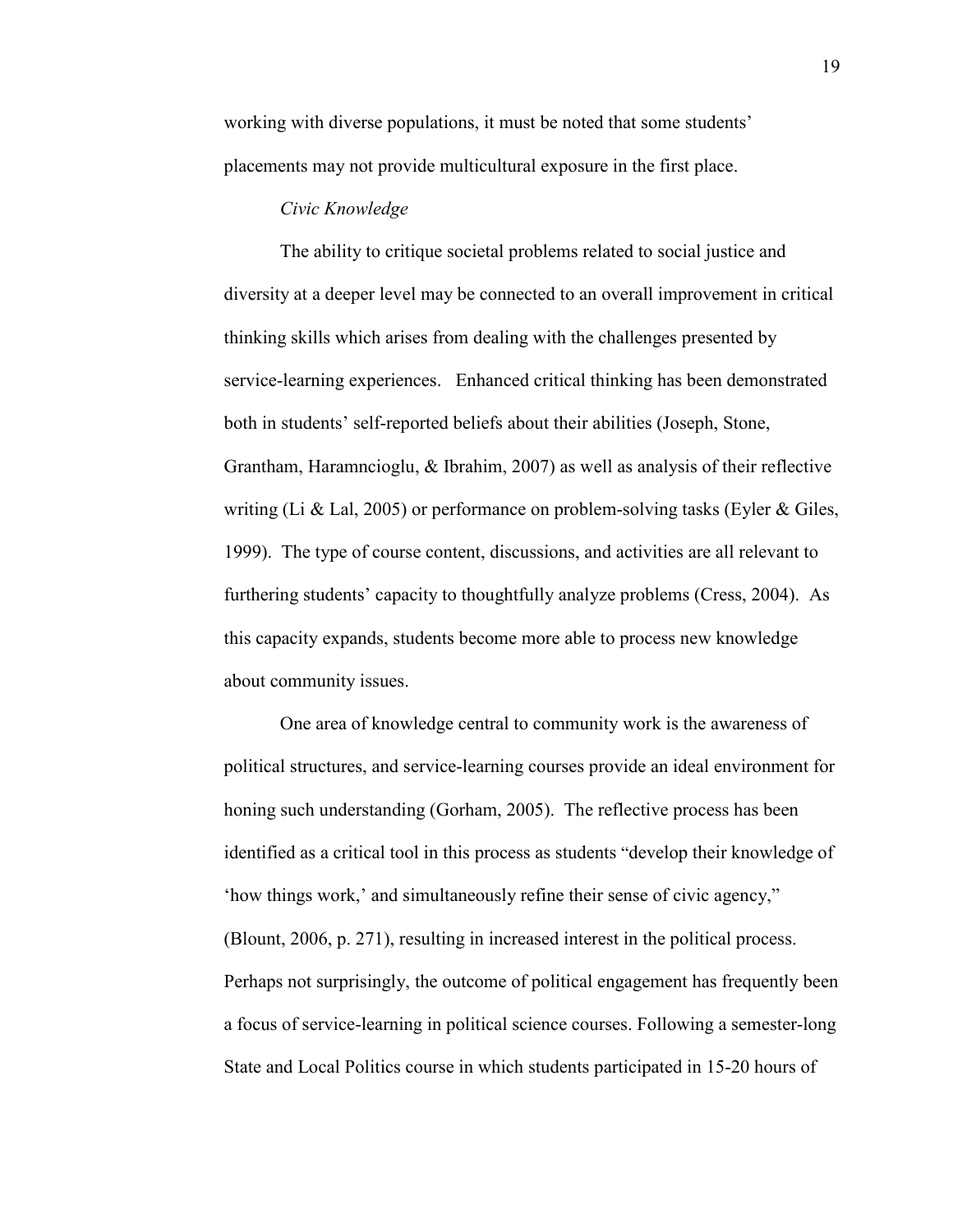service-learning, attended three political meetings, and interviewed 2-3 elected officials, students' essays indicated that their experience "changed perspectives, raised consciousness about the complexity of local policy issues, and encouraged students to become more active in local politics" (van Assendelft, 2008, p. 94). These themes were supported by students' responses to quantitative items regarding political interest and awareness, but these questions were asked at posttest only and were not part of a validated scale.

# *Civic Commitment*

Having skills and values related to civic engagement does not ensure a sense of responsibility and commitment to future community work. Gallini and Moely (2003) found that students who participated in various semester-long intensive community service experiences across disciplines scored higher on a community engagement scale, but the use of questionnaires at post-test only does not allow for conclusions about changes over time as a result of service-learning participation. Similarly, a case study of university students in one servicelearning course in Hong Kong noted a theme of desire to continue with service beyond their original period of commitment (Ngai, 2006). However, the lack of a pretest or control group again limits the conclusions which can be drawn from these findings.

Other research has found weak or mixed support for the growth of civic commitment as a result of service-learning participation. Gray, Ondaatje, Fricker, and Geschwind's (2000) survey of 1,322 college students from 28 institutions compared students in service-learning classes to those in similar classes without a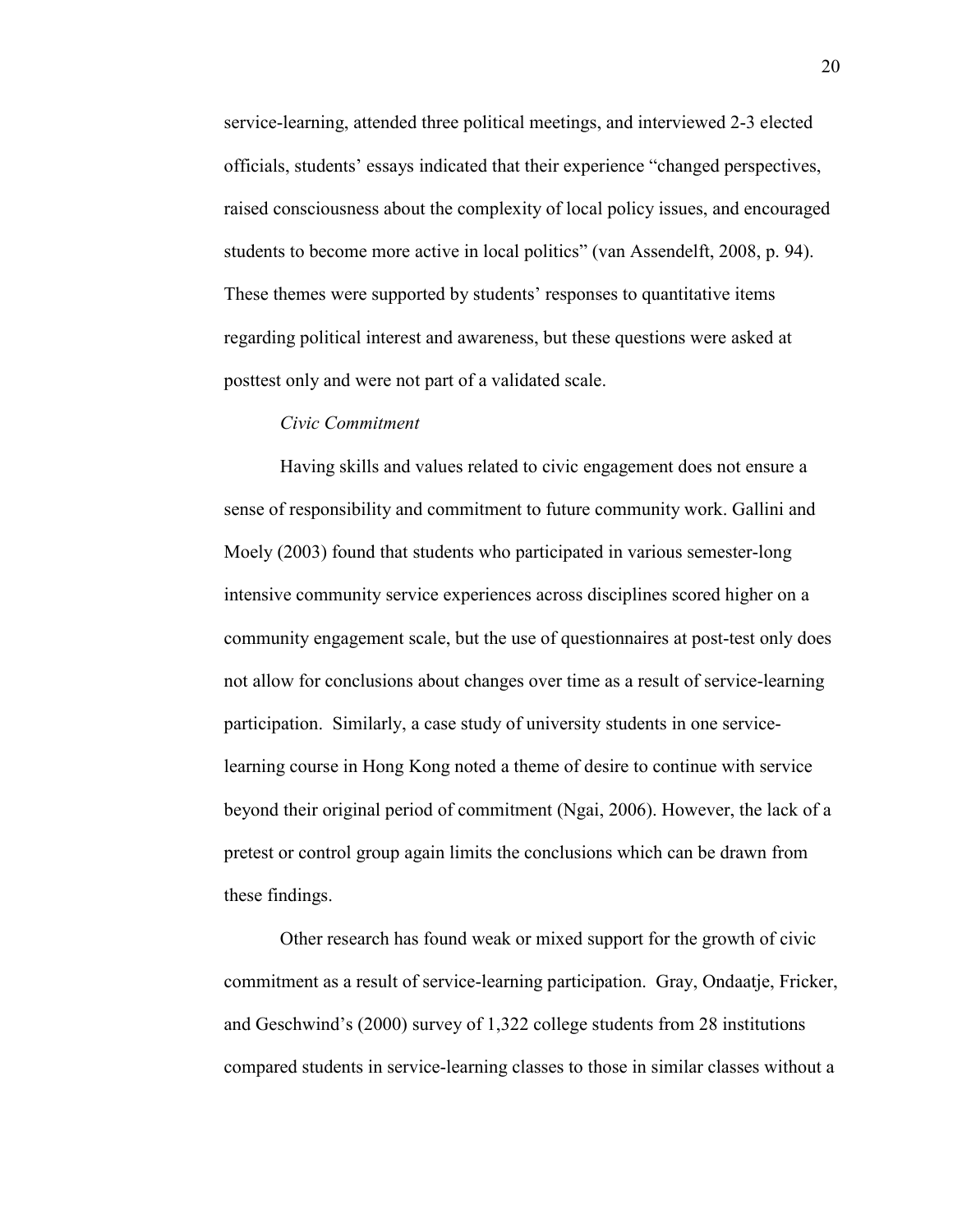service component. Results showed that students in service-learning classes reported a greater impact of their coursework on increasing their civic participation, defined as "current and expected involvement in addressing social problems, participation in campus or public politics, and providing community or volunteer services" (p. 34), but the effect was modest, with service-learning participation accounting for less than seven percent of the variance in civic participation. As the survey was only given at the end of the course, however, the comparison of outcomes to pre-service levels is not possible. Several factors, including students' perceptions of the amount of personal development experienced through service and the value of their service project to the community, have been identified as contributing to different levels of commitment to future volunteerism following service-learning (Tomkovick, Lester, Flunker, & Wells, 2008). These findings reiterate the importance of acknowledging that not all service experiences result in the same outcomes for students.

# Measurement of Civic Outcomes

 As evidenced by the discussion above, the assessment of civic development has proven challenging given the wide-ranging definitions of the construct. Jones and Gasiorski (2009) assert that "the research on the relationships between service-learning, community involvement and civic participation among adults is disparate and diffuse, thus making a holistic picture difficult to ascertain" (p. 636). To date, the majority of quantitative research examining civic values, skills, or behaviors has used unique survey measures (at times consisting of a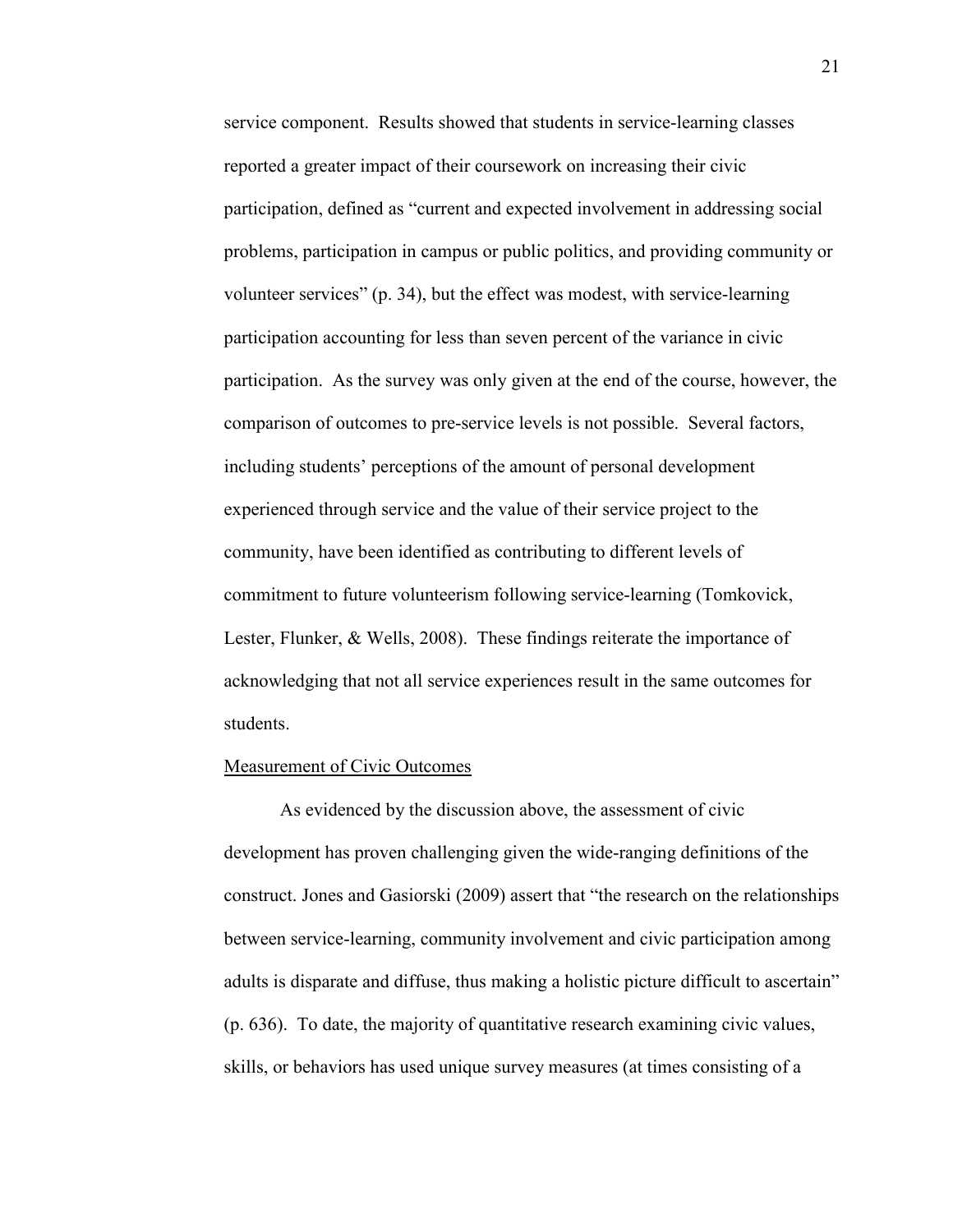single item) which often center on questions that are relevant to particular programs. While the use of original surveys enables the assessment of specific variables of interest to the authors, they often lack a description of norms or a record of psychometric properties (Bringle, Phillips, & Hudson, 2004). Research which does include established scales often assesses only one aspect of civic development, such as attitudes towards community service (i.e., Shiarella, McCarthy, & Tucker, 2000) or beliefs about social inequalities (i.e., Pratto, Sidanius, Stallworth, & Malle, 1994).

In response to these concerns, Moely, Mercer, Ilustre, Miron, and McFarland (2002) developed the Civic Attitudes and Skills Questionnaire (CASQ), which includes items which can be generalized to a variety of servicelearning experiences. The CASQ breaks the broad understanding of civic development down into six subscales relevant to the elements of the construct discussed previously: civic action, interpersonal and problem-solving skills, political awareness, leadership skills, social justice attitudes, and diversity attitudes. An initial study of the measure found students in service-learning courses across disciplines showed increased scores on the CASQ on all subscales except Diversity Attitudes after a semester of participation (Moely et al., 2002). The authors posit that this result indicates that diversity attitudes may be one of the aspects of civic development that is most robust to change and/or difficult to tap.

 Schamber & Mahoney (2008) used several of the CASQ subscales in comparing students who voluntarily enrolled in a service-learning section of a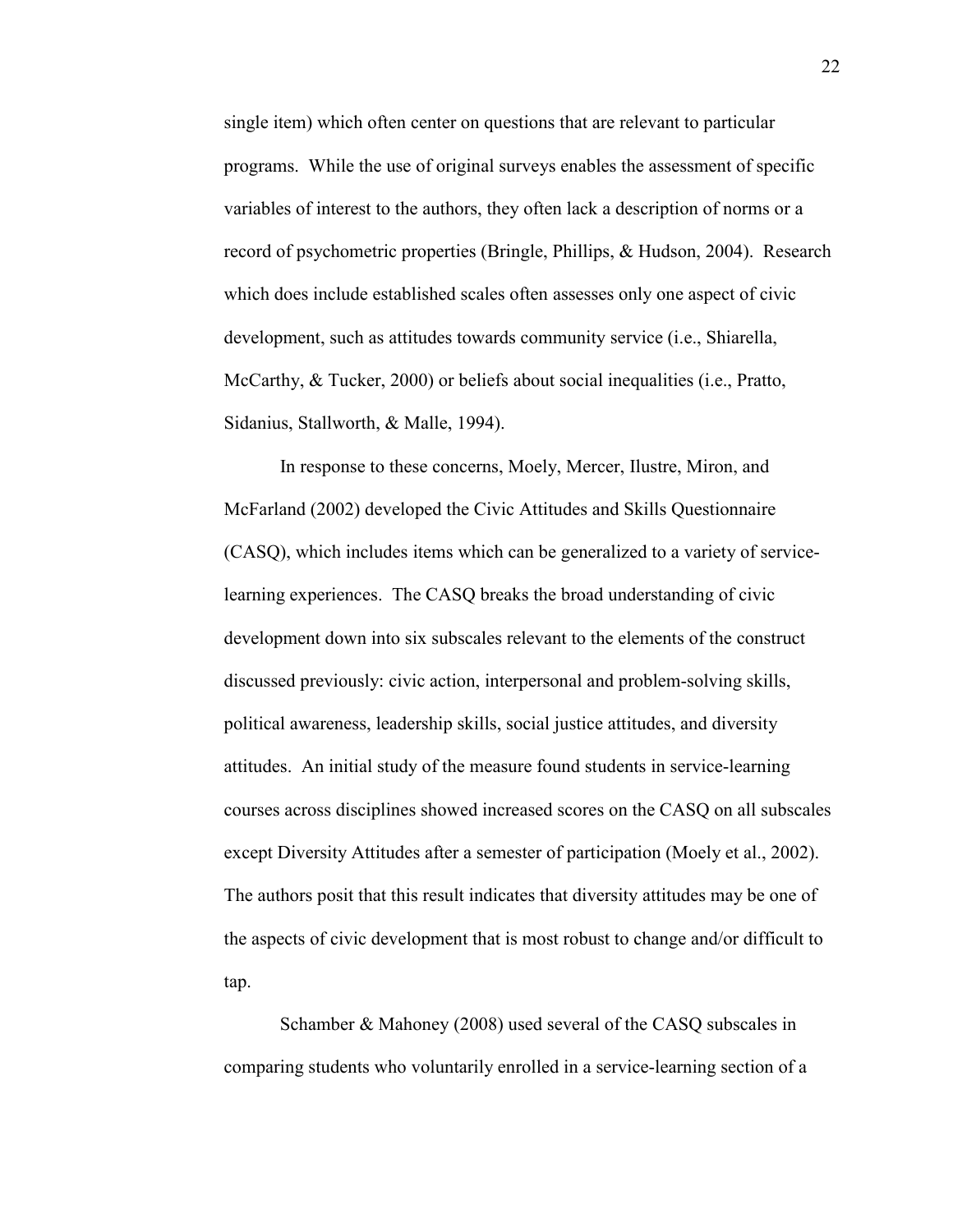general education seminar versus those who did not. Students in both sections participated in readings, discussions, and group work related to civic engagement and social justice issues, while those in the community-based section provided twelve to fifteen hours of service in their choice of a variety of local agencies. Results demonstrated statistically significant increases in political awareness and social justice attitudes for the service-learning learning students compared to no change for those who did not participate. However, service-learning students also showed *declines* in their plans for civic action, a finding echoed in another study using the CASQ which found decreases in political awareness, social justice attitudes, and problem-solving skills in service-learners working at two different school placements (Simons & Cleary, 2005). The authors note reasons why these unexpected findings may be idiosyncratic to particular student or program characteristics, suggesting the need for further research comparing changes in CASQ scores over time for different groups of students.

#### Self-Efficacy

The idea of "personal growth" as a result of service-learning is perhaps the most anecdotally cited outcome, yet it can be the most difficult to quantify. Qualitative analysis of students' reflection exercises consistently yields themes such as "personal development" (Litke, 2002), "identity development" (Teranishi, 2007), and "individual growth" (Ngai, 2006). Researchers have attempted to operationalize these themes through the use of various self-report measures, and positive results have been found for such constructs as emotional empathy (Lundy, 2007) and self-esteem (Osborne, Hammerich, and Hensley, 1998;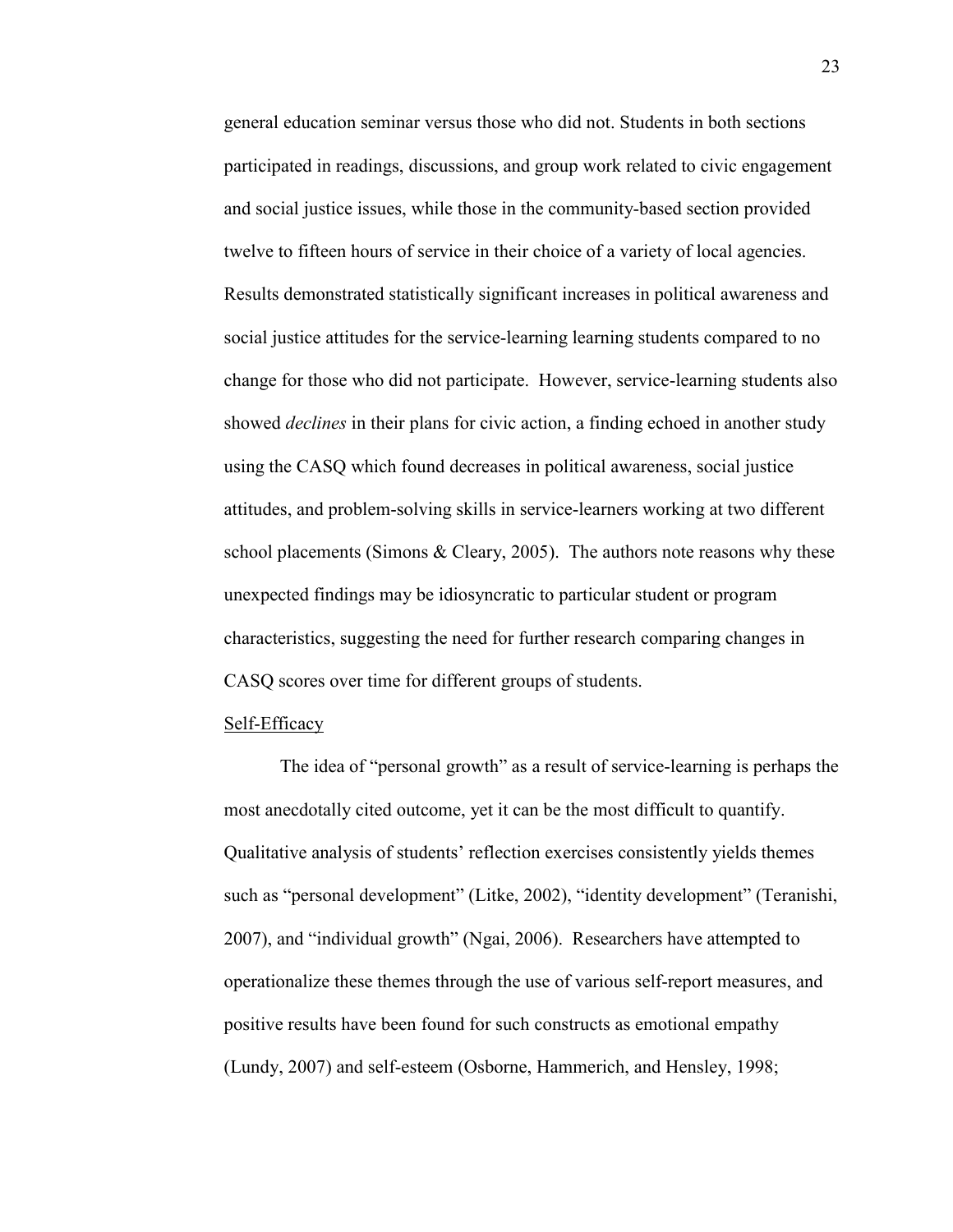Osborne, Weadwick, and Penticuff, 1998), but much of the literature remains vague. Brody and Wright (2004) explain that changes in students' feelings about themselves can be understood from the perspective of Aron and colleagues' (1998) model of self-expansion. This model posits that feelings of efficacy increase through the development of relationships with those different that ourselves, a situation frequently encountered by students in service-learning in which they must build connections with those that at first seem "other" (Brody  $\&$ Wright, 2004). These encounters, in addition to other experiences which provide opportunites for developing new capabilities, can result in students' increased feelings of competence and confidence over the course of service-learning participation.

Bandura (1977) defines self-efficacy as "judgments about how well one can organize and execute courses of action required to deal with prospective situations that contain ambiguous, unpredictable, and often stressful elements" (p. 201), and contends that our sense of personal efficacy is the most influential characteristic in our everyday lives. Qualitative studies have provided descriptive information which suggests that students feel their ability to take action is enhanced by the experience of service-learning; for example, in increased independence in task completion and ability to adapt to new situations (Aberle-Grasse, 2000). Quantitative research has supported this claim, but assessment varies widely from single-item measures (Astin et al., 2000; Rowe & Chapman, 1999) to more comprehensive scales (Eyler  $\&$  Giles, 1999). Further, some studies focus on feelings of efficacy regarding highly specific skills. For example,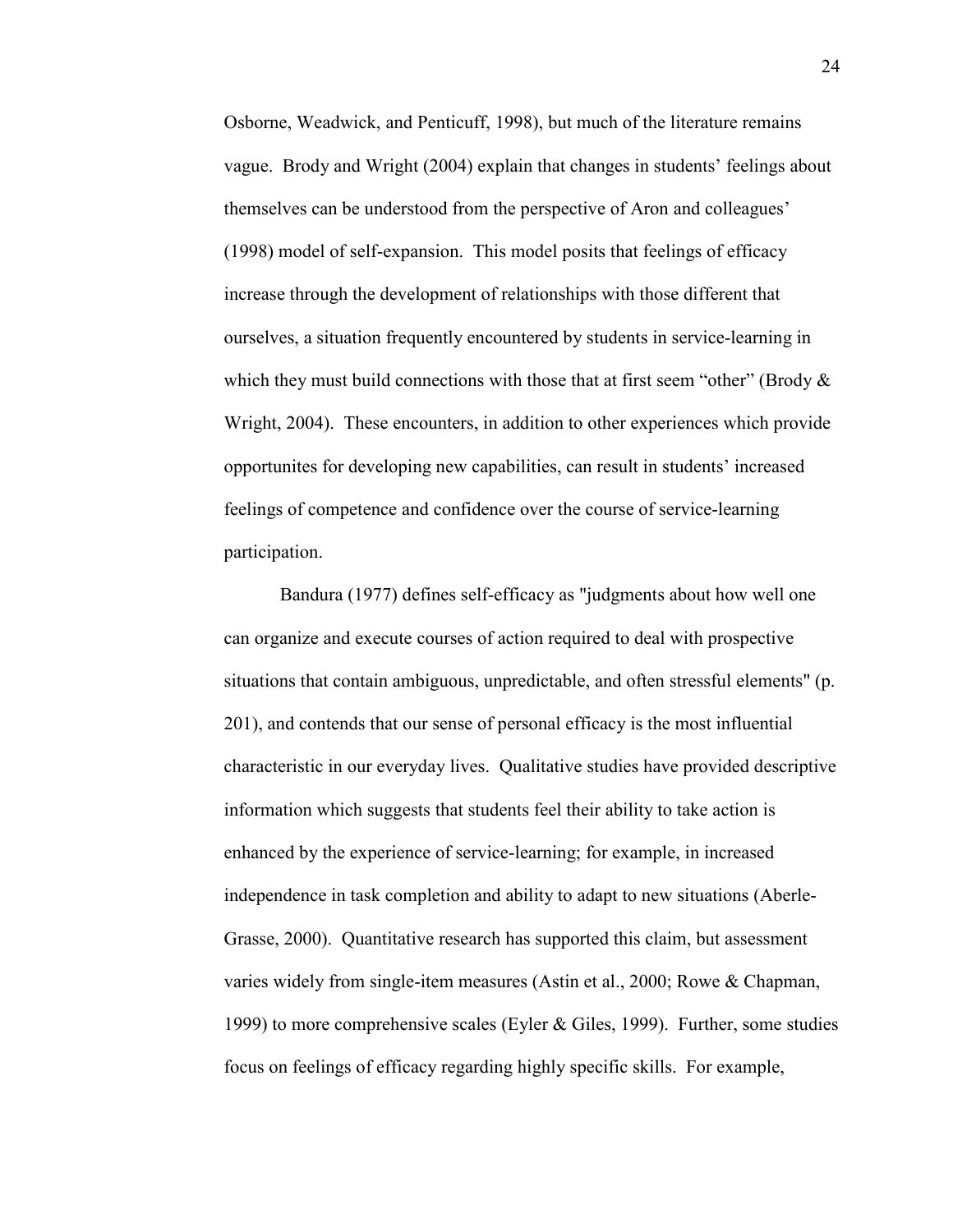Tucker and McCarthy (2001) assessed business students' feelings of self-efficacy in presenting information about various business concepts to others in a servicelearning course which specifically incorporated Bandura's emphasis on mastery experiences and modeling compared to those who took courses without a service component. Results indicated that only students with low self-efficacy at pretest demonstrated increases in their feelings of competence in giving presentations during their service-learning experience. These findings supported their hypothesis that students who already had high self-efficacy would demonstrate a ceiling effect. An additional factor which may impact students' feelings of efficacy is feelings of frustration about not being able to contribute more time or make an impact more quickly (Wade, 1995). Therefore, more research is needed which examines the types of self-efficacy which may change during servicelearning, as well as factors which could impact that change.

One type of self-efficacy relevant to all service experiences is students' feelings about their ability to make an impact through community work. It has been suggested that even when students believe that the public interest should be served by making changes that reflect social justice, they may not feel confident in enabling these changes themselves (Leung, Liu, Wang, & Chen, 2006). However, research indicates that students' participation in service is predictive of their belief that they can make contributions that will effect positive change in community settings (Terkla, O'Leary, Wilson, & Diaz, 2007; Aberle-Grasse, 2000; Wade, 1995; Bernacki & Jaeger, 2008). Further, one study found that settings which have well-designed service placements which genuinely meet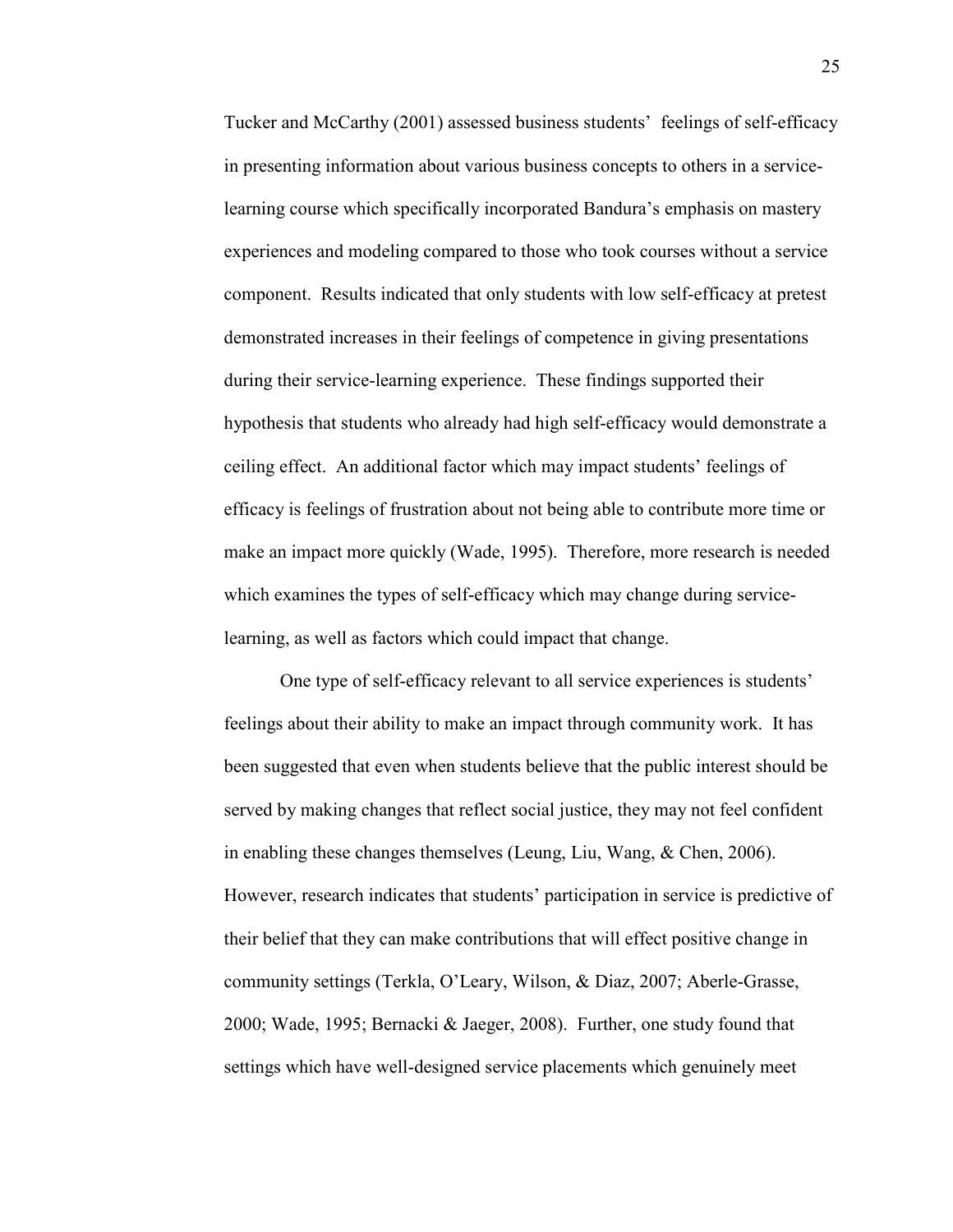community needs are more likely to promote feelings of competence (Swick & Rowls, 2000), setting the stage for additional research investigating the student and site characteristics which contribute to students' positive feelings of community self-efficacy.

#### Measurement of Self-Efficacy

As the assessment of feelings of efficacy is often limited to specific skill areas, measures are frequently not generalizable to a variety of service experiences. For example, using the Self-Efficacy Beliefs about Equitable Science Teaching and Learning (SEBEST; Ritter, Boone, and Rubba, 2001), Cone (2009) found that preservice teachers' feelings of competence about teaching diverse student groups increased following a service experience with a population of at-risk students. However, the utility of the measure is limited to students studying to become science teachers. Similarly, Weber, Weber, Sleeper, & Schneider (2004) developed the Self-Efficacy Toward Service Scale (SETS), a 6 item scale with strong reliability and validity, but the measure was normed on business students and the authors suggest that it be primarily used with similar samples.

A measure which is more appropriate for diverse service experiences, the Community Service Self-Efficacy Scale (CSSES), was developed by Reeb and colleagues (1998). The CCSSES assesses confidence in one's ability to make a significant contribution to the community by participating in service. The scale was able to distinguish service learners from non service-learners at pretest and posttest, but the authors did not find a significant increase in scores for service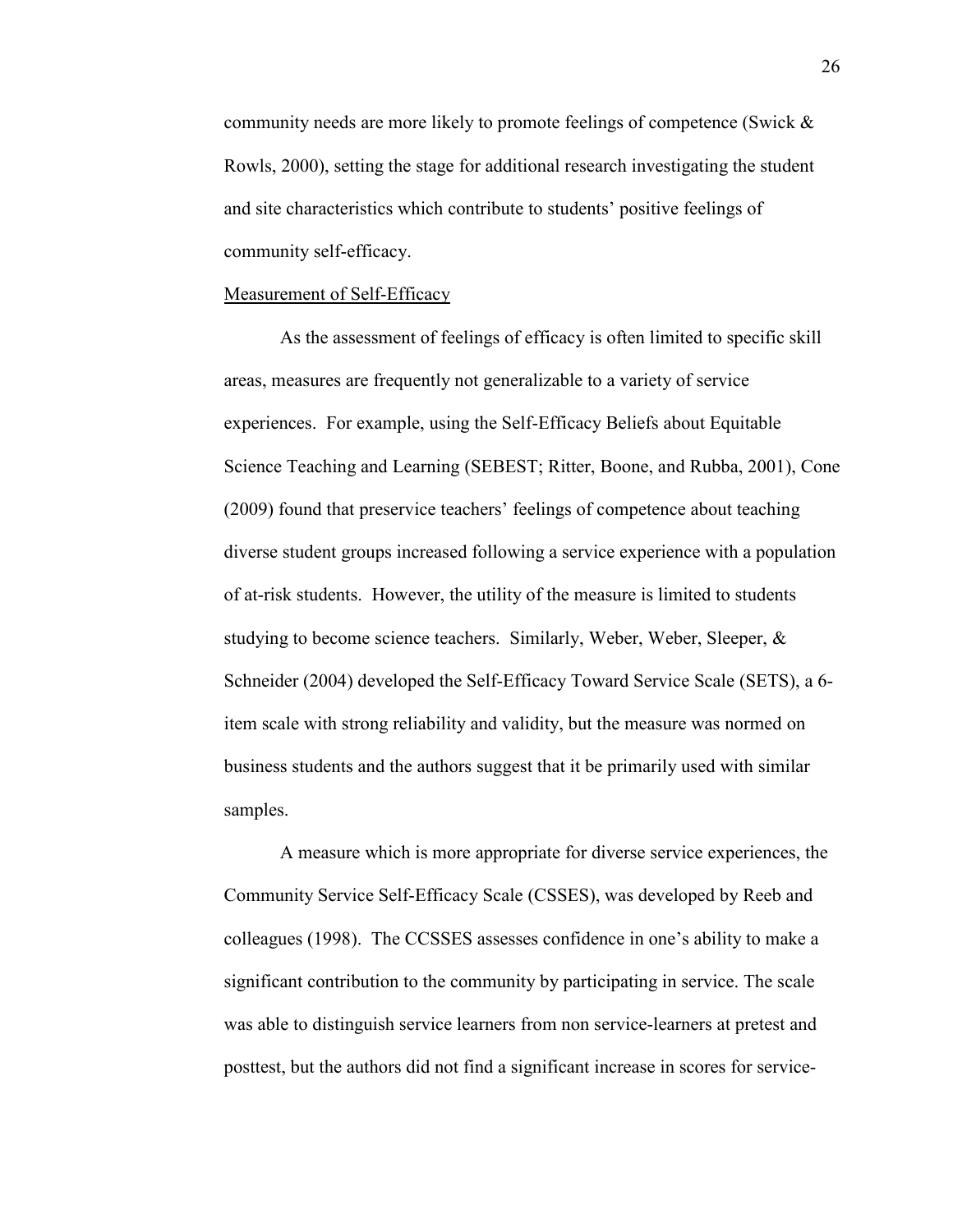learning students over a semester and hypothesized that students who seek out service experiences enter with a high degree of community self-efficacy, effectively producing a ceiling effect. In a later study of conduct-disordered adolescents, CSSES scores increased over a 6-month period for those who participated in a community-based diversion program which included a work therapy element described as "conceptually similar to service-learning" (Reeb, 2006). Despite mixed preliminary findings, the CSSES has been identified as having potential utility as an outcome variable in service-learning research (Bringle, Phillips, and Hudson, 2004), and further research using the scale with different populations is necessary before drawing conclusions about changes over time.

In addition to measuring community service self-efficacy, the use of a more general scale allows for assessment of whether service-learning experiences contribute to students' overall confidence in their abilities. Sherer and colleagues' (1982) Self-Efficacy Scale (SES) is broken into subscales which measures the broader construct of general self-efficacy, as well as social self-efficacy. Bringle, Phillips, and Hudson (2004) identify the SES as a useful tool in service-learning research while cautioning that it correlates significantly with social desirability. The SES has been used in research across a wide range of populations, but has thus far not been widely utilized in service-learning studies.

#### Factors Affecting Student Outcomes

 As discussed above, research has identified a plethora of skills, attitudes, beliefs, and behaviors which have the potential for positive change related to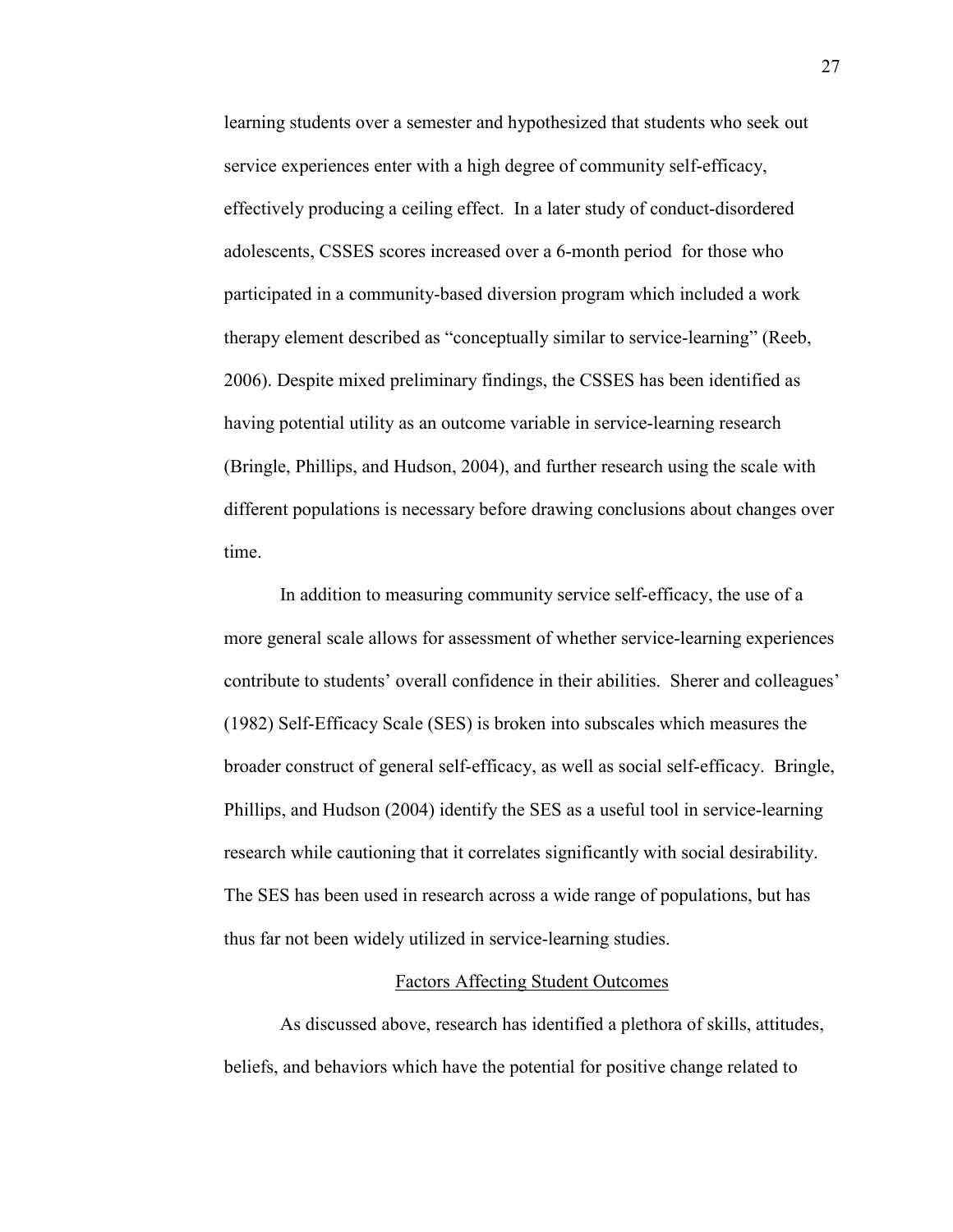students' participation in service-learning. While it is tempting to assume that all service-learning experiences affect students in an equally positive way, it is important to evaluate whether certain program qualities (such as intensity of service required) and student characteristics (such as expectations, satisfaction and engagement in reflection) can affect the degree to which students experience positive outcomes. Among the service-learning program components which may affect student outcomes is the actual amount of exposure in terms of number of service hours and/or frequency of direct contact with service recipients (Mabry, 1998). Many service-learning projects involve minimal service hours over the course of an academic quarter/semester or less, and it has been suggested that "although these brief projects can have meaningful outcomes for students, an extended service-learning experience can allow students to have more transformative and integrative learning" (Einfeld & Collins, 2008). In an investigation of a very brief service commitment, Reed, Jernstedt, Hawley, Reber, and DuBois (2005) assigned students who chose an optional service-learning experience to either a control condition or to the experimental group, in which they attended one hospice visit and five additional class sessions. Students who experienced this service-learning course component had no change in their sense of social responsibility, a result which indicates that the length of time students spend in service-learning activities may be relevant for significant change.

 While the claim that longer-term involvement results in more significant and durable changes (Aberle-Grasse, 2000; Piliavin, 2005) makes theoretical sense, little research exists which actually compare the experiences of students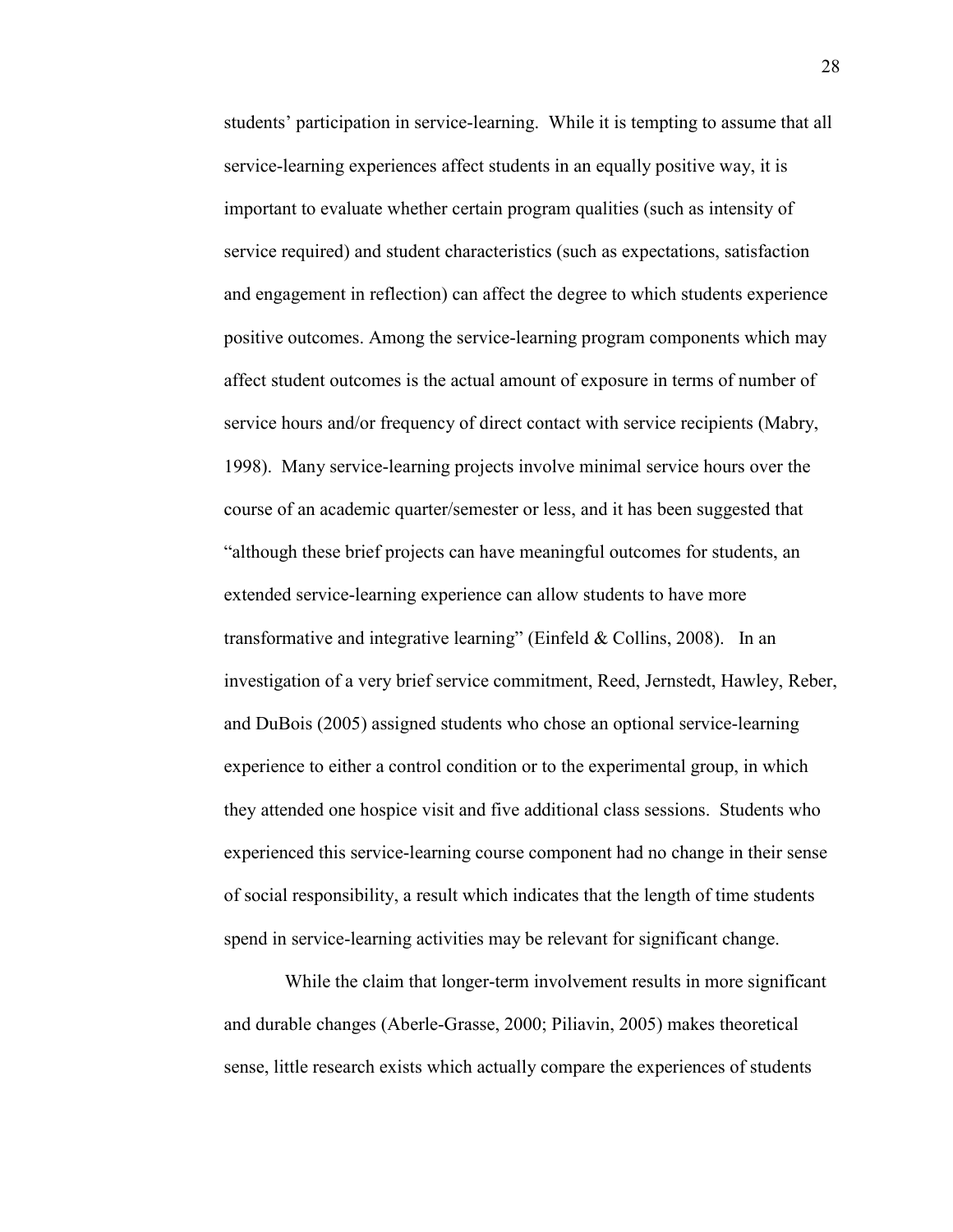with different levels of service participation to one another or to students who are not involved in service-learning. In a study comparing high and low-intensity service-learning experiences using retrospective surveys of alumni of a Catholic liberal arts college, Fenzel and Peyrot (2005) found that participation in servicelearning courses requiring more service hours (greater than 10) was positively related to current employment in a service-related job, membership in a community organization, level of participation in service, and attitudes towards the importance of political involvement and personal responsibility for improving the well-being of people and communities in need. Other research suggests that the more time students put in at their site, the more they viewed the experience as substantive and beneficial to themselves and the community (Swick & Rowls, 2000). One study which distinguished different ways of assessing the "dose" of service to which students were exposed over the course of a semester, Mabry (1998) found that the *number of hours* (ranging from less than 14 to over 35) was not related to post-test personal social values and civic attitudes, but *amount of direct service* had a significant positive relationship with these outcomes. These findings suggest that the way in which the level of service commitment is defined may be important in assessing effects.

While far less well-studied than the amount of service performed, factors including students' reasons for engaging in service, expectations for the course, and satisfaction with their experience service have all been identified as having the potential to influence outcomes. One study comparing students who participated in required versus voluntary service-learning found that only students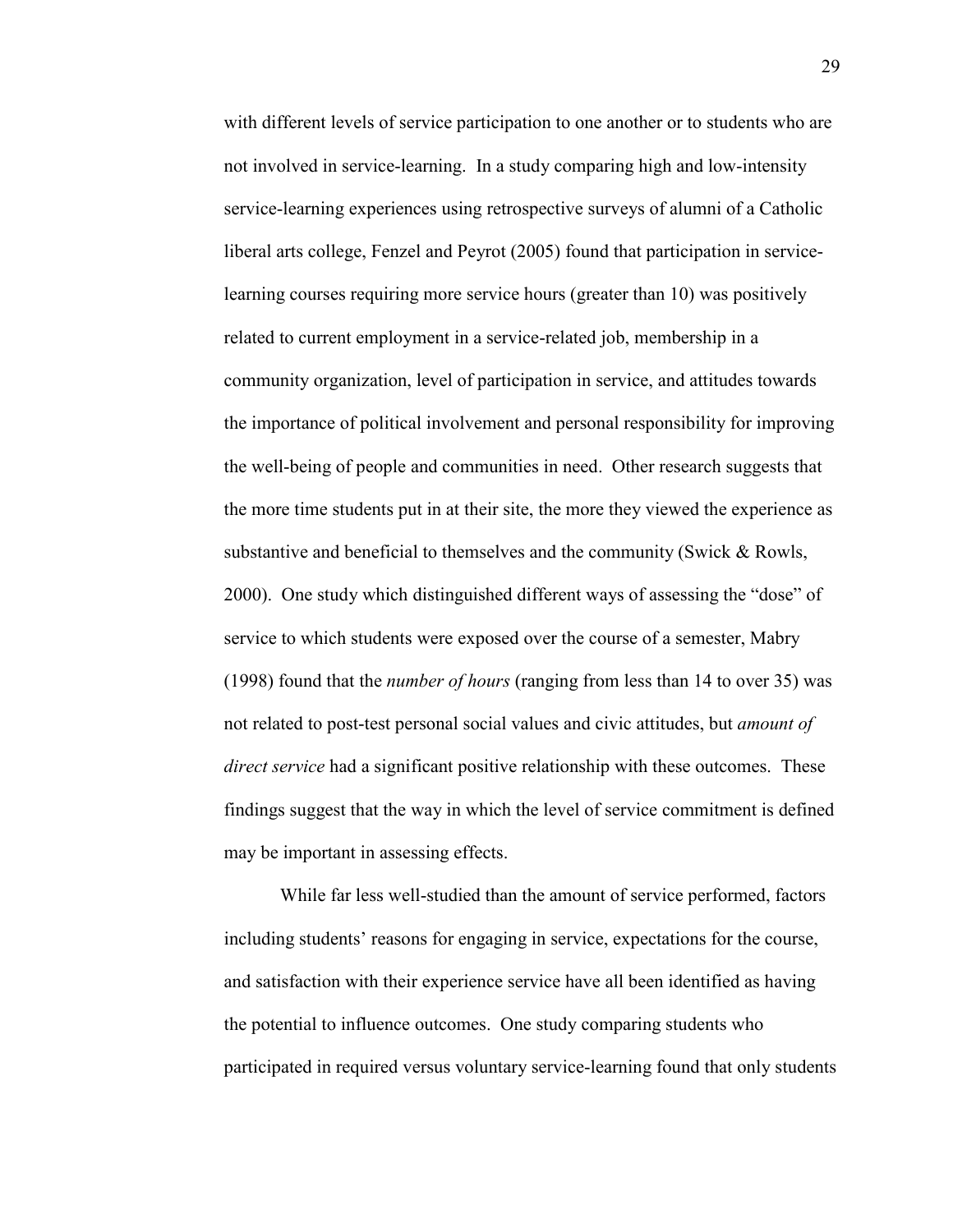who engaged voluntarily demonstrated increases over the course of a semester in their reports of paying attention to politics, appreciation of racial diversity, and community responsibility for addressing social problems (Hunter & Brisbin, 2000). Beyond students' motivation for participation, their expectations for the course might influence their perceived experience. For example, using both survey data and journal analysis of 202 students who selected a service-learning option in 17 different courses, McKenna and Rizzo (1999) found that students who had higher expectations for learning during their service experience later reported that greater learning had actually occurred. Further, students who perceived that they had made a greater contribution to the community felt more committed to pursuing community work in the future, and these findings did not differ by type of service placement. In addition to specific feelings about the level of personal contribution, students' overall sense of satisfaction with their experience has been found to have a strong positive relationship to outcomes such as commitment to social issues and respect for diversity (Sek-Yum & Ngan-Pun, 2005).

 Finally, engagement in reflection has also been described as a critical transformative element in the service-learning experience (Sek-Yum & Ngan-Pun, 2005). Instructors' encouragement of reflection has been found to contribute to students' social justice learning (Mayhew & Fernandez, 2007) and stronger future beliefs in the importance of political and social action (Fenzel & Peyrot, 2005). However, few studies have examined the relationship between students'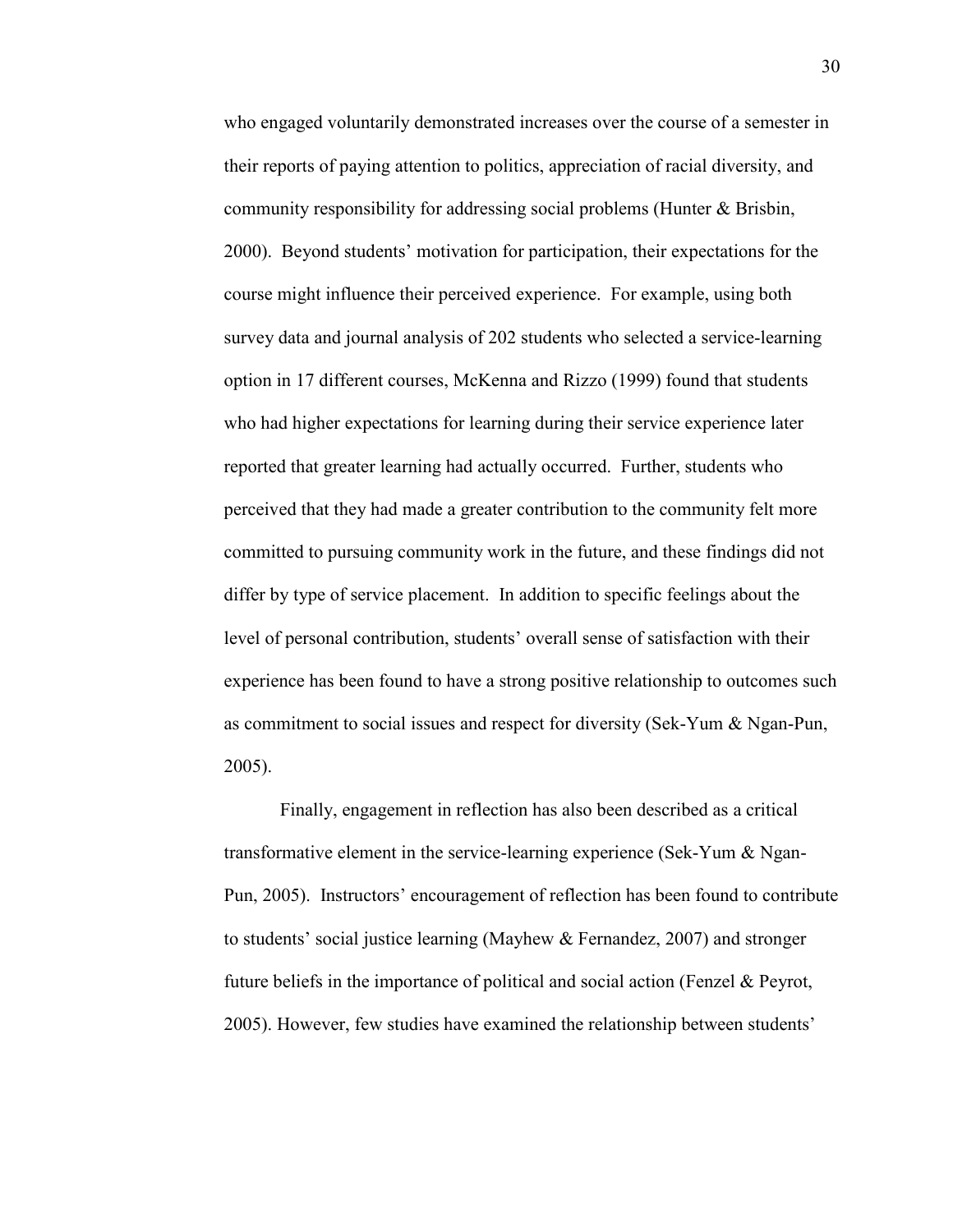beliefs about the relevance of reflection to their learning and subsequent outcomes.

# Agency Perspectives

A final important but neglected outcome of service-learning is the experience of the community being served. It has been suggested that focusing exclusively on student outcomes neglects the reciprocal nature of the servicelearning paradigm (Lowery et al., 2006). While this has been identified as an important area of future service-learning research, very few studies have explored community outcomes (Porter, Summers, Toton, & Aisenstein, 2008). In interviews with staff from 64 community organizations, Tryon and colleagues (2008) found that approximately one-third of the organizations described difficulties with short-term service-learning placements, including the time investment of staff, low commitment of students, poor fit with direct service, and supervision and training capacity. Another qualitative study of 99 community partners in eight California communities found that agencies working with students who had an hours requirement of 20 hours or less "expressed the most concern about the adequacy of the service-learning experience, in terms of the quality of the education experience for students, and the short- and long-term benefits for their organization" (Sandy & Holland, 2006, p. 39). However, other research has found that hours of student service is not significantly related to the agency's perceived benefit of having them there (Miron & Moely, 2006; Basinger & Bartholomew, 2006). Within the same higher education institution as the current study, a case study of 12 community-based organizations (CBOs) which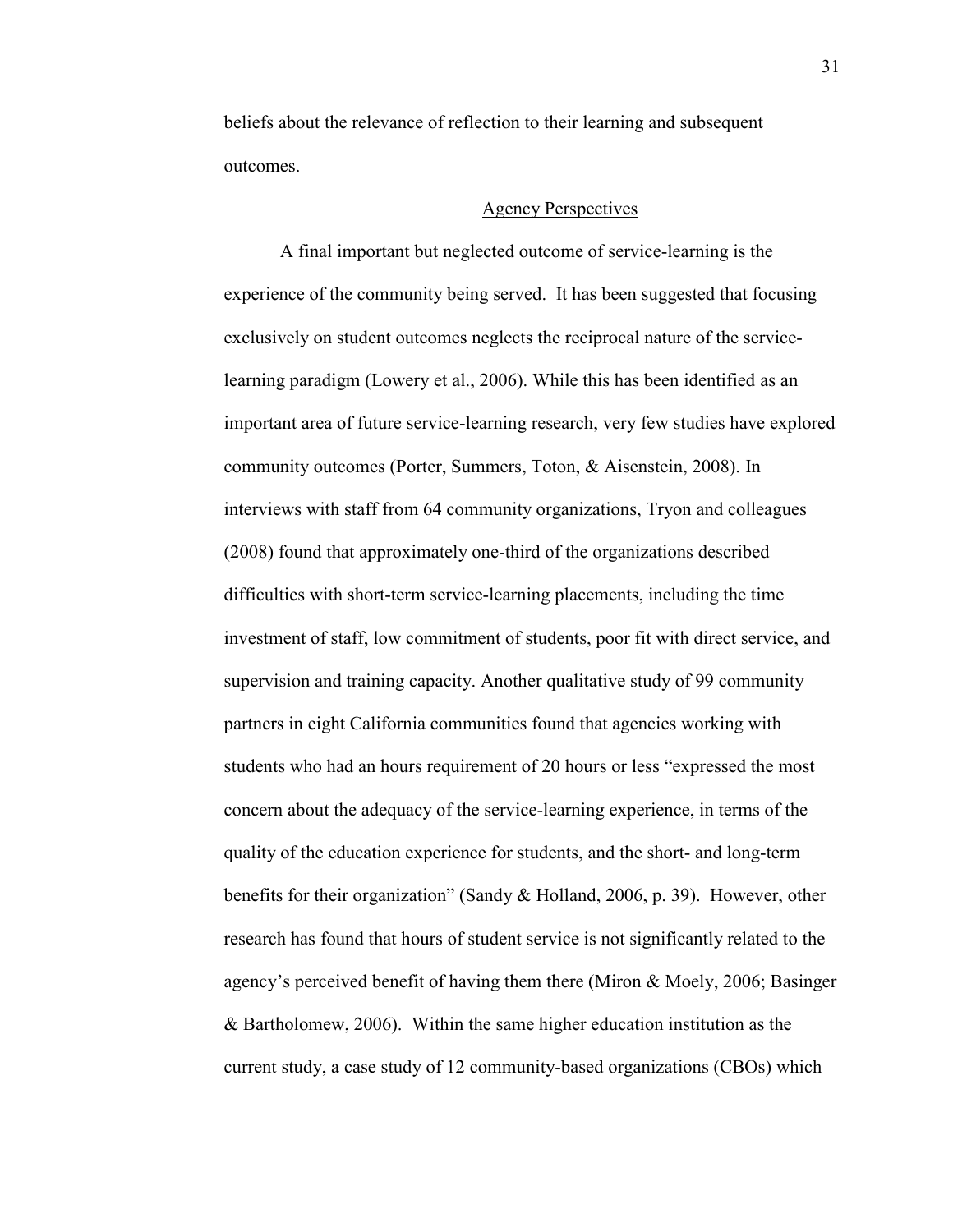have partnered with the university service-learning programs found that CBO representatives generally felt that the benefits of the students' presence outweighed the drawbacks (Worrall, 2007). Thus, although community agencies acknowledge both benefits and challenges to working with service-learning students (Ward & Kelly, 1999), the relationship between students' site performance and their personal outcomes remains unknown. The current study incorporated several scales of community agency perceptions developed by Miron and Moely (2006) to examine whether students who are perceived more positively by their site supervisor have more positive self-efficacy and civic development outcomes.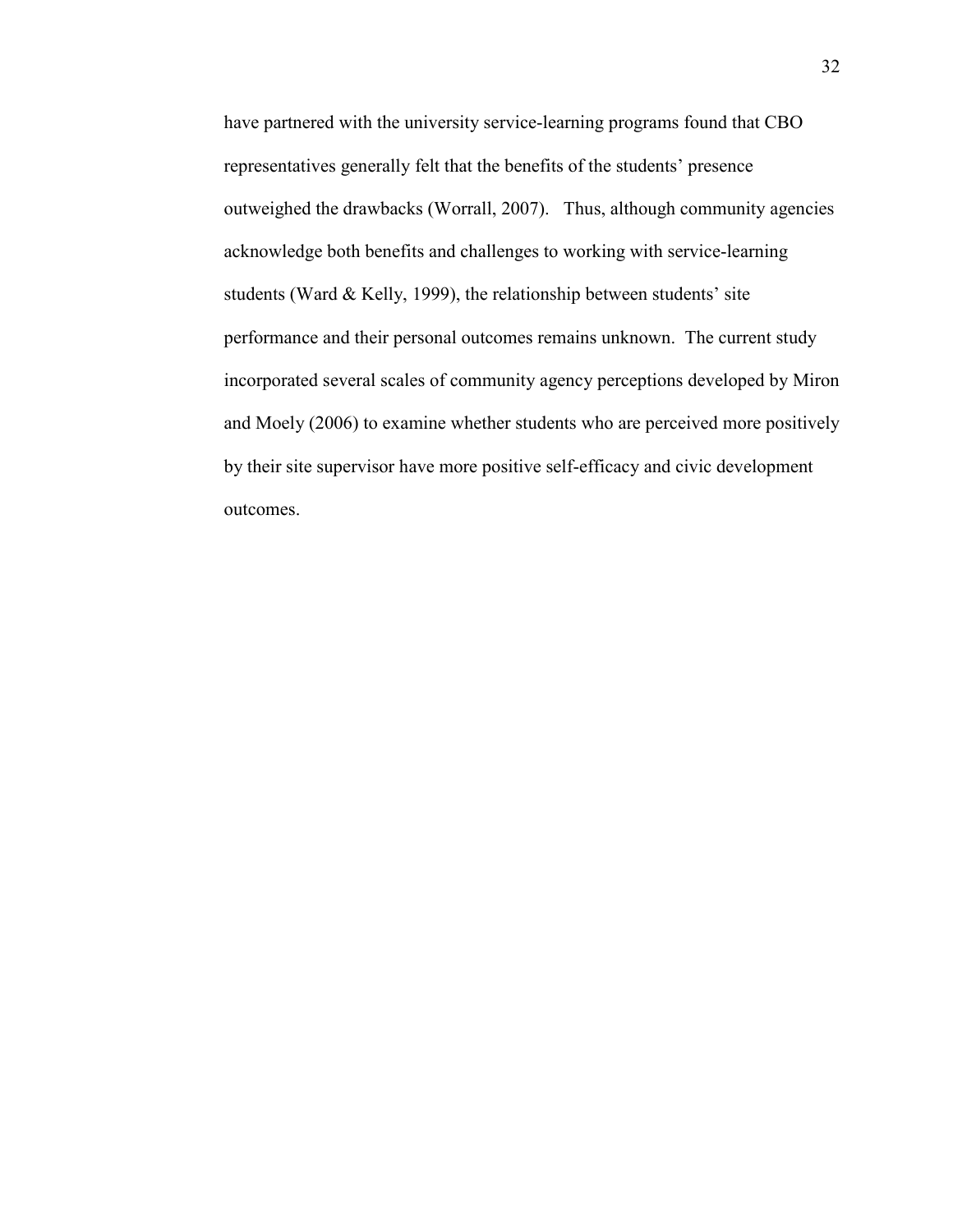#### Rationale

 Building on decades of pedagogical theory influenced by John Dewey's emphasis on the benefits of hands-on experiences in enhancing academic content, the practice of combining education with service continues to increase. The number of high schools and higher education institutions incorporating service into coursework has expanded based on the belief that these experiences will make students better citizens while providing needed work in the community. Despite a growing literature base focused on the benefits of service-learning for student development, large gaps remain in our understanding of the process of service-learning which make it difficult to know whether the outcomes live up to the expectations.

 One of the primary concerns with the rapid expansion of service-learning research has been the number of studies which are either atheoretical, or lack a description of the basis for assumptions about outcomes (Billig, 2003). In an effort to avoid the problems associated with prior research, the dependent variables for the current study were selected with consideration of the aspects of student development which are most likely to be affected by service-learning participation. Developmental and social psychology theory suggests that handson interaction with people in new settings enhances learning and provides an opportunity for attitudinal shifts about previously unfamiliar people or contexts. As many college students are in a period of exploration associated with identity formation, they may in particular, benefit from the opportunities provided by service-learning to confront civic issues and consider their commitment to serving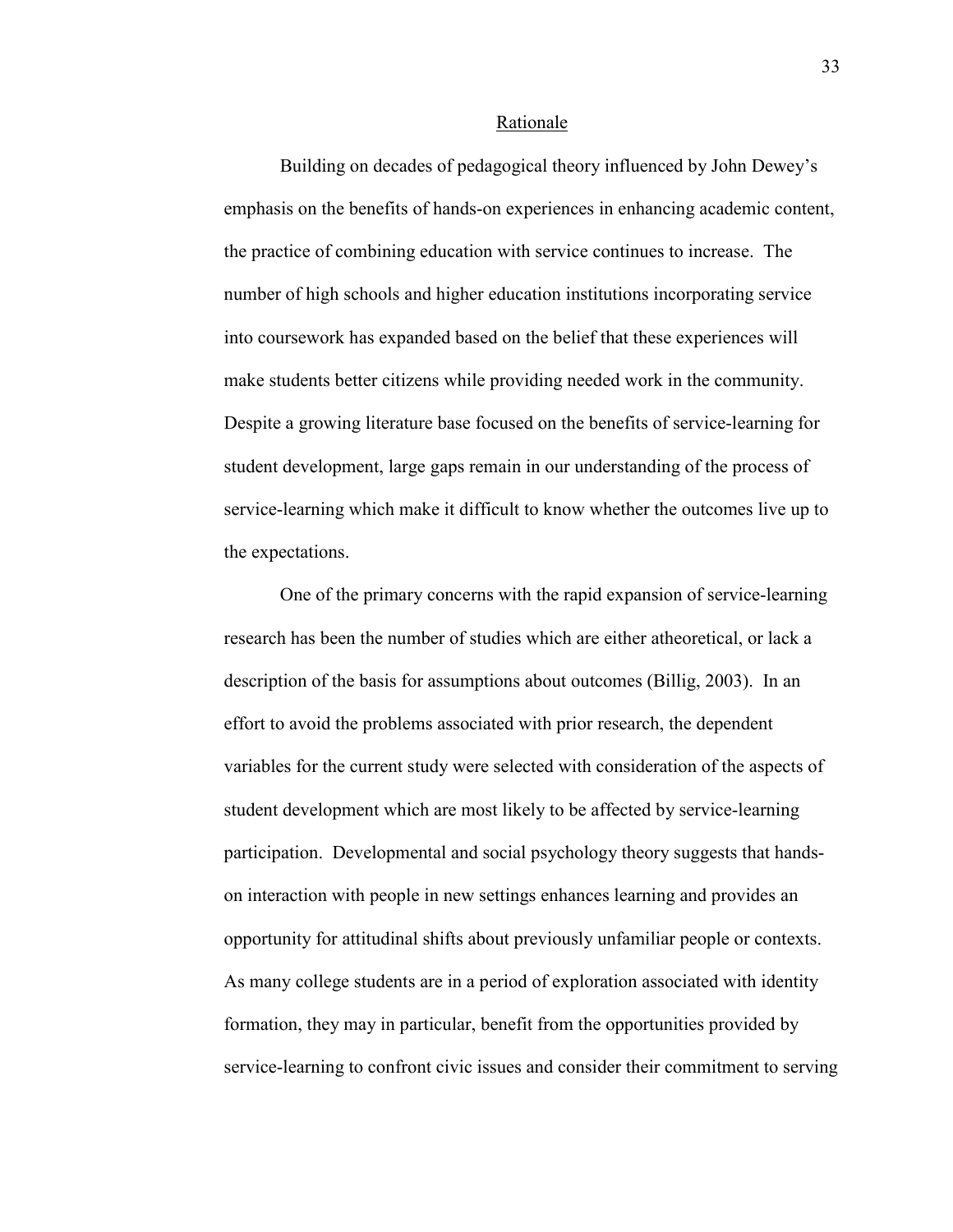the community. Further, the emphasis in service-learning programs on reflection, supervision, observation, and applied skills can offer possibilities for modeling, feedback, and mastery experiences that social learning theory suggests will result in feelings of confidence and competence. Based on these diverse but complementary theoretical perspectives, the present study examined students' civic development and feelings of self-efficacy as they progress through the service-learning experience.

Qualitative studies have provided a solid base of information describing in rich detail the feelings of "personal growth" and "responsible citizenship" which students report following their service experiences. Further assessment of these outcomes using quantitative methods has yielded positive results, with large-scale studies in a variety of higher education settings (e.g., Eyler & Giles, 1999; Astin et al., 2000) demonstrating improvements for service-learning students in a range of outcomes related to civic development and self-efficacy. More in-depth studies, often of a single course and/or type of service placement, have also yielded promising results which suggest that participation in service-learning is related to increased communication and leadership skills, knowledge and critical thinking about social justice issues, appreciation of diversity, feelings of responsibility and commitment to community work, and belief in one's abilities. However, there is no consensus in the literature about definitions of these outcomes. An additional definitional issue which makes it difficult to draw overall conclusions is the characterization of *service-learning* itself, with the service experiences included in studies ranging from an optional course project to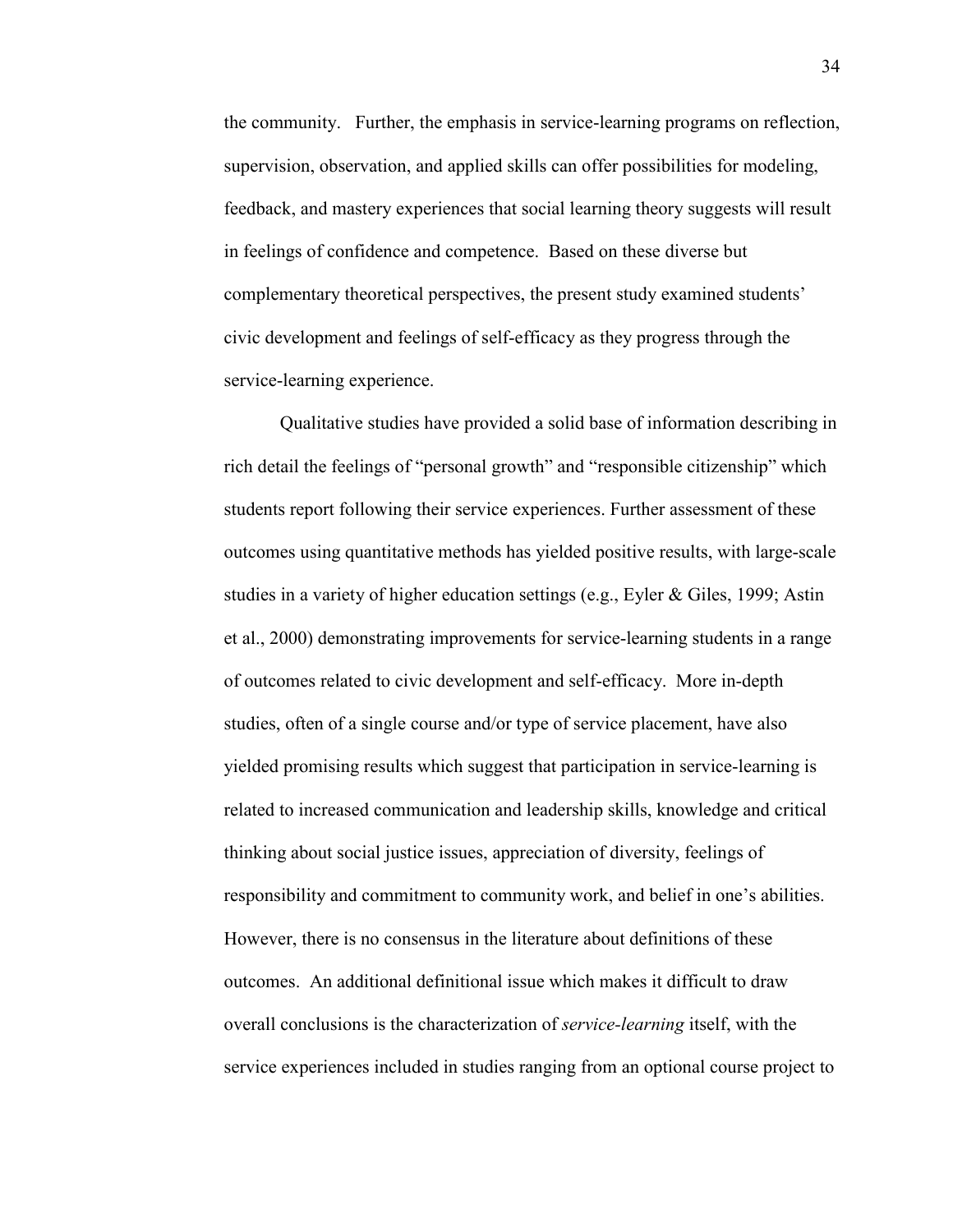aide positions for preservice teachers. Further, many studies involve a single questionnaire administration or the use of single-item or non-validated measures and/or lack a control group of students who are not participating in servicelearning. Given the methodological problems, directional changes over time are often not documented and factors both within and outside of the service-learning experience which may contribute to students' retrospective reports cannot be ruled out.

The current study sought to address the methodological issues which have been identified in service-learning research in a number of ways. In contrast to studies which assess students once or twice during a semester, a longitudinal design aimed to evaluate students at three time points over the entire academic year using validated measures. By including a group of courses which each place students at a variety of service sites, the study allowed for comparison of factors which differentiate student experiences. One such factor which has been touched on but not fully explored by the service-learning literature is the length of service involvement necessary for meaningful change. The present study compared students in intensive, year-long service-learning to those in short-term courses as well as a comparable group of students not participating in service-learning.

 Given the national focus on the importance of integrating service into education, it is important that research continue to expand our understanding of the process and outcomes of service-learning. This study builds on existing literature by providing a focused assessment of a range of student experiences and their relationship to students' self-efficacy and civic development, with the aim of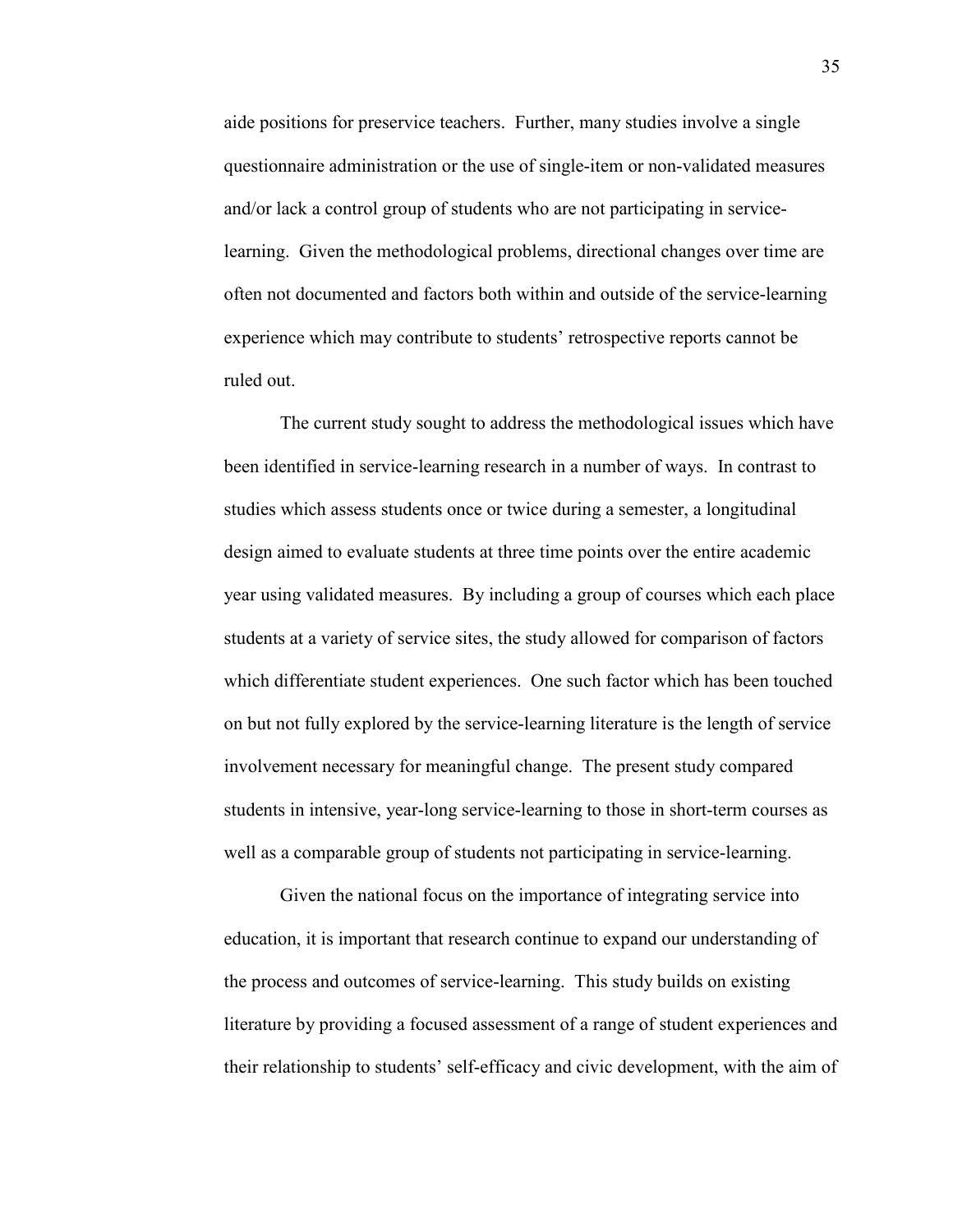filling the gap between single-course case studies and large-scale national research.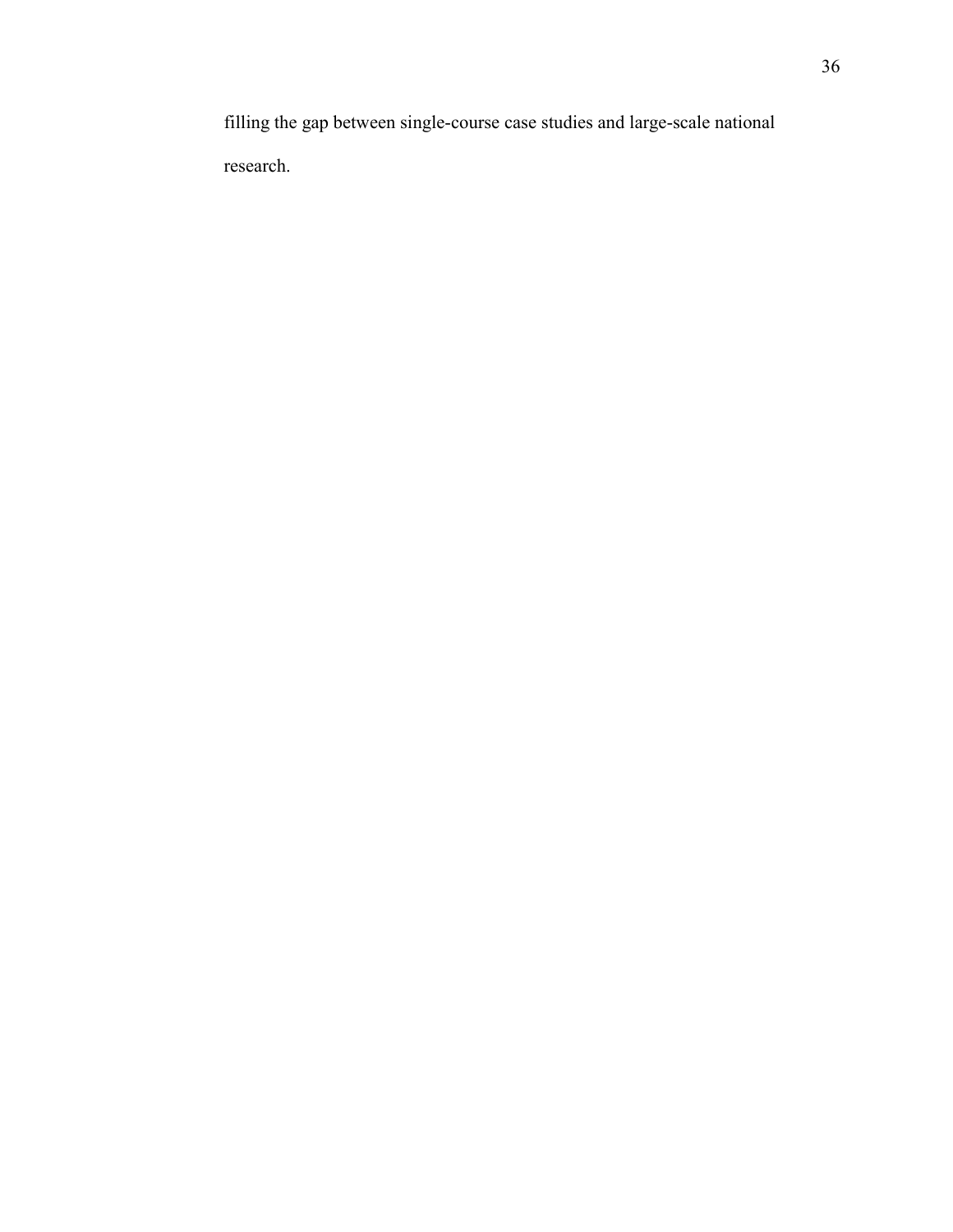#### Statement of Hypotheses

- I. At Times 1, 2, and 3, students' civic development (as measured by each of six CASQ subscales) and self-efficacy (as measured by SES and CSSES) will differ such that:
	- a. Students in intensive service-learning courses will have significantly higher civic action, interpersonal/problem-solving skills, political awareness, leadership skills, social justice attitudes, and diversity attitudes scores than those in short-term servicelearning courses, who will have significantly higher scores than students not in service-learning.
	- b. Students in intensive service-learning courses will have significantly higher general, social and community service selfefficacy scores than those in short-term service-learning courses, who will have significantly higher scores than students not in service-learning.
- II. From Time I to Time 2, service-learning students' civic development (as measured by each of six CASQ subscales) and self-efficacy (as measured by SES and CSSES) will increase such that:
	- a. Students in both intensive and short-term service-learning courses will show significant increases in civic action, interpersonal/problem-solving skills, political awareness, leadership skills, social justice attitudes, and diversity attitudes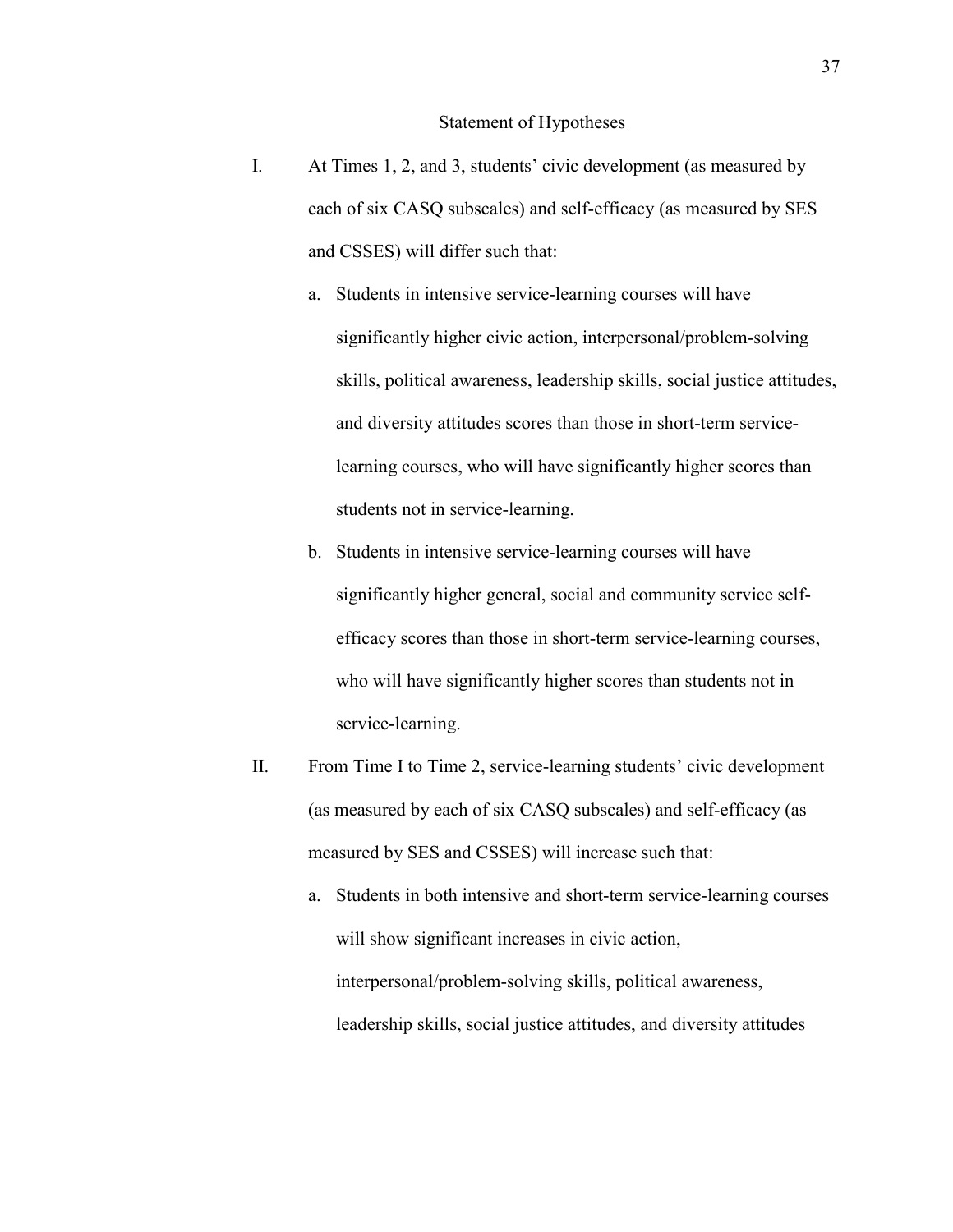over the course of 10 weeks, when compared to students not in service-learning.

- b. Students in both intensive and short-term service-learning courses will show significant increases in general, social, and community service self-efficacy over the course of 10 weeks, when compared to students not in service-learning.
- III. From Time 1 to Time 2, changes in students' civic development (as measured by each of six CASQ subscales) and self-efficacy (as measured by SES and CSSES) will differ such that:
	- a. Students in intensive service-learning courses will have greater increases in civic action, interpersonal/problem-solving skills, political awareness, leadership skills, social justice attitudes, and diversity attitudes than those in short-term service-learning courses, who will have greater increases than students not in service-learning.
	- b. Students in intensive service-learning courses will have greater increases in general, social, and community service self-efficacy than those in short-term service-learning courses, who will have greater increases than students not in service-learning.
- IV. From Time 2 to Time 3, students in intensive service-learning courses will increase in civic development (as measured by each of six CASQ subscales) and self-efficacy (as measured by SES and CSSES) such that: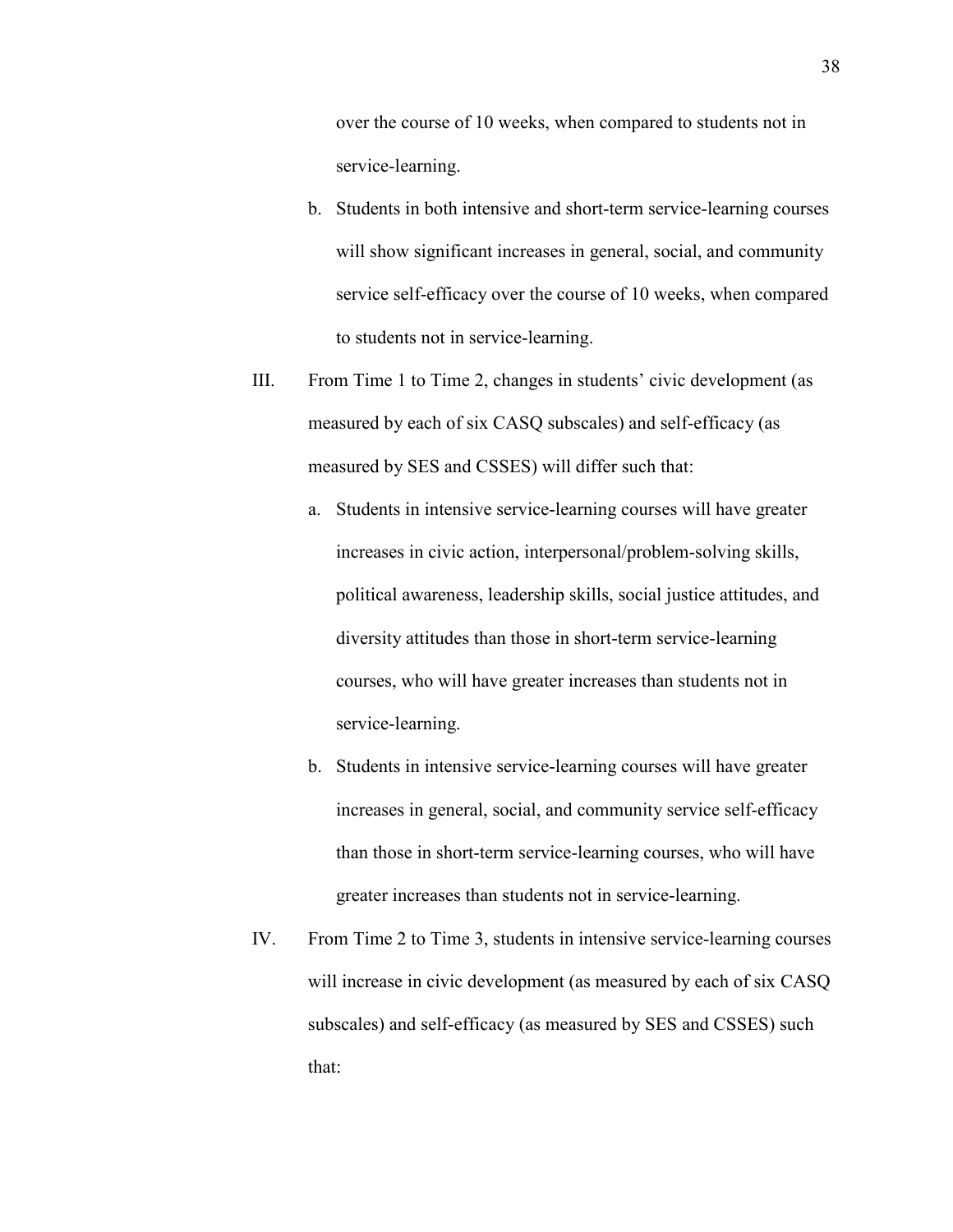- a. Students in intensive service-learning courses will show significant increases in civic action, interpersonal/problem-solving skills, political awareness, leadership skills, social justice attitudes, and diversity attitudes in comparison to short-term service-learning students and those not in service-learning.
- b. Students in intensive service-learning courses will show significant increases in general, social, and community service self-efficacy in comparison to short-term service-learning students and those not in service-learning.

# Research Question

- I. Are levels of civic engagement and self-efficacy at the end of the course related to the following?
	- a. Student performance at site (as measured supervisor ratings of Agency Benefit, Interpersonal Relations, and Diversity Relations)?
	- b. Course expectations (as measured by pretest Learning about Academic Field, Learning about Community, and Contribution to Community scales)
	- c. Course evaluations (as measured by post-test Learning about Academic Field, Learning about Community, and Contribution to Community scales)
	- d. Engagement in reflection (as measured by average reflection rating)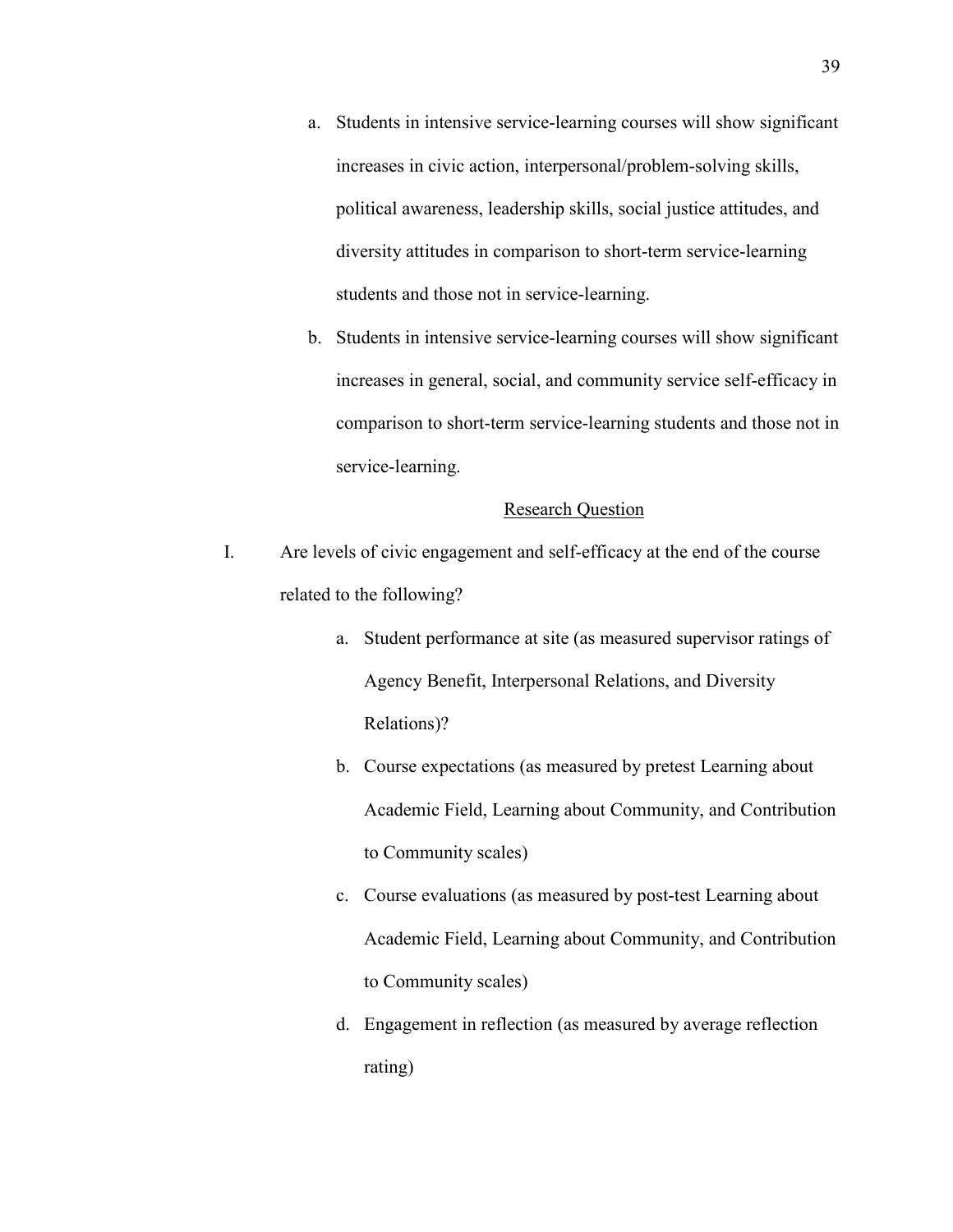# CHAPTER II.

# **METHOD**

#### Context

The study setting was a large, urban, Catholic university in the Midwest. The university's mission emphasizes the Vincentian value of service, and it has been nationally recognized for its commitment to service-learning. Total enrollment is approximately 25,000 students, of which 64% are undergraduates, 54% are women, and 30% are students of color

(http://www.depaul.edu/emm/facts/index.asp#top). The university operates on a quarter system, with each quarter lasting for 10 weeks. Participants for the current study were recruited from each of three types of psychology courses described below during the 2009-2010 academic year (IRB# RG052208PSY-R1).

# *Intensive Service-Learning Courses*

Students in the intensive service-learning course included in the study were senior psychology majors concentrating in Human Services. At the end of their junior year, students apply for acceptance into this course, which requires a service placement of 6-8 hours per week over three academic quarters, for a total of at least 60 hours of service per quarter. Prior to enrolling in this course, students must satisfy introductory psychology prerequisites in addition to completing two required courses in applied psychology during their junior year. During the applied psychology courses, students are presented with information about various service sites, but are able to work with any community agency of their choosing that is willing to contract with the student to provide support and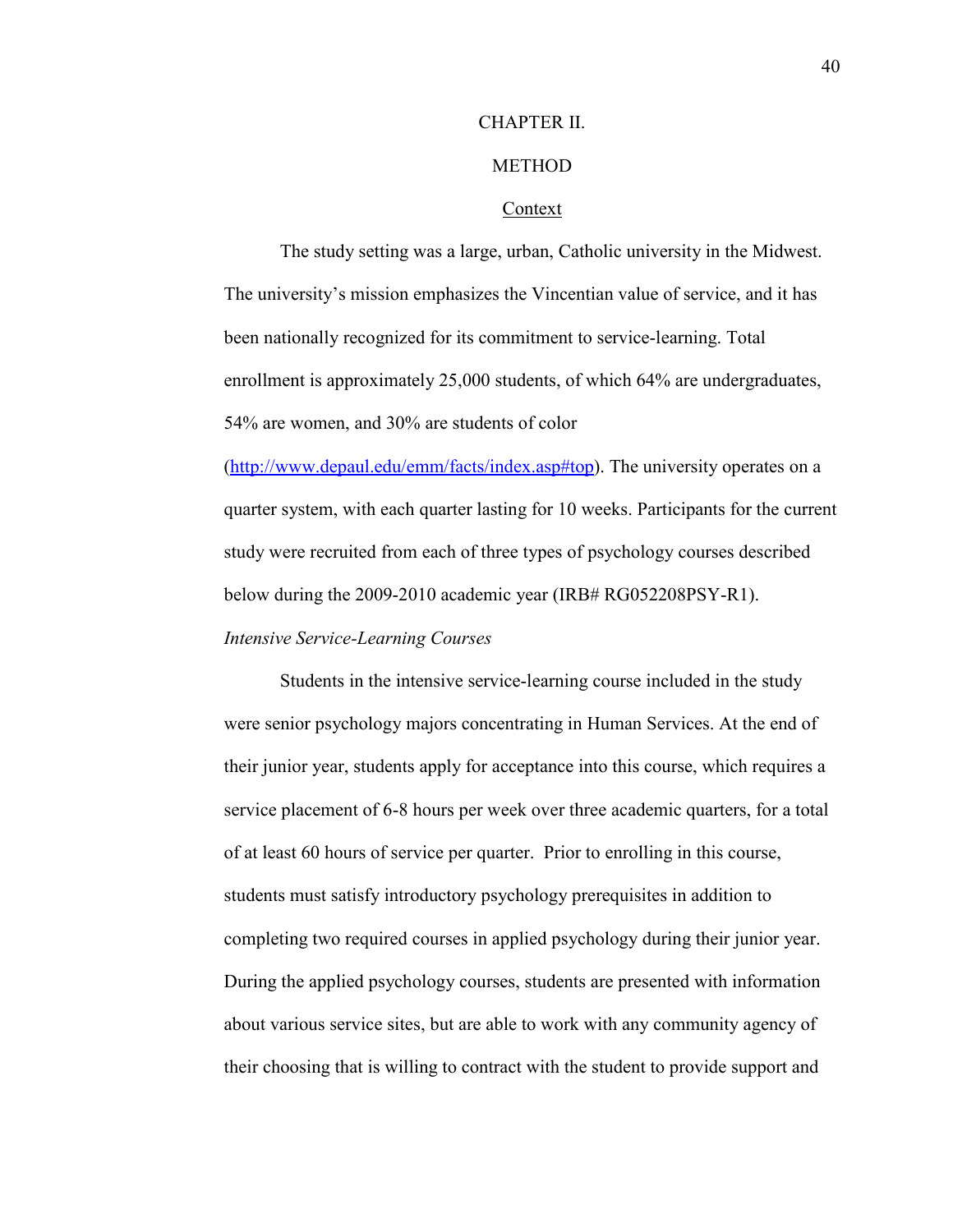supervision. Beginning in fall quarter of senior year, class meets once per week for lectures on topics relevant to the service experience (i.e., ethics, diversity). Opportunities for reflection include weekly journal assignments which ask students to process their experiences at their site, a final "capstone" paper in which students describe their overall experience, and frequent large- and smallgroup discussions in which students are encouraged to share their experiences and learn from one another's experience. Average enrollment in this course is approximately 40 students.

 Effort was made to include another group of intensive service-learning students concentrating in Community Psychology. However, low enrollment resulted in a small number of students participating at each time point compared to other courses. Therefore, students from this class were not included in the analyses.

#### *Short-Term Service-Learning Courses*

All undergraduate students at DePaul are required to complete an experiential learning course during their academic career. These quarter-long courses require 25 hours of service over 10 weeks. The university defines a community-based service-learning course as one which:

"engages students to learn and develop experientially derived knowledge through active participation in organized service. Students have the opportunity to do meaningful service that meets community-defined needs, relating to a particular course's learning objectives. In cooperation with a public benefit or community organization, students will develop and carry out a social action or service project and reflect upon its implications. The service will be coordinated through the cooperation of the university and the community organization" (http://steans.depaul.edu/slc.asp)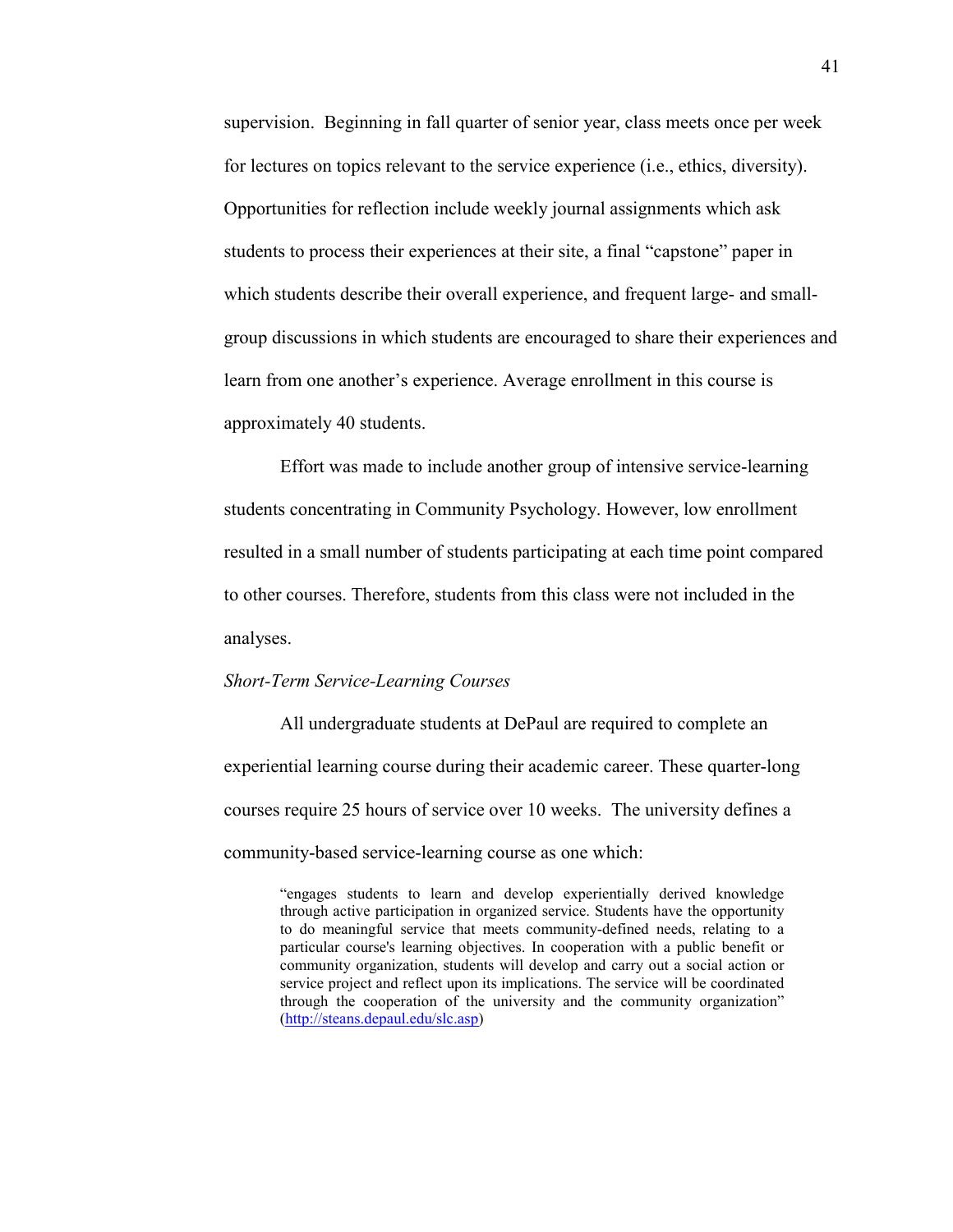These classes typically meet more than once per week, and service sites, assignments and reflection opportunities vary by course. For the current study, students in classes within the psychology department which fit this description during each quarter for one academic year were recruited to participate. In order to enroll in each course, students had to have fulfilled the prerequisite of taking an introductory psychology course. Typical enrollment in these courses ranges from 30 to 60 students.

### *Control Group*

Students were sampled from other advanced psychology courses, including Adolescent Psychology, Cultural Issues in Psychology, and Abnormal Psychology. As with the service-learning courses, these courses also require the completion of an introductory psychology course prior to enrolling. Typical enrollment in these courses is around 50 students. Inclusion criteria were: 1) nonfreshman status, and 2) the student was not enrolled in a service-learning course during the duration of the study.

# Participants

Participants were undergraduate students enrolled in various advanced psychology courses at the university. Participating classrooms were recruited by emailing instructors for service-learning and non-service-learning courses and asking if they would be willing to allow class time for survey administration. Additionally, all students in service-learning courses were asked to provide contact information for their primary supervisor at their service site.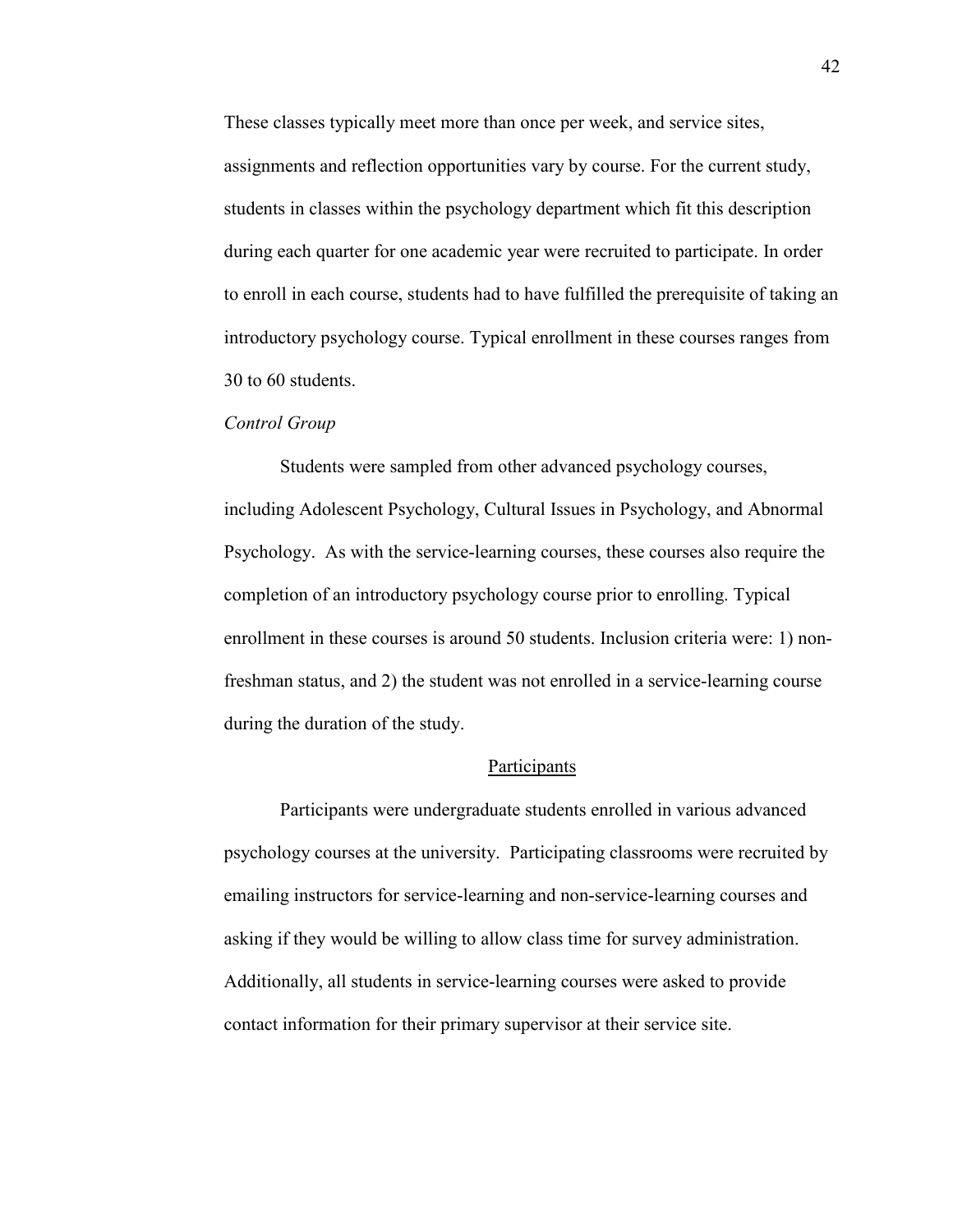Over the course of one school year, a total of 398 students drawn from 1 intensive service-learning class  $(N = 38, 1)$  instructor), 5 short-term servicelearning classes (*%* = 170; 4 different instructors), and 6 control classes (*%* = 190; 4 different instructors) participated. The mean age of the total sample was 21.5 years  $(SD = 2.6)$ . See Table 1 for information about demographic variables by type of class. In addition, supervisors for 61 of the service-learning students responded to the request to fill out a brief survey.

#### Procedure

#### Data Collection

 Data collection occurred in the first week of class (Time 1) in students' classrooms. The principal investigator reviewed procedural information outlined on the information sheet (Appendix A), and students were informed that participation was optional. Once interested students' signatures were obtained, they were given a copy of the information sheet for their records and the questionnaire was administered. The same process was followed in all classrooms after 10 weeks (Time 2: the end of the academic quarter in which each course took place). If students who filled out Time 1 questionnaires were absent at Time 2, they were sent an email with the option to complete the Time 2 survey online. At the end of the year, a third questionnaire (Time 3) was administered in class to students in the year-long course. Students from all other courses who participated in the fall or winter quarter Time 1 surveys were contacted by email at the end of the year and asked to fill out a Time 3 questionnaire in an online format utilizing the Quickdata program. Upon completion of the online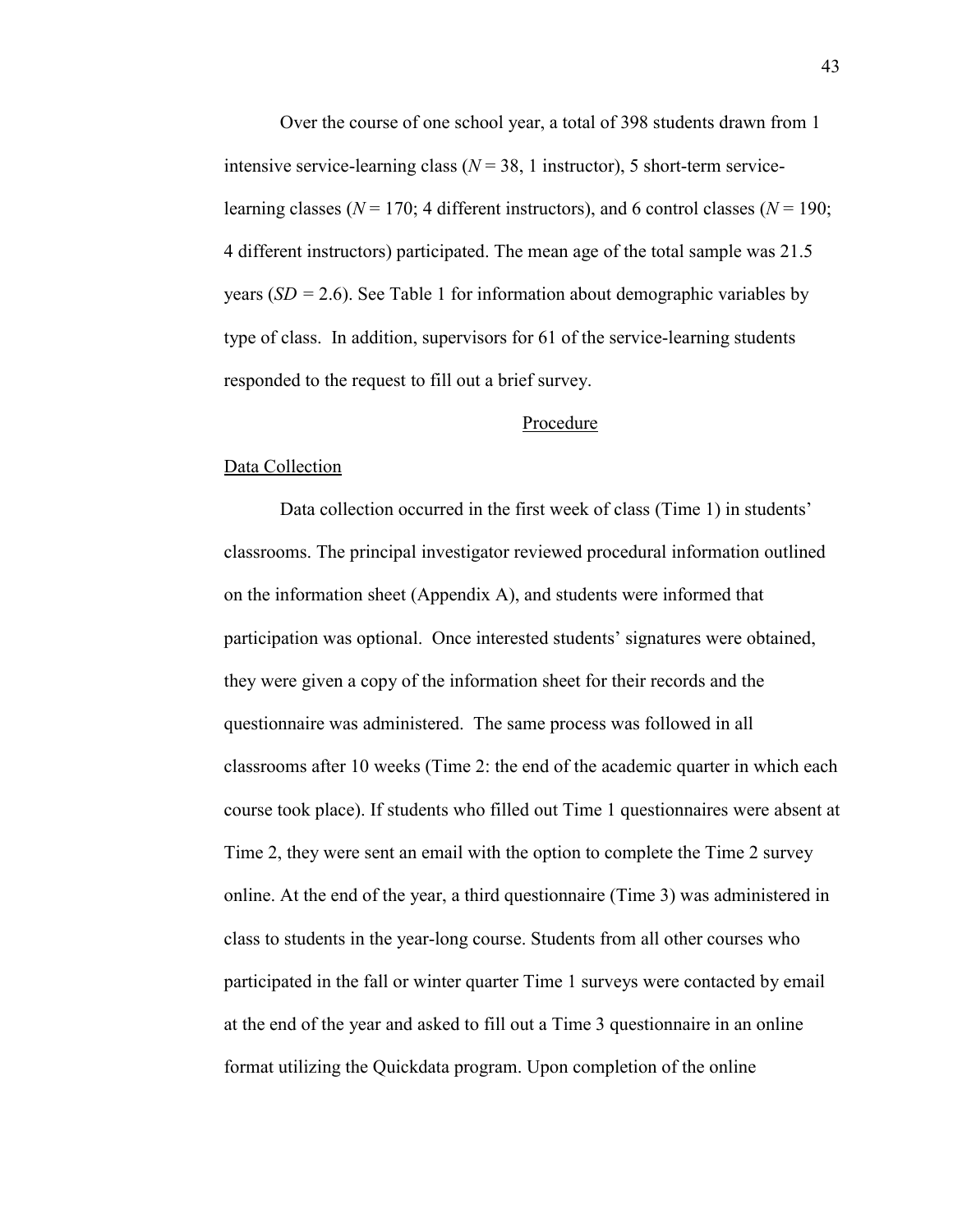questionnaire, students were invited to enter their contact information in order to enter a drawing for a gift card. Students in spring quarter classes filled out questionnaires at Time 1 and 2 only as the duration of the study was one academic year.

 In addition to student surveys, service-learning students were asked for their permission to contact a supervisor at their service site. If they consented, an email was sent to the person identified by each service-learning student as their primary supervisor at Time 2. Supervisors for the intensive service-learning students were also sent an email at Time 3 to provide a second evaluation of these students at the end of their placement. The email provided a link to a secure online Quickdata survey. Upon completion of the questionnaire, supervisors were invited to enter their contact information in order to enter a drawing for a gift card.

#### Measures

#### *Demographic and Background Information*

 The first section of the questionnaire (Appendix C) asked for participants' demographic information, including age, gender, ethnicity, and year in school. Additional background information questions about students' current and prior community service and service-learning participation were adapted from the Service Experience Survey (SE; Eyler & Giles, 1999). Students were asked to report current and/or past service-learning involvement and frequency and type of volunteer community service (not connected to a class) in high school. Students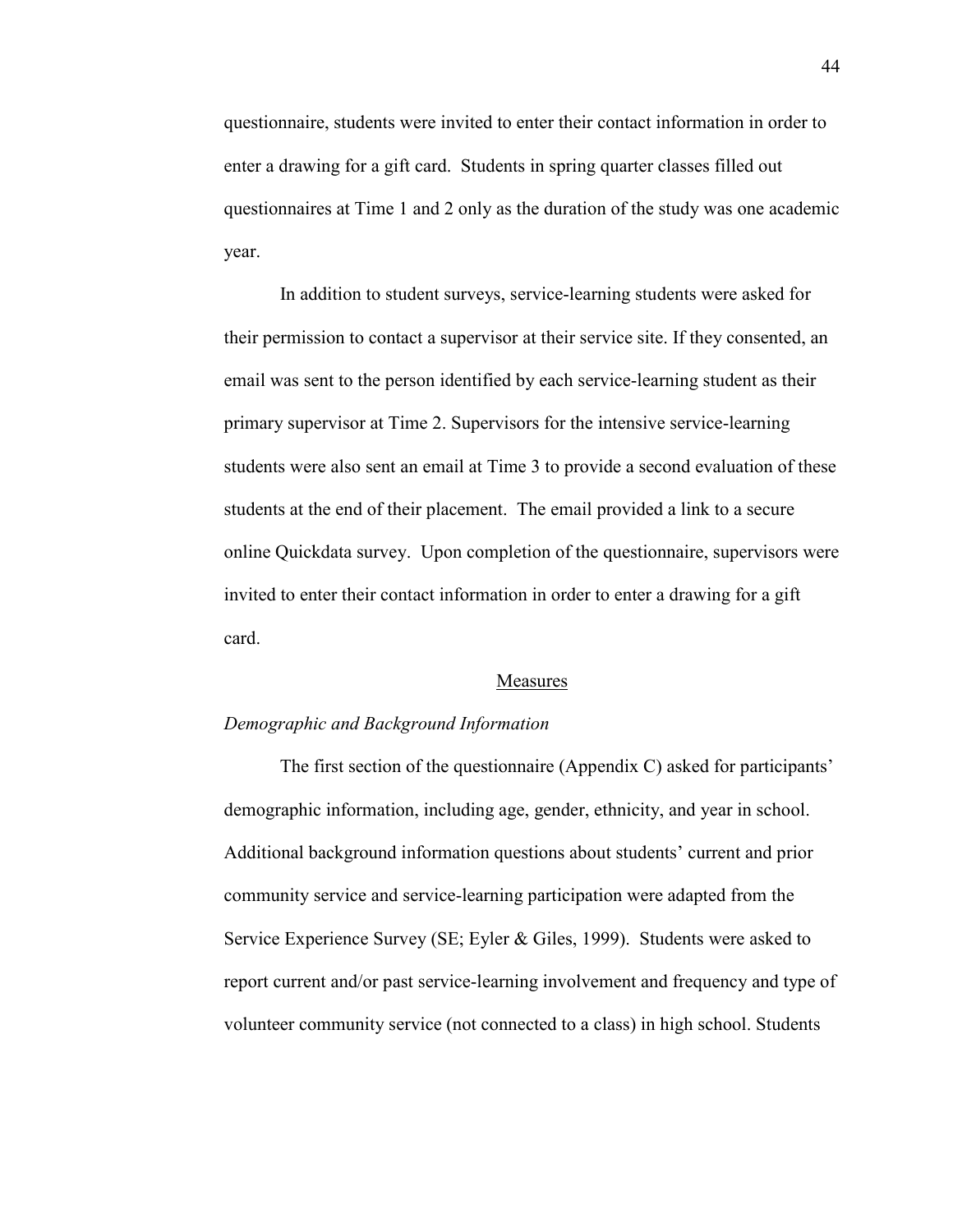were also asked to indicate their average volunteer community service during college using a 5-point scale from "Never" (0) to "Each week" (5).

At the conclusion of the course, students in the service-learning groups were asked about their service-learning activities, supervision, and engagement in reflection. Specifically, they were asked to indicate total number of service hours, population and type of service activities, frequency of working with people from backgrounds different from their own, and frequency and satisfaction with supervisor meetings. They also rated the importance of several forms of reflection (journaling, other written assignments, class discussions, and informal sharing of experiences) to their learning experience on a scale from "Very Important" (5) to "Very Unimportant" (1). An engagement in reflection score was calculated by reverse-scoring and taking the mean of these four items.

# *Course Expectations and Satisfaction*

 Students' expectations (pre-test) and evaluations (post-test) for their course experience were assessed using the Learning about Academic Field (Appendix D; items 1-5), Learning About the Community (Appendix D; items 6- 10), and Contribution to the Community scales (Appendix D; items 11-14) developed by Moely and colleagues (2002). Responses for each scale are rated on a 5-point Likert scale ranging from "Strongly Disagree" (1) to "Strongly Agree" (5), with scale scores created by taking the mean score of each group of items.

Moely and colleagues reported pre/post-test alphas of .74 and .80 for Learning about Academic Field, which assesses learning from, and interest in course content (sample item: "I will learn/have learned to apply concepts from my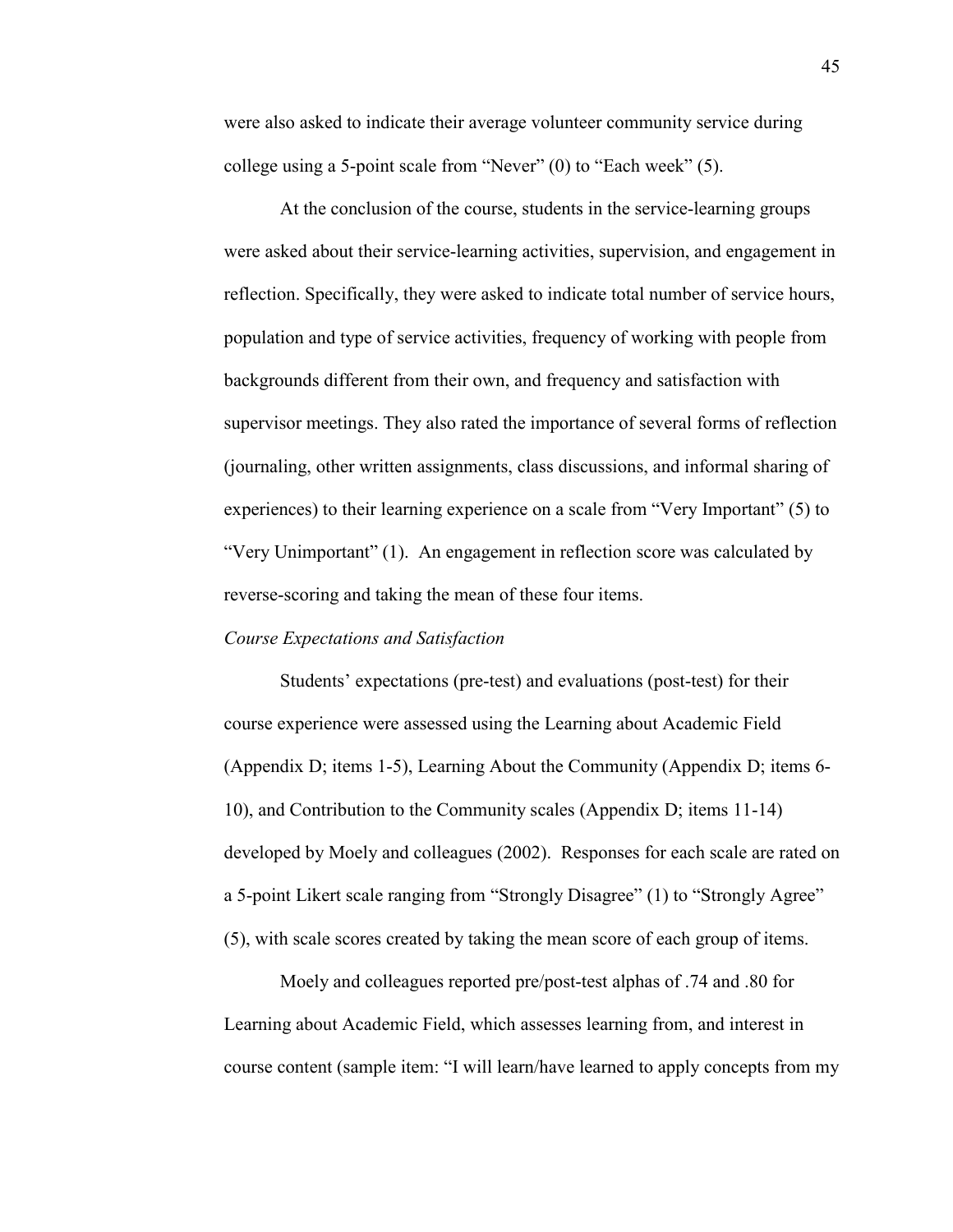course to real situations"). Time 1 and 2 alphas for Learning about Academic Field for the current study were .85 and .84. The Learning about the Community scale assesses students' perspectives on their knowledge about community, different cultures, interpersonal effectiveness, and social problems (sample item: "I will become/have become more aware of the community of which I am a part"), and pre/post-test alphas reported by Moely and colleagues (2002) were .89 and .80. Time 1 and 2 alphas for Learning about the Community for the current study were both .84. The authors did not use the Contribution to the Community scale at pre-test; post-test alpha was .77 (sample item: "My service-learning activity met needs of the community"). For the current study, the wording for the items on this scale was adjusted to allow for assessment of service-learning students' expectations for their contribution to the community at pre-test (i.e., "I expect my service-learning activity to meet needs of the community"). Time 1 and 2 alphas for the present study were .75 and .88.

### *Civic Development*

The Civic Attitudes and Skills Questionnaire (CASQ, Appendix E; Moely et al., 2002) was developed specifically to assess aspects of students' civic development which may be affected by service-learning participation. The original questionnaire contained 84 items focused on "skills that would be useful in civic endeavors, values related to civic engagement, and the likelihood of action and involvement in community issues" (p. 17). Factor analysis of responses from two samples ( $N = 761$  and  $N = 725$ ) of predominantly White, female undergraduate and graduate students in liberal arts courses yielded 44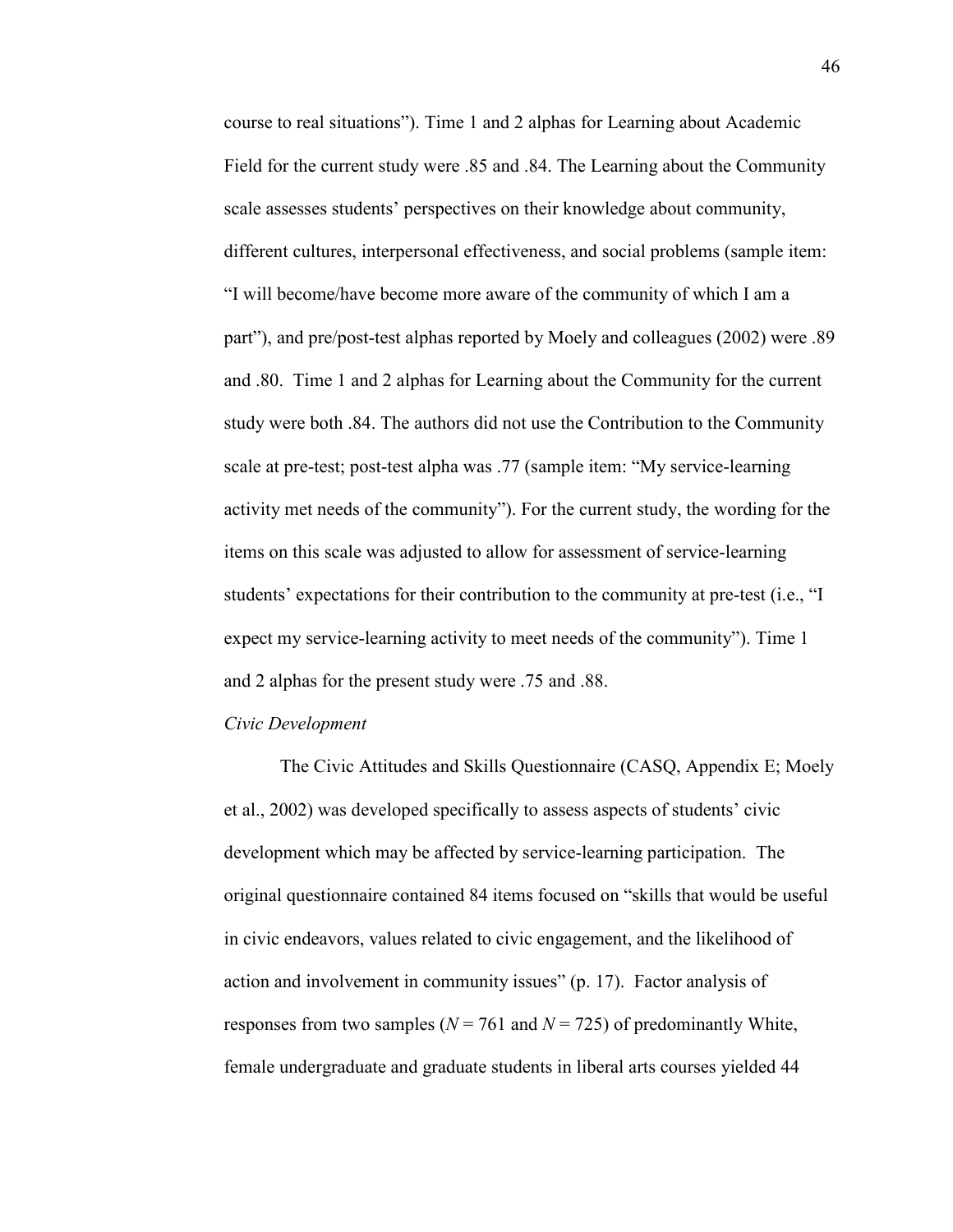items which grouped into 6 conceptually meaningful subscales. Civic Action assesses plans for future community involvement (8 items; e.g., "I plan to help others who are in difficulty). Interpersonal and Problem-Solving Skills assesses communication and teamwork abilities (12 items; e.g., "I can work cooperatively with a group of people"). Political Awareness assesses knowledge of current local/national politics (6 items; e.g., "I am knowledgeable of the issues facing the world"). Leadership Skills measures the ability to guide others (5 items; e.g., "I have the ability to lead a group of people"). Social Justice Attitudes measures understanding of institutions' effect on the individual (8 items; e.g., "It is important that equal opportunity be available to all people"). Finally, Diversity Attitudes assesses appreciation of relationships with diverse others (5 items; e.g. "I enjoy meeting people who come from backgrounds very different from my own"). Responses are rated on a 5-point Likert scale ranging from "Strongly Disagree" (1) to "Strongly Agree" (5), with scale scores created by taking the mean of each subscale's items. The authors reported good internal consistency for the measure, with Cronbach's alpha for the various subscales ranging from .69 to .88. Test-retest reliability over a three-month period for students who did *not* engage in service-learning was also good (.70 or greater in at least one of the two samples) for five of the subscales, while the Interpersonal and Problem-Solving scale demonstrated more variability over time  $(r = .56$  and  $.62)$ .

Subsequent research using the CASQ (Moely, Furco, & Reed, 2008) with 2,233 students in 7 different higher education settings provides preliminary support for its use with a somewhat more diverse population (64% female; 60%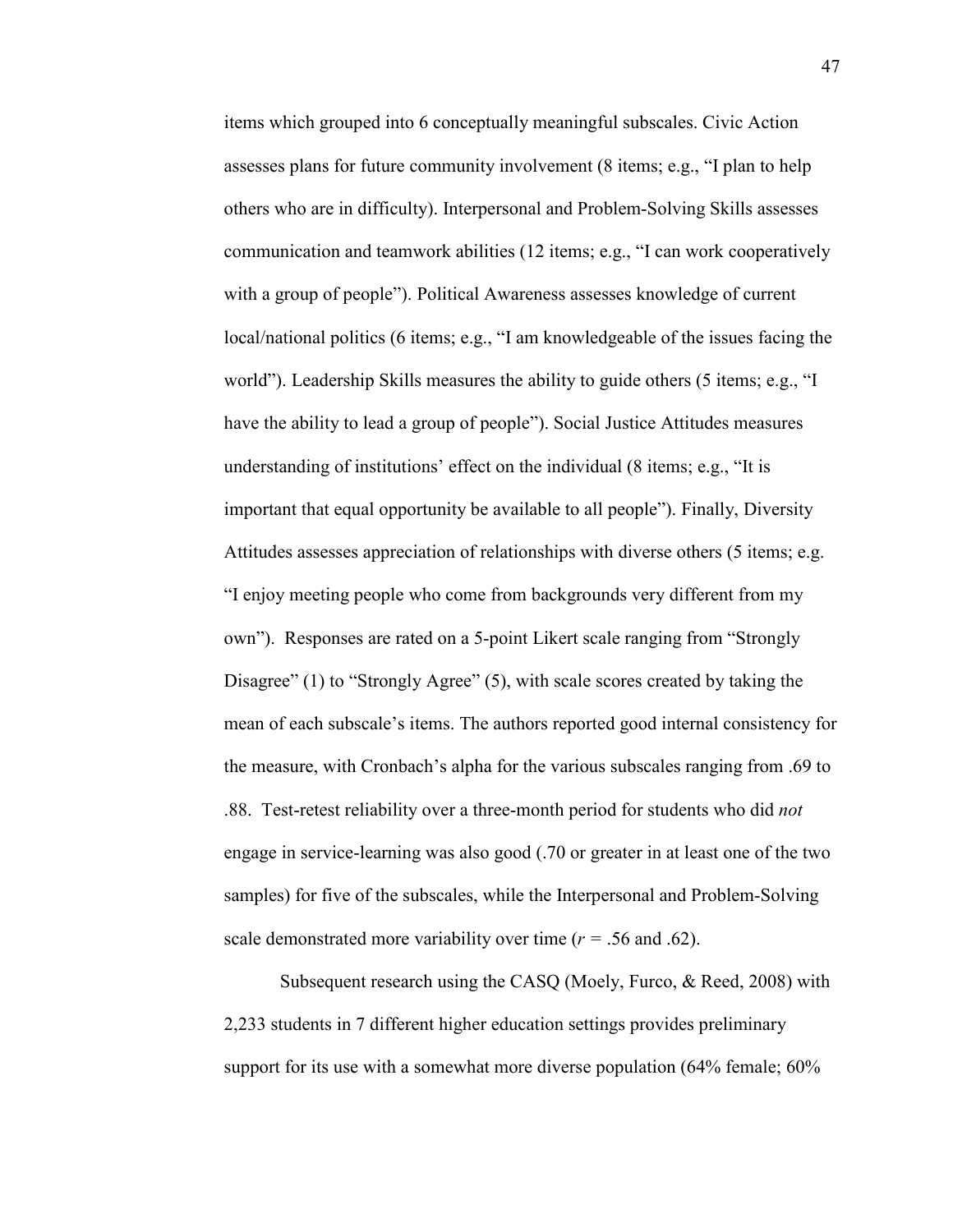White, 10% Latino, 10% African American, 10% Asian, 10% Other). However, some studies which have utilized the CASQ with college students (e.g. Schamber & Mahoney, 2008; Simons & Cleary, 2005) do not include full demographic or psychometric information, making it difficult to discern its utility and validity with different groups of students. Prior to the current study, we conducted a pilot investigation of the CASQ's reliability with a sample of 34 university students (71% White, 12% African American, 8% Middle Eastern, 5% undisclosed) in a previous cohort of the year-long service-learning course (IRB# RG052208PSY). Cronbach's alphas were comparable and in some cases higher than those reported by Moely and colleagues (2002), which suggested that the CASQ was acceptable for use with the current study. Time 1/Time 2 alphas for the present study were .88/.90 for Civic Action, .79/.83 for Interpersonal and Problem-Solving Skills, .79/.80 for Leadership Skills, .70/.74 for Social Justice Attitudes, and .73/.72 for Diversity Attitudes.

#### *Self-Efficacy*

 Students' broad feelings of personal mastery across a variety of situations were assessed using the Self-Efficacy Scale (SES, Appendix F; Sherer et al., 1982). The authors report that factor analysis with two samples of college students ( $N = 376$  and  $N = 298$ ) produced two subscales: General Self-Efficacy, regarding overall beliefs about personal effectiveness, persistence, and success (17 items; e.g. "When I make plans, I am certain I can make them work") and Social Self-Efficacy, related to beliefs about one's social competence and confidence (6 items; e.g. "If I see someone I would like to meet, I go to that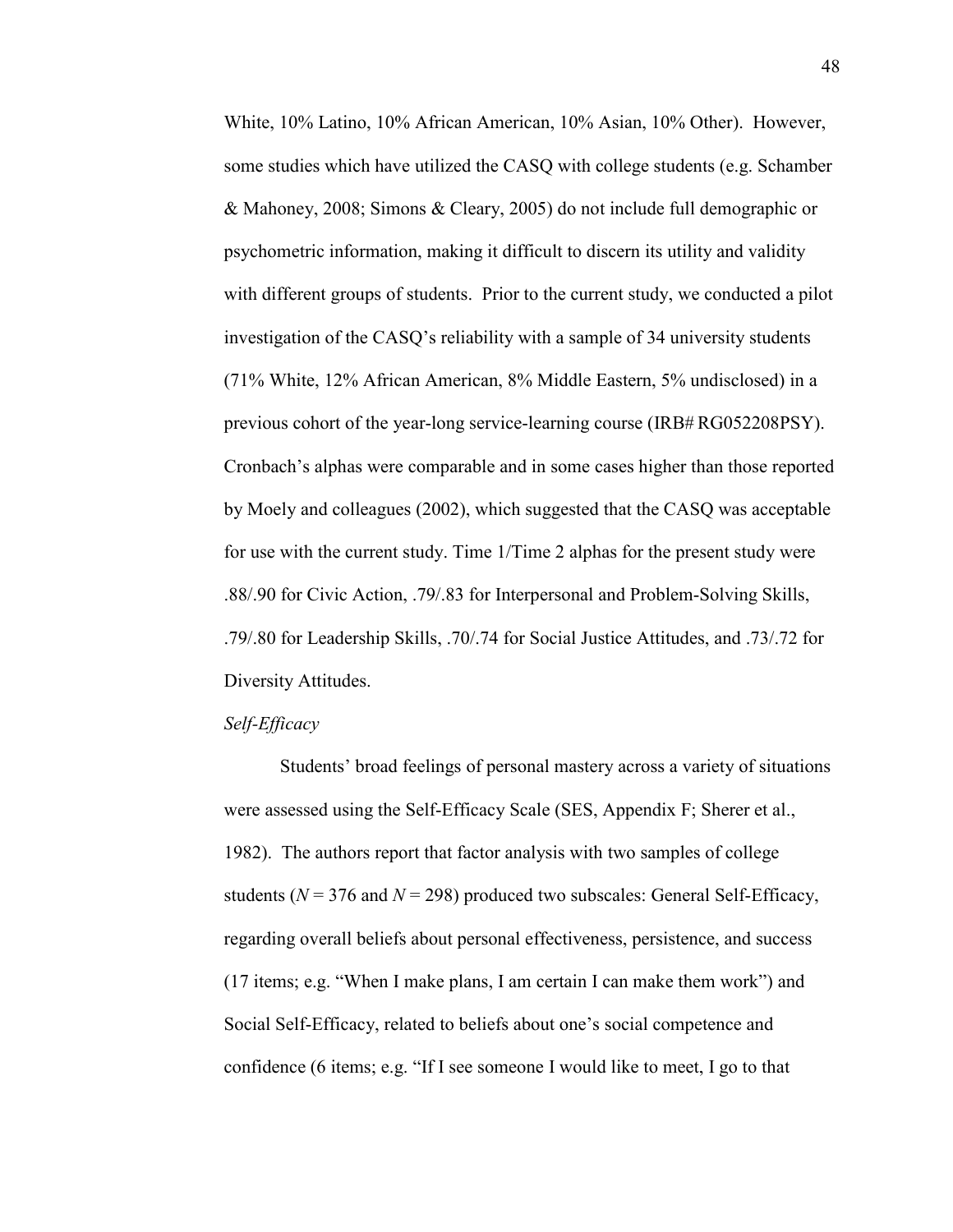person instead of waiting for him or her to come to me"). Responses are rated on a 5-point Likert scale ranging from "Strongly Disagree" (1) to "Strongly Agree" (5), and scale scores are created by taking the mean of responses to the items in each subscale. Initial examination of the two subscales by Sherer and colleagues yielded a Cronbach's alpha of .86 for General Self-Efficacy and .71 for Social Self-Efficacy. Further study with another sample of undergraduate students examined construct validity of the SES by comparing it to other personality measures, and results indicated it was an appropriate measure for assessing feelings of personal ability to initiate and persist in behavior (Sherer & Adams, 1983).

 More recent research with the SES continues to support its use with young adults. Woodruff & Cashman's (1993) study of 400 college students demonstrated criterion validity for the SES as it differentiated performance expectations. DeWitz, Woolsey, and Bruce (2009) used the General Self-Efficacy subscale with a sample of college students and found the same Cronbach's alpha (.86) as the original study, and the measure's validity was supported by its correlation with several other measures of self-efficacy as well as a Purpose in Life measure. Their sample of 344 was 68% female and predominantly White (76%) and freshmen (79%), but the SES has been found to be a reliable measure with more diverse samples, including Malaysian college students (Imam, 2006) and Hindi adults (translated version; Mattoo & Malhotra, 1998). For the current study, Cronbach's alpha for the General Self-Efficacy scale was .86 at both Time 1 and 2, with lower alpha levels for Social Self-Efficacy (.67/.72).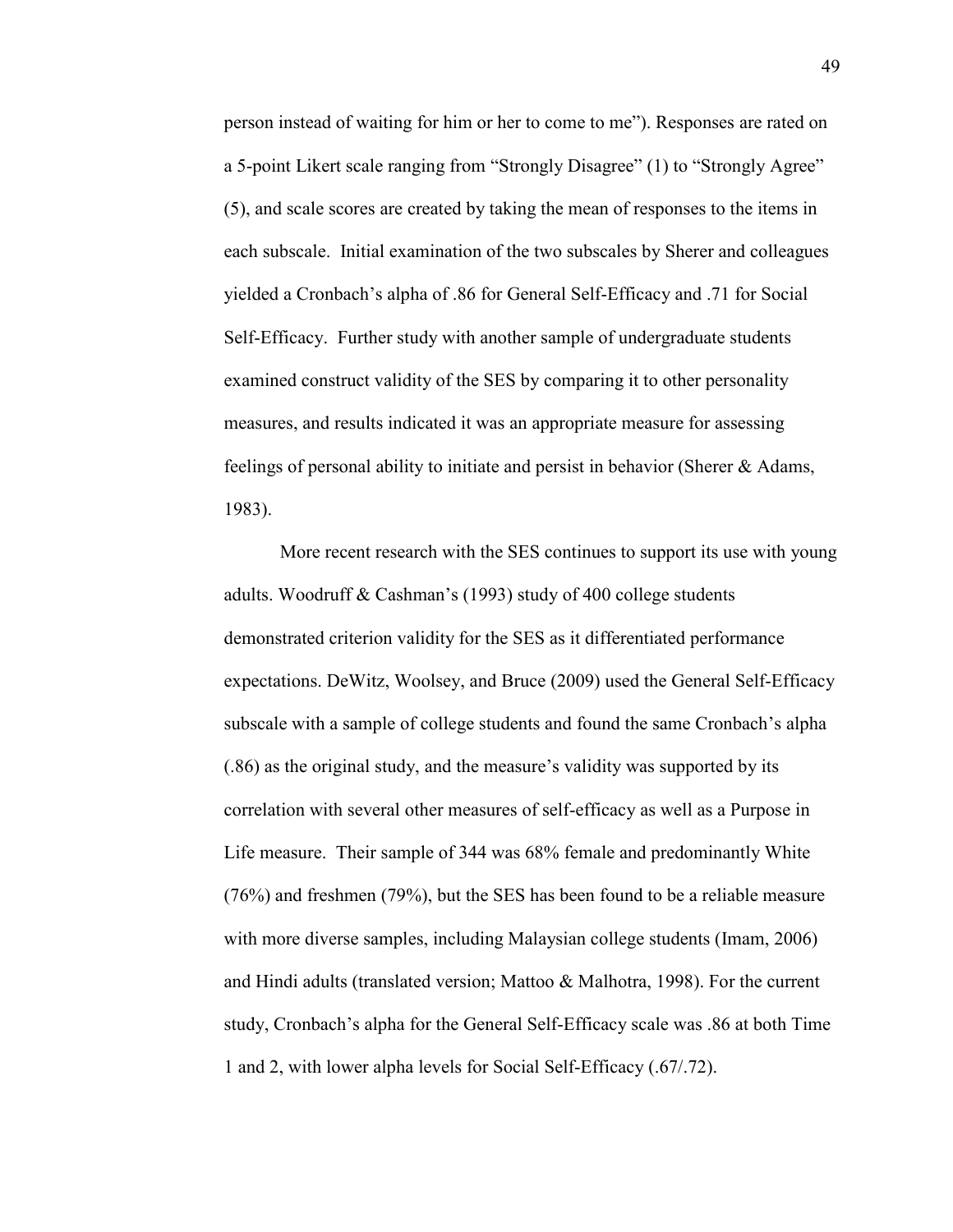Participants' belief in their ability to make a significant difference through community service was assessed using the Community Service Self-Efficacy Scale (CSSES, Appendix G; Reeb et al., 1998). The CSSES includes 10 items (e.g. "I am confident that I can help individuals in need by participating in community service activities") with a 10-point response range from "Quite Uncertain" (1) to "Certain" (10). The scale score is created by averaging the responses to the 10 items. The authors reported strong internal validity with alphas over .90 in a number of different samples of college students (Reeb et al., 1998; Reeb, 2006), and reported test-retest reliability of .62 over the course of a semester for students not in service-learning. It should be noted that other than one study of African American adolescents (Reeb, 2006), the author's samples typically included predominantly females and an overwhelming majority of White students, so results from the use of the scale with ethnic minority students must be interpreted with caution. Outside of the author's own research, the CSSES has also been used with populations other than college students, such as eldercare workers (Sánchez & Ferrari, 2005). For the current study, Cronbach's alpha was .94 at Time 1, and .95 at Time 2.

### *Social Desirability Responding*

 The use of self-report measures which assess sensitive topics such as diversity attitudes often raises questions of whether participants respond in a way that is socially desirable regardless of their true feelings. Moely and colleagues (2002) used 12 items from two different social desirability scales in their research with the CASQ, and found a significant correlation with three out of six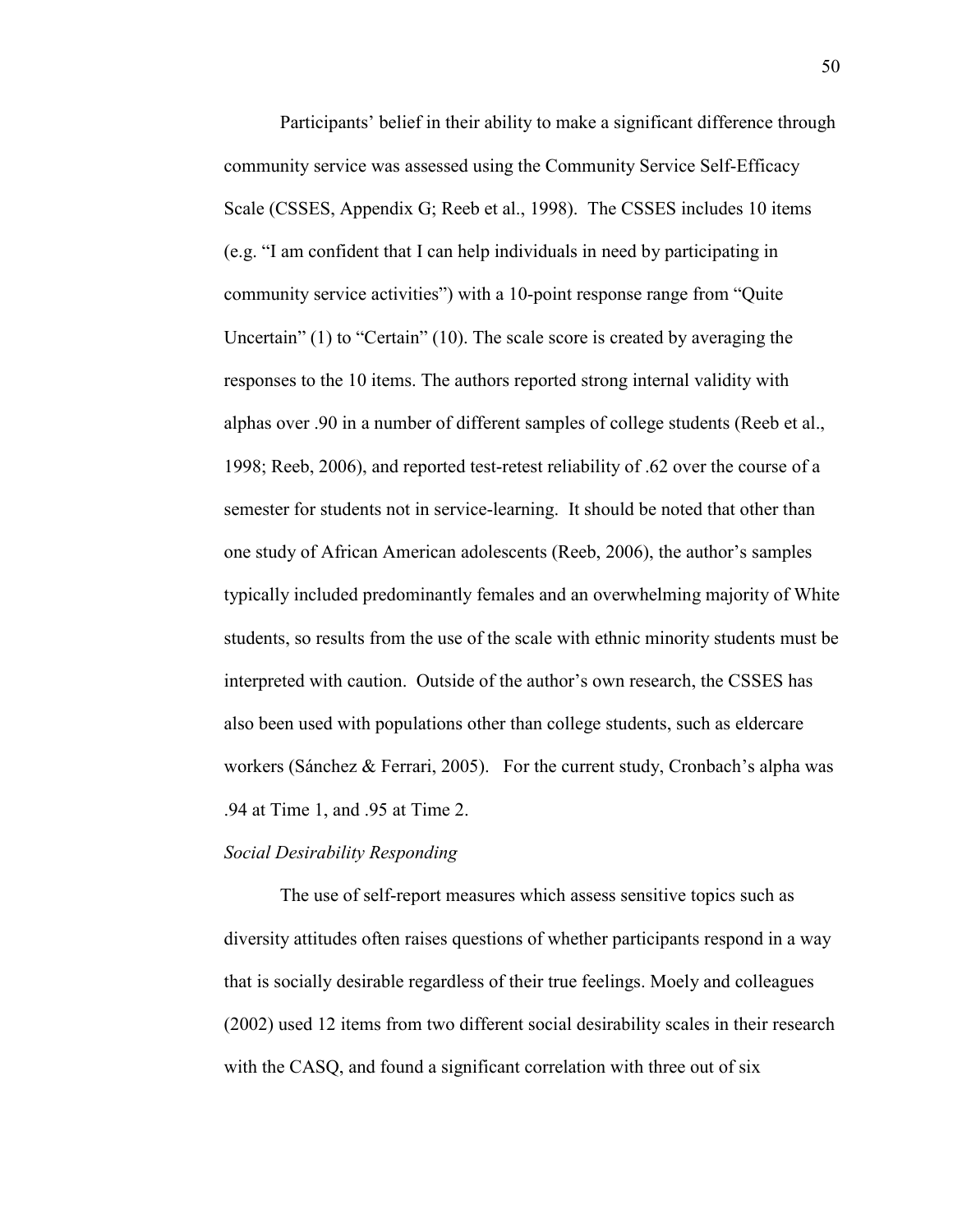subscales. However, their description does not include exact specification of the social desirability items used or the rationale for choosing those particular items. The Marlowe-Crowne Social Desirability Scale (Crowne & Marlowe, 1964) is the most frequently used measure of social desirability, and has yielded a significant correlation with both the General Self-Efficacy and Social Self-Efficacy subscales of the SES (Sherer et al., 1982). Given time constraints for questionnaire administration, the current study included a short form of the Marlowe-Crowne. Multiple shortened versions of the original measure have been developed with the claim that they adequately represent the original. However, a comparison of these short forms by Fischer & Fick (1993) concluded that Short Form XI, developed by Strahan & Gerbasi (1972) was the strongest version, and thus this was the measure included in the present study (Appendix H). Items are rated "True" or "False," which are scored as 0 or 1 after reverse-coding some items. Items are summed to create a scale score, with higher scores indicating more socially desirable responding.

#### *Supervisor Evaluation*

 Service-learning students were evaluated by their supervisor using items taken from Miron and Moely's (2006) Assessment of Community Agency Perceptions (Appendix I). Constructs measured included Agency Benefit (Items 1-3; e.g., "To what extent did you find your service-learner effective in helping your organization meet its goals?"), Interpersonal Relations (Items 4-8; e.g., "To what extent do you feel your service-learner was sensitive to the needs and problems facing this particular community?"), and Diversity Relations (Items 9-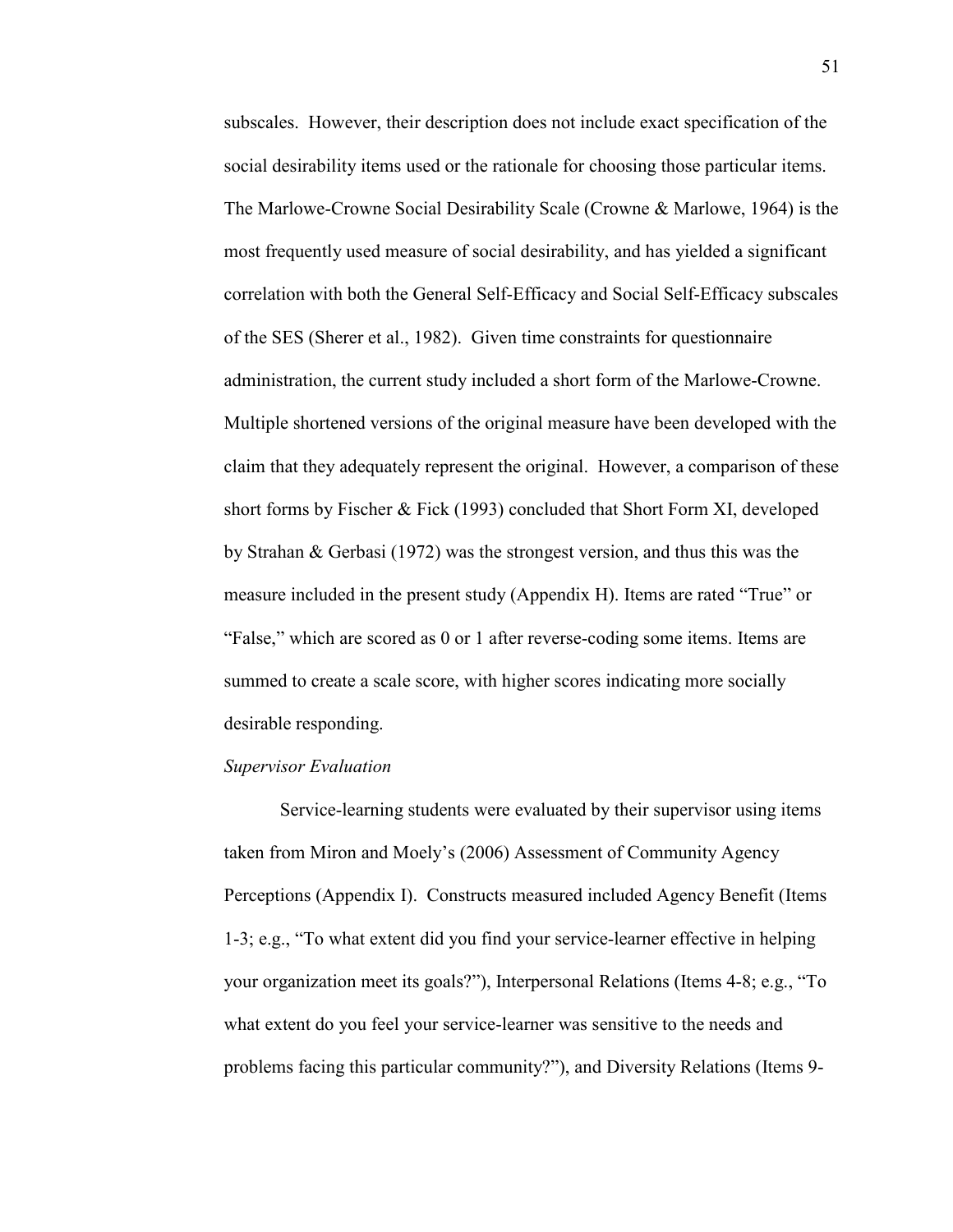11; e.g., "To what extent did you perceive that the student valued working with people of a different race, social class, or culture?"), with responses given on a Likert scale from 1 to 5, with higher scores indicating more positive reports. The authors report Cronbach's alpha for the scales ranging from .66 to .78 based on their use with a sample of 40 site coordinators of various community agencies. For the current study, alpha reliability at Time 2 was .74 for Agency Benefit, .66 for Interpersonal Relations, and .68 for Diversity Relations.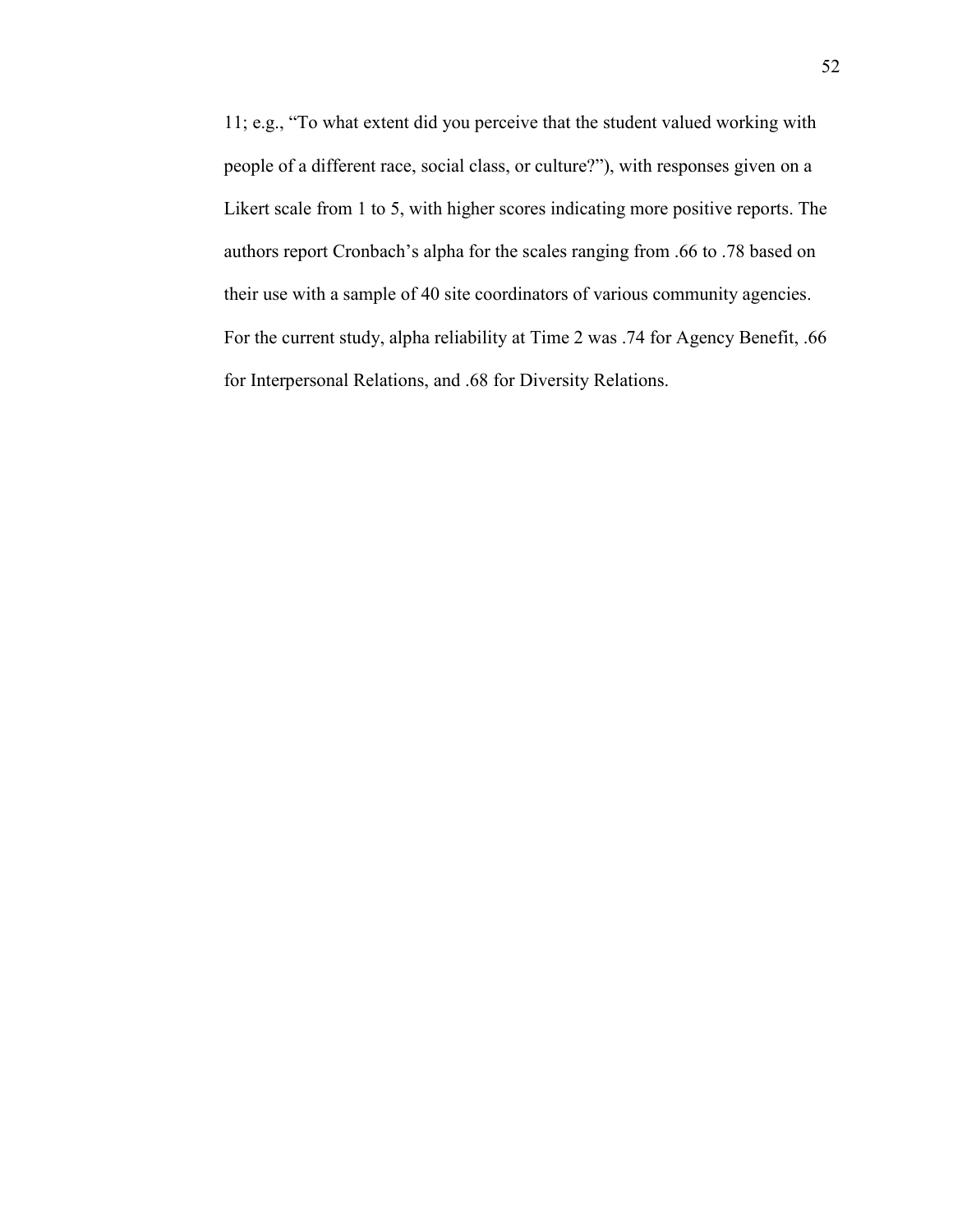#### CHAPTER III

# RESULTS

This longitudinal study examined the relationship between servicelearning participation and students' civic development and self-efficacy. The current chapter describes the statistical analyses that were utilized for each of the hypotheses and research questions. Preliminary analyses and hypothesis testing using inferential statistics are discussed.

# Preliminary Analyses

Initial examination of skewness and kurtosis was conducted to evaluate whether study variables met assumptions of normality. Kurtosis values for all variables were acceptable  $(\leq 3)$ , with the exception of Time 3 Diversity Attitudes scores, which demonstrated moderate kurtosis (4.13). While visual inspection of histograms indicated negative skew in several dependent variables, the large sample size and magnitude of the skew statistic  $\leq$  suggest that non-normality is not a concern. Therefore, the data were judged to be appropriate for parametric analysis.

Table 1 presents demographic information for control, short-term servicelearning, and intensive service-learning groups at Time 1. Of the total sample, 71% completed the Time 2 survey, while only 19% completed the survey at Time 3. Retention from Time 1 was greater in the intensive group (Time  $2 N = 32$ ) [84.2%], Time 3  $N = 32$  [84.2%]) than the short-term group (Time 2  $N = 113$ ) [66.5%], Time 3  $N = 25$  [14.7%]) and the control group (Time 2  $N = 138$ [72.6%], Time  $3 N = 17$  [8.9%]). In order to assess for possible attrition bias,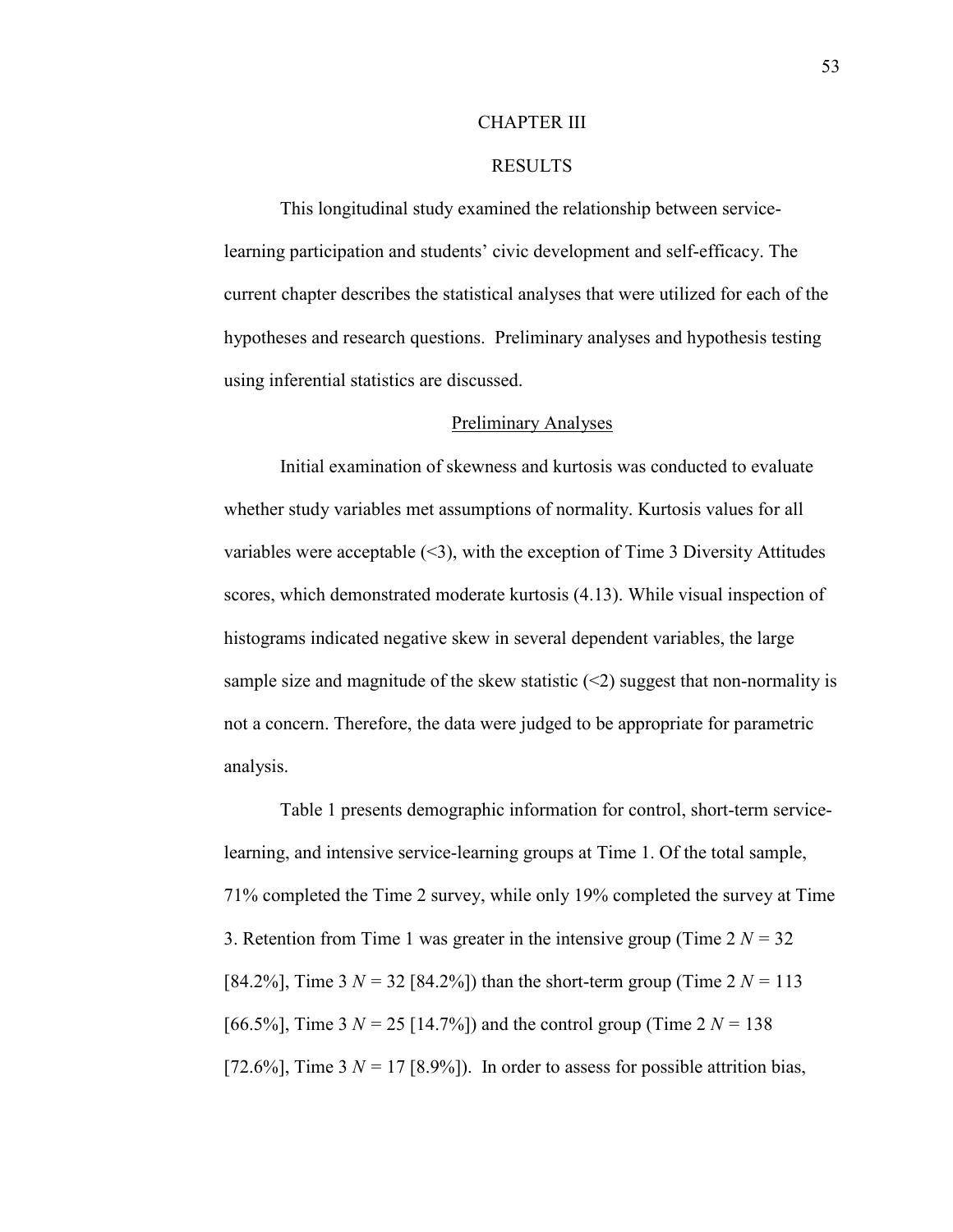participants' baseline scores were compared. Significant differences in Time 1 civic development and self-efficacy scores were not found for students who completed the Time 3 survey versus those who dropped out.

Table 1.

# Demographic Information

| Demographic<br>Characteristic    | Intensive<br>$N = 38$     | Short-term<br>$N = 170$   | Control<br>$N = 190$      |
|----------------------------------|---------------------------|---------------------------|---------------------------|
| Ethnicity                        |                           |                           |                           |
| White/Caucasian                  | $N = 28(73.7\%)$          | $N = 92(54.1\%)$          | $N = 118(62.1\%)$         |
| Latino/Hispanic                  | $N = 4(10.5\%)$           | $N = 26(15.3\%)$          | $N = 33(17.4\%)$          |
| <b>Black/African American</b>    | $N = 2$ (5.3%)            | $N = 14(8.2\%)$           | $N = 7(3.7\%)$            |
| Asian                            |                           | $N = 14(8.2\%)$           | $N = 16(8.4\%)$           |
| Biracial/Mixed                   | $N = 2$ (5.3%)            | $N = 4(2.4\%)$            | $N = 5(2.6\%)$            |
| Other                            |                           | $N = 12(7.1\%)$           | $N = 6(3.2\%)$            |
| No response                      | $N = 2$ (5.3%)            | $N = 8(4.7\%)$            | $N = 5(2.6\%)$            |
| Year                             |                           |                           |                           |
| Sophomore                        |                           | $N = 10(5.9\%)$           | $N = 51(26.8\%)$          |
| Junior                           |                           | $N = 76(44.7\%)$          | $N = 65(34.2\%)$          |
| Senior                           | $N = 38(100\%)$           | $N = 84(49.4\%)$          | $N = 74(38.9\%)$          |
| Gender                           |                           |                           |                           |
| Female                           | $N = 33(87%)$             | $N = 106(62\%)$           | $N = 157(83%)$            |
| Male                             | $N = 5(13\%)$             | $N = 64(38%)$             | $N = 33(17%)$             |
| Age                              | $M = 22.11$               | $M = 22.05$               | $M = 21.11$               |
|                                  | $SD = 4.66$               | $SD = 2.40$               | $SD = 2.18$               |
| <b>College Community Service</b> | $M = 2.11$<br>$SD = 1.31$ | $M = 1.00$<br>$SD = 1.14$ | $M = 1.46$<br>$SD = 1.30$ |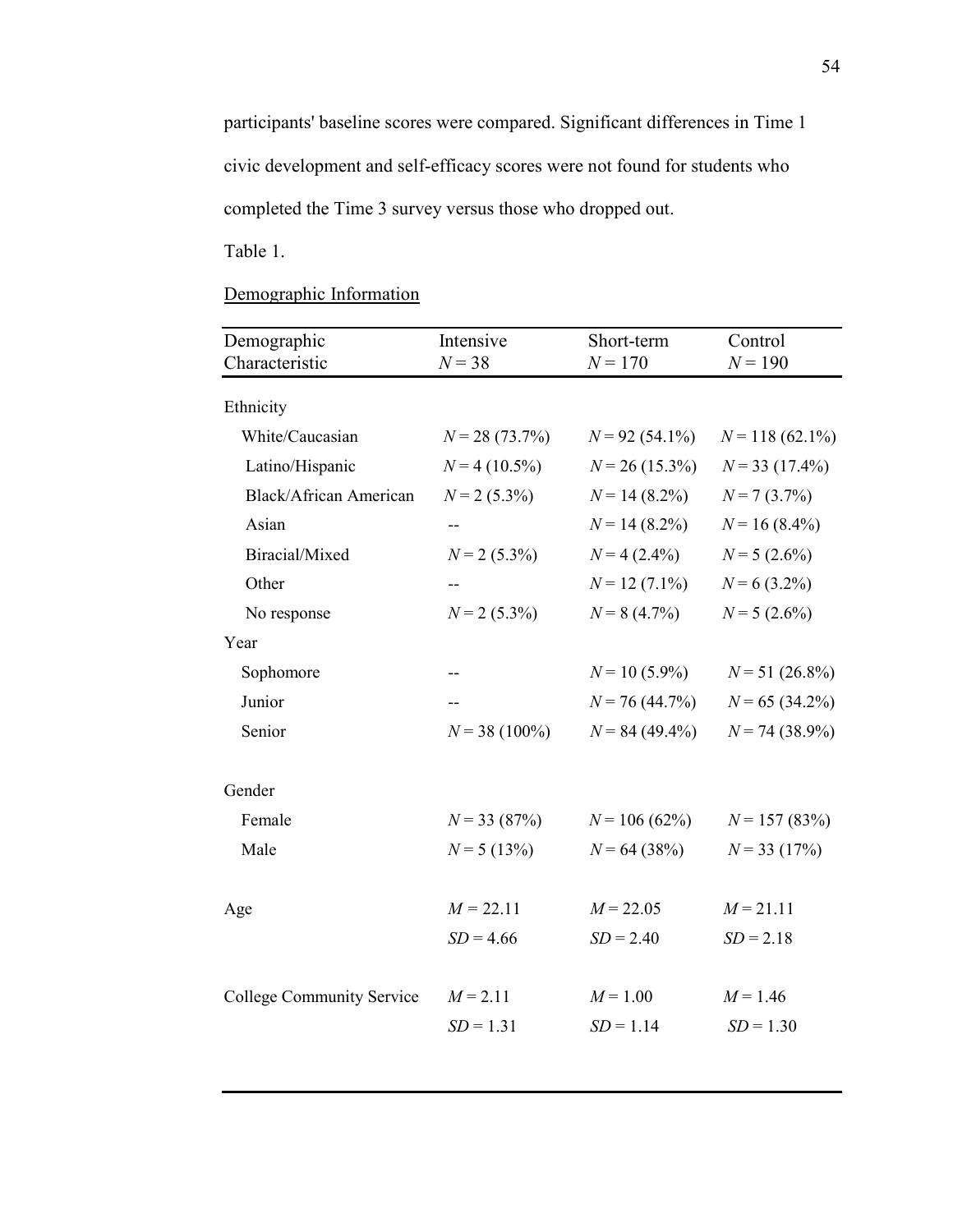Correlational relationships were examined to assess the association between civic attitudes and self-efficacy scores and several potentially related variables at Time 1 (see Table 2). Bivariate Pearson correlations were calculated between outcome measures and volunteer community service participation during college and social desirability responding. Additionally, point-biserial correlations were calculated between outcome measures and the dichotomous variable of gender (with Male  $= 1$ , Female  $= 2$ ). Results demonstrated that females exhibited significantly higher civic action, interpersonal/problem-solving skills, social justice attitudes, diversity attitudes, and community service self-efficacy scores. Further, college community service participation was significantly positively correlated with all civic and self-efficacy variables. Social desirability scores were significantly positively correlated with interpersonal/problem-solving skills, leadership skills, and diversity attitudes scores as well as all self-efficacy variables.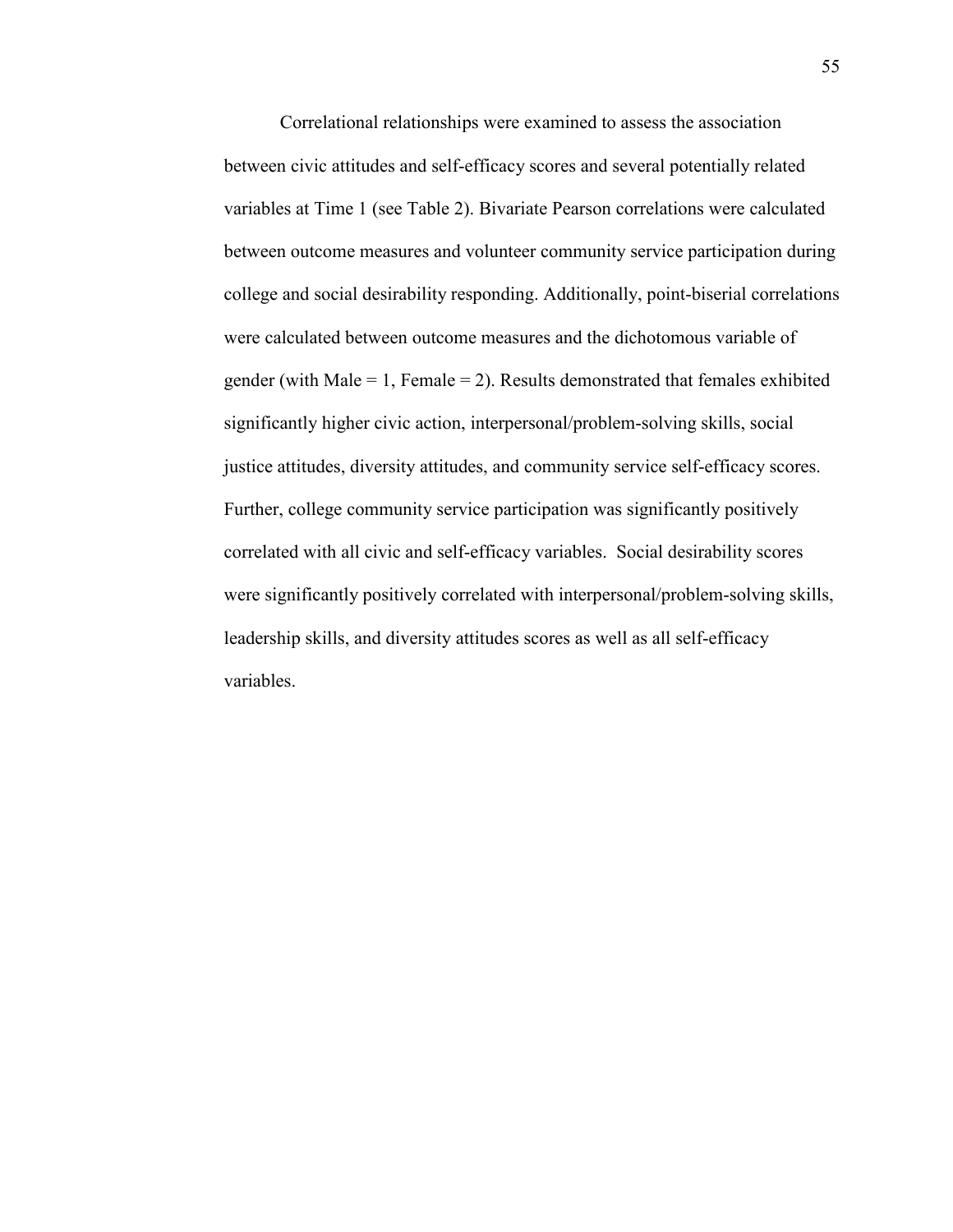# Table 2.

# Intercorrelations Among Study Variables at Time 1 for All Participants (*% =* 398)

|                                              |              | Gender College Social<br>CS | Desir.       | Civic<br>Action Skills | Int/Pro      | Polit.<br>Awar. | Leader-<br>ship | Soc.<br>Just. | Divers.<br>Att. | Gen.<br>$\rm SE$ | Soc.<br>$\rm SE$ | Com.<br>Ser. SE |
|----------------------------------------------|--------------|-----------------------------|--------------|------------------------|--------------|-----------------|-----------------|---------------|-----------------|------------------|------------------|-----------------|
| Gender                                       | $\mathbf{1}$ |                             |              |                        |              |                 |                 |               |                 |                  |                  |                 |
| College<br>Community<br>Service              | $.18**$      | $\mathbf{1}$                |              |                        |              |                 |                 |               |                 |                  |                  |                 |
| Social<br>Desirability                       | .01          | $-0.05$                     | $\mathbf{1}$ |                        |              |                 |                 |               |                 |                  |                  |                 |
| Civic Action                                 | $.28**$      | .44**                       | .09          | $\mathbf{1}$           |              |                 |                 |               |                 |                  |                  |                 |
| Interpersonal/<br>Problem-<br>Solving Skills | $.11*$       | $.17**$                     | $.23**$      | $.39**$                | $\mathbf{1}$ |                 |                 |               |                 |                  |                  |                 |
| Political<br>Awareness                       | .01          | $.16**$                     | .09          | $.34**$                | $.23**$      | $\mathbf{1}$    |                 |               |                 |                  |                  |                 |
| Leadership<br><b>Skills</b>                  | .05          | $.21**$                     | $.16**$      | $.37**$                | $.55**$      | $.22**$         | $\mathbf{1}$    |               |                 |                  |                  |                 |
| Social Justice<br>Attitudes                  | $.13*$       | $.18**$                     | .01          | $.39**$                | $.35**$      | $.35**$         | $.16**$         | $\mathbf{1}$  |                 |                  |                  |                 |
| Diversity<br>Attitudes                       | $.22*$       | $.17**$                     | $.20**$      | $.39**$                | $.53**$      | $.14*$          | $.37**$         | $.30**$       | $\mathbf{1}$    |                  |                  |                 |
| General Self-<br>Efficacy                    | .01          | $.18**$                     | $.35**$      | $.35**$                | $.63**$      | $.14*$          | $.60**$         | $.20**$       | $.52**$         | $\mathbf{1}$     |                  |                 |
| Social Self-<br>Efficacy                     | .08          | $.13*$                      | $.12*$       | $.15**$                | $.46**$      | .07             | $.51**$         | .09           | .49**           | .49**            | $\mathbf{1}$     |                 |
| Community<br>Service Self-<br>Efficacy       | $.22**$      | $.32**$                     | $.13*$       | $.63**$                | $.43**$      | $.25**$         | $.32**$         | $.32**$       | $.33**$         | $.33**$          | $.19**$          | $\mathbf{1}$    |

\*\* Correlation is significant at the 0.01 level (2-tailed) \*Correlation is significant at the 0.05 level (2-tailed)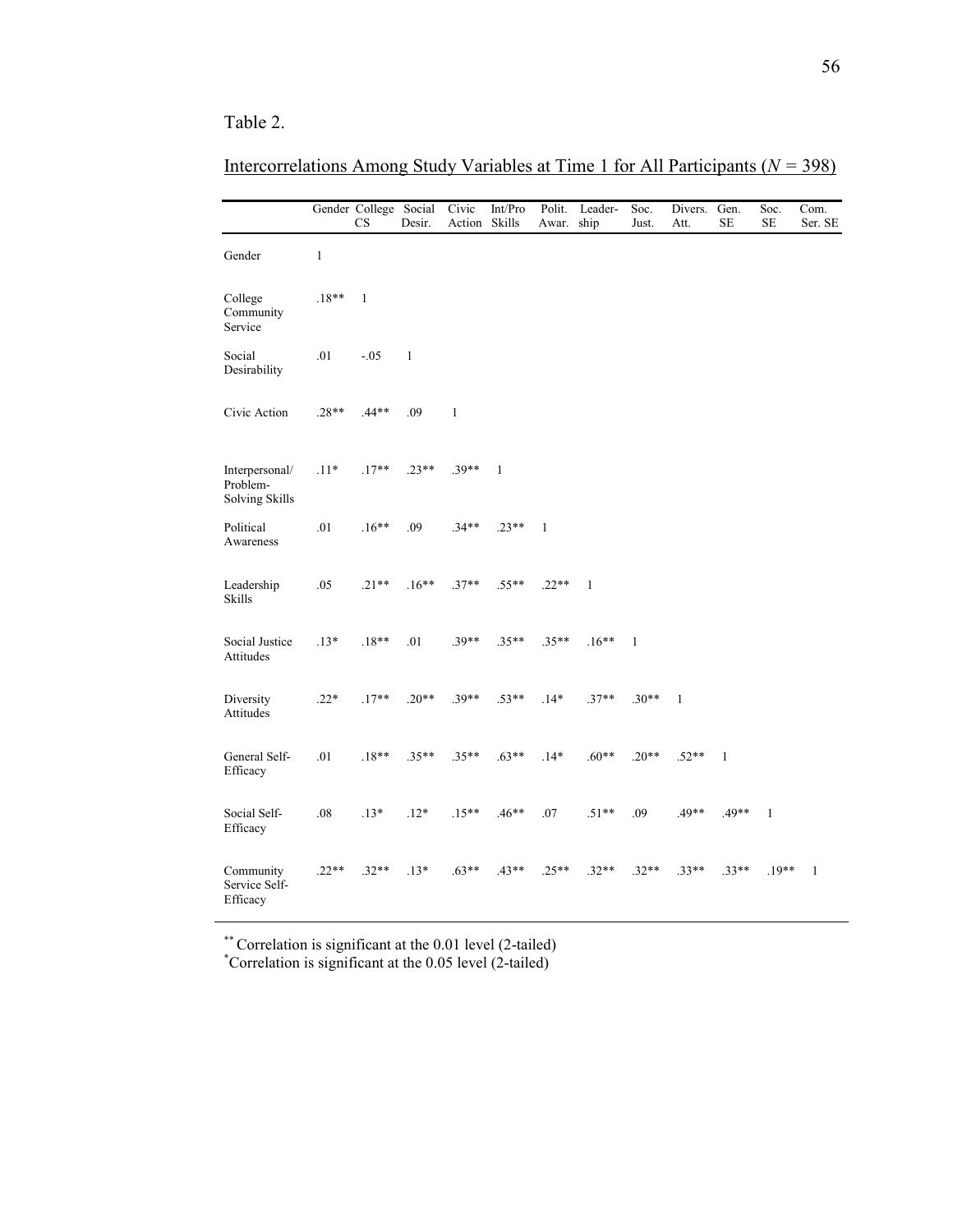# Primary Analyses

### Hypothesis I

It was predicted that at Times 1, 2, and 3, students' civic development and self-efficacy would differ by group, such that those in intensive service-learning would have significantly higher scores than those in short-term service-learning, who in turn would have higher scores than students not in service-learning. Means and standard deviations were calculated for each outcome variable, including all participating students at Times 1, 2, and 3. At each time point, a separate one-way analysis of covariance (ANCOVA) was conducted for each dependent variable. The independent variable, group, included three levels: intensive service-learning, short-term service-learning, and control. Gender, community service participation during college and social desirability responding were included as covariates when statistically significantly correlated with the dependent variable and the homogeneity-of-regression (slopes) assumption was met. Additionally, Time 1 scores on each dependent variable were included as a covariate in Time 2 and 3 ANCOVAs to control for initial differences among groups. Results are displayed in Table 3.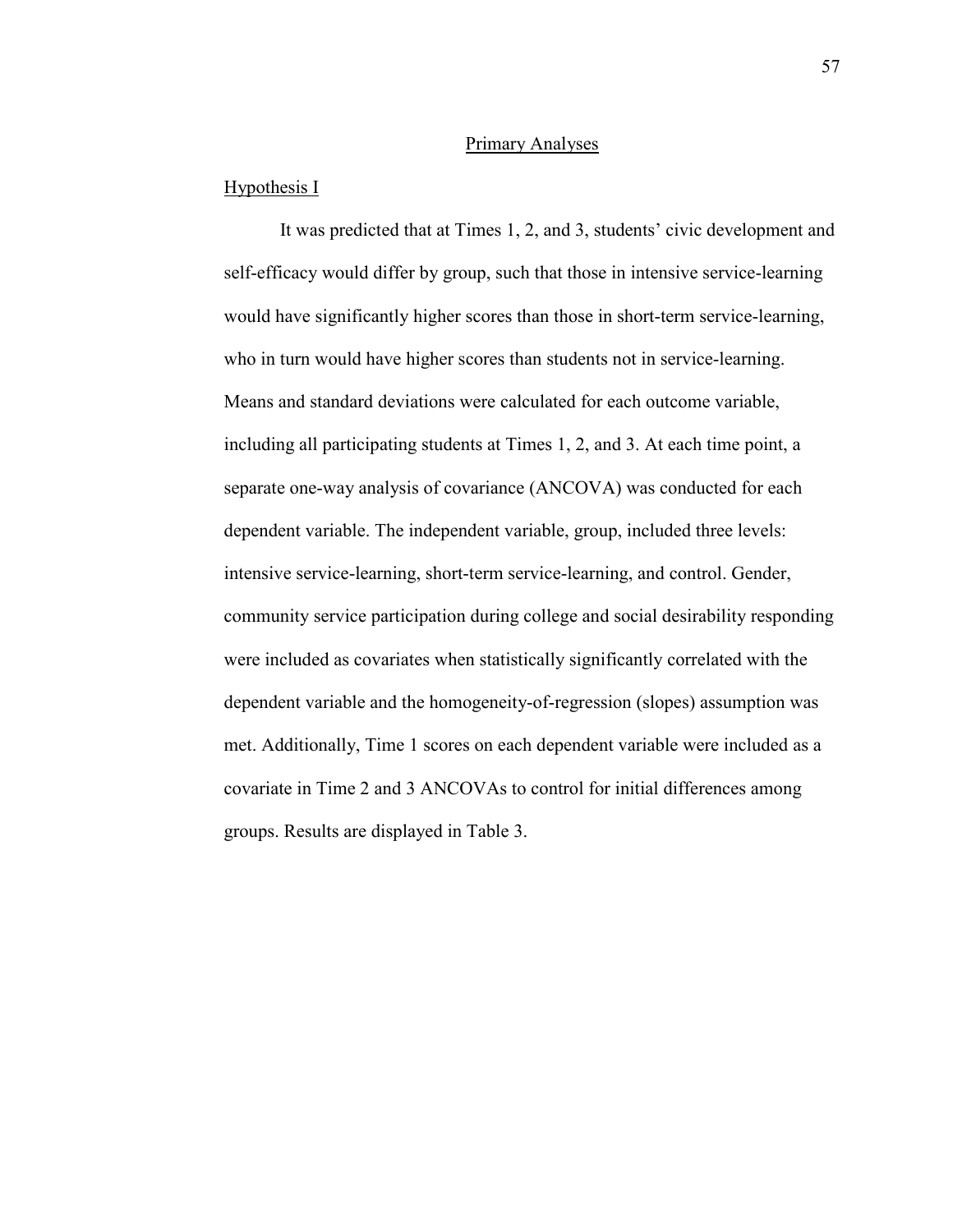# Table 3.

| Variable                   | Time Point     | Intensive<br>Mean $(SD)$ | Short-term<br>Mean $(SD)$ | Control<br>Mean $(SD)$ |
|----------------------------|----------------|--------------------------|---------------------------|------------------------|
| Civic Action               |                |                          |                           |                        |
|                            | $\mathbf{1}$   | 4.13(.58)                | 3.71(.67)                 | 3.90(.60)              |
|                            | $\overline{2}$ | 4.13(.57)                | 3.79(.74)                 | 3.86(.64)              |
|                            | 3              | 4.07(0.45)               | 4.09(.92)                 | 3.88(.68)              |
| Interpersonal/             |                |                          |                           |                        |
| Problem-Solv. Skills       |                |                          |                           |                        |
|                            | $\mathbf{1}$   | 4.33(.38)                | 4.15(.40)                 | 4.21(.37)              |
|                            | $\overline{2}$ | 4.41(.32)                | 4.15(.47)                 | 4.19(.34)              |
|                            | 3              | 4.43(.36)                | 4.31(0.47)                | 4.28(.52)              |
| <b>Political Awareness</b> |                |                          |                           |                        |
|                            | $\mathbf{1}$   | 3.36(.48)                | 3.28(.49)                 | 3.20(.49)              |
|                            | $\overline{2}$ | 3.44(0.43)               | 3.30(.52)                 | 3.20(.51)              |
|                            | 3              | 3.38(.53)                | 3.63(.59)                 | 3.15(.64)              |
| Leadership Skills          |                |                          |                           |                        |
|                            | $\mathbf{1}$   | 3.87(.61)                | 3.73(0.66)                | 3.79(0.61)             |
|                            | $\overline{2}$ | 3.88(.58)                | 3.76(.59)                 | 3.71(.79)              |
|                            | 3              | 4.03(.52)                | 3.71(.79)                 | 3.88(.64)              |
| <b>Social Justice</b>      |                |                          |                           |                        |
| Attitudes                  |                |                          |                           |                        |
|                            | $1**$          | 4.27(.42)                | 3.83(.52)                 | 3.96(.47)              |
|                            | $\overline{2}$ | 4.31(0.42)               | 3.89(.53)                 | 3.98(.50)              |
|                            | $\mathfrak{Z}$ | 4.35(.34)                | 3.90(.71)                 | 4.15(.57)              |
| Diversity                  |                |                          |                           |                        |
| Attitudes                  | $\mathbf{1}$   | 4.18(.48)                | 3.93(.60)                 | 3.94(.57)              |
|                            | $\overline{2}$ | 4.24(.47)                | 3.90(.67)                 | 3.95(0.49)             |
|                            | 3              | 4.07(0.47)               | 3.97(.89)                 | 3.83(.61)              |
|                            |                |                          |                           |                        |

Results of ANCOVA Tests, All Students at Each Time Point

Means and Standard Deviations for Civic Attitudes and Skills Outcomes and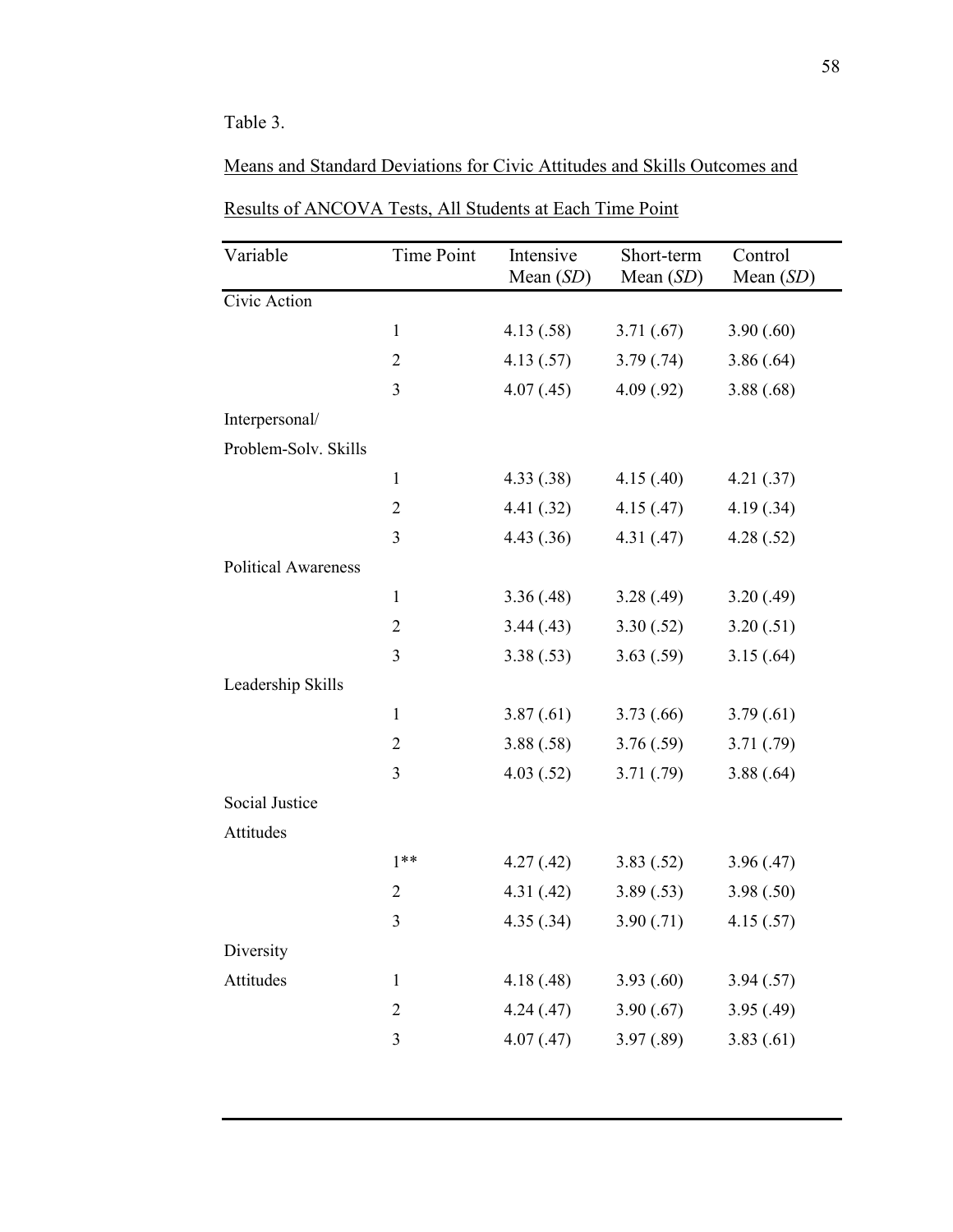| Table 3 (cont).          |                |            |             |            |
|--------------------------|----------------|------------|-------------|------------|
| General                  |                |            |             |            |
| Self-Efficacy            |                |            |             |            |
|                          | $\mathbf{1}$   | 3.92(.44)  | 3.77(.49)   | 3.75(.48)  |
|                          | $\overline{2}$ | 3.90(.45)  | 3.71(.50)   | 3.67(0.47) |
|                          | 3              | 3.91(.37)  | 3.81(.57)   | 3.85(.51)  |
| Social                   |                |            |             |            |
| Self-Efficacy            |                |            |             |            |
|                          | $\mathbf{1}$   | 3.49(.65)  | 3.56(.60)   | 3.47(.57)  |
|                          | $\overline{2}$ | 3.61(.54)  | 3.54(.59)   | 3.50(.55)  |
|                          | 3              | 3.55(.53)  | 3.45(.84)   | 3.50(.57)  |
| <b>Community Service</b> |                |            |             |            |
| Self-Efficacy            |                |            |             |            |
|                          | $\mathbf{1}$   | 8.61(1.12) | 7.70(1.55)  | 7.95(1.58) |
|                          | $\overline{2}$ | 8.80(1.11) | 8.02(1.37)  | 7.98(1.55) |
|                          | 3              | 8.82(1.01) | 8.03 (1.95) | 7.95(1.52) |

*Note.* Intensive group Time 1  $N = 38$ , Time 2  $N = 32$ , Time 3  $N = 32$ Short-term group Time  $1 N = 170$ , Time  $2 N = 113$ , Time  $3 N = 25$ Control group Time 1 *% =* 190, Time 2 *% =* 138, Time 3 *% =* 17  $**_D < .01$ 

At Time 1, the ANCOVA was significant for only one dependent variable, social justice attitudes,  $F(2, 349) = 10.74$ ,  $p < .001$ . However, only 13% ( $\omega$ <sup>2</sup> = .13) of the total variance in social justice attitudes scores was accounted for by the three groups after controlling for gender. Follow-up tests were conducted to evaluate pairwise differences among the adjusted means for group. The Bonferroni procedure was used to control for Type I error across the three pairwise comparisons ( $\alpha' = .01/3 = .003$ ). The results showed that at Time 1, students in the intensive service-learning group had higher social justice attitudes scores than those in the short-term and control groups, controlling for the effect of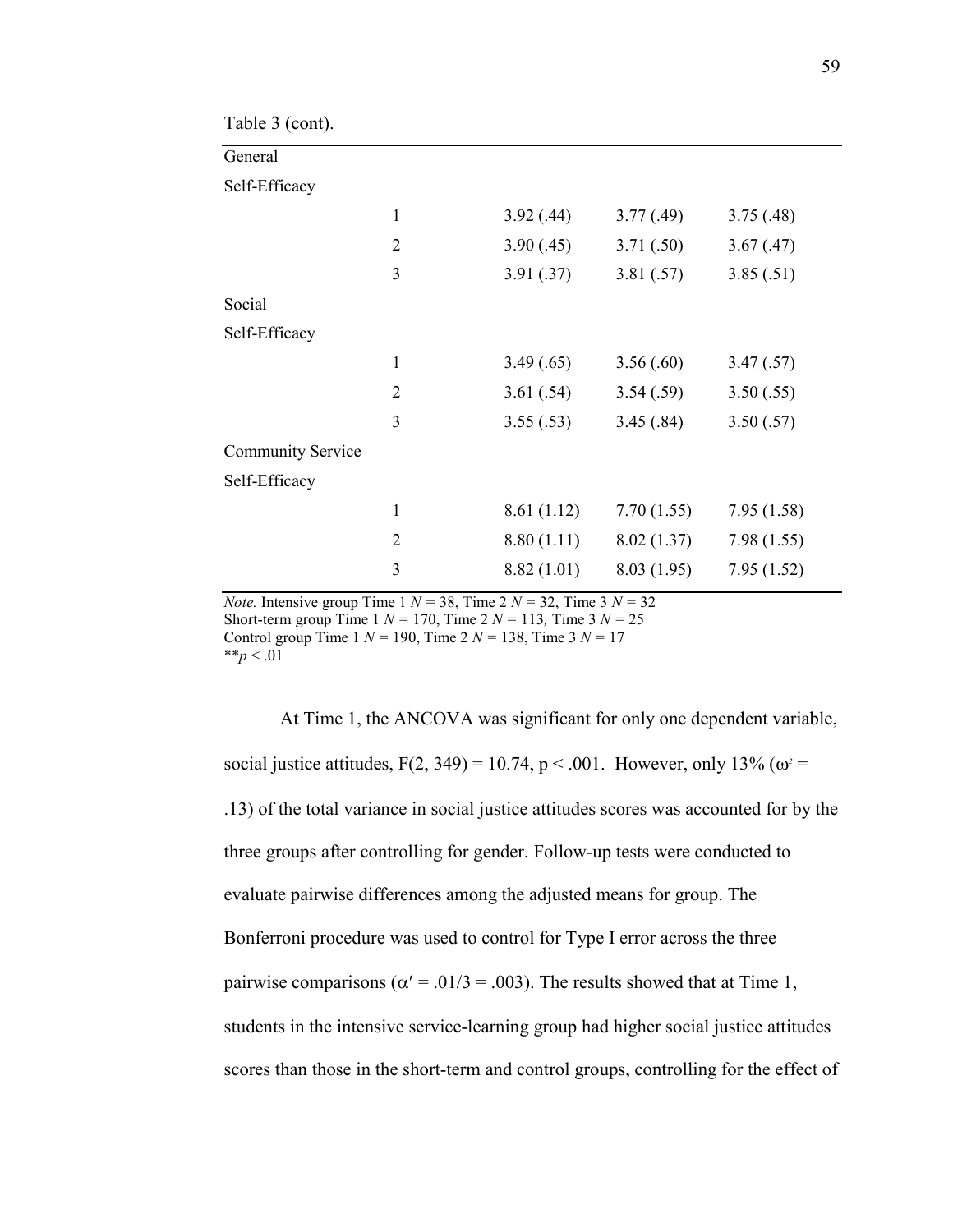gender. ANCOVAS at Times 2 and 3 were not significant, suggesting that civic development and self-efficacy scores did not differ as a function of servicelearning participation when controlling for Time 1 scores.

# Hypothesis II and III

 It was predicted that students in intensive and short-term learning courses would increase in civic development and self-efficacy from Time 1 to Time 2 (the course of an academic quarter) when compared to students not in service-learning, with greater increases for students in the intensive group over those in the shortterm group. A series of 2 (Time) x 3 (Group) repeated measures, mixed-model analyses of covariance (ANCOVA)s were performed on each dependent variable (see Table 4). The between subjects independent variable, group, had three levels: intensive service-learning ( $N = 32$ ), short-term service-learning ( $N = 86$ ), and control  $(N = 124)$ . The number of students in each group reflects the total number of students who completed surveys at *both* Time 1 and Time 2. The withinsubjects independent variable consisted of Time 1 (baseline) and Time 2 (end of quarter) measurements. Gender, community service participation during college and social desirability responding were included as covariates when statistically significantly correlated with the dependent variable. Results demonstrated that interaction effects were not significant for any of the variables, suggesting that intensive service-learning, short-term service-learning, and control students did not differ in changes over time. Therefore, the hypotheses were not supported.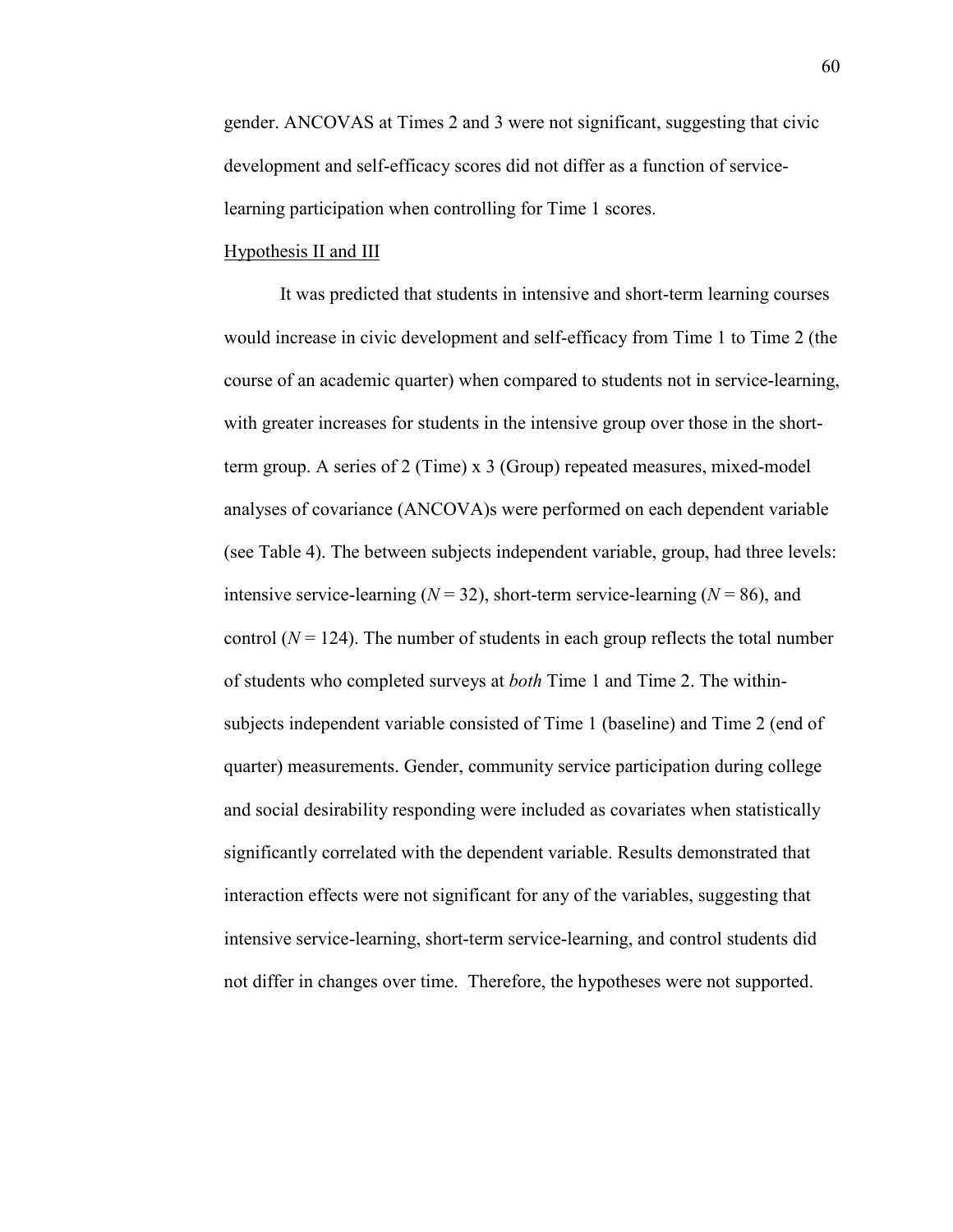# Table 4.

# Repeated Measures Analysis of Variance (ANOVA) Results for Civic

| Variable                   | <b>Time Point</b> | Intensive<br>Mean $(SD)$ | Short-term<br>Mean $(SD)$ | Control<br>Mean $(SD)$ |
|----------------------------|-------------------|--------------------------|---------------------------|------------------------|
| Civic Action               |                   |                          |                           |                        |
|                            | $\mathbf{1}$      | 4.16(.54)                | 3.72(.67)                 | 3.86(.60)              |
|                            | $\overline{2}$    | 4.13(.56)                | 3.80(.73)                 | 3.87(.62)              |
| Interpersonal/             |                   |                          |                           |                        |
| Problem-Solv. Skills       |                   |                          |                           |                        |
|                            | $\mathbf{1}$      | 4.35(.38)                | 4.16(.36)                 | 4.20(.35)              |
|                            | $\overline{2}$    | 4.41(.31)                | 4.13(0.48)                | 4.20(.35)              |
| <b>Political Awareness</b> |                   |                          |                           |                        |
|                            | $\mathbf{1}$      | 3.38(.49)                | 3.23(0.47)                | 3.14(0.48)             |
|                            | $\overline{2}$    | 3.44(0.43)               | 3.33(.46)                 | 3.18(.52)              |
| Leadership Skills          |                   |                          |                           |                        |
|                            | 1                 | 3.87(.60)                | 3.73(0.63)                | 3.75(.61)              |
|                            | $\overline{2}$    | 3.88(.58)                | 3.75(.60)                 | 3.71(.59)              |
| <b>Social Justice</b>      |                   |                          |                           |                        |
| Attitudes                  |                   |                          |                           |                        |
|                            | 1                 | 4.32(.36)                | 3.77(0.49)                | 3.91(.47)              |
|                            | $\overline{2}$    | 4.31(0.42)               | 3.85(.53)                 | 3.98(.47)              |
| Diversity                  |                   |                          |                           |                        |
| Attitudes                  | 1                 | 4.16(.49)                | 3.97(.60)                 | 3.93(.54)              |
|                            | $\overline{2}$    | 4.24(.47)                | 3.89(.63)                 | 3.97(.50)              |
|                            |                   |                          |                           |                        |

# Development and Self-Efficacy from Time 1 to Time 2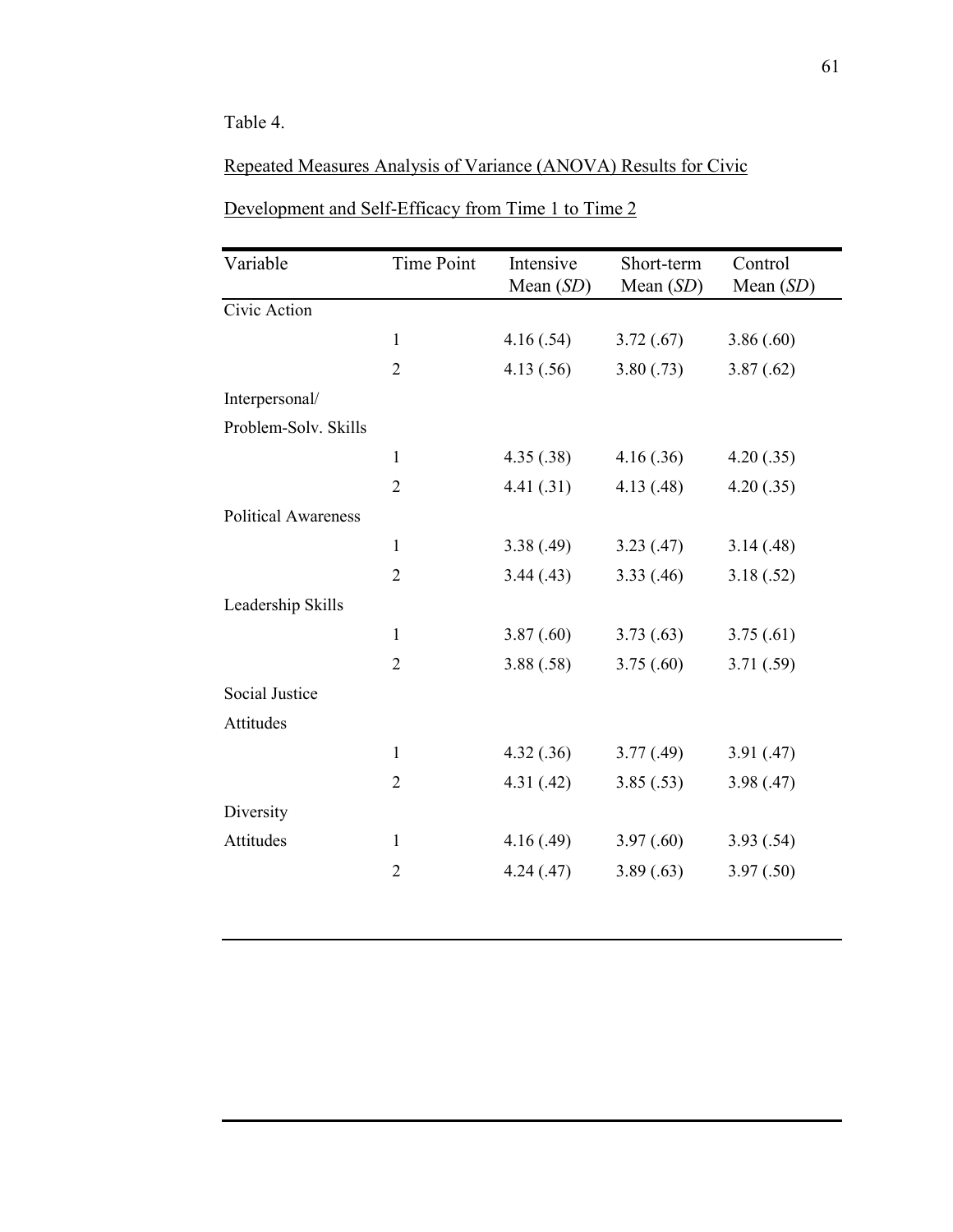Table 4, cont.

| 1              | 3.96(.41)  | 3.79(.46)   | 3.75(.47)  |
|----------------|------------|-------------|------------|
| $\overline{2}$ | 3.90(.45)  | 3.70(.49)   | 3.68(.48)  |
|                |            |             |            |
|                |            |             |            |
| 1              | 3.33(.58)  | 3.43(.53)   | 3.39(.47)  |
| $\overline{2}$ | 3.43(0.41) | 3.46(.50)   | 3.41(.49)  |
|                |            |             |            |
|                |            |             |            |
| $\mathbf{1}$   | 8.70(1.01) | 7.71(1.34)  | 7.80(1.65) |
| $\overline{2}$ | 8.80(1.11) | 8.01 (1.34) | 8.04(1.35) |
|                |            |             |            |

*Note.* Intensive group  $N = 32$ , Short-term group  $N = 86$ , Control group  $N = 124$ 

#### Hypothesis IV

 It was predicted that civic development and self-efficacy scores would increase from Time 2 to Time 3 for students in intensive service-learning courses when compared to students in short-term service-learning and those not in service-learning. A series of 2 (Time) x 3 (Group) repeated measures, mixedmodel ANCOVAs were performed on each dependent variable (see Table 5). The between subjects independent variable, group, had three levels including students who filled out surveys at both Times 2 and 3: intensive service-learning  $(N = 27)$ , short-term service-learning ( $N = 20$ ), and control ( $N = 11$ ). The within-subjects independent variable consisted of Time 2 (end of quarter) and Time 3 (end of year) measurements. Again, gender, community service participation during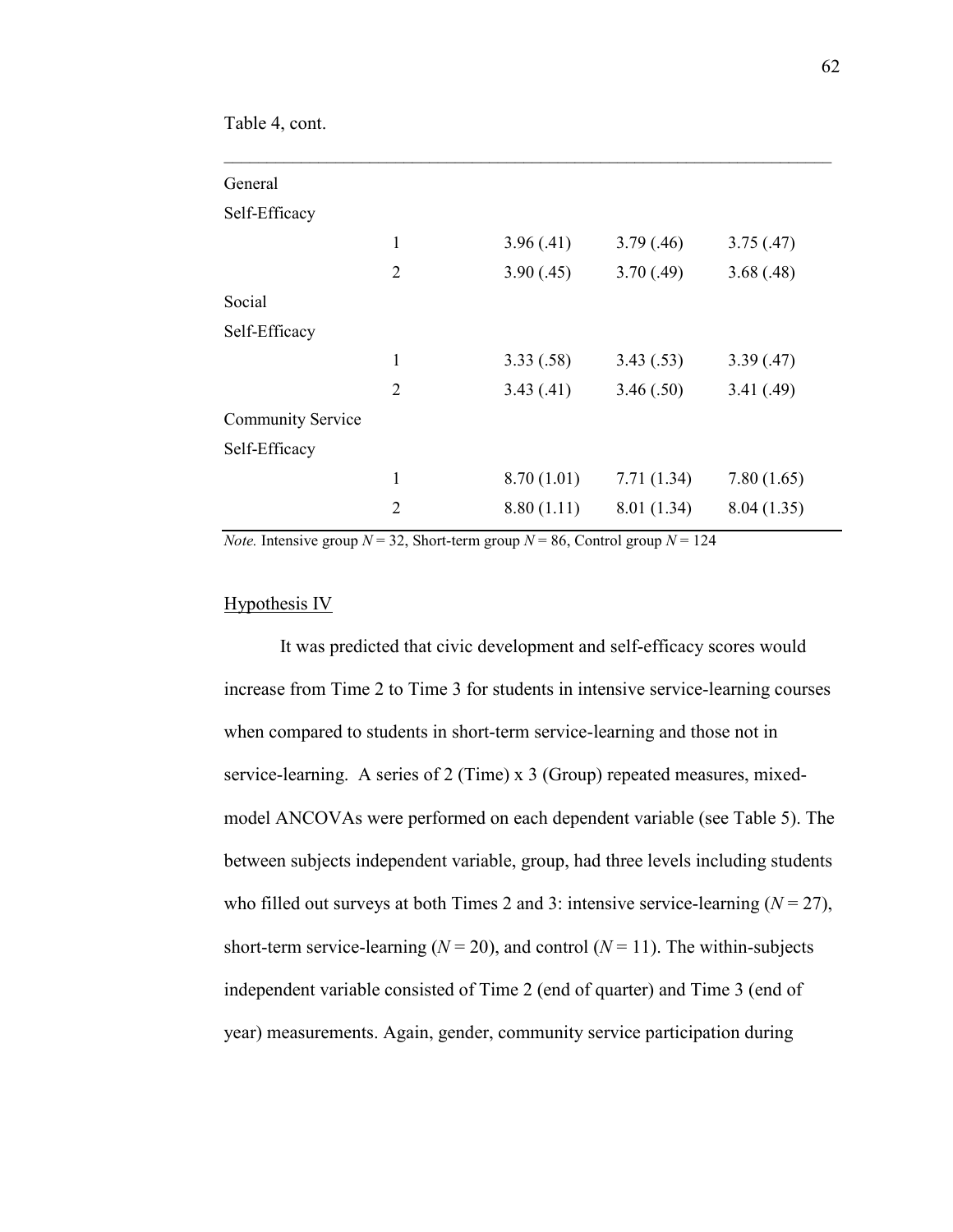college and social desirability responding were included as covariates when statistically significantly correlated with the dependent variable.

# Table 5.

Repeated Measures Analysis of Variance (ANOVA) Results for Civic

| Variable              | <b>Time Point</b> | Intensive<br>Mean (SD) | Short-term<br>Mean $(SD)$ | Control<br>Mean (SD) |
|-----------------------|-------------------|------------------------|---------------------------|----------------------|
| Civic Action          |                   |                        |                           |                      |
|                       | $\overline{2}$    | 4.09(.58)              | 4.01(.84)                 | 3.93(0.49)           |
|                       | 3                 | 4.13(0.44)             | 4.06(.98)                 | 3.96(.55)            |
| Interpersonal/        |                   |                        |                           |                      |
| Problem-Solv. Skills  |                   |                        |                           |                      |
|                       | $\overline{2}$    | 4.40(.31)              | 4.19(0.43)                | 4.30(.34)            |
|                       | 3                 | 4.43(.36)              | 4.26(.48)                 | 4.34(0.46)           |
| Political Awareness*  |                   |                        |                           |                      |
|                       | $\overline{2}$    | 3.42(.44)              | 3.38(.60)                 | 3.39(.46)            |
|                       | 3                 | 3.38(.47)              | 3.60(.62)                 | 3.29(.52)            |
| Leadership Skills     |                   |                        |                           |                      |
|                       | $\overline{2}$    | 3.85(.62)              | 3.64(.69)                 | 3.76(.71)            |
|                       | 3                 | 4.00(.51)              | 3.67(.83)                 | 3.89(.75)            |
| <b>Social Justice</b> |                   |                        |                           |                      |
| Attitudes             |                   |                        |                           |                      |
|                       | $\overline{2}$    | 4.28(.43)              | 4.06(.49)                 | 4.25(.26)            |
|                       | 3                 | 4.34(.35)              | 3.82(.76)                 | 4.27(.45)            |
| Diversity             |                   |                        |                           |                      |
| Attitudes             | $\overline{2}$    | 4.23(0.48)             | 3.82(.86)                 | 3.84(.56)            |
|                       | 3                 | 4.08(.51)              | 3.90(.94)                 | 4.10(.47)            |

Development and Self-Efficacy from Time 2 to Time 3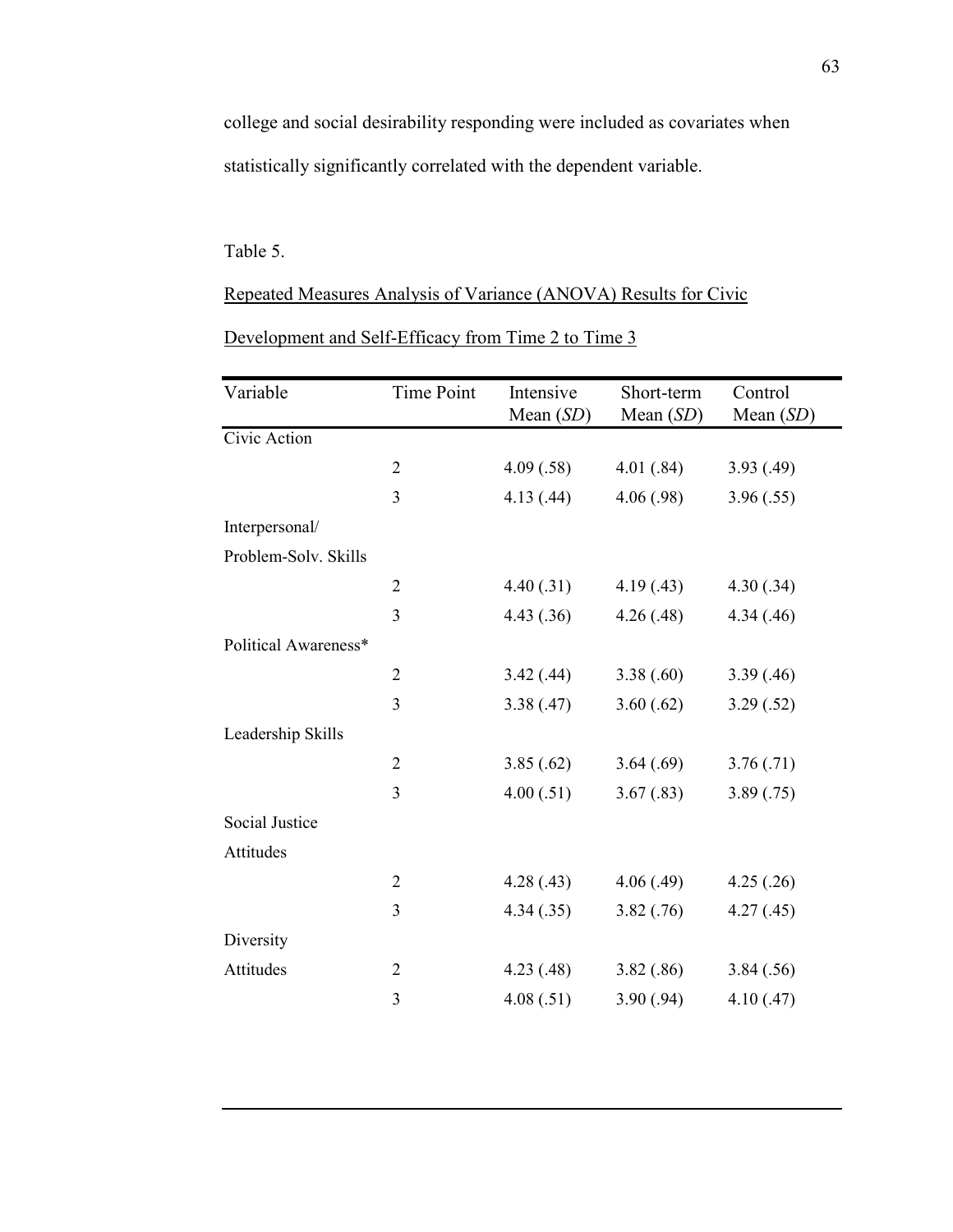| Table 5, cont.           |                |            |            |            |
|--------------------------|----------------|------------|------------|------------|
| General                  |                |            |            |            |
| Self-Efficacy            |                |            |            |            |
|                          | $\overline{2}$ | 3.90(.47)  | 3.79(.54)  | 3.76(.43)  |
|                          | 3              | 3.91(.40)  | 3.82(.60)  | 3.87(.50)  |
| Social                   |                |            |            |            |
| Self-Efficacy*           |                |            |            |            |
|                          | $\overline{2}$ | 3.42(.43)  | 3.39(.65)  | 3.34(.44)  |
|                          | 3              | 3.42(.43)  | 3.32(.67)  | 3.67(0.41) |
| <b>Community Service</b> |                |            |            |            |
| Self-Efficacy            |                |            |            |            |
|                          | $\overline{2}$ | 8.71(1.16) | 7.92(1.41) | 8.54(.81)  |
|                          | 3              | 8.84(1.05) | 7.69(2.04) | 8.08(.97)  |

*Note.* Intensive group  $N = 27$ , Short-term group  $N = 20$ , Control group  $N = 11$  $*_{p}$  < .05

 Interaction effects of Time x Group were not significant for most outcome variables, indicating that group differences over time were not observed. The exceptions were political awareness  $[F(2, 54) = 4.34, p < .05]$  and social selfefficacy  $[F(2, 53) = 3.60, p < .05]$ . However, changes over time for these outcomes were *not* observed in the intensive service-learning group, with an increase in political awareness from Time 2 to Time 3 for the short-term servicelearning group, and an increase in social self-efficacy for the control group. Given that changes were not in the expected direction, the hypothesis was not supported.

 Further analyses for each hypothesis were also conducted comparing control students to *all* service-learning students collapsed into one group, as well as comparing intensive service-learning students to all others. Grouping the students differently did not significantly change the results (the null hypothesis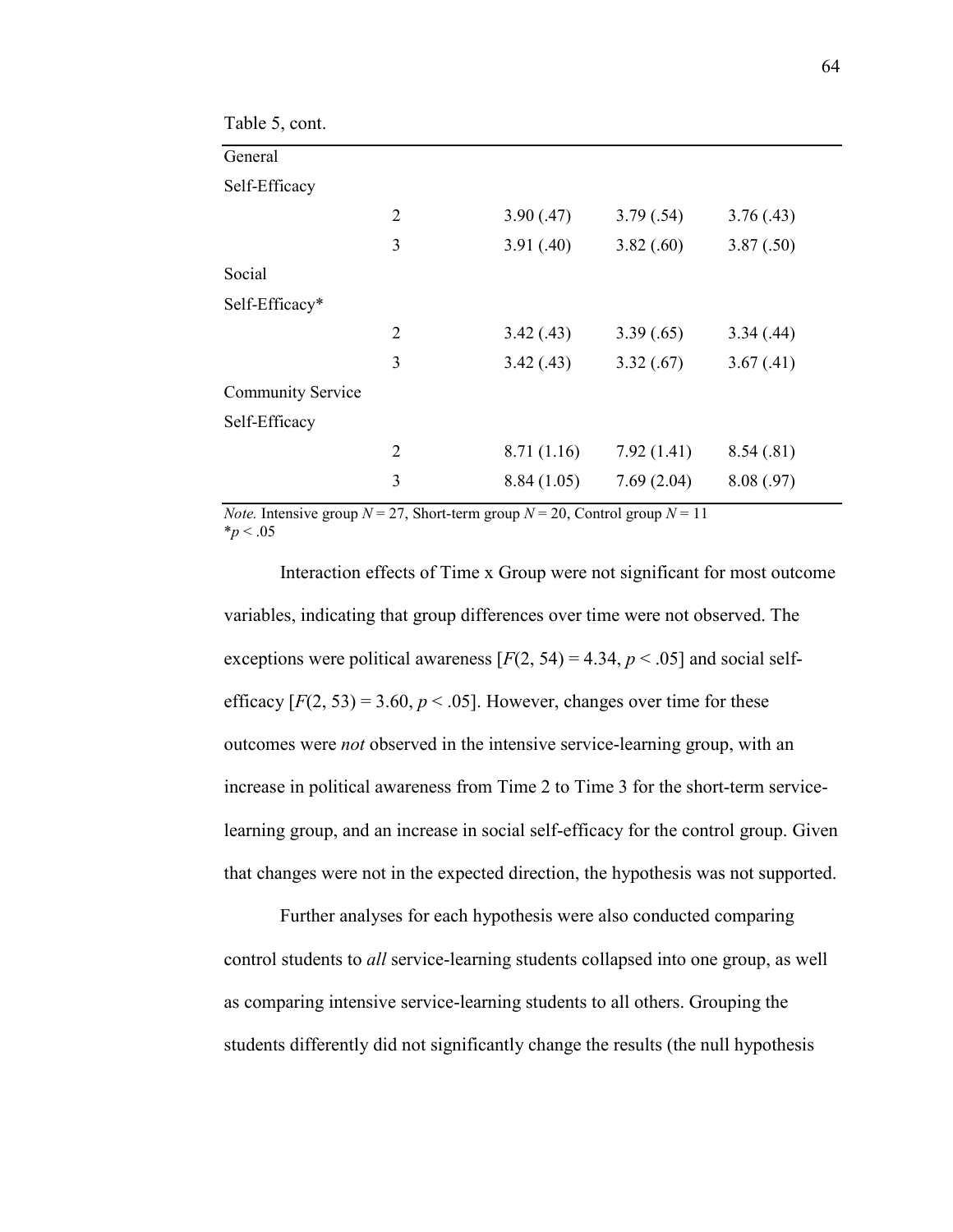was not rejected). Additionally, when control variables were removed from the analysis, results remained non-significant.

# **Research Question**

 The research question asked whether civic development and self-efficacy after participating in service-learning for one quarter are related to course expectations, course evaluations, engagement in reflection, or student performance rated by site supervisor. Tables 6 and 7 displays descriptive information for each variable in these categories.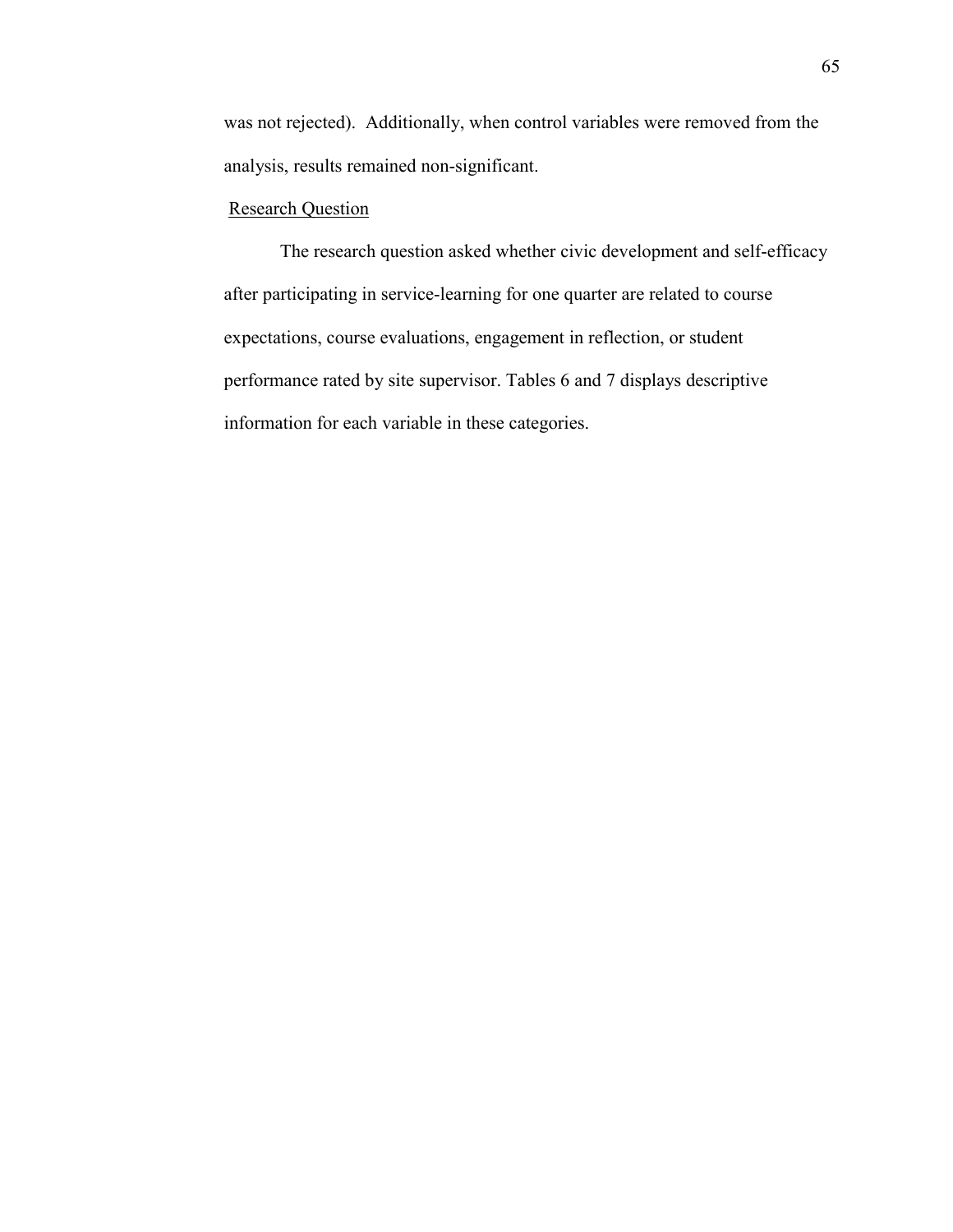# Table 6.

# Means and Standard Deviations for Course Variables

| Variable                                   | Intensive<br>Mean $(SD)$ | Short-term<br>Mean $(SD)$ | Control<br>Mean $(SD)$ |  |  |
|--------------------------------------------|--------------------------|---------------------------|------------------------|--|--|
| Time 1 Expectations for                    | 4.34(.83)                | 3.93(.69)                 | 4.24(.57)              |  |  |
| Learning about Academic Field              |                          |                           |                        |  |  |
| Time 2 Evaluation of                       | 4.19(0.71)               | 3.79(.77)                 | 4.19(.62)              |  |  |
| Learning about Academic Field              |                          |                           |                        |  |  |
| Time 1 Expectations for                    | 4.25(.80)                | 4.19(.60)                 | 3.96(.60)              |  |  |
| Learning about Community                   |                          |                           |                        |  |  |
| Time 2 Evaluation of                       | 4.22(.55)                | 4.00(.69)                 | 3.69(.66)              |  |  |
| Learning about Community                   |                          |                           |                        |  |  |
| Time 1 Expectations for                    | 4.13(.65)                | 3.97(.63)                 |                        |  |  |
| Contribution to Community                  |                          |                           |                        |  |  |
| Time 2 Evaluation of                       | 4.11(.77)                | 3.79(.89)                 |                        |  |  |
| Contribution to Community                  |                          |                           |                        |  |  |
| <b>Importance of Reflection Activities</b> | 3.90(.84)                | 3.51(.81)                 |                        |  |  |
|                                            | $N = 30$                 | $N = 109$                 |                        |  |  |

*Note.* Except where noted, Intensive group Time  $1 N = 37$ , Time  $2 N = 32$ Short-term group Time  $1 N = 163$ , Time  $2 N = 113$ Control group Time  $1 N = 176$ , Time  $2 N = 138$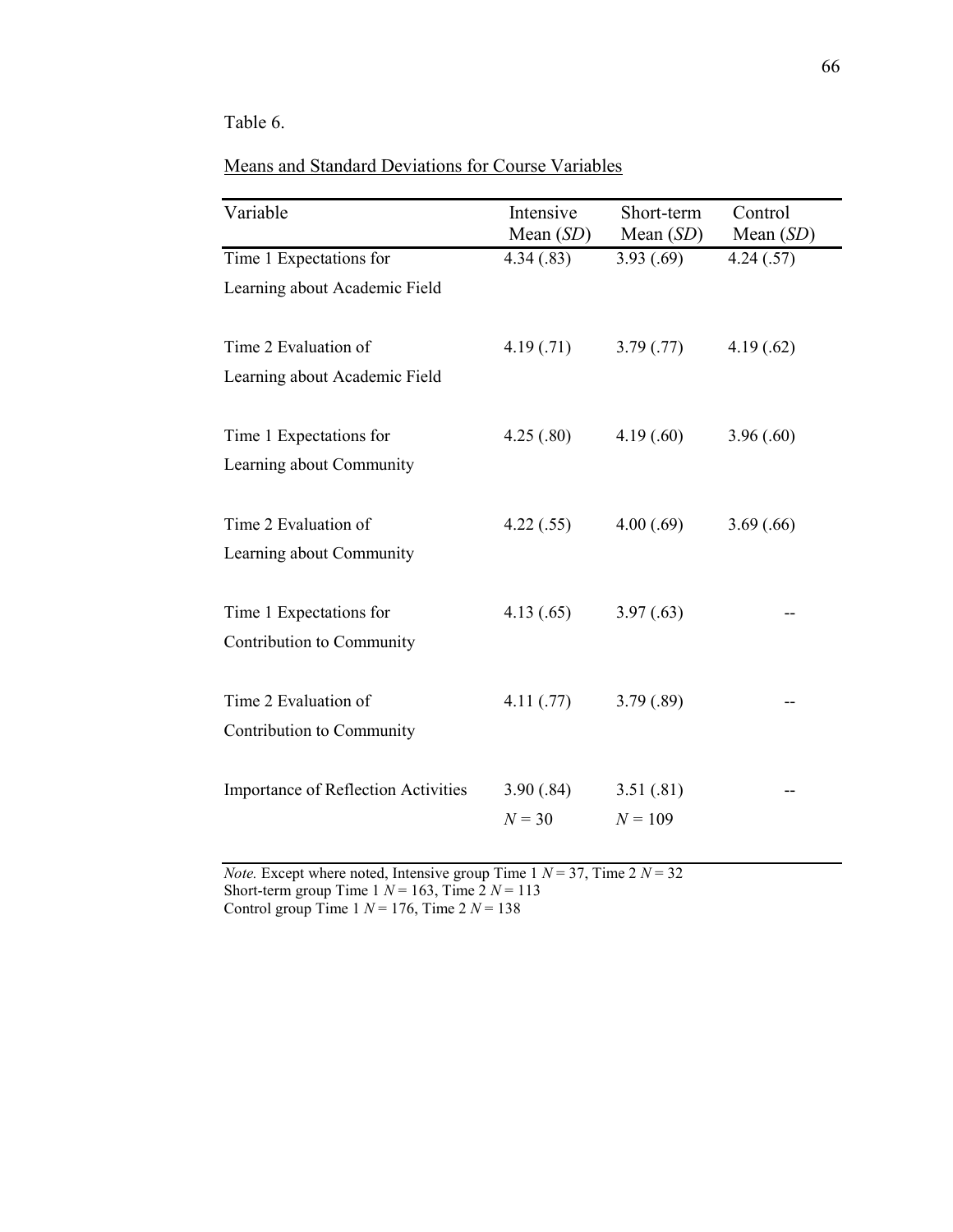## Table 7.

| Variable                       | Intensive<br>Mean $(SD)$ | Short-term<br>Mean $(SD)$ |
|--------------------------------|--------------------------|---------------------------|
| Agency Benefit                 | 4.57(.51)                | 4.63(.61)                 |
| <b>Interpersonal Relations</b> | 3.97(.66)                | 4.62(.57)                 |
| <b>Diversity Relations</b>     | 4.62(.57)                | 4.65(.39)                 |

Means and Standard Deviations for Supervisor Evaluations at Time 2

*Note.* Intensive group  $N = 14$ , Short-term group  $N = 33$ 

Nine separate stepwise regression analyses were conducted for each outcome variable at Time 2 (civic action, interpersonal/problem-solving skills, political awareness, leadership skills, social justice attitudes, diversity attitudes, general self-efficacy, social self-efficacy, and community service self-efficacy) with intensive and short-term service-learning students collapsed into one group. Predictor variables were entered in a stepwise procedure which does not require specification of the order of entry, which is appropriate for exploratory analyses. Predictors included student ratings of the importance of reflection activities (Time 2); expectations (Time 1) and evaluation (Time 2) of learning about the academic field, learning about the community, and contribution to the community; and supervisor ratings of students' benefit to the agency, interpersonal relations, and diversity relations. Significant predictors for each dependent variable are listed in Table 8 (leadership and diversity attitudes are not included in table as no significant predictors of these outcomes were found). Results indicated that supervisor ratings were not predictive of any student outcome variables. Importance of reflection was the most consistent predictor across outcome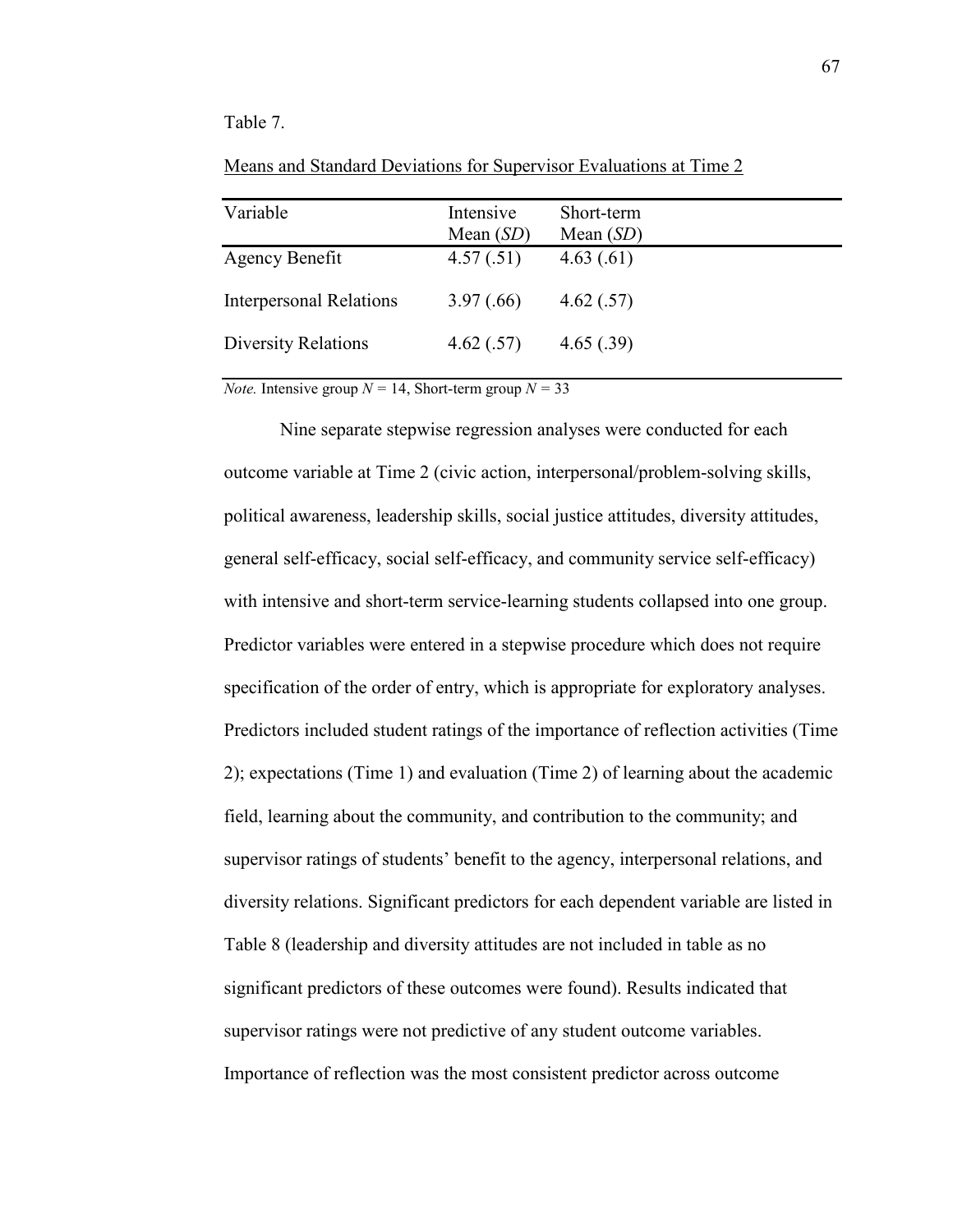variables, such that higher ratings of the importance of reflection activities to students' learning was associated with higher interpersonal/problem-solving skills, political awareness, social justice attitudes, general self-efficacy, and community service self-efficacy at the end of the academic quarter.

# Table 8.

# Results of Stepwise Regressions Predicting Time 2 Outcomes for All Service-

Learning Students,  $N = 145$ 

| <i>Outcome</i>         | Predictors                                                                               | B                    | SE B              |                         |                               |                   | $R^2$ | Adj. $R^2$      |
|------------------------|------------------------------------------------------------------------------------------|----------------------|-------------------|-------------------------|-------------------------------|-------------------|-------|-----------------|
| Civic Action           | T1 Learn about Community                                                                 |                      | $.37 \quad .59$   |                         | $.40\quad 2.65$               | .01               | .16   | .14             |
| Interpers./Prob. Solv. | Importance of Reflection<br>15. T2 Contribution to Community                             | .19                  | .06<br>.06        | .43<br>.32 <sub>1</sub> | 3.10 .004<br>2.28             | .03               | .31   | .28             |
| Political Awareness    | T <sub>2</sub> Learn about Field<br>Importance of Reflection<br>T1 Learn about Community | .26<br>.24<br>$-.27$ | .09<br>.09<br>.12 | .40<br>.41              | 2.75<br>2.79<br>$-34$ $-2.24$ | .01<br>.01<br>.03 | -34   | 28              |
| Social Justice Att.    | Importance of Reflection<br>T1 Learn about Academic Field                                | .24<br>.23           | .09<br>.10        | .40                     | 2.76<br>32 2.25               | .01<br>.03        |       | 37 31           |
|                        | General Self-Efficacy Importance of Reflection                                           | .21                  | .09               |                         | .35 2.27                      | .03               |       | $.12 \quad .10$ |
| Social Self-Efficacy   | T <sub>2</sub> Learn about Community                                                     | .21                  | .09               |                         | $.34$ 2.22                    | .03               |       | $.12 \quad .09$ |
| Comm. Serv. Self-Eff.  | T1 Learn about Academic Field<br>Importance of Reflection                                | .70<br>.54           | .24<br>.20        | $.40\,$                 | 2.29<br>$.37 \quad 2.69$      | .01<br>.01        |       | $.42 \quad .39$ |

\*\* Significant at the 0.01 level (2-tailed).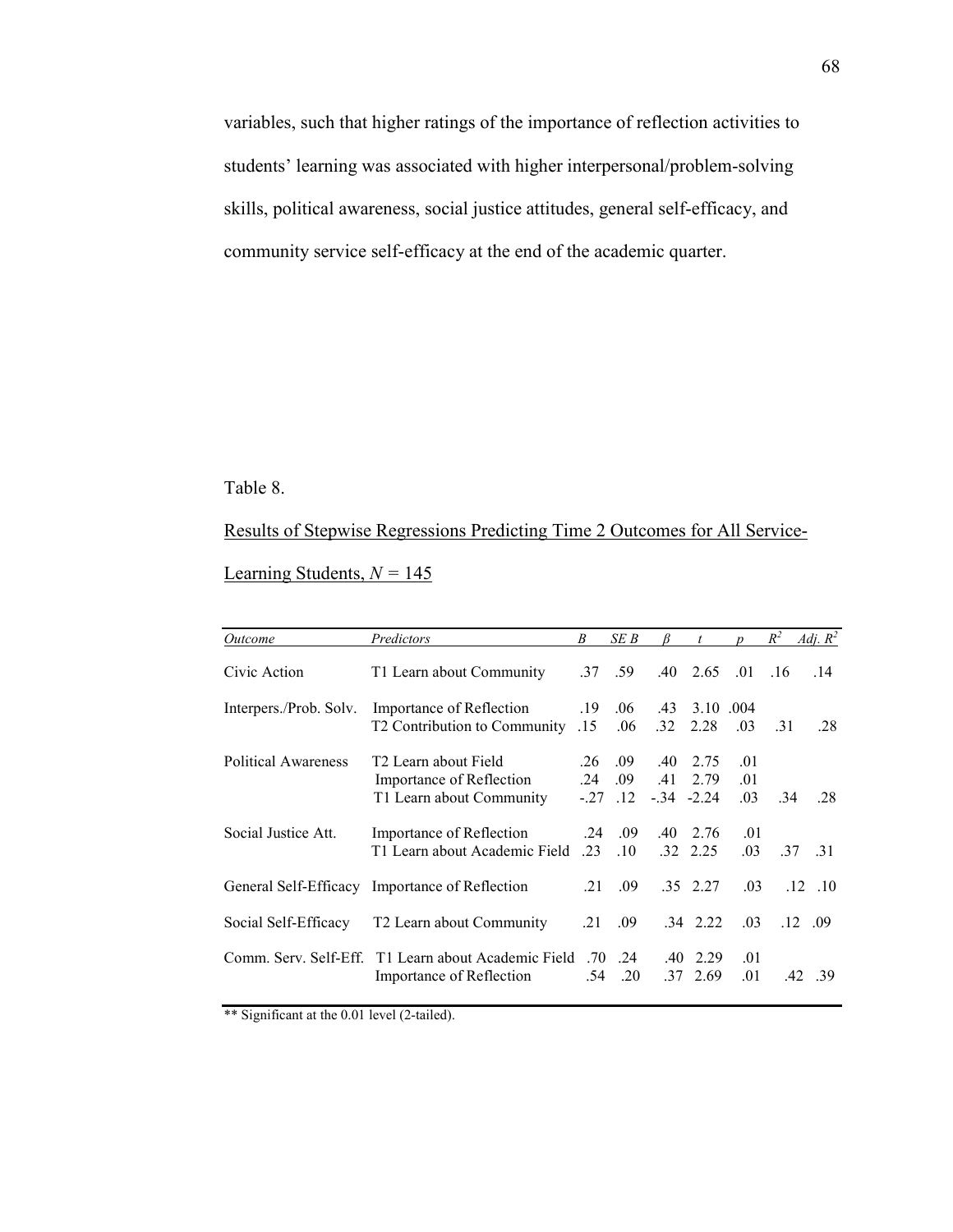#### CHAPTER IV

## **DISCUSSION**

The current study examined civic attitudes and sense of self-efficacy in college students participating in service-learning courses. Developmental and social psychological theory suggest that the period of emerging adulthood involves the exploration of personal identity which may result in a shifting of perspectives as one is exposed to new contexts (Hardy, Pratt, Pancer, Olsen, & Lawford, 2011). Advocates of service-learning in higher education assert that course-based service programs provides such a context for college student growth as learning expands from the classroom to the community, with the experience of providing help to others acting to strengthen students' belief in their own abilities and commitment to engaged citizenship (Colby, Ehrlich, Beaumont, & Stephens, 2003). A growing body of research supports this claim, with several nationwide studies of service-learning participants indicating positive outcomes in students' feelings about themselves and working with others in diverse settings (Bringle & Steinberg, 2010; Eyler & Giles, 1999; Astin et. al, 2000). Many smaller-scale studies, often of a single classroom or type of service experience, have also documented benefits of service-learning for student development.

While results from previous studies have generally been promising, methodological issues have provided challenges for drawing general conclusions from the service-learning literature (Payne, 2000). One such issue is the widely varying definitions of constructs, both regarding what constitutes service-learning itself as well as outcomes. Other concerns regarding research design include non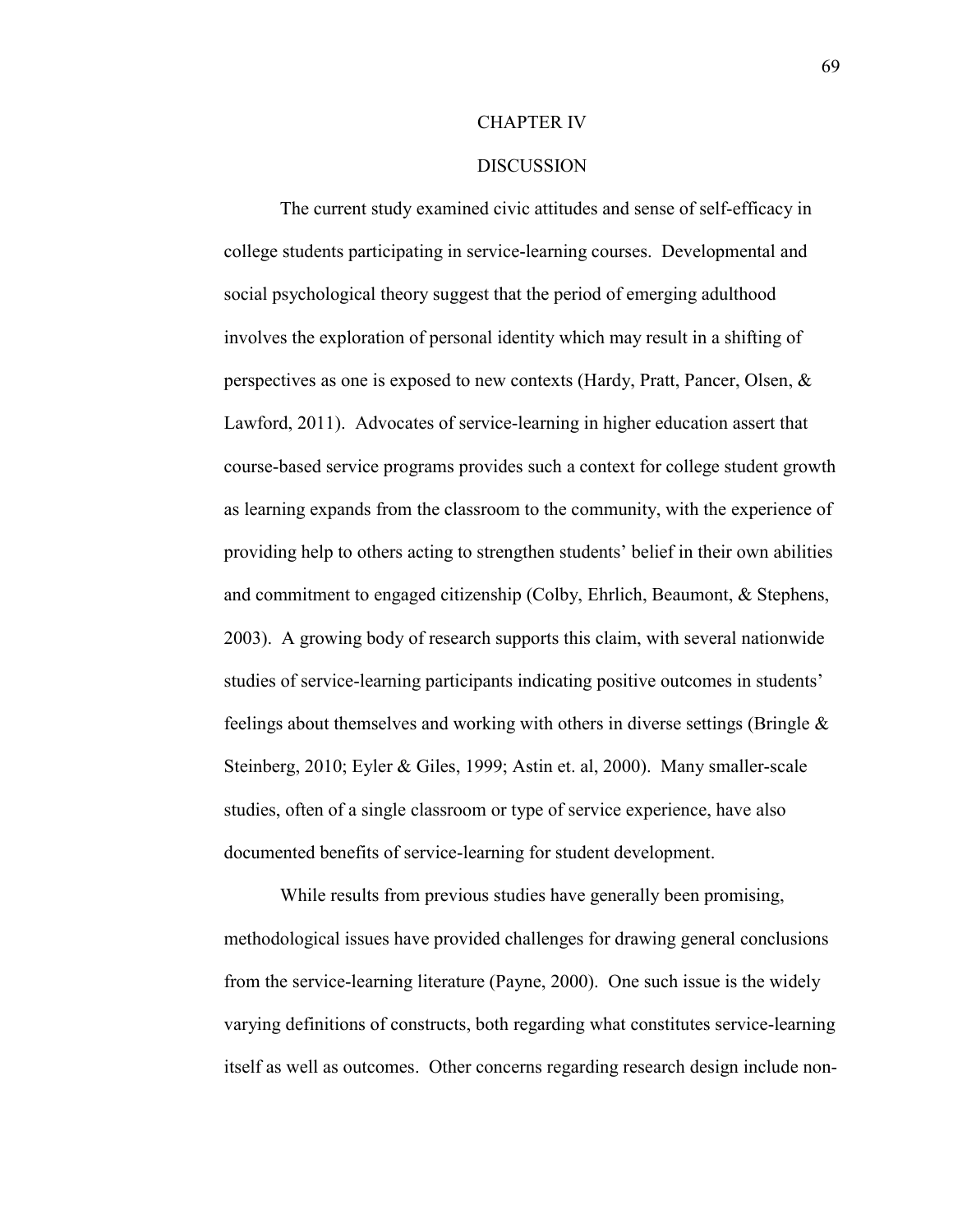validated measurement, with studies utilizing single items or idiosyncratic scales, and the frequent lack of comparison groups. Further, some studies which suggest positive outcomes of service-learning are retrospective (e.g., Ngai, 2006; Majewski; 2007) leaving unanswered questions about patterns of change over time. The current study aimed to build on the existing literature while addressing a number of these concerns. In order to examine relative changes in civic attitudes and self-efficacy among students with different levels of exposure to service-learning programs, the study compared those in intensive and short-term service-learning courses to a control group utilizing a longitudinal design, validated measures, and data collection points at the beginning and end of an academic quarter as well as the end of the school year. Further, supplemental data was gathered to explore the research question of how students' course experience and their supervisor's evaluations might be related to outcomes. Results from this study have implications for both future service-learning research and program development, suggesting a need for continued assessment of variation in student experiences.

#### Civic Development and Self-Efficacy

Overall findings from the current study did not support differences between service-learning students and a comparison group in civic attitudes or self-efficacy at the beginning of the quarter, after ten weeks, or at the end of the academic year. The lack of distinction between groups contradicts indications from previous research demonstrating positive outcomes for service-learning participants in relation to non service learners (Eyler & Giles, 1999; Astin et al.,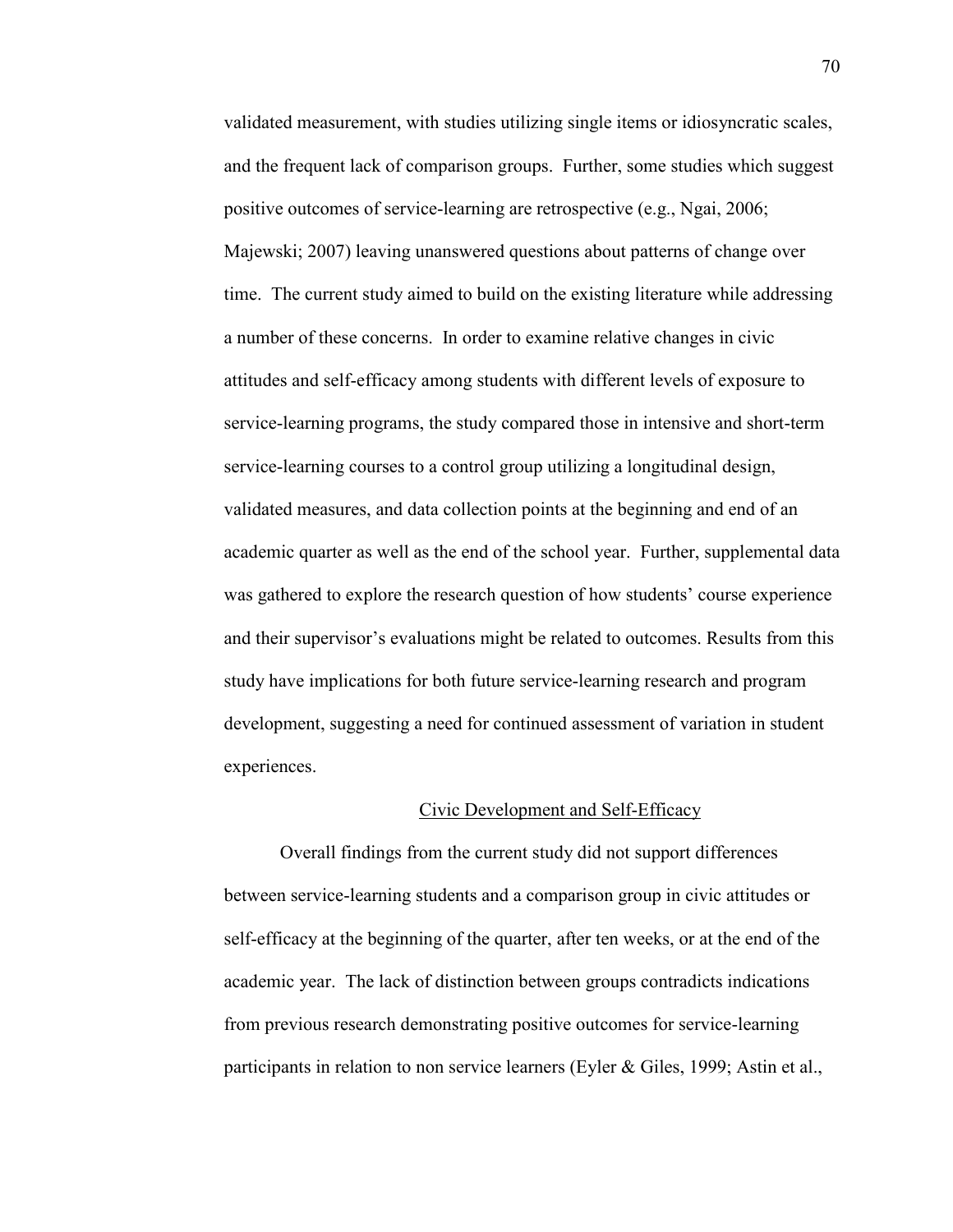2000). These unexpected findings may be partially related to similarities of the study's population across groups. All students were drawn from advanced psychology courses attending a university with an explicit mission of commitment to service. It is possible that students who take upper-level psychology classes (many of whom have chosen or are likely to choose psychology as a major) have greater awareness of civic issues due to other courses or outside interest, and therefore may show less variability in civic attitudes and community service selfefficacy than students in other disciplines. Although they did not take a servicelearning course during the duration of the study, students in the control group were likely aware of the university experiential learning requirement and/or the Vincentian focus on helping others. This particular university climate may transcend individual courses or service experiences in affecting students' civic and personal development. It is notable that when additional analyses were run with students who had had *any* past service-learning experience during college removed from the control group, there remained a similar lack of differences among groups.

The study also sought to differentiate the effects of an intensive (yearlong, 6-8 hours per week) versus short-term (ten weeks, 3 or less hours per week) service-learning experience. It has been suggested that greater involvement at the service site promotes greater benefits for students (Aberle-Grasse, 2000; Piliavin, 2005), and previous research has begun to demonstrate a positive association between time invested in service and both civic and personal outcomes (Fenzel & Peyrot, 2005; Swick & Rowls, 2000; Mabry, 1998). However, results from each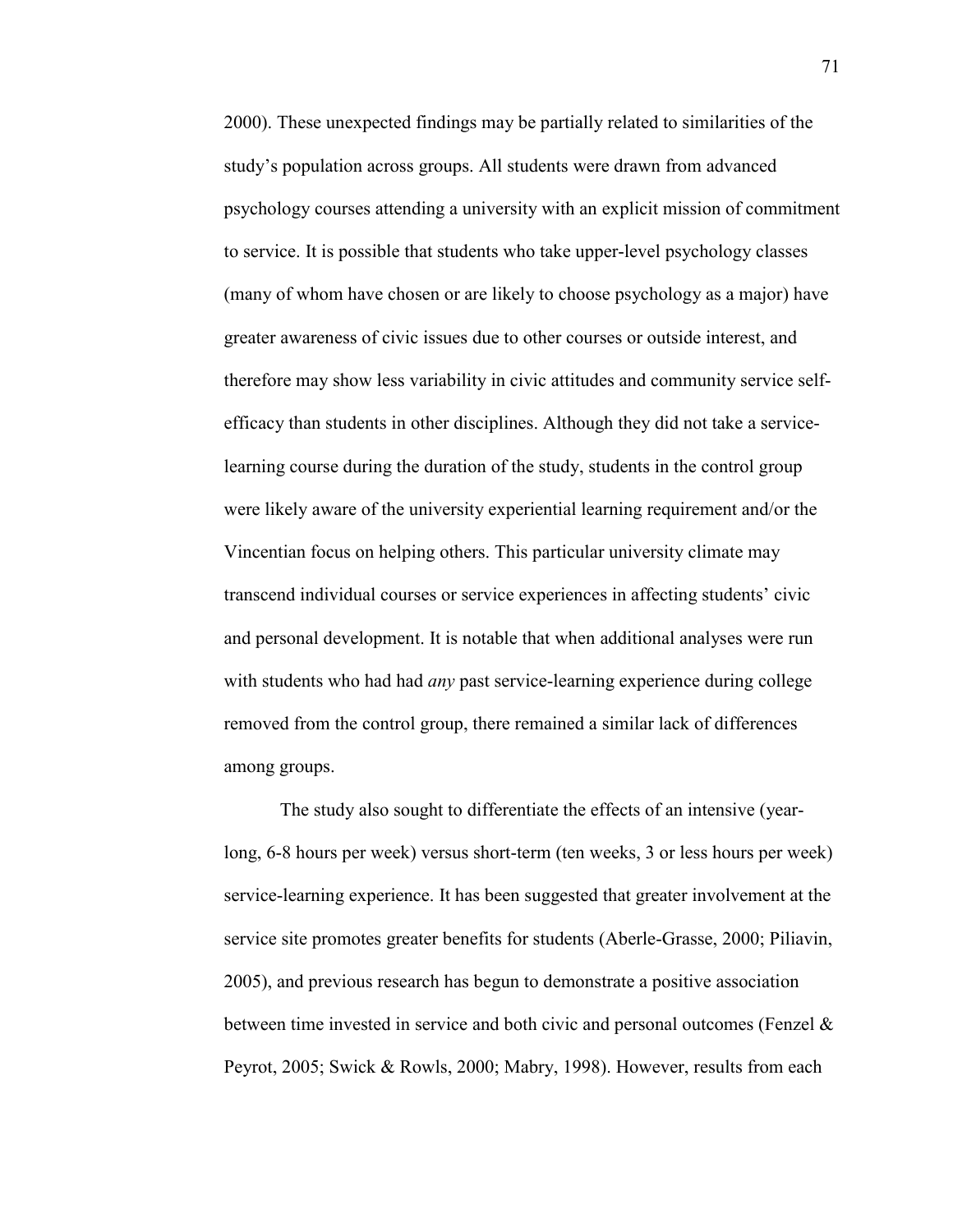assessment point in the current study indicated that the sole difference among groups was for social justice attitudes at pretest, with intensive service-learning students demonstrating greater understanding of social justice concerns than students in the short-term service-learning and control groups. This finding provided support for the assumption that students who choose to participate in the Human Services concentration, thereby committing to a long-term service project, would have a heightened awareness of social justice issues over those in the other groups at the outset of their course experience. However, at the end of the quarter no significant differences were found among groups for any of the civic development or self-efficacy variables. It is possible that ten weeks is not sufficient to solidify changes which other studies have documented over the course of a semester (often 16 weeks or more). Service-learning theory suggests that students move through different stages of change before arriving at more complex learning and deeper attitudinal shifts (Sheckley & Keeton, 1997; Dreuth & Dreuth-Frewell, 2002; Kiely, 2005). Perhaps longer-term involvement in service is necessary in order for this integration to occur, but more research is necessary to quantify the process of change. While the current study included a third assessment point designed to examine the effects of service-learning participation beyond a single quarter, the attrition rate makes group comparisons at the end of the year less meaningful.

A further complicating factor in examining the impact of service-learning on civic development and self-efficacy is the variability in course and service experiences for the students in this study. Many studies focus on one class or type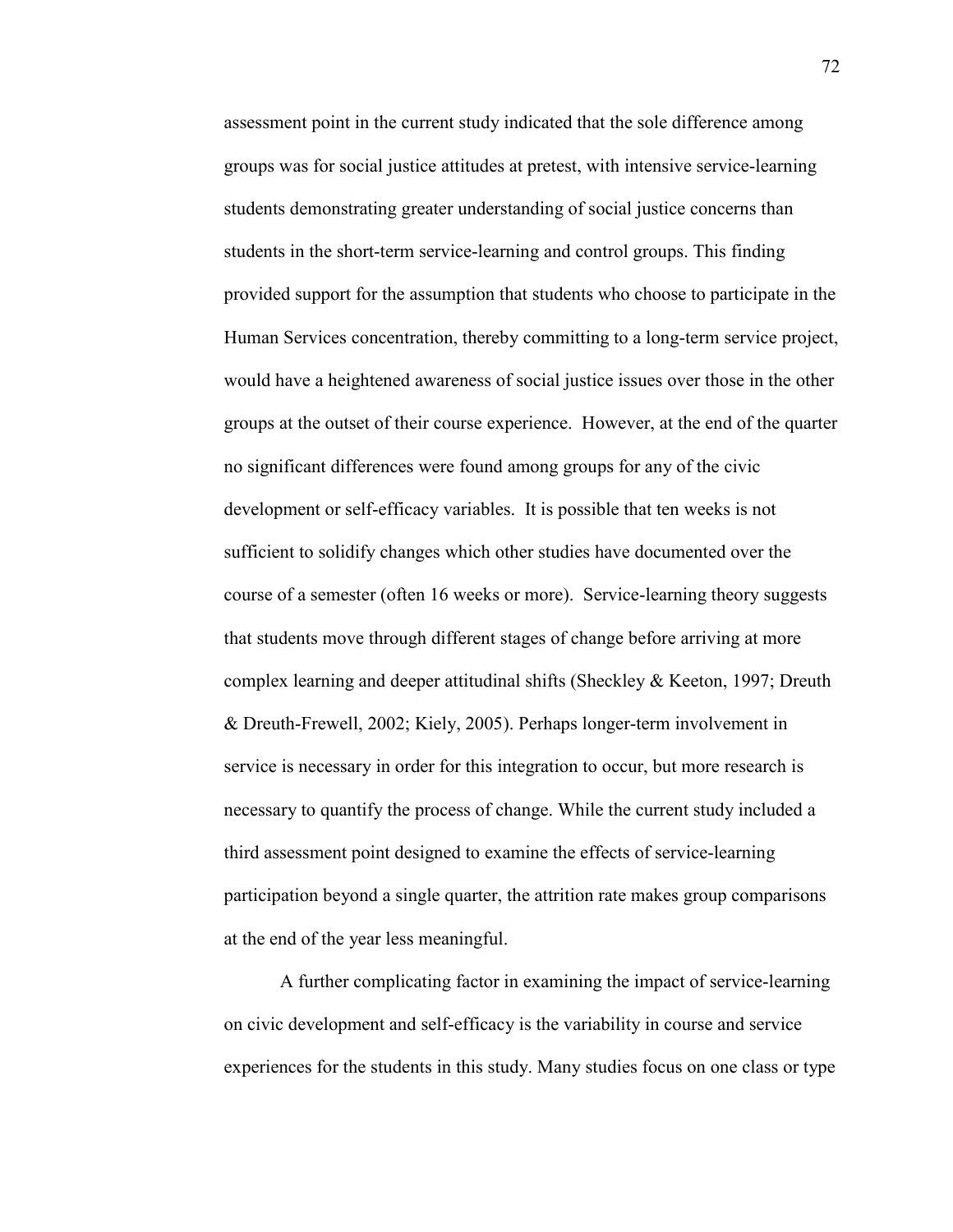of service experience, thereby limiting generalizability. This study sought to address that issue by including a range of service-learning experiences. However, a drawback of this variability is the difficulty in accounting for differences in quality of students' experience which may affect outcomes (Payne, 2000). Given the range of placement options across and within classes, some students may have had fewer experiences which have been associated with positive outcomes, such as direct contact with service recipients (Mabry, 1998) or opportunities for skill mastery (Cone, 2009). Some students may also have encountered disillusioning experiences which have a negative impact on certain civic attitudes as has been described in a minority of studies (Schamber & Mahoney, 2008; Simons & Cleary, 2005). These aspects of student experience must be given further attention in order to specify the types of service which promote positive growth. In addition to the wide-ranging service sites attended by students in the current study, the type of coursework varied, with some classes focused more specifically on topics related to the outcomes of interest. For example, the fact that two of the short-term service-learning classes centered on social justice issues may have increased civic development scores in this group. As such, future research considering instructor or curriculum effects on outcomes is warranted.

An additional possible explanation for the lack of differences among groups on civic development may be related to measurement. Assessment of civic attitudes and commitment to service has varied widely due to challenges in defining the construct (Zaff, Boyd, Li, Lerner,  $\&$  Lerner, 2010). In the current study, the Civic Attitudes and Skills Questionnaire (CASQ) was selected in part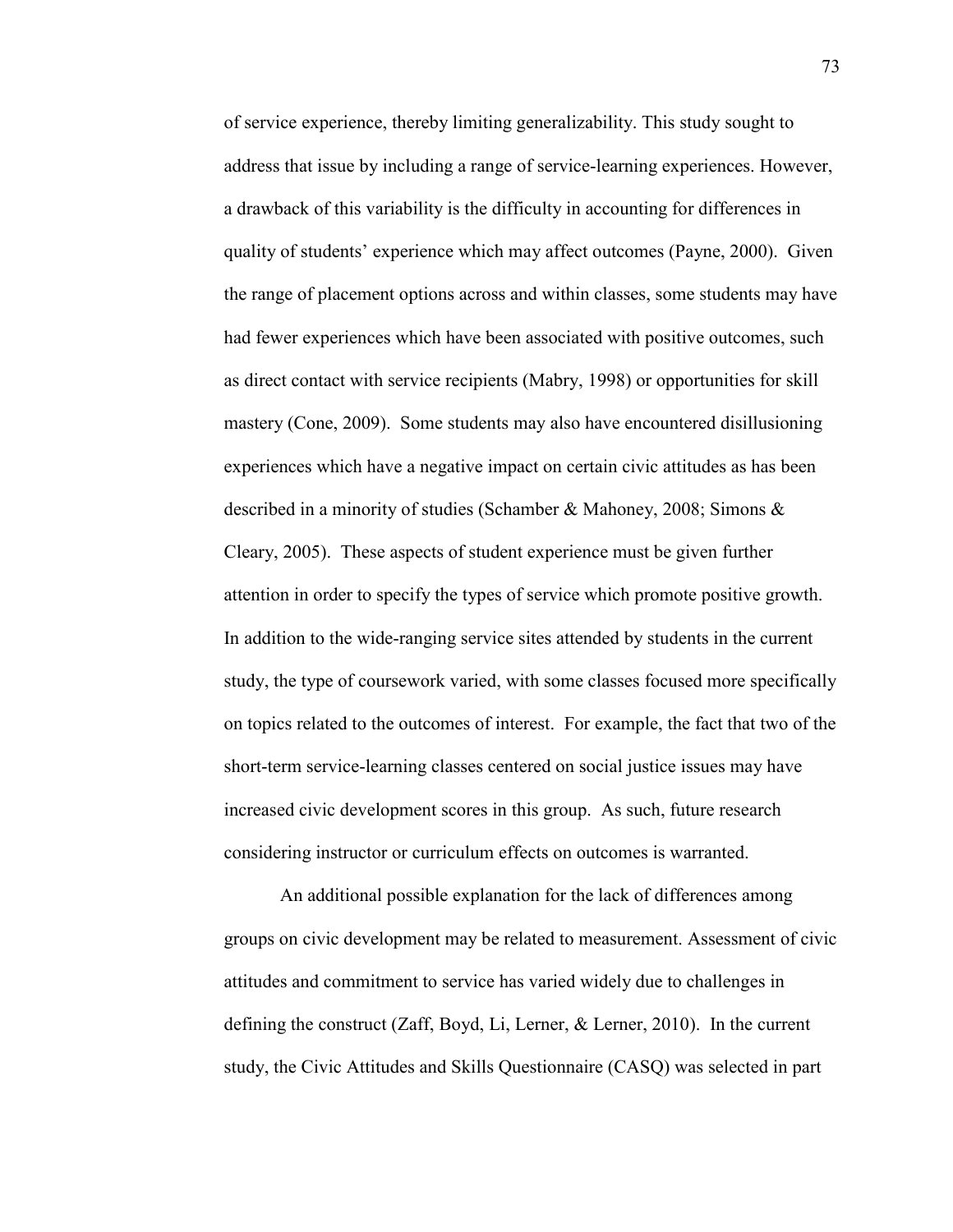due to its development as an instrument specific to service-learning research and inclusion of a range of factors which are conceptually related to civic development. However, the significant positive correlation of each of the six subscales with one another prompts challenges in determining the unique process of each outcome. Although the correlations generally ranged from low to moderate, students' tendency to respond similarly across subscales could have obscured actual differences between outcomes. For example, interpersonal/problem-solving skills and diversity attitudes were two of the more highly correlated subscales despite being presumably independent aspects of civic development. While qualitative studies have demonstrated significant effects of service-learning participation on students' civic development (Meaney et al., 2008; Leung et al., 2007; Bliesner & Artale, 2001), more attention may need to be given to developing adequately sensitive quantitative measures. In order to improve construct validity, the development of these measures should include comparison to established instruments.

In addition to the lack of cross-sectional differences among groups at each time point, the study did not demonstrate significant improvements over time in civic attitudes and skills for the service-learning students. This result may be related to initial high scores, which were evident despite controlling for social desirability. Given concerns about ceiling effects in service-learning research (Metz & Youniss, 2005), an important assessment strategy may be framing questions to connect directly to students' course experiences at posttest (e.g., "How much do you feel your commitment to service has changed as a result of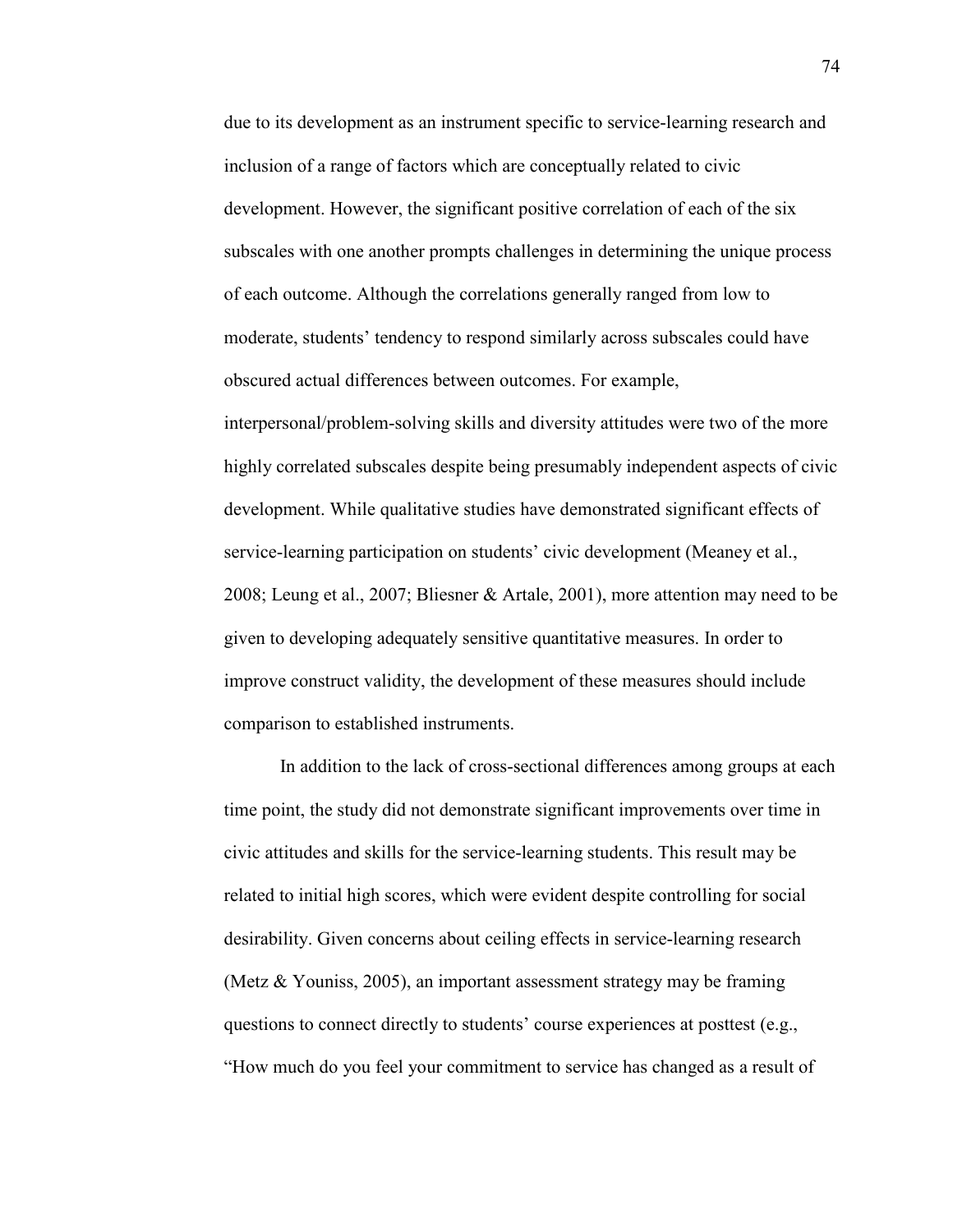your participation in this course?"). For example, Gelmon and colleagues (2001) designed a survey with explicit instructions that students report how their servicelearning experience "has influenced your perspective on learning, your view of service, your choice of major/career, and your perspective on working in a diverse community" (p. 32).

Similar to the results for civic development, findings did not support longitudinal differences among groups in general and social self-efficacy. Students' overall sense of competence and effectiveness may remain generally stable across varied service experiences, whereas types of efficacy more specific to service tasks may be more directly affected by service-learning. For example, studies have found positive effects of service-learning on self-efficacy specific to students' chosen career, such as teacher self-efficacy (Stewart, Allen, and Bai, 2010) or counselor self-efficacy (Barbee, Scherer & Combs, 2003). Similarly, Tucker & McCarthy (2001) found that presentation self-efficacy, as measured with a scale created by the researchers, improved for those undergraduates in business courses who participated in a service project involving presenting business concepts to youth. In the current study, the Community Service Self-Efficacy Scale (CSSES) was included in an attempt to hone in on service-specific attitudes, and findings did not support changes over time even in this area. Recent publications about the CSSES acknowledge a ceiling effecting certain populations and provides alternative versions of the measure (Reeb, Folger, Langsner, Ryan, & Crouse, 2010). Specifically, a version was developed with similar items framed by asking students to compare themselves to an individual with 10 years of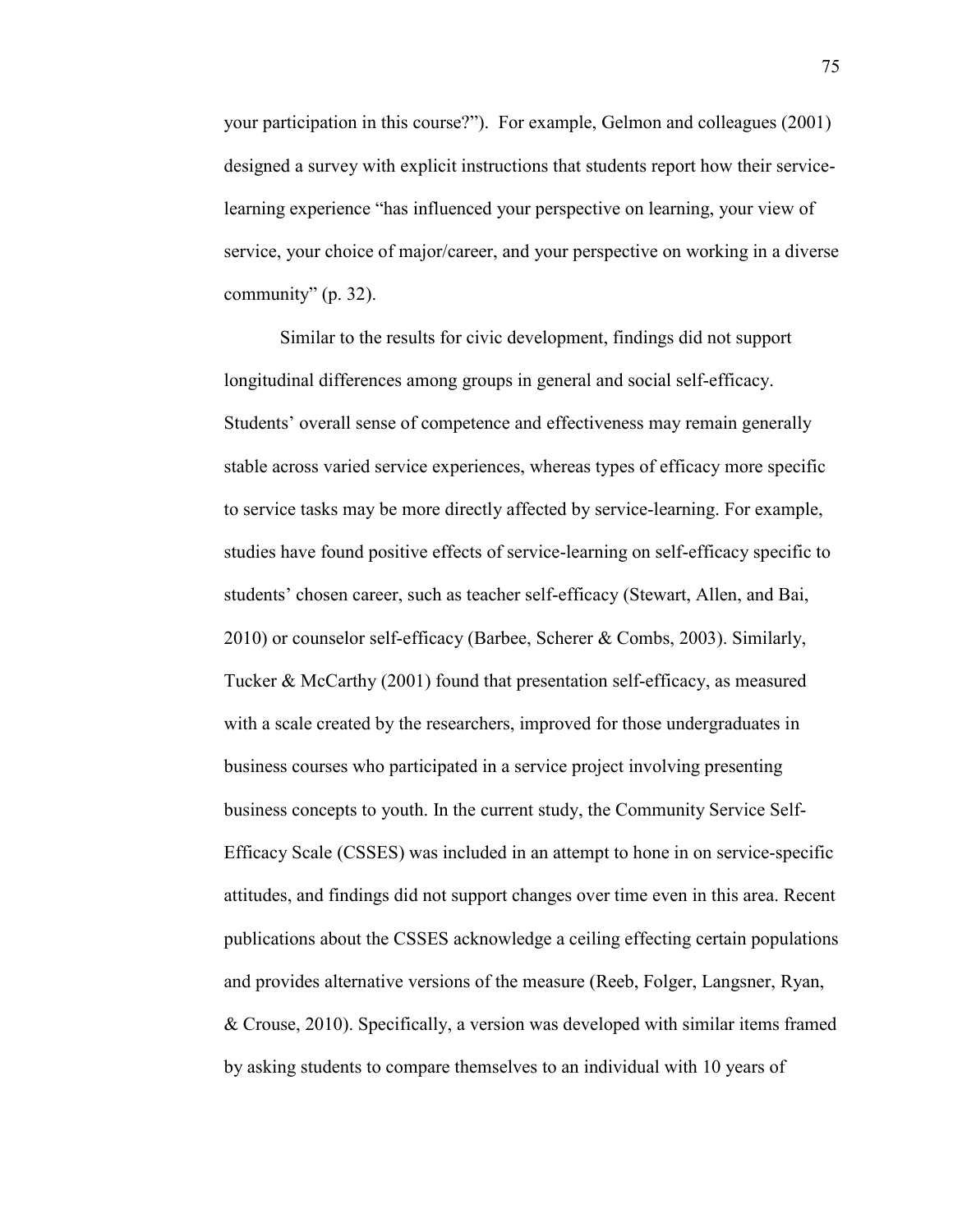community service experience. This version, titled the Community Service Selfefficacy Scale – Sensitive to Change (CSSES-SC) showed differences between a service-learning class and a control class in posttest scores when the original CSSES did not show significant differences.

# Relationship of Additional Student and Supervisor Variables to Outcomes

Exploratory analyses were conducted to assess the relationship between student perspectives on their experience and outcomes after ten weeks. Of the variables assessed, the most reliable predictor of outcomes was engagement in reflection. In other words, students' average rating of the importance of various reflection activities explained some of the variance in their interpersonal/problemsolving skills, political awareness, social justice attitudes, general self-efficacy, and community service self-efficacy scores at Time 2. Reflection has been identified by some authors as a critical component of service-learning courses (Wang & Rodgers, 2006; Hunter & Brisbin, 2000; Strain, 2005). These preliminary findings suggest that further research should examine processes by which reflecting on service experiences through writing, class discussion, or other outlets, might enhance student development.

In addition to reflection, previous research has indicated that other cognitive processes, such as students' expectations for their course experience or their later appraisal of their learning, could be related to the degree of positive change they experience during their service participation (Sheckley & Keeton, 1997; McKenna and Rizzo, 1999). The results of the current study demonstrated some connections between these variables and outcomes of interest. For example,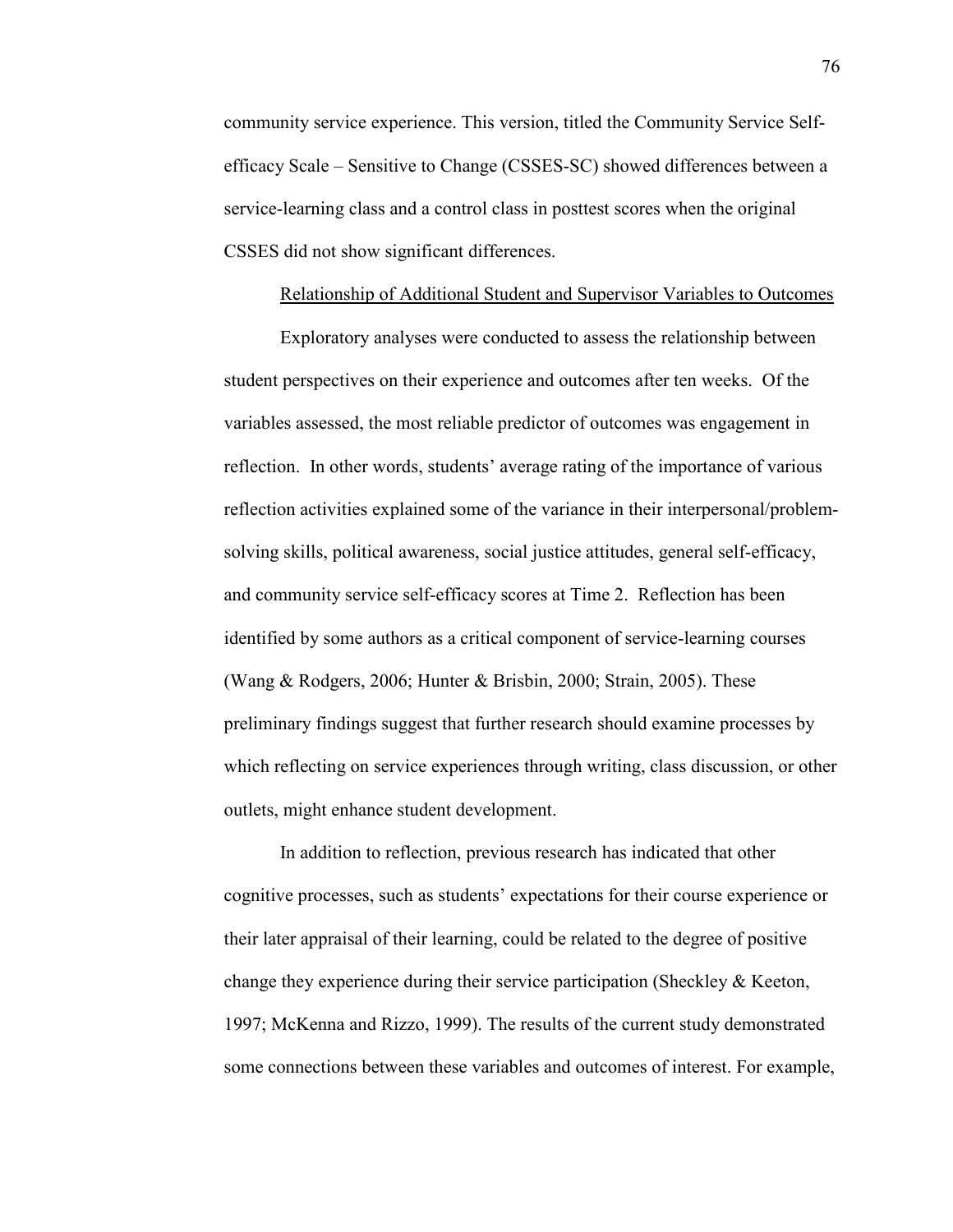service-learning students' pretest *expectations* for learning about the community was a significant predictor of their civic action score after ten weeks. Their *evaluation* after ten weeks of their learning about the community was a significant predictor of their feelings of social self-efficacy. However, a consistent pattern among these variables did not emerge, suggesting a need for further examination of the relationship between cognitive factors and specific outcomes.

Finally, results demonstrated that supervisors' evaluation of students' benefit to the agency, interpersonal skills, and diversity relations were not predictive of any of the civic action or self-efficacy outcomes at the end of the quarter. However, the low response rate of supervisors to the online survey limits the interpretation of results. Of those supervisors who responded, it is notable that they tended to rate service-learning students highly across the board. Further research is needed to assess the relationship between student site performance, as judged by outside evaluators, and outcomes.

#### Limitations

 Several characteristics of the groups of participants in the current study represented limitations for the research. One such limitation is the lack of random assignment to groups; self-selection of participants of participants has been identified as a problematic area within service-learning research (Bringle & Steinberg, 2010; Metz & Youniss, 2005). Additionally, the intensive group was much smaller than the short-term and control groups, and contained only one class. This class further differed from the short-term group in that students were voluntarily committing to a year of service, versus fulfilling a university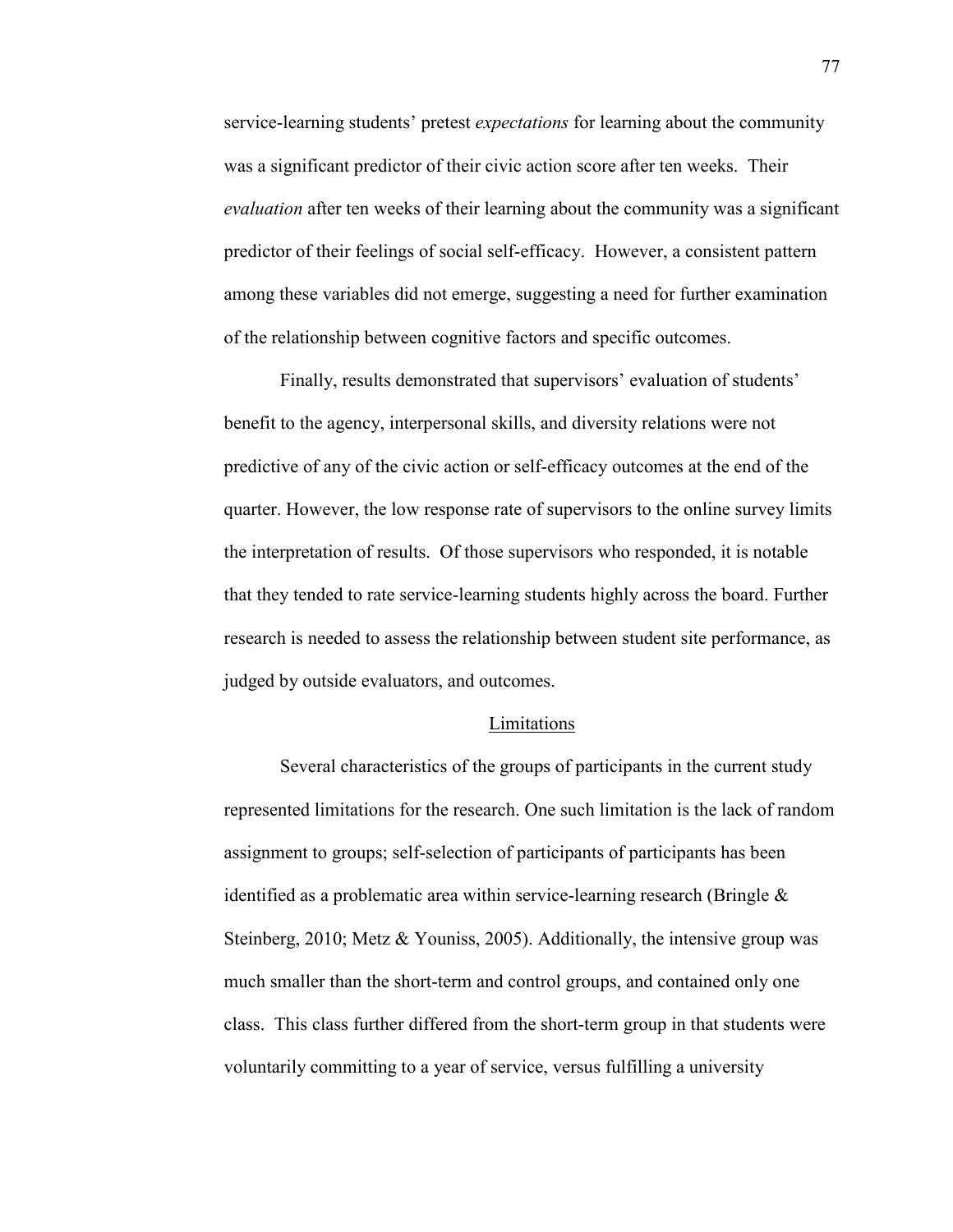requirement. An additional limitation related to sample size is the attrition rate from Time 2 to Time 3. Outside of the intensive group whose Time 3 data was collected in class, very few students responded to the online version of the survey at the end of the year. Therefore, Time 3 scores for the short-term and control groups were biased in representing only the small percentage of students who took the initiative to answer the online survey.

 The demographic profile of the students across groups was another limiting factor. The study involved a population of psychology undergraduate students who were predominantly White females, leaving the generalizability of the findings to more diverse groups questionable. Previous studies have documented positive outcomes of service-learning across a variety of different disciplines such as education, business, and political science (Thompson, 2009; Tucker & McCarthy, 2001; van Assendelft, 2008). Future studies should consider both similarities and differences in how service-learning is conceptualized and experienced across academic courses/majors, geographic locations, and demographic groups.

 Finally, it is possible that the inclusion of qualitative data regarding students' perceptions of the service-learning experience would have benefited the study. Previous qualitative research has provided rich, nuanced descriptions of student's feelings of becoming more confident in their abilities and engaged in civic issues as the result of a service experience (Giles, 2010). Adding interviews or focus groups with students in the current study may have complemented the quantitative findings by illuminating possible reasons for the lack of change seen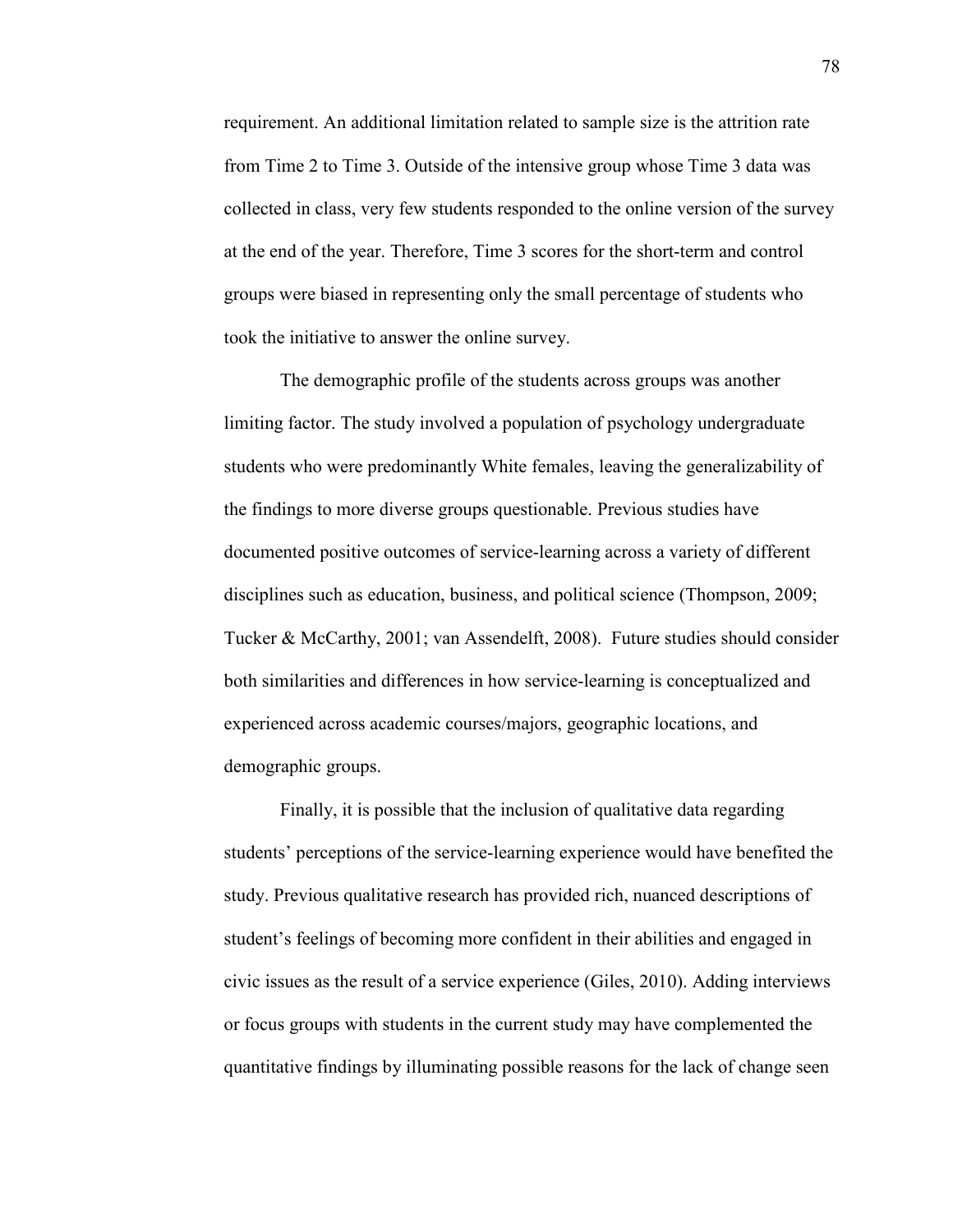in survey responses over time, or highlighting other types of change not considered here.

## Conclusions and Future Directions

Brandenberger (2005) writes, "Recent pedagogical developments emphasizing service and civic engagement provide enhanced means to foster moral learning. Yet amid increasing calls for character development and engaged pedagogies, essential theory building and formative research are too often missing in action" (p. 305). While the interdisciplinary nature of service-learning scholarship promotes a range of perspectives which can be viewed as beneficial, a scattered literature also poses challenges for deepening the research base. The current study built off of educational, psychological, and human developmental theory (Kolb, 1984; Brandenberger, 1998; Bringle & Velo, 1998; Bandura, 1997) in predicting changes in service-learning students. However, more comprehensive models which delineate the process of attitudinal and behavioral change as a result of service-learning are needed to advance the field. Such models should guide the further development of measures which are sensitive to change even in students who may already be highly committed, eager, and competent prior to service participation, as well as for those who are required to participate in service-learning. Results from theory-based assessment can then be used to make the important connection between research and practice (Diemer, Voight, & Mark, 2011).

 In addition to the further development of theoretical models, enhanced study design will continue to benefit the service-learning field. While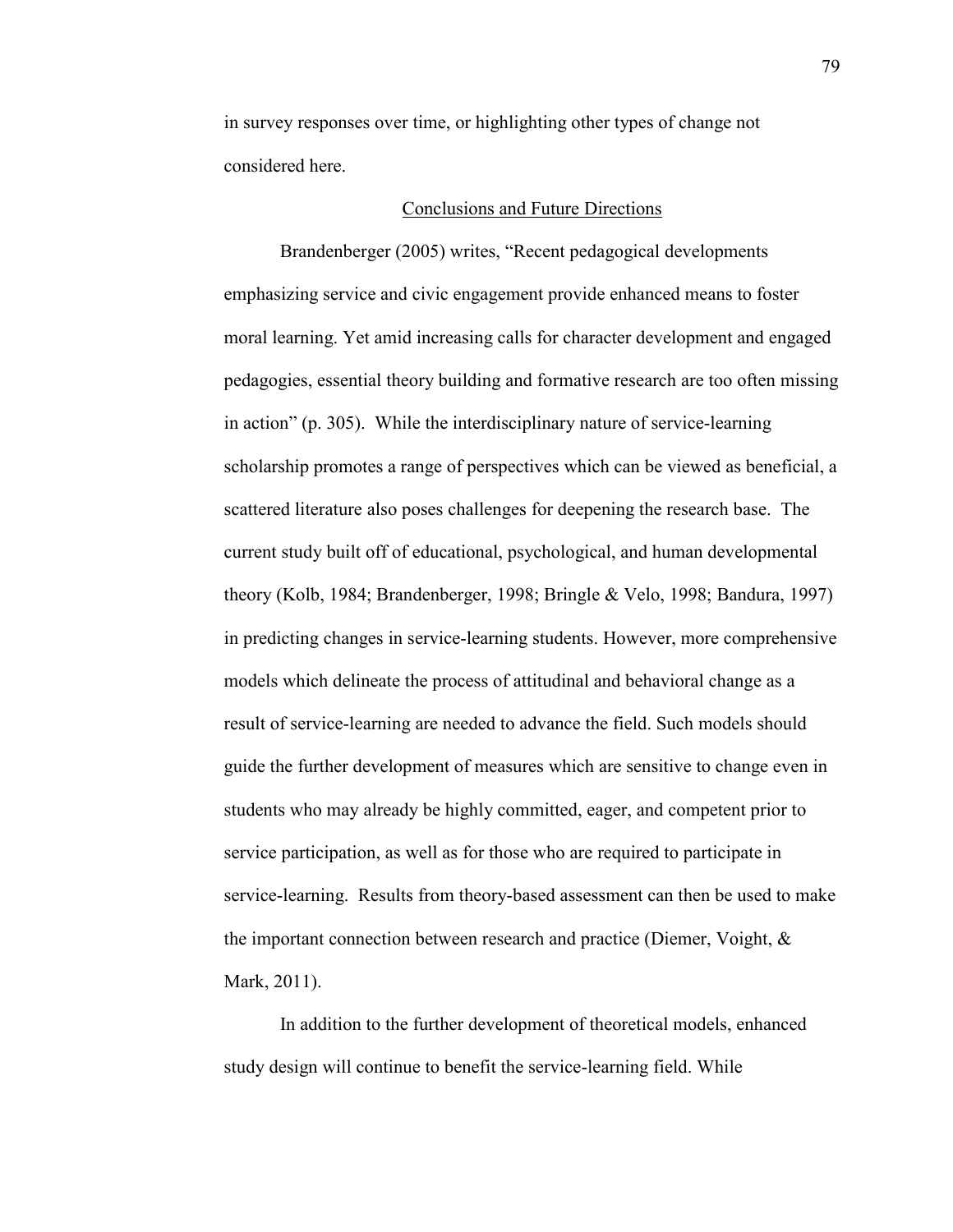both quantitative and qualitative studies have documented positive outcomes for students, few have incorporated both methodologies. Mixed-methods studies will allow for clearer interpretation of students' experience (Payne, 2000). Further, including a variety of courses is important in moving beyond case studies and increasing generalizability. Additionally, including detailed assessment of faculty and site supervisors' perspectives will enrich the perspective beyond the individual student. Finally, further longitudinal studies incorporating two or more assessment points are important in determining trajectories of change. It has been suggested that "hopes that the majority of [service-learning] students will continue to find service placements during their college career, and later become active citizens in their communities, may be overestimated" (Harris, 2010). Challenges in follow-up after students have left class need to be addressed in order to assess both short-term and lifelong impact of service-learning experiences.

Service-learning research has made progress in assessing the benefits of participation for student development. However, the current study suggests that not all students may experience these benefits, and/or that the benefits are difficult to quantify. While this study included a control group which is lacking in much of the service-learning research, findings did not demonstrate positive changes for service-learning participants as compared to controls. Students' self-selection as well as the variety in their coursework and service experiences could have influenced the results. In order to decrease variability, an important area for future research is the random assignment of students taking the same course to a service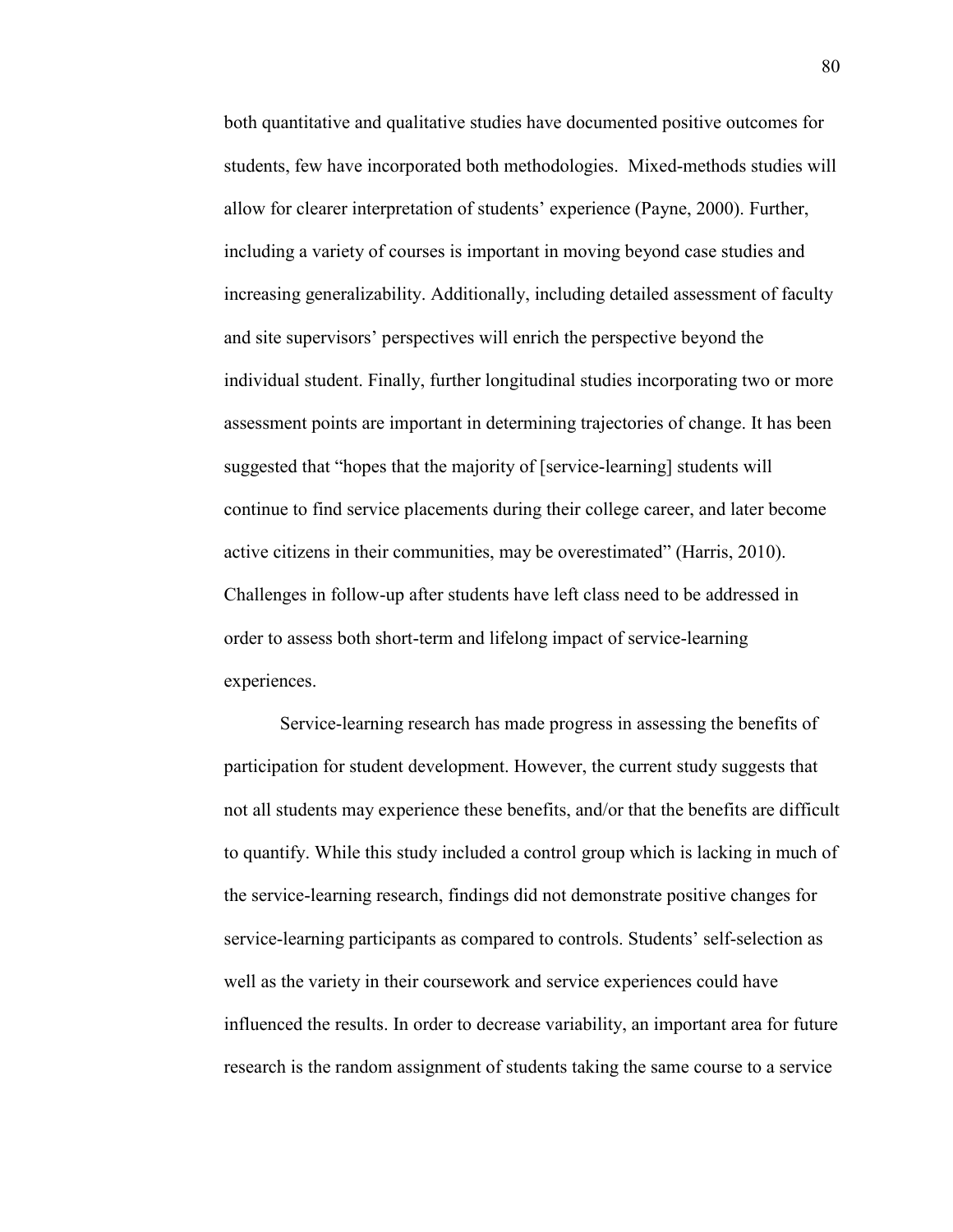condition versus a project which does not involve community work. This would enable greater isolation of the effects of the service experience (Billig, 2003).

 Robust research design should also include an emphasis on identifying which students benefit most from service-learning experiences. Students' values, as shaped by the values of their family, peers, community, or religion may impact how they approach and experience service. Developmental concerns, such as relative openness to change in high school students, college freshmen, and more advanced students may also be relevant. Comparisons of students in different majors, rural versus urban campuses, or higher education settings with and without explicit service missions may reveal information about how and where resources might be best allocated. Further, the experiences of students who voluntarily participate in service-learning versus those who are fulfilling a requirement should be assessed. Relevant outcomes for different groups of students should be considered. For example, perhaps the long-term practical benefits of future employment or graduate school opportunities resulting from service experience are more apparent than attitudinal changes for students who enter service-learning with already high levels of civic-mindedness or selfefficacy.

 Beyond individual characteristics, students' experiences inside and outside the classroom should be further explored. This study aimed to examine the effects of different intensities of service experience. The lack of significant results suggests a need for further investigation of the effects of service "dose" (e.g., hours per week spent at service site; quarter or semester-long course versus a year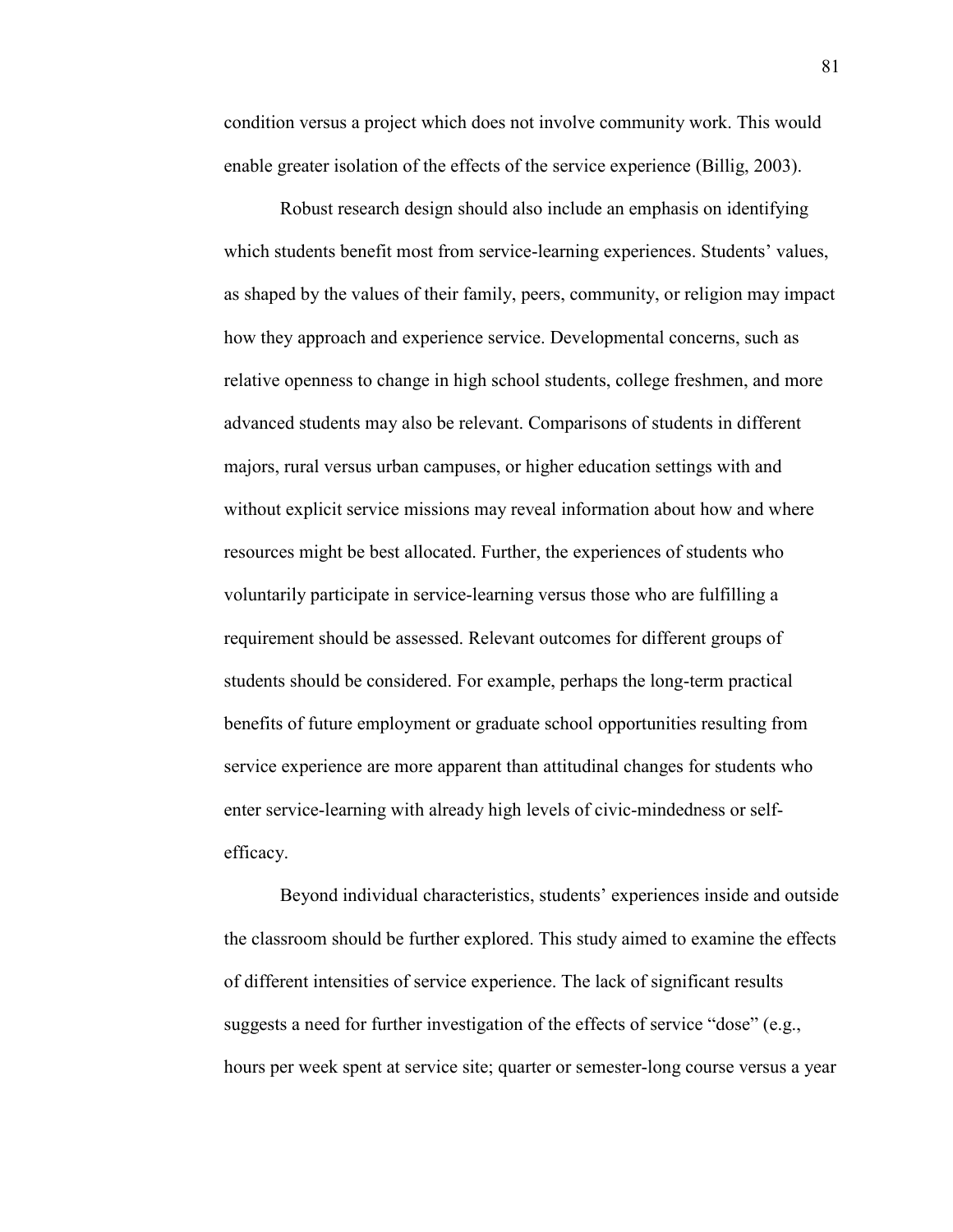or more) in order to promote efficient allocation of resources. Future studies might also examine additional elements of the service experience which could influence student outcomes, such as quantity/quality of supervision or type of service performed. The classroom component of service-learning should also be more closely assessed in an effort to inform curriculum planning. For example, it is important to understand more about how specific goals for civic and personal development are articulated by instructors, and whether this is reflected in outcomes. As service-learning research continues to expand, the identification of specific factors which impact student outcomes should be central in order to better understand mechanisms of change and inform program development.

 Given the substantial investment of time, effort and financial resources to promote service-learning in both high school and higher education settings, continued examination of its outcomes is warranted. The field of psychology is uniquely positioned to develop theory and research related to the impact of service-learning experiences on social-emotional development, and community psychologists specifically have an interest in young people's community engagement and commitment to social justice issues. As contributions from psychology studies intersect with the inherently interdisciplinary nature of the service-learning field, it is hoped that research can continue to set the stage for curriculum development which is most beneficial to all involved.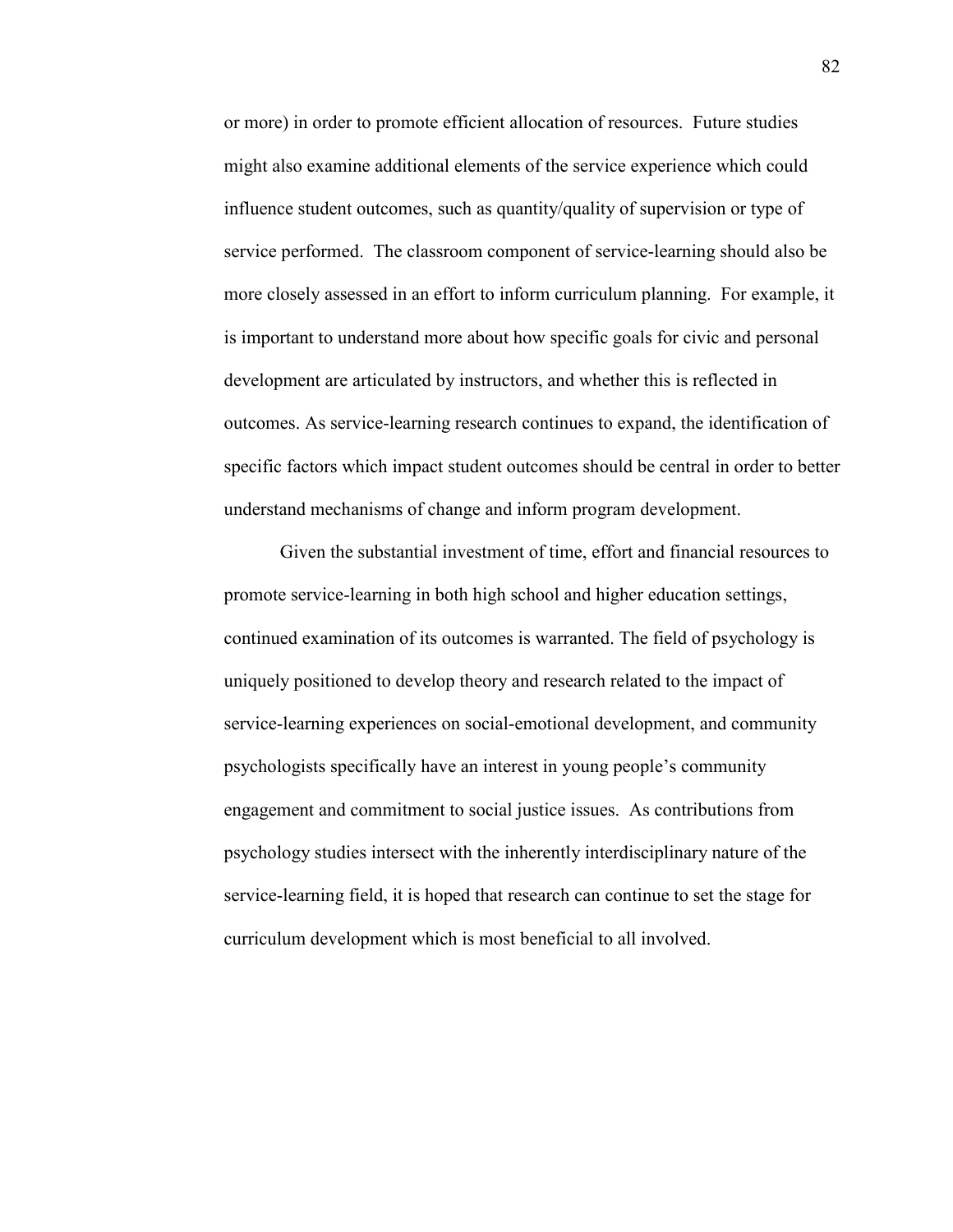# CHAPTER V

# **SUMMARY**

The purpose of the present study was to examine the relationship of service-learning participation with civic attitudes and self-efficacy. Positive outcomes in these areas as a result of service-learning have been indicated by previous research, but this study aimed to respond to the continued need for longitudinal assessment of multiple comparison groups using validated measures. A total of 398 undergraduate college students participated by filling out questionnaires in class and online. Participants were drawn from three groups in order to compare experiences: a year-long intensive service-learning course, short-term (ten weeks) service-learning courses, and a control group of students not currently involved in service-learning. Questionnaires were completed at three time points over the course of a year: the beginning of the course, at the end of ten weeks, and the end of the academic year.

Analysis of covariance (ANCOVA) was utilized to compare the three groups of students on six aspects of civic development (civic action, interpersonal/problem-solving skills, political awareness, leadership skills, social justice attitudes, and diversity attitudes) and three types of self-efficacy (general, social, and community service self-efficacy). At each time point, it was expected that intensive service-learning students would score higher in civic attitudes and self-efficacy than short-term service-learning students, who in turn would have higher scores than students not in service-learning. Results did not support this hypothesis, and the study was also unable to demonstrate increases in civic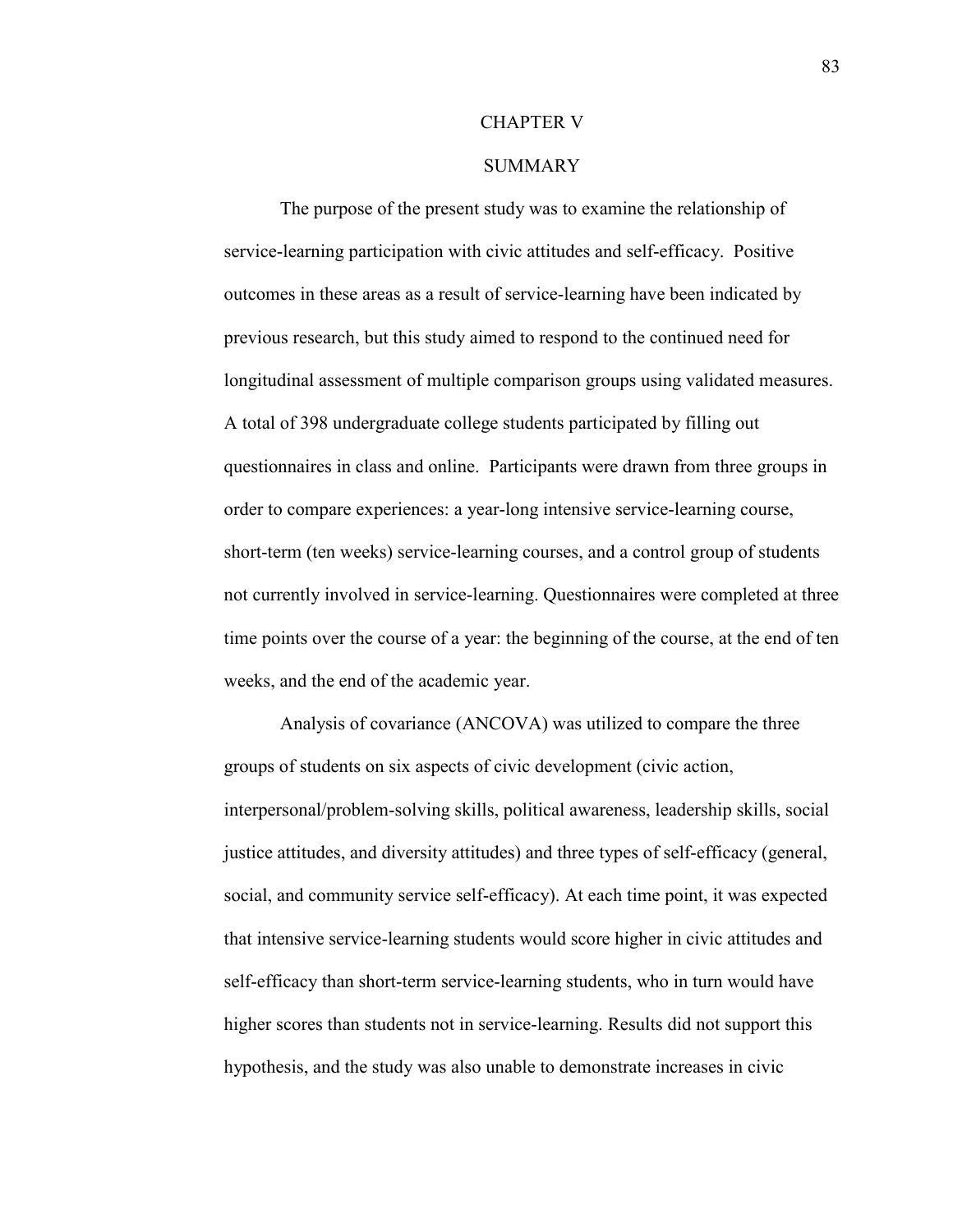attitudes and self-efficacy over time for service-learning students as compared to the control group using repeated measures analysis. When control variables of gender, volunteer community service participation during college, and social desirability responding were removed from the analyses, there remained a similar lack of significant differences among groups. Stepwise regression analyses were also used to explore the research question of whether students' course expectations/evaluations, engagement in reflection, or site performance as rated by supervisors was predictive of civic development and self-efficacy outcomes. Results found that supervisor ratings were not predictive of any student outcomes. While students' expectations and later evaluations of their learning, as well as their perceptions of the importance of reflection activities, demonstrated some associations with outcomes, a consistent pattern did not emerge.

This study was limited by self-selection of participants into each of the groups, as well as attrition at the end of the school year. Additionally, the selection of advanced psychology students at a service-oriented university may have contributed to overall greater civic-mindedness and self-efficacy at the outset, making both cross-sectional differences among groups and any longitudinal changes more difficult to discern. Given the increasing interest in service-learning in higher education settings, results suggest a need for continued examination of both immediate and long-term student outcomes. Future research should focus on differentiating the effects of course structure and site variables for various groups of students using adequately sensitive measures rooted in theory. Ideally, such measures can be utilized in mixed-methods designs with randomized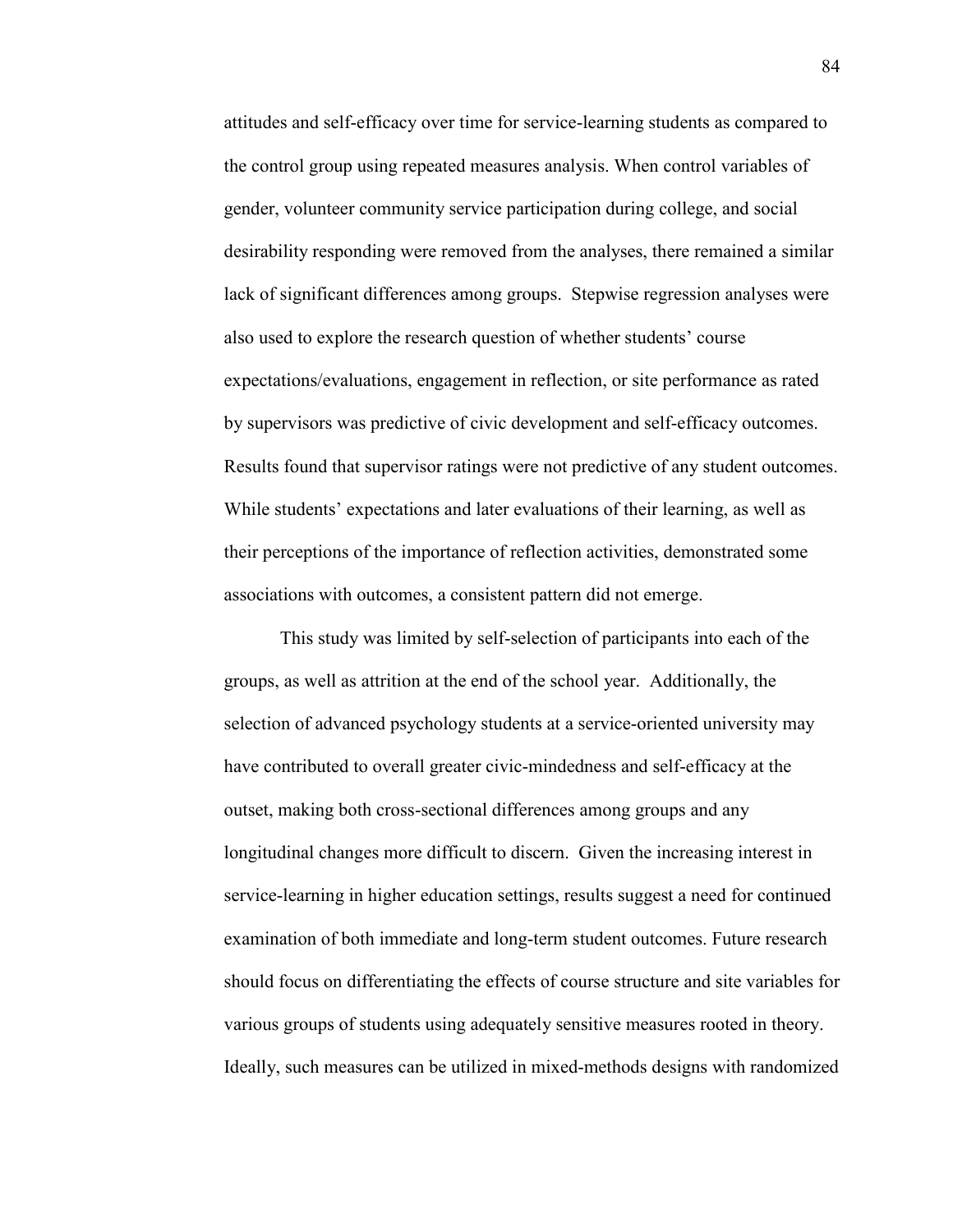groups in order to strengthen research design across disciplines. Findings from continued service-learning research should provide a basis for both curriculum development and the allocation of resources to promote positive student outcomes.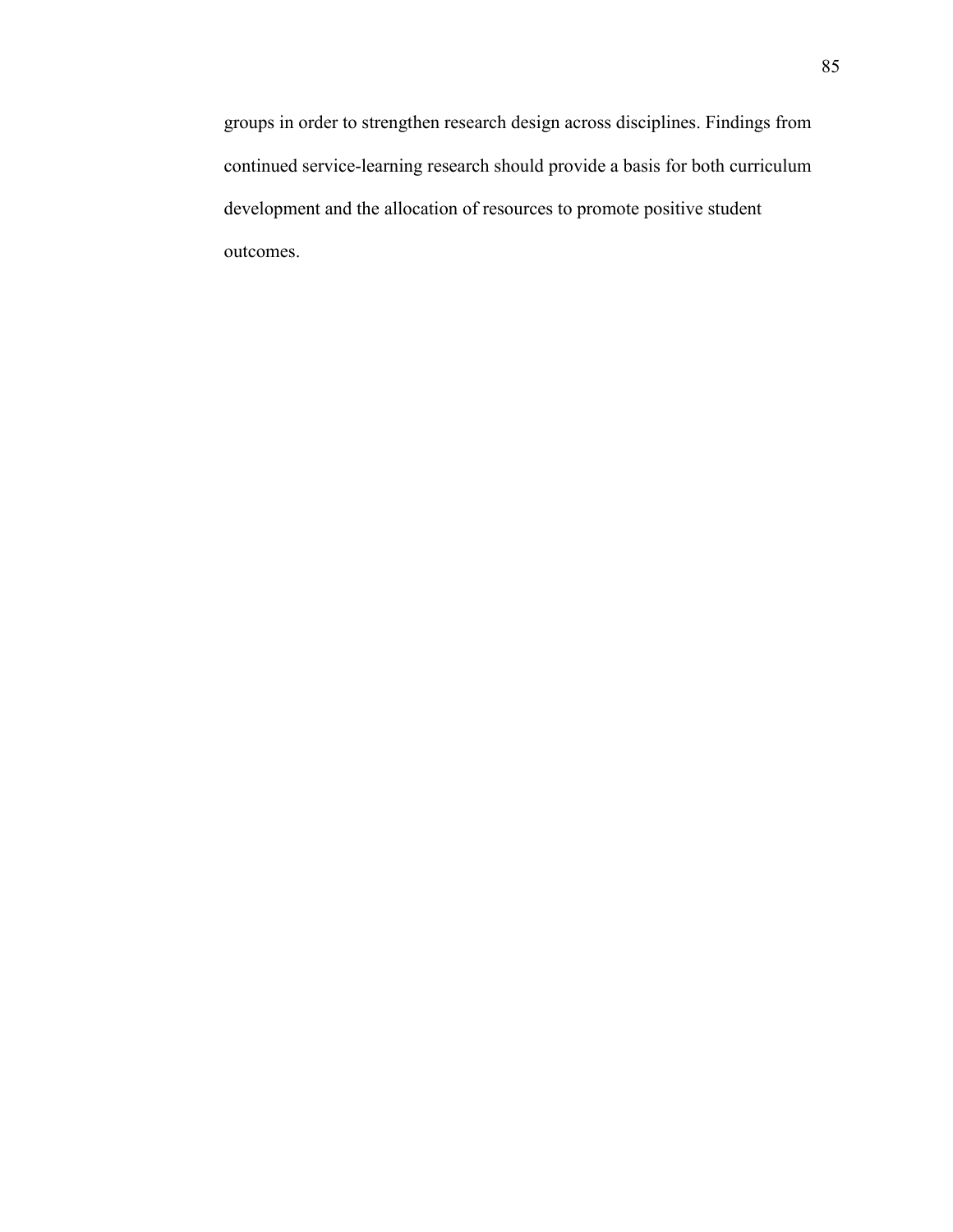## References

- Aberle-Grasse, M. (2000). The Washington Study-Service Year of Eastern Mennonite University: Reflections on 23 years of service learning. *American Behavioral Scientist*, *43*, 848-857
- Amtmann, J., Evans, R., & Powers, J. (2002). Case study of a service-learning partnership: Montana Tech and the Montana State Prison. *Journal of Correctional Education, 53,* 23-27.
- Aron, A., & Aron, E. N. (2003). *Statistics for psychology.* Upper Saddle River, NJ: Pearson Education, Inc.
- Aron, A., Norman, C. C., & Aron, E. N. (1998). The self-expansion model and motivation. *Representative Research in Social Psychology*, *22*, 1-13.
- Astin, A. W., Vogelgesang, L. J., Ikeda, E. K., & Yee, J. A. (2000). *How service learning affects students.* Los Angeles, CA: Higher Education Research Institute.
- Baldwin, S. C., Buchanan, A. M., & Rudisill, M. E. (2007). What teacher candidates learned about diversity, social justice, and themselves from service-learning experiences. *Journal of Teacher Education, 58,* 315-327.
- Bandura, A. (1977). Self-efficacy: Toward a unifying theory of behavioral change. *Psychological Review, 84,* 191-215.
- Bandura, A. (1997). *Self-efficacy: The exercise of control.* New York: W. H. Freeman.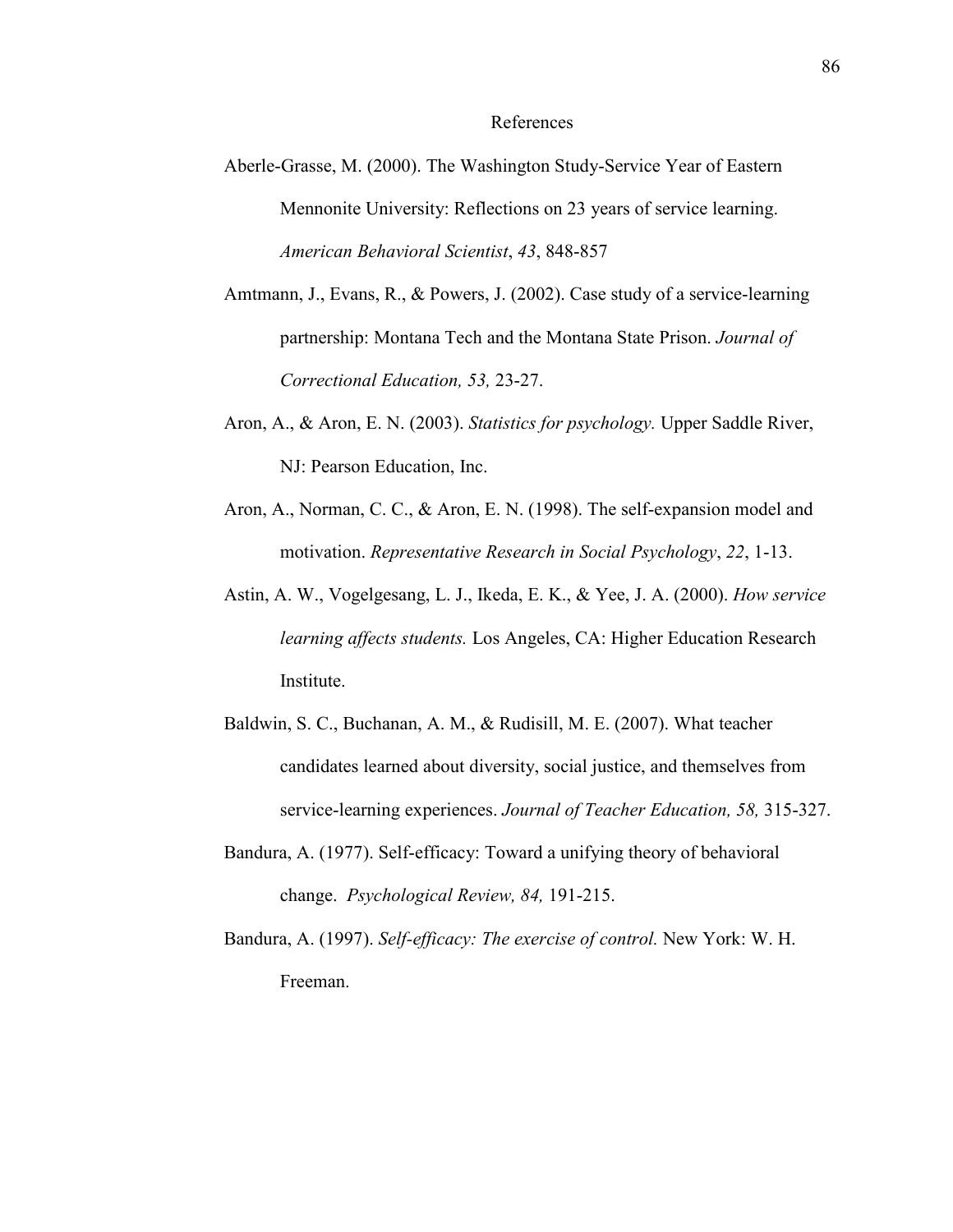- Barbee, P. W., Scherer, D., & Combs, D. C. (2003). Prepracticum Service-Learning: Examining the Relationship With Counselor Self-Efficacy and Anxiety. *Counselor Education and Supervision*, 43(2), 108-119.
- Basinger, N. & Bartholomew, K. (2006). Service-learning in nonprofit organizations: Motivations, expectations, and outcomes. *Michigan Journal of Community Service Learning, 12*(2)*,* 15-26.
- Bernacki, M. L. & Jaeger, E. (2008). Exploring the impact of service-learning on moral development and moral orientation. *Michigan Journal of Community Service Learning, 14*(2)*,* 5-15.
- Billig, S. H. (2003). Studying service-learning: Challenges and solutions. In S. H. Billig & A. S. Waterman (Eds.), *Studying service-learning: Innovations in education research methodology* (pp. vii-xiv)*.* Mahwah, NJ: Lawrence Erlbaum Associates.
- Blieszner, R., & Artale, L. M. (2001). Benefits of intergenerational servicelearning to human services majors. *Educational Gerontology, 27,* 71-88.
- Blount, A. G. (2006). Critical reflection for public life: How reflective practice helps students become politically engaged. *Journal of Political Science Education, 2,* 271-283.

Blyth, Saito, and Berkas (1997). A quantitative study of the impact of servicelearning programs. In A. S. Waterman (Ed.), *Service-learning: Applications from the research* (pp. 39-56). Mahwah, New Jersey: Lawrence Erlbaum Associates.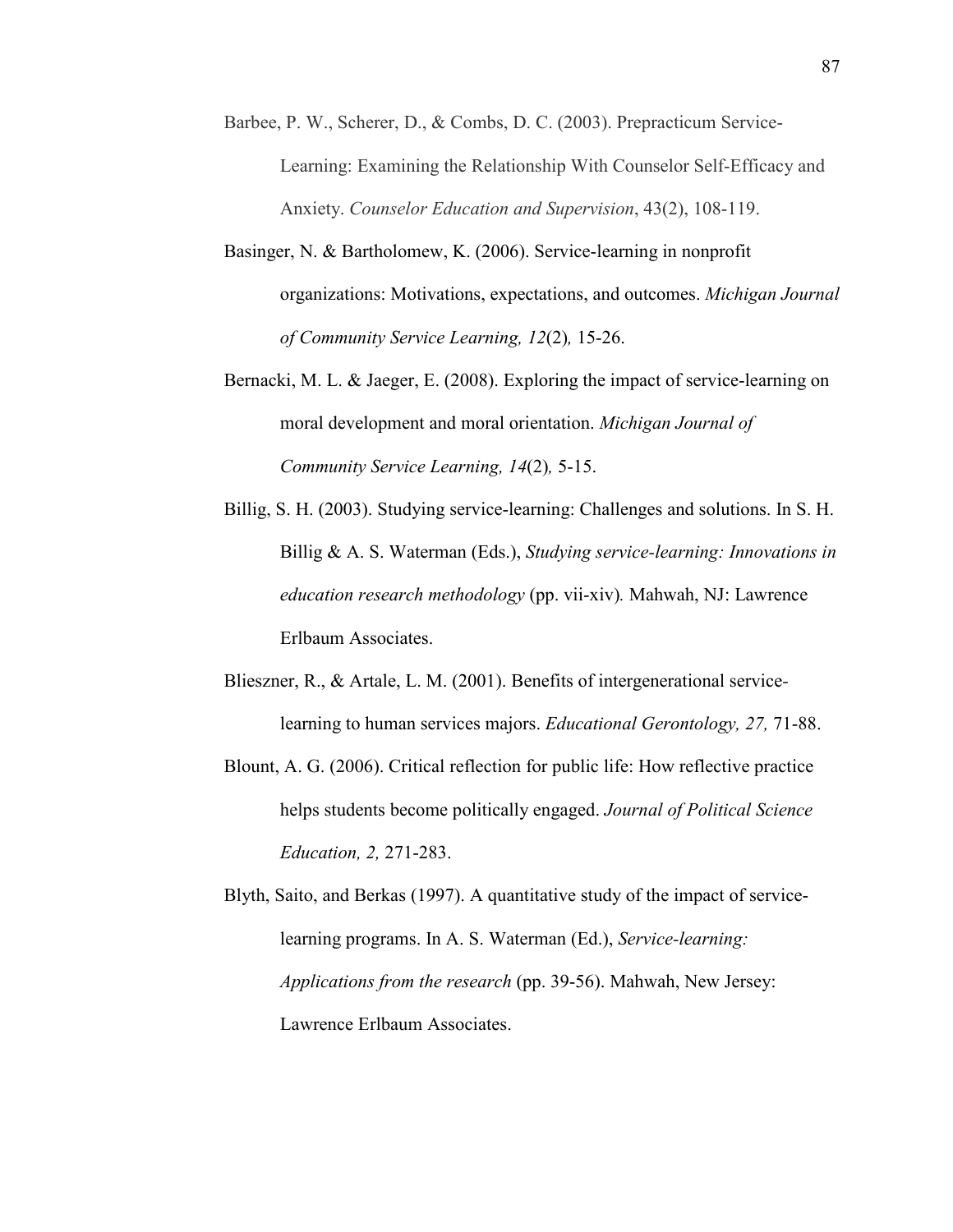- Boss, J. A. (1994). The effect of community service work on the moral development of college ethics students. *Journal of Moral Education, 23,*  183-198.
- Brandenberger, J. W. (1998). Developmental psychology and service-learning: A theoretical framework. In R. G. Bringle & D. K. Duffy (Eds.), *With service in mind: Concepts and models for service-learning in psychology*  (pp. 68-84). Washington, DC: American Association for Higher Education.
- Brandenberger, J. W. (2005). College, Character, and Social Responsibility: Moral Learning through Experience. In D. K. Lapsley, F. Power, D. K. Lapsley, F. Power (Eds.) , *Character psychology and character education* (pp. 305-334). Notre Dame, IN US: University of Notre Dame Press.
- Bringle, R. G. & Duffy, R. G. (1998). Collaborating with the community: Psychology and service-learning. In R. G. Bringle & D. K. Duffy (Eds.), *With service in mind: Concepts and models for service-learning in psychology* (pp. 1-18). Washington, DC: American Association for Higher Education.
- Bringle, R. G. & Hatcher, J. A. (1999). Reflection in service learning: Making meaning of experience. *Educational Horizons*, *77*, 179-185.
- Bringle, R. G., Phillips, M. A., & Hudson, M. (2004). *The measure of service learning: Research scales to assess student experiences.* Washington, DC: American Psychological Association.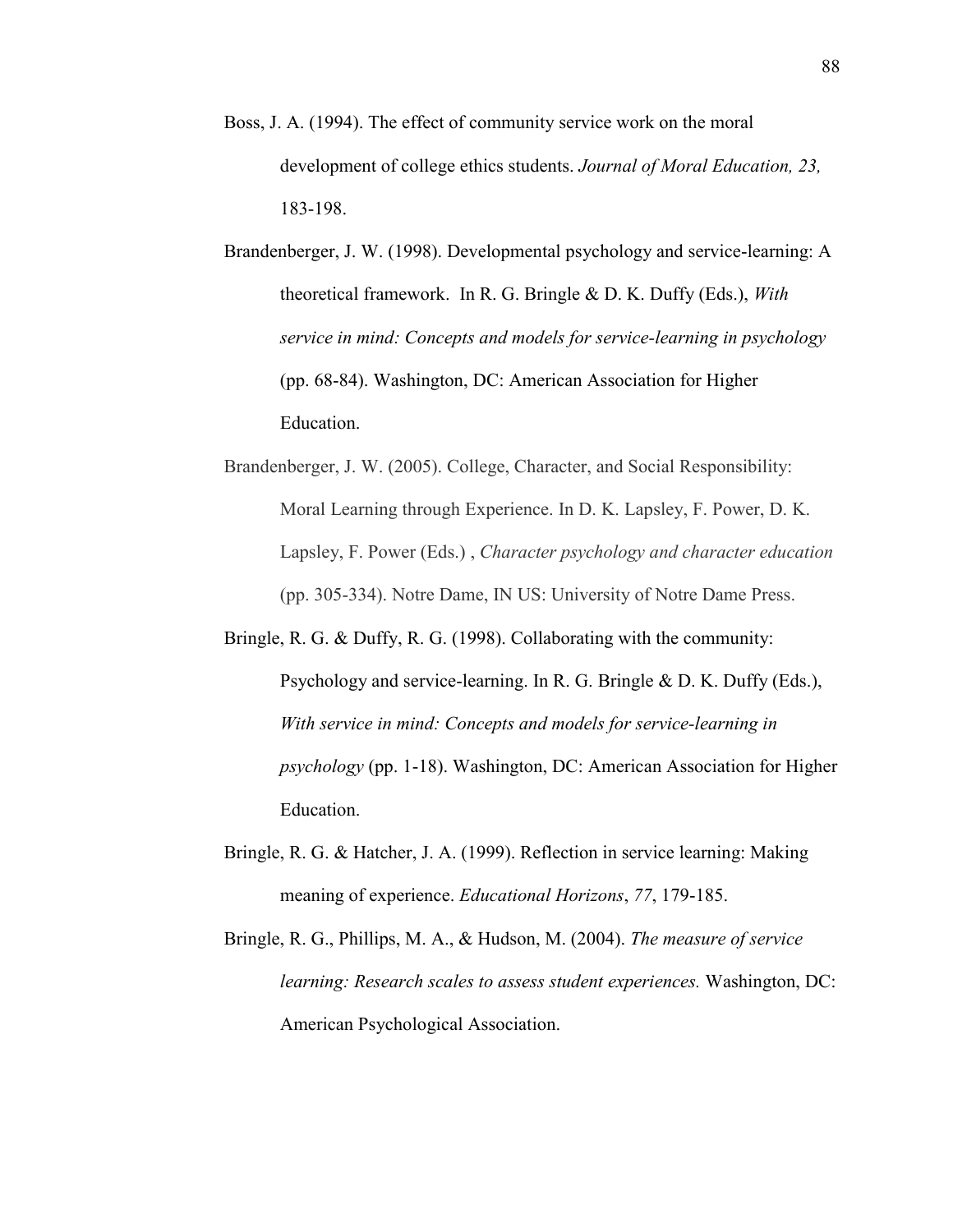- Bringle, R.G. & Steinberg, K. (2010). Educating for informed community involvement. *American Journal of Community Psychology, 46, 428-441.*
- Bringle, R. G. & Velo, P. M. (1998). Attributions about misery: A social psychological analysis. In R. G. Bringle & D. K. Duffy (Eds.), *With service in mind: Concepts and models for service-learning in psychology*  (pp. 51-67). Washington, DC: American Association for Higher Education.
- Brody, S. M. & Wright, S. C. (2004). Expanding the self through service-learning. *Michigan Journal of Community Service Learning, 11*(1)*,* 14-24.
- Burnett, J. A., Long, L. L., & Horne, H. L. (2005). Service learning for counselors: Integrating education, training, and the community. *Journal of Humanistic Counseling, Education, and Development, 44*, 158-167.
- Campus Compact (2008). 2007 service statistics: Highlights and trends of Campus Compact's Annual Membership Survey. Providence, RI: Campus Compact.
- Chapman, J. G., & Ferrari, J. R. (1999). An introduction to community-based service learning (CBSL). In J. R. Ferrari & J. G. Chapman (Eds.), *Educating students to make a difference: Community-based service learning* (pp. 1–3)*.* New York: Haworth.
- Clary, E. G., Snyder, M. & Stukas, A. (1998). Service-learning and psychology: Lessons from the psychology of volunteers' motivations. In R. G. Bringle & D. K. Duffy (Eds.), *With Service in Mind: Concepts and Models for*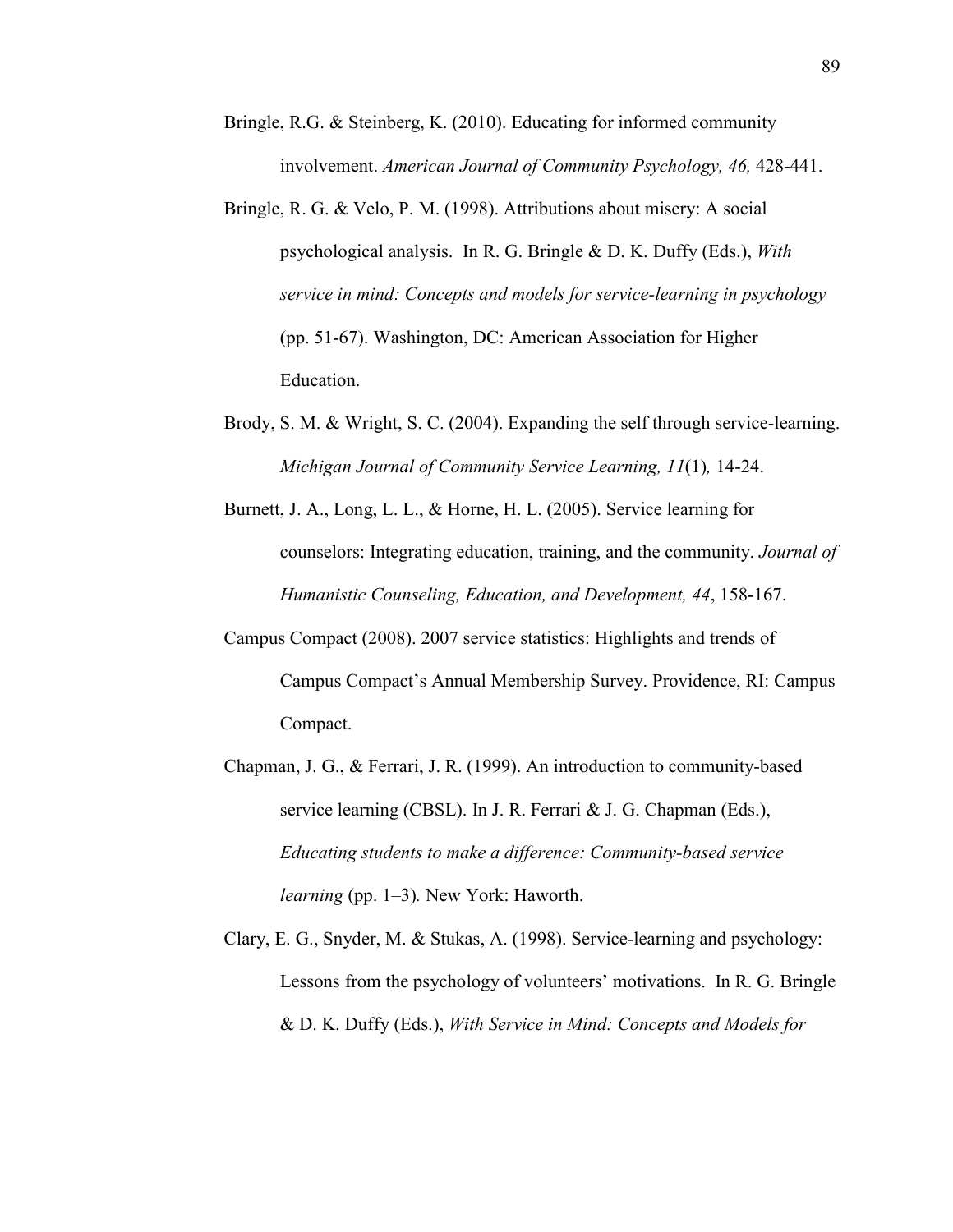*Service-Learning in Psychology* (pp. 35-50). Washington, DC: American Association for Higher Education.

- Colby, A., Ehrlich, T., Beaumont, E., Stephens, J. (2003) .*Educating Citizens: Preparing America's Undergraduates for Lives of Moral and Civic Responsibility*, San Francisco, Jossey-Bass.
- Cone, N. (2009). Community-based service-learning as a source of personal selfefficacy: Preparing preservice elementary teachers to teach science for diversity. *School Science and Mathematics*, *109*, 20-30.
- Corporation for National and Community Service. (n.d.). Retrieved September 5, 2009, from http://www.whitehouse.gov/omb/assets/fy2010\_new\_era/Corporation\_for

National and Community Service.pdf

- Cousea, J. L. & Russo, H. (2006). Service-learning: Mentoring leadership skills in the experienced teacher. *Mentoring & Tutoring: Partnership in Learning*, *14*, 33-48.
- Crossman, J., & Kite, S. (2007). Their perspectives: ESL students' reflections on collaborative community service learning. *Business Communication Quarterly*, *70*, 147-165.

Diemer, M. A., Voight, A. M., & Mark, C. (2011). Youth development in traditional and transformational service-learning programs. In T. Stewart, N. Webster, T. Stewart, N. Webster (Eds.) , *Problematizing servicelearning: Critical reflections for development and action* (pp. 155-173).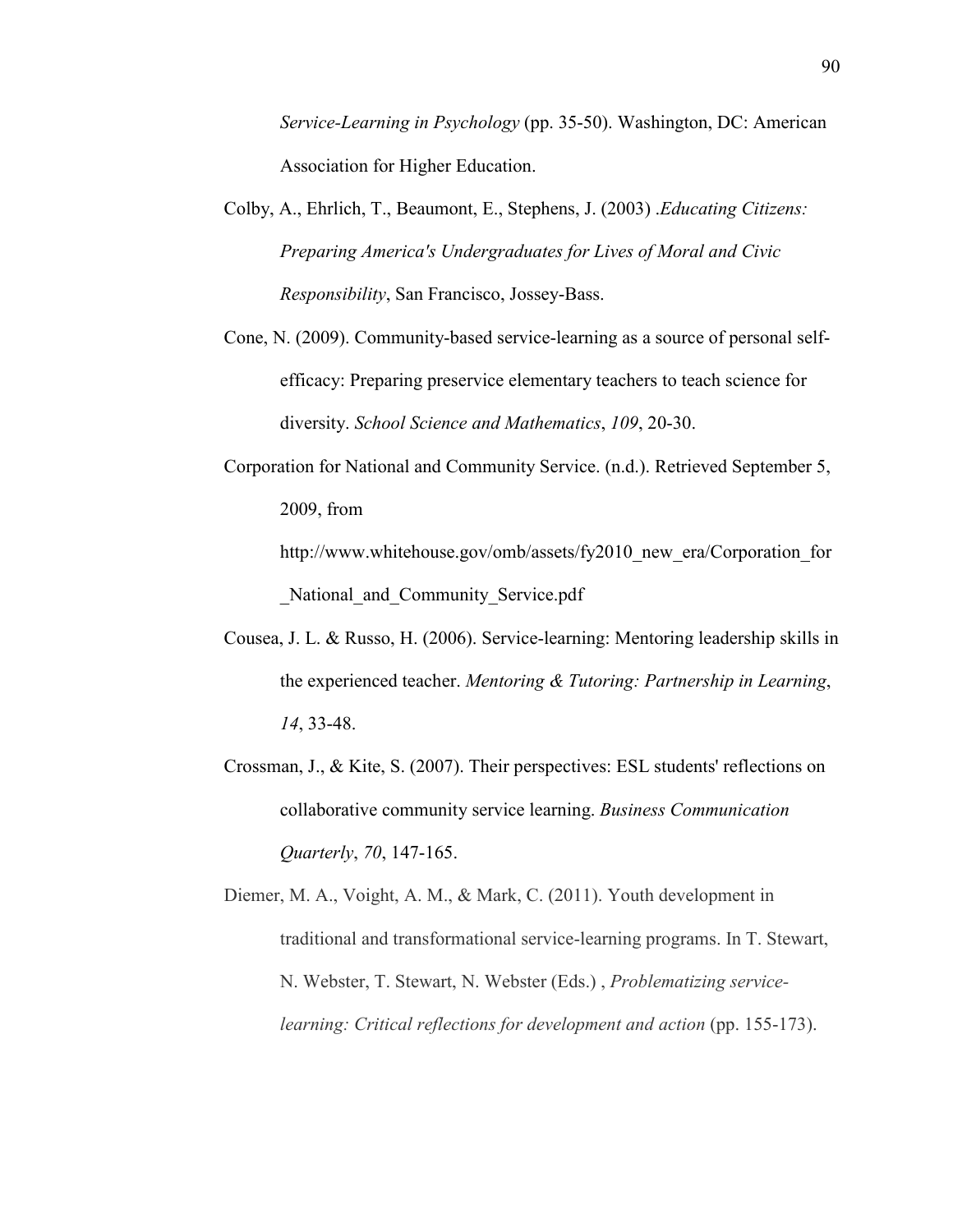- Dreuth, L. & Dreuth-Fewell (2002). A model of student learning in community service field placements: Voices from the field. *Active Learning in Higher Education, 3,* 251-264.
- Einfeld, A., & Collins, D. (2008). The relationships between service-learning, social justice, multicultural competence, and civic engagement. *Journal of College Student Development*, *49*, 95-109.
- Eyler, J. (2002). Stretching to meet the challenge: Improving the quality of research to improve the quality of service-learning. In S. H. Billig & A. Furco (Eds.), *Service-learning through a multidisciplinary lens.*  Greenwich, CT: Information Age Publishing.
- Eyler, J. & Giles Jr., D. E. (1999). *Where's the learning in service-learning?* San Francisco, CA: Jossey-Bass Publishers.
- Feen-Calligan, H. R. (2005). Constructing professional identity in art therapy through service-learning and practica. *Art Therapy Journal of the American Art Therapy Association, 22,* 122-131.
- Fenzel, L. M. & Peyrot, M. (2005). Comparing college community participation and future service behaviors and attitudes. *Michigan Journal of Community Service Learning, 12*(1), 23-31.
- Furco, A. (2003). Issues of definition and program diversity in the study of service-learning. In S. H. Billig & A. S. Waterman (Eds.), *Studying service-learning: Innovations in education research methodology.*  Mahwah, NJ: Lawrence Erlbaum Associates.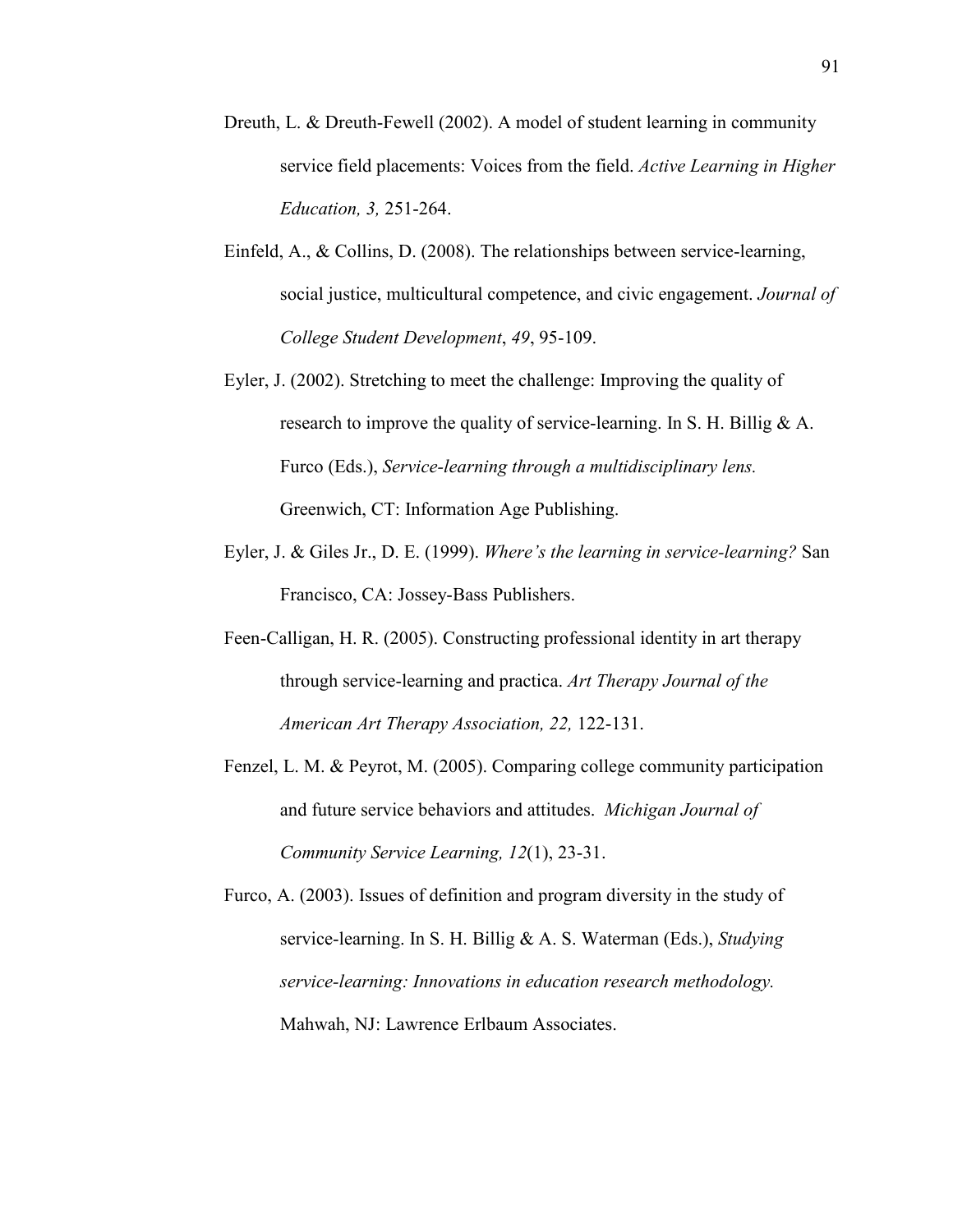- Furco, A. & Billig, S. H. (2002). Establishing norms for scientific inquiry in service-leraning. In S. H. Billig & A. Furco (Eds.), *Service-learning through a multidisciplinary lens.* Greenwich, CT: Information Age Publishing.
- Gallini, S. M. & Moely, B. E. (2003). Service-learning and engagement, academic challenge and retention. *Michigan Journal of Community Service-learning*  $10(1)$ , 5-14.
- Gehrke, P. M. (2008). Civic engagement and nursing education. *Advances in %ursing Science, 31,* 52-66.
- Gelman, S. B., Holland, B. A., Driscoll, A., Spring, A., & Kerrigan, S. (2001) *Assessing service-learning and civic engagement: Principles and techniques.* Providence, RI: Campus Compact.
- Giles, D. R. (2010). Journey to service-learning research: Agendas, accomplishments, and aspirations. In J. Keshen, B. A. Holland, B. E. Moely, J. Keshen, B. A. Holland, B. E. Moely (Eds.) , *Research for what? Making engaged scholarship matter* (pp. 203-221). Greenwich, CT US: IAP Information Age Publishing.
- Glenn, D. (2009, May 29). Colleges seek new ways to give students a general education. *Chronicle of Higher Education*, *55*(38), A8.
- Gorham, E. (2005). Service-learning and political knowledge. *Journal of Political Science Education*, *1*, 345-365.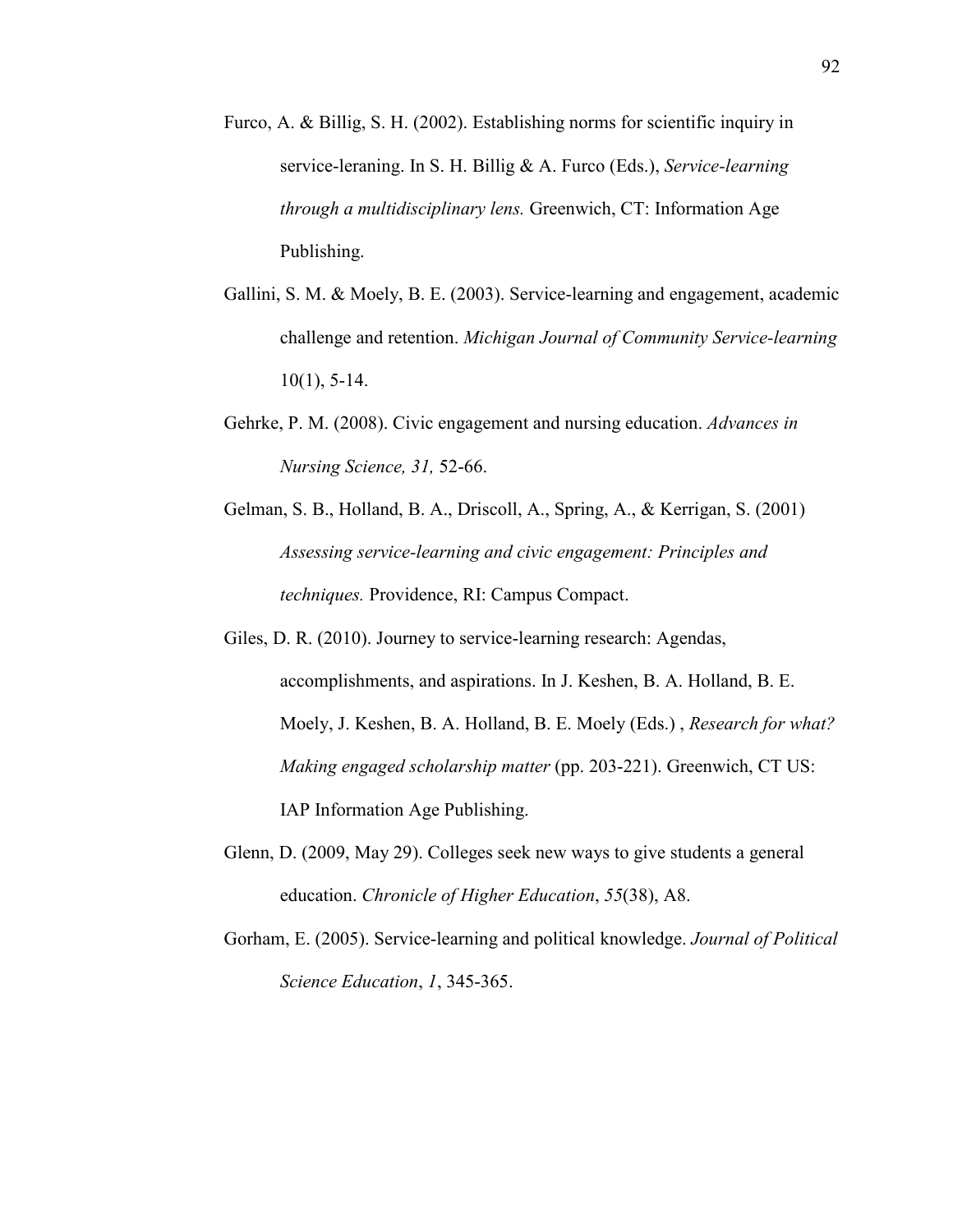- Gray, M. J., Ondaatje, E., Fricker, R. D., & Geschwind, S. A. (2000, January/February). Assessing service-learning: Results from a survey of "Learn and Serve America, Higher Education." *Change,* 30-39.
- Hardy, S. A., Pratt, M. W., Pancer, S., Olsen, J. A., & Lawford, H. L. (2011). Community and religious involvement as contexts of identity change across late adolescence and emerging adulthood. *International Journal of Behavioral Development*, 35(2), 125-135.
- Harris, J. D. (2010). Service-learning: Process and participation. In C. A. Rimmerman (Ed.), *Service-learning and the liberal arts.* Lanham, MD: Lexington Books.
- Hunter, S. & Brisbin, R. (2000). The impact of service learning on democratic and civic values. *PS: Political Science and Politics, 33,* 617-622.
- Imam, S. (2006, June). General self-efficacy among undergraduate university students in Malaysia. *Pakistan Journal of Social and Clinical Psychology*, *4*(1), 39-52.
- Jones, S. R., & Gasiorski, A. (2009). Service-learning, civic and community participation: Contributions to adult development. In M. Smith, N. DeFrates-Densch, M. Smith, N. DeFrates-Densch (Eds.) , *Handbook of research on adult learning and development* (pp. 636-669). New York, NY US: Routledge/Taylor & Francis Group.
- Jones, S., & Hill, K. (2001, May). Crossing High Street: Understanding diversity through community service-learning. *Journal of College Student Development*, *42*, 204-216.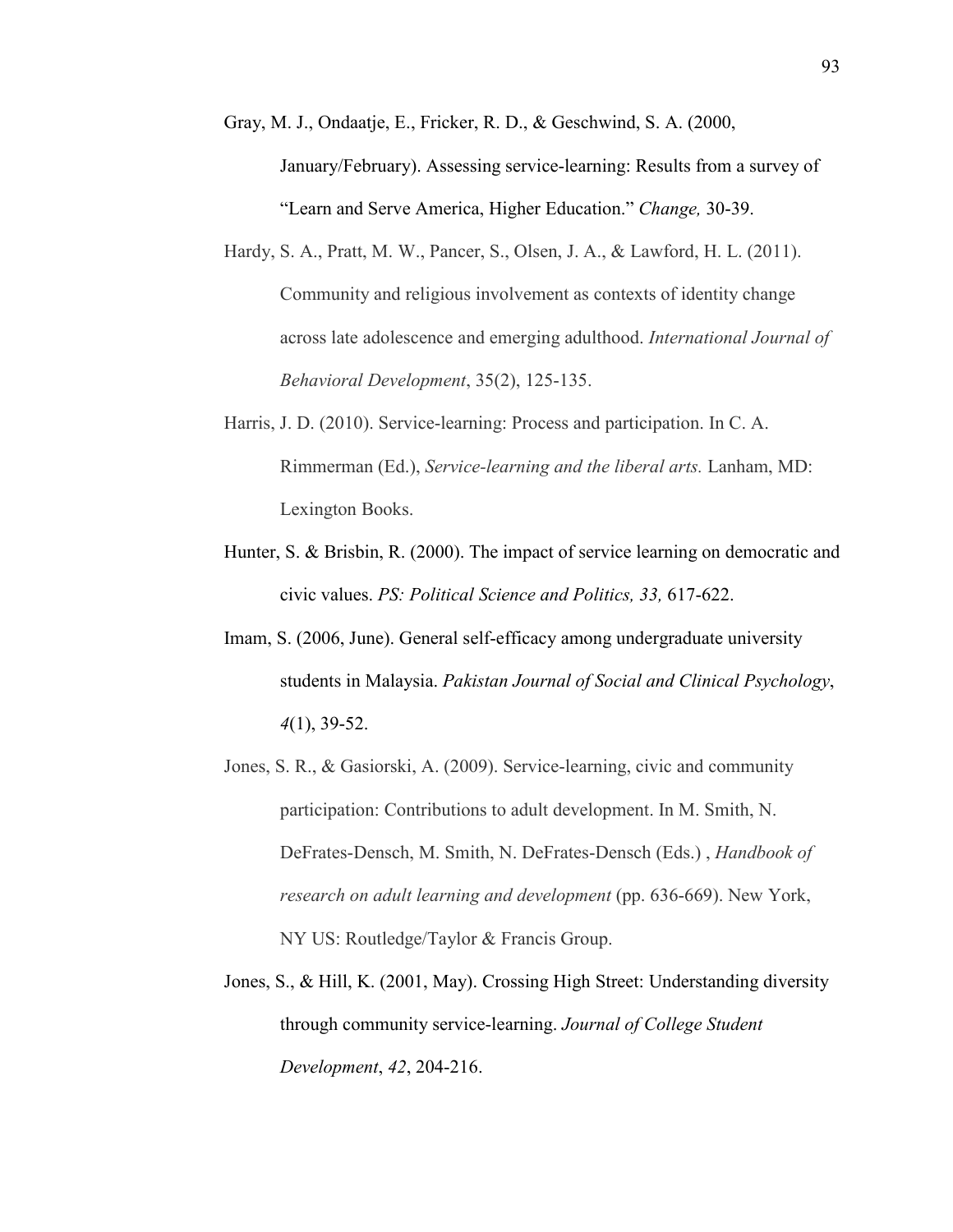- Kendall, J. (1990). Principles of good practice in combining service and learning. In *Combining service and learning: A resource book for community and public service, Vol. I.* Raleigh, NC: National Society for Internships and Experiential Education.
- Kitzrow, M. A. (1998). An overview of current psychological theory and research on altruism and prosocial behavior. In R. G. Bringle & D. K. Duffy (Eds.), *With service in mind: Concepts and models for service-learning in psychology* (pp. 19-34). Washington, DC: American Association for Higher Education.
- Klinger, T. (1999). Applying sociocultural psychology to the service-learning experience: Service-learning as a pedagogical tool for developing critical thinking in college students. *Korean Journal of Thinking & Problem Solving*, *9*, 25-37.
- Kolb, D. A. (1984). *Experiential learning: Experience as the source of learning and development.* Englewood Cliffs, NJ: Prentice-Hall.
- Leung, K., Liu, W., Wang, W., & Chen, C. (2007). Factors affecting students' evaluation in a community service-learning program. *Advances in Health Sciences Education*, *12*, 475-490.
- Litke, R. A. (2002). Do all students "get it?" Comparing students' reflections to course performance. *Michigan Journal of Community Service Learning, 8*(2), 27-34.
- Lowery, D., May, D. L., Duchane, K. A., Coulter-Kern, R., Bryant, D., Morris, P. V., Pomery, J. G., & Bellner, M. (2006). A logic model of service-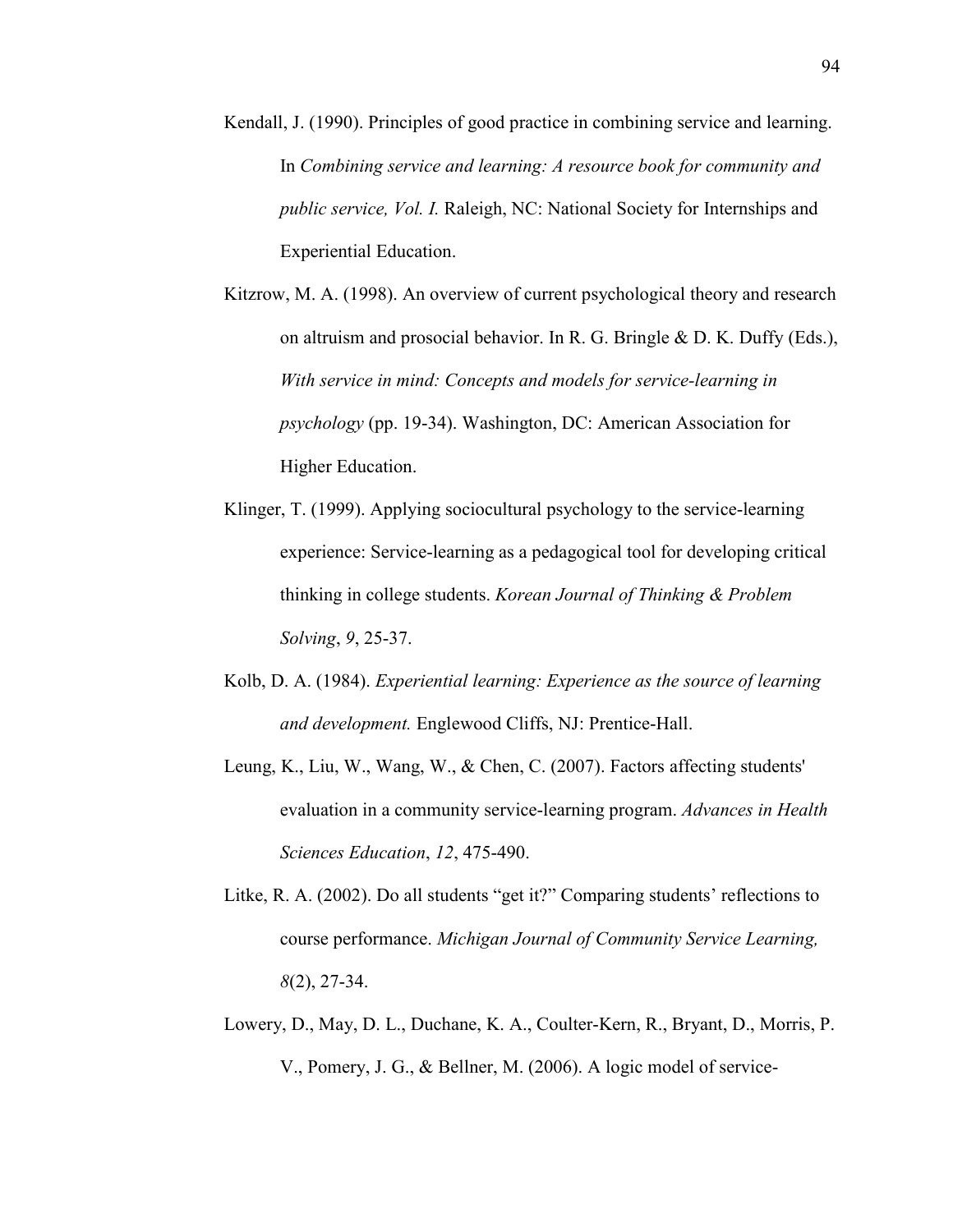learning: Tensions and issues for further consideration. *Michigan Journal of Community Service Learning, 12*(2), 47-60.

- Lundy, B. L. (2007). Service learning in life-span developmental psychology: Higher exam scores and increased empathy. *Teaching of Psychology, 34,* 23-26.
- Mabry, J. B. (1998). Pedagogical variations in service-learning and student outcomes: How time, contact, and reflection matter. *Michigan Journal of Community Service Learning, 5,* 32-47.
- Majewski, V., & Turner, A. D. (2007). Service learning for social justice: Mandate for long-term evaluation?. In M. Nadel, V. Majewski, M. Sullivan-Cosetti, M. Nadel, V. Majewski, M. Sullivan-Cosetti (Eds.) , *Social work and service learning: Partnerships for social justice* (pp. 181- 193). Lanham, MD US: Rowman & Littlefield.
- Marchel, C. A. (2003). The path to altruism in service-learning classes: Big steps or a different kind of awkwardness? *Michigan Journal of Community Service Learning, 10*(1), 15-27.
- Mattoo, S. K., and Malhotra, R. (1998). Self-Efficacy Scale: Hindi translation and factor structure. *Indian Journal of Clinical Psychology,* 25, 154-158.
- Mayhew, M., & Fernández, S. (2007). Pedagogical practices that contribute to social justice outcomes. *Review of Higher Education: Journal of the Association for the Study of Higher Education*, *31*, 55-80.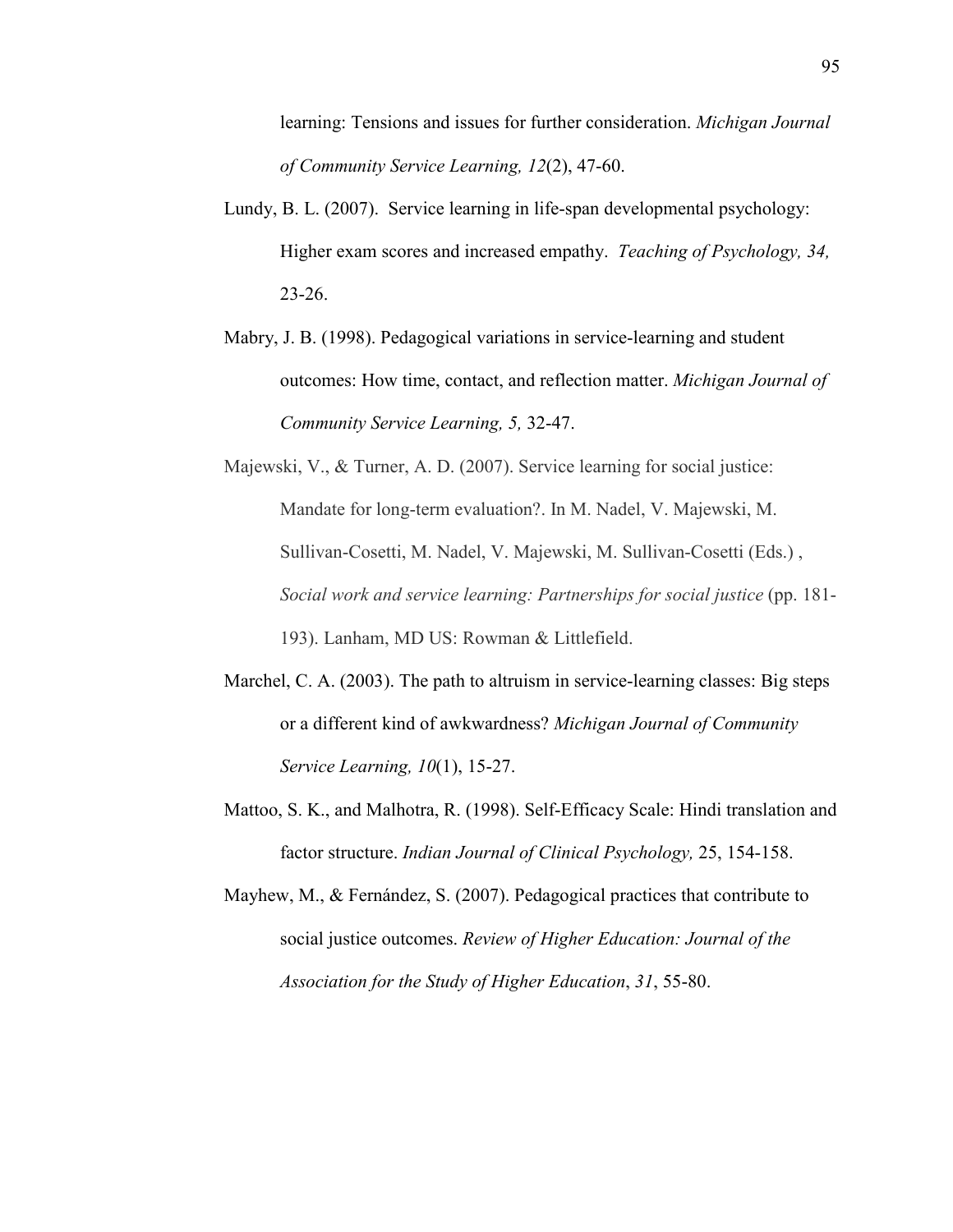- McKenna, M. W. & Rizzo, E. (1999). Outside the classroom: Student perceptions of the benefits of service learning. *Journal of Prevention and Intervention in the Community*, *18,* 111-123.
- Meaney, K., Bohler, H., Kopf, K., Hernandez, L., & Scott, L. (2008). Servicelearning and pre-service educators' cultural competence for teaching: An exploratory study. *Journal of Experiential Education*, *31*, 189-208.
- Metz, E. C., & Youniss, J. (2005). Longitudinal Gains in Civic Development through School-Based Required Service. *Political Psychology*, 26(3), 413- 437.
- Miron, D. & Moely, B. E. (2006). Community agency voice and benefit in service-learning. *Michigan Journal of Community Service-Learning, 12*(2)*,* 27-37.
- Mitchell, T. (2008). Traditional vs. critical service-learning: Engaging the literature to differentiate two models. *Michigan Journal of Community Service Learning*, *14*(2), 50-65.
- Moely, B. E., Furco, A., & Reed, J. (2008). Charity and social change: The impact of individual preferences on service-learning outcomes. *Michigan Journal of Community Service Learning, 15*(1)*,* 37-48.

Moely, B. E., McFarland, M., Miron, D., Mercer, S., & Ilustre, V. (2002). Changes in college students' attitudes and intentions for civic involvement as a function of service-learning experiences. *Michigan Journal of Community Service Learning, 9*(1), 18-26.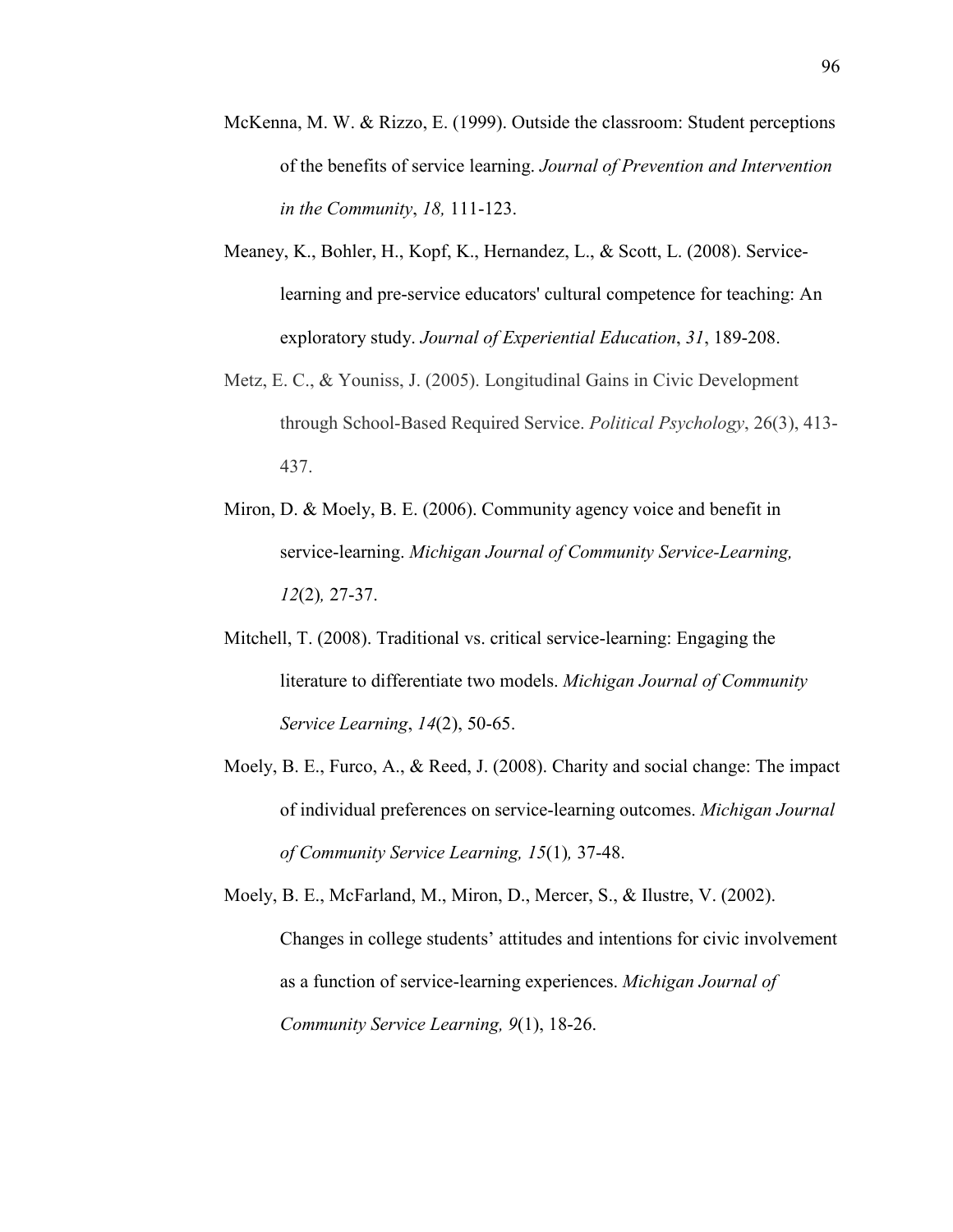- Moely, B. E., Mercer, S. H., Ilustre, V., Miron, D., & McFarland, M. (2002). Psychometric properties and correlates of the Civic Attitudes and Skills Questionnaire (CASQ): A measure of students' attitudes related to service-learning. *Michigan Journal of Community Service-learning, 8*(2), 15-26.
- National Center for Education Statistics. (1999). *Statistics in brief: Service learning and community service in K-12 public schools.* U.S. Department of Education: Office of Educational Research and Improvement.
- National Service Plan Fact Sheet. (n.d.). Retrieved September 2, 2009, from http://www.barackobama.com/pdf/NationalServicePlanFactSheet.pdf
- National Service-Learning Clearinghouse (n.d.) *Frequently asked questions.*  Retrieved September 4, 2009, from

http://www.servicelearning.org/what\_is\_service-

learning/faqs/index.php#1

- Newman, P., Bruyere, B., & Beh, A. (2007). Service-learning and natural resource leadership. *Journal of Experiential Education*, *30*(1), 54-69.
- Ngai, S. Y. S. (2006). Service-learning, personal development and social commitment: A case study of university students in Hong Kong. *Adolescence, 41,* 165-176.
- O'Connor, J. S. (2006, September/October). Civic engagement in higher education. *Change,* 52-58.
- Olm-Shipman, C., Reed, V., & Jernstedt, G. (2003). Teaching children about health, part II: The effect of an academic-community partnership on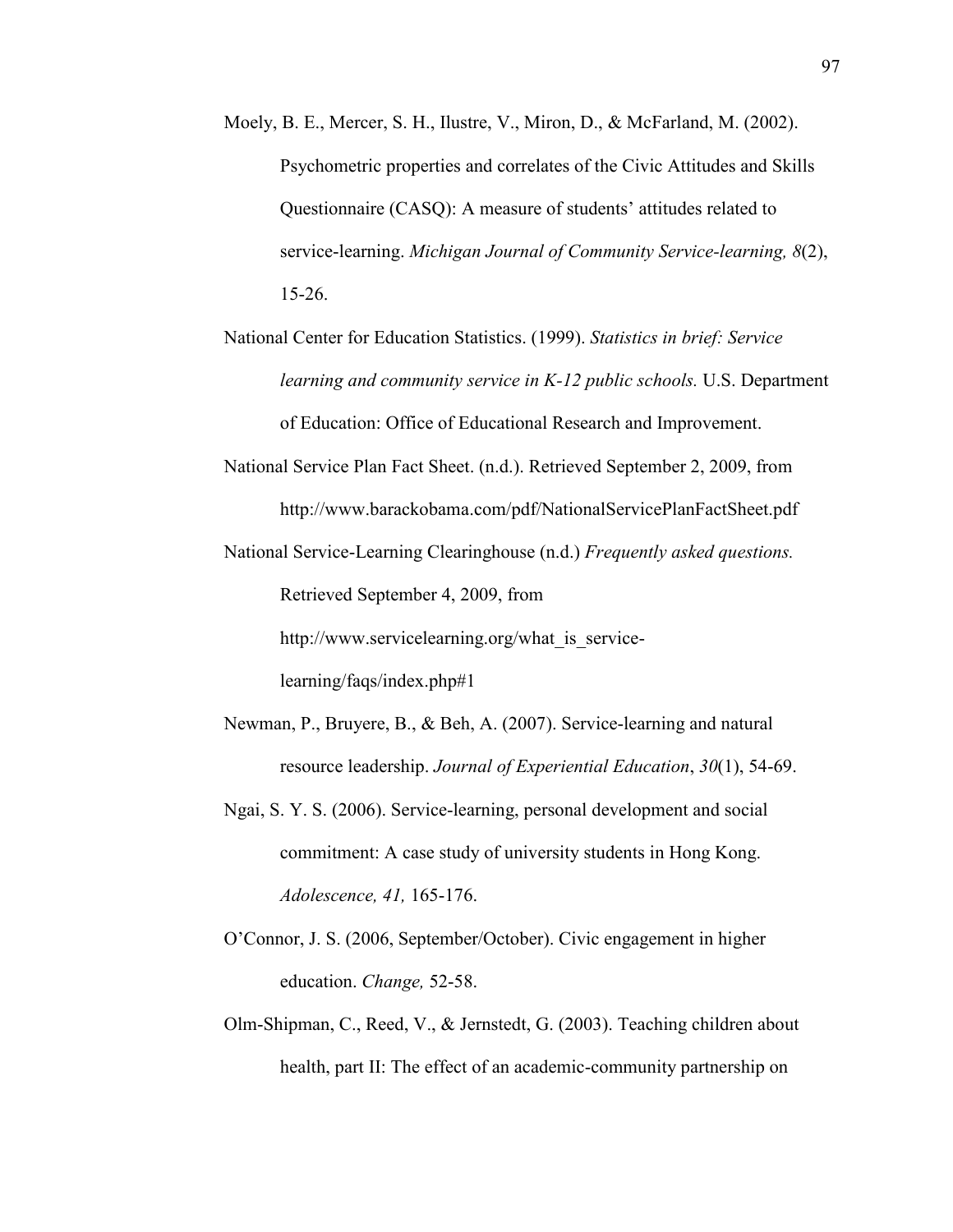medical students' communication skills. *Education for Health: Change in Learning & Practice*, *16*, 339-347.

- Olszewski, W. & Bussler, D. (1993). *Learning to serve—Serving to learn.*  Mankato, MN: Mankato State University.
- Omoto, A. M. (2005). Understanding social change. In A. M. Omoto (Ed.), *Processes of community change and social action (pp. 1-10). Mahwah,* NJ: Lawrence Erlbaum Associates, Inc.
- Osborne, R. E., Hammerich, S., & Hensley, C. (1998). Student effects of servicelearning: Tracking change across a semester. *Michigan Journal of Community Service Learning, 5,* 5-13.
- Osborne, R. E., Weadick, K., & Penticuff, J. (1998). Service-learning: From process to impact. In R. G. Bringle & D. K. Duffy (Eds.), *With service in Mind: Concepts and models for service-learning in psychology* (pp. 128- 141). Washington, DC: American Association for Higher Education.
- Payne, D. A. (2000). *Evaluating service learning activities and programs.* Lanham, MD: Scarecrow Press.
- Piliavin, J. A. (2005). Feeling good by doing good: Health consequences of social service. In A. M. Omoto (Ed.), *Processes of community change and social action* (pp. 29-50)*.* Mahwah, NJ: Lawrence Erlbaum Associates, Inc.
- Porter, J. R., Summers, M., Toton, S., & Eisenstein, H. (2008). Service-learning with a food stamp enrollment campaign: Community and student benefits. *Michigan Journal of Community Service Learning, 14*(2)*,* 66-75.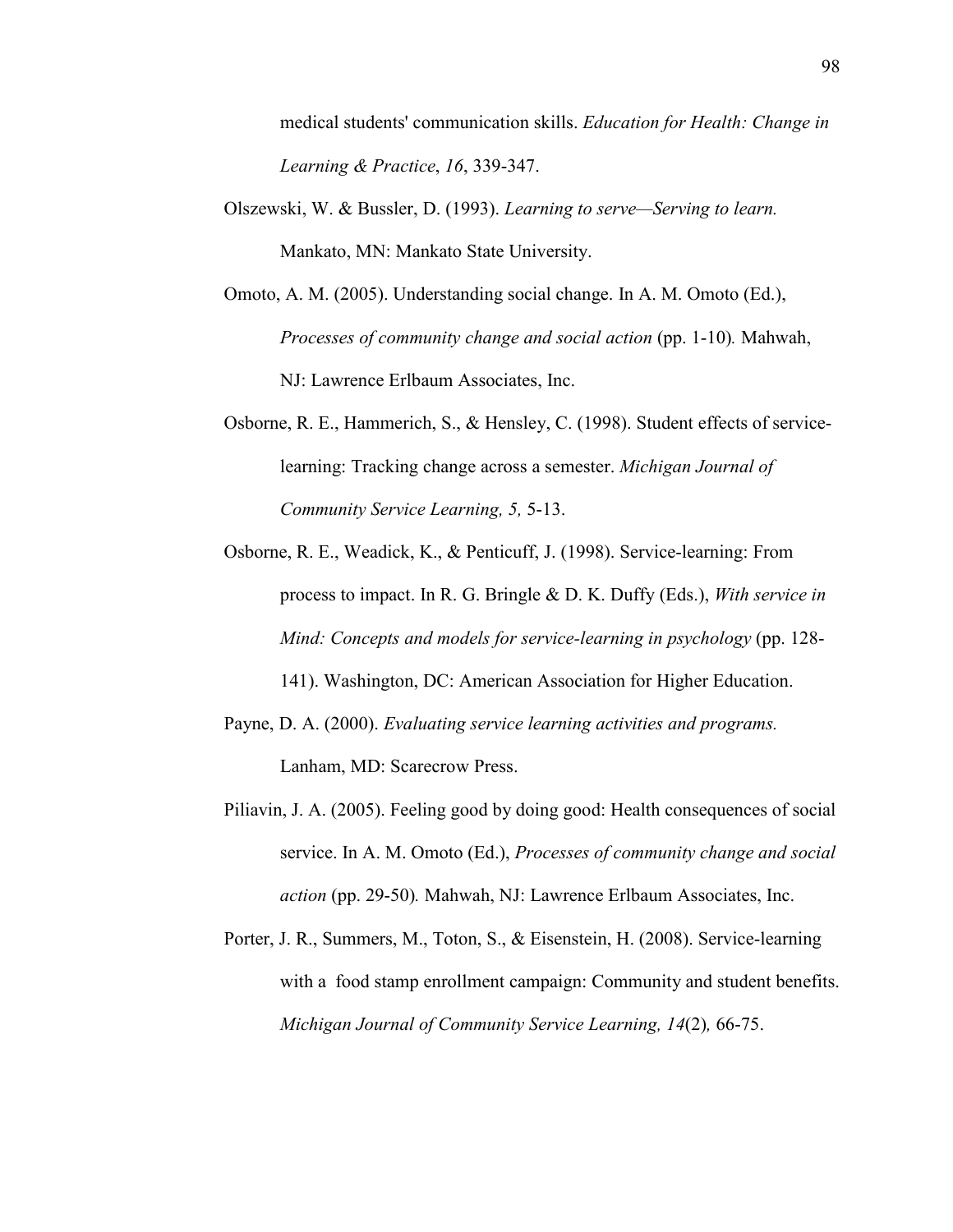- Powney, J., Lowden, K., & Hall, S. (2000). *Young people's life-skills and the future.* In *SCRE Research Report Series.* Edinburgh: Scottish Council for Research in Education.
- Prentice, M. (2007). Service learning and civic engagement. *Academic Questions*, *20*, 135-145.
- Primavera, J. (1999). The unintended consequences of volunteerism: Positive outcomes for those who serve. *Journal of Prevention & Intervention in the Community*, 18(1-2), 125-140.
- Raskoff, S. (1997). Group dynamics in service-learning: Guiding student relations. *Michigan Journal of Community Service Learning*, *4*, 109-115.
- Reeb, R., Katsuyama, R., Sammon, J., & Yoder, D. (1998,). The Community Service Self-Efficacy Scale: Evidence of reliability, construct validity, and pragmatic utility. *Michigan Journal of Community Service Learning, 5,* 48-57.
- Reeb, R. N. (2006). The Community Service Self-Efficacy Scale: Further evidence of reliability and validity. *Journal of Prevention & Intervention In The Community*, *32*(1-2), 97-113.
- Reeb, R. N., Folger, S. F., Langsner, S., Ryan, C., & Crouse, J. (2010). Selfefficacy in service-learning community action research: Theory, research, and practice. *American Journal of Community Psychology*, 46(3-4), 459- 471.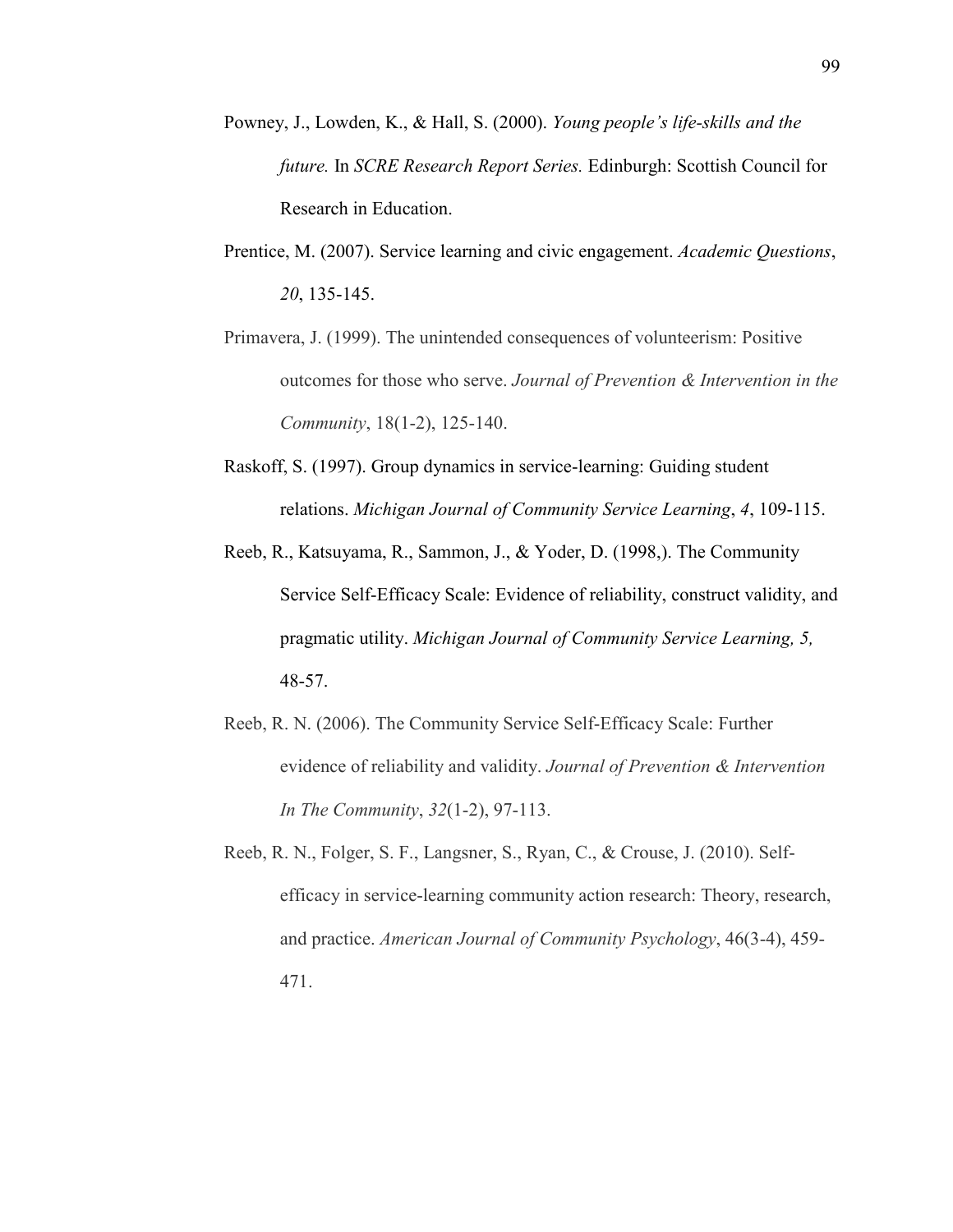- Reed, V. A., Jernstedt, G. C., Hawley, J. K., Reber, E. S., & DuBois, C. (2005). Effects of a small-scale, very short-term service learning experience on college students. *Journal of Adolescence, 28,* 359-368.
- Ritter, J., Boone, W., & Rubba, P. (2001). Development of an instrument to assess prospective elementary teacher self-efficacy beliefs about equitable science teaching and learning (SEBEST). *Journal of Science Teacher Education, 12,* 175-198.
- Rocheleau, J. (2004). Theoretical roots of service-learning: Progressive education and the development of citizenship. In B. W. Speck & S. L. Hoppe (Eds.), *Service-learning: History, theory, and issues* (pp. 3-22), Westport, CT: Praeger Publishers.
- Rowe, M. M. & Chapman, J. G. (1999). Faculty and student perceptions of service-learning outcomes. *Journal of Prevention & Intervention in the Community, 18,* 83-96.
- Saltmarsh, J. (2011). Education for critical citizenship: John Dewey's contribution to the pedagogy for community service-learning. In J. Saltmarsh & E. Zlotkowski (Eds.), *Higher education and democracy: Essays on servicelearning and civic engagement.* Philadelphia: Temple University Press.
- Sánchez, B. & Ferrari, J. R. (2005). Mentoring relationships of eldercare staff in Australia : Influence on service motives, sense of community, and caregiver experiences. *Journal of Community Psychology, 33,* 245-252.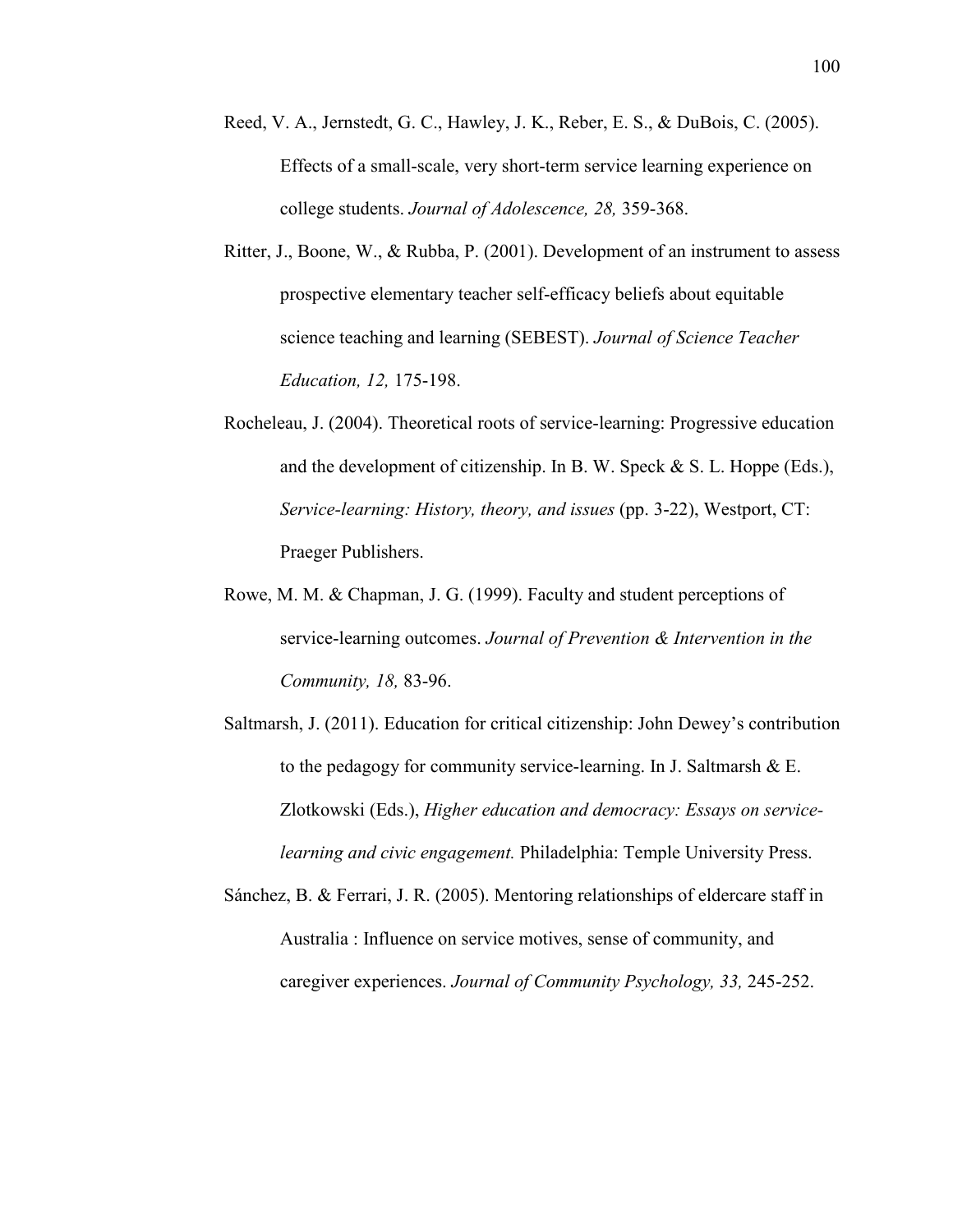- Sandy, M. & Holland, B. A. (2006). Different worlds and common ground: Community partner perspectives on campus-community partnerships. *Michigan Journal of Community Service Learning, 13*(1), 30-43.
- Scales, P. C. & Roehlkepartain, E. C. (2004). *Community service and servicelearning in U.S. public schools, 2004: Findings from a national survey.* St. Paul, MN: National Youth Leadership Council.
- Schamber, J., & Mahoney, S. (2008). The development of political awareness and social justice citizenship through community-based learning in a first-year general education seminar. *Journal of General Education*, *57*(2), 75-99.
- Sek-Yum, S. N. & Ngan-Pun, N. (2005). Differential effects of service experience and class reflection on service-learning outcomes: A study of university students in Hong Kong. *International Journal of Adolescence and Youth, 12,* 231-250.
- Sheckley, B. G. & Keeton, M. T. (1997). Service-learning: A theoretical model. *Yearbook of the National Society for the Study of Education, 96, 32-55.*
- Sherer, M., Maddux, J. E., Mercandate, B., Prentice-Dunn, S., Jacobs, B., & Rogers, R. W. (1982). The Self-efficacy Scale: Construction and validation. *Psychological Reports*, *51*, 663-671.
- Sherer, M., & Adams, C. (1983). Construct validation of the Self-efficacy Scale. *Psychological Reports*, *53*, 899-902.
- Simons, L., & Cleary, B. (2005). Student and community perceptions of the "value added" for service learners. *Journal of Experiential Education, 28*, 164-188.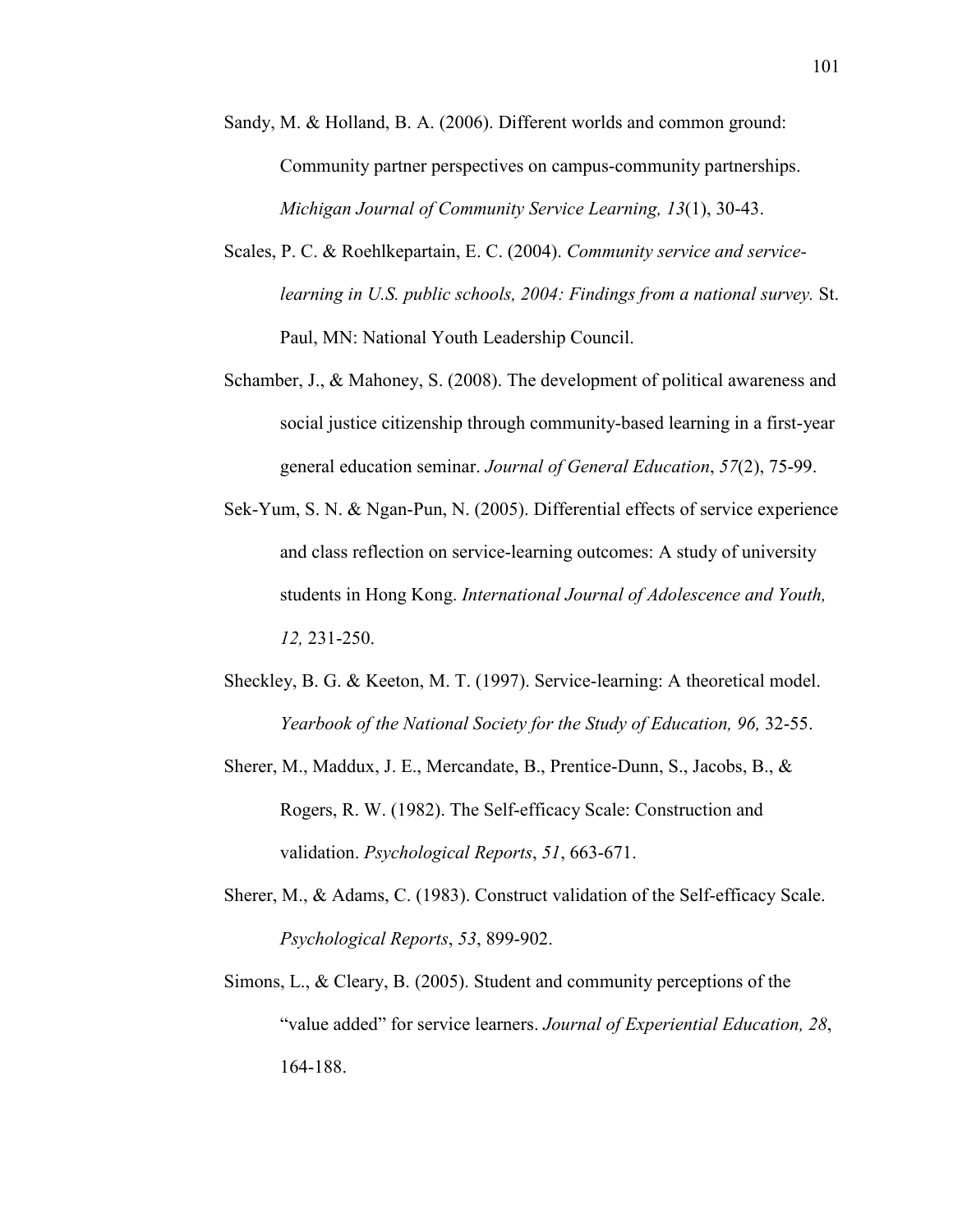- Speck, B. W. & Hoppe, S. L. (2004). *Service-learning: History, theory, and issues*. Westport, CT: Praeger Publishers.
- Stanton, T. K. (2008). New times demand new scholarship: Opportunities and challenges for civic engagement at research universities. *Education, Citizenship and Social Justice*, *3*, 19-42.
- Stevens, J.D. (2002). *Applied multivariate statistics for the social sciences* (4<sup>th</sup> ed). Mahwah, NJ: Erlbaum.

Stewart, T., Allen, K. W., & Bai, H. (2010). Service-learning and preinternship teacher sense of efficacy: A comparison of two designs. In J. Keshen, B. A. Holland, B. E. Moely, J. Keshen, B. A. Holland, B. E. Moely (Eds.) , *Research for what? Making engaged scholarship matter* (pp. 121-145). Greenwich, CT US: IAP Information Age Publishing.

- Strain, C. R. (2005). Pedagogy and practice: Service-learning and students' moral development. *%ew Directions for Teaching and Learning, 103,* 61-72.
- Swick, K. J. & Rowls, M. (2000). The "voices" of preservice teachers on the meaning and value of their service-learning. *Education*, *120*, 461-469.
- Teranishi, C. S. (2007). Impact of experiential learning on Latino college students' identity, relationships, and connectedness to community. *Journal of Hispanic Higher Education*, *6*, 52-72.
- Terkla, D., O'Leary, L., Wilson, N., & Diaz, A. (2007). Civic engagement assessment: Linking activities to attitudes. *Assessment Update*, *19*(3), 1- 16.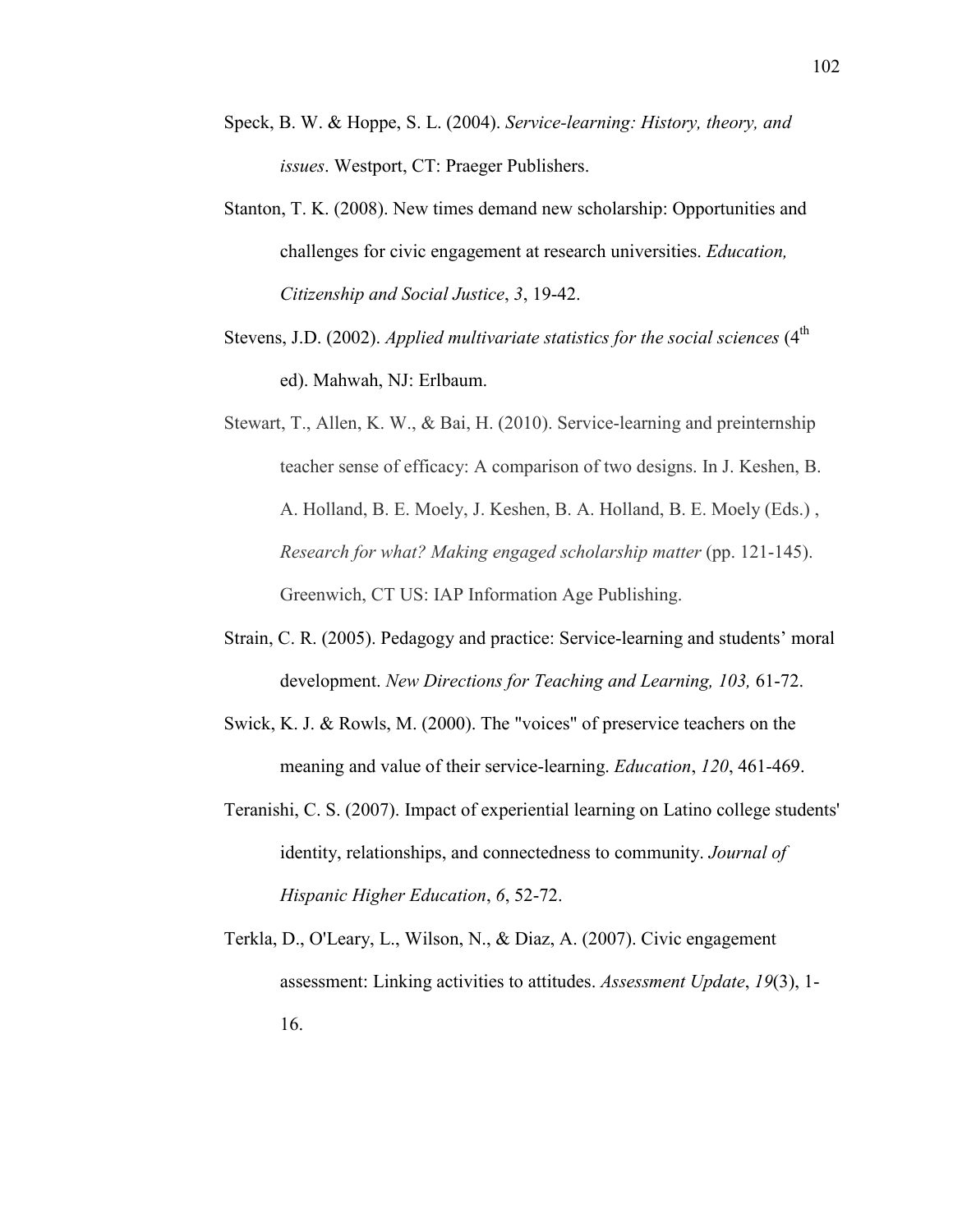- The Obama-Biden Plan. (2008). Retrieved September 4, 2009, from http://74.125.95.132/search?q=cache:bcZWB2idR8YJ:change.gov/agenda/ service agenda/
- Thompson, C. (2009). Educational statistics authentic learning CAPSULES: Community action projects for students utilizing leadership and e-based statistics. *Journal of Statistics Education*, *17,* 1-11.
- Tryon, E., Stoecker, R., Martin, A., Seblonka, K., Hilgendorf, A. & Nellis, M. (2008). The challenge of short-term service-learning. *Michigan Journal of Community Service Learning, 14*(2), 16-26.
- Tucker, M. L. & McCarthy, A. M. (2001). Presentation self-efficacy: Increasing communication skills through service-learning. *Journal of Managerial Issues, 8,* 227-244.
- van Assendelft, L. (2008). City council meetings are cool: Increasing student civic engagement through service learning. *Journal of Political Science Education*, *4*, 86-97.
- Wade, R. C. (1995). Developing active citizens: Community service learning in social studies teacher education. *Social Studies, 86,* 122-128.
- Wang, Y. & Jackson, G. (2005). Forms and dimensions of civic involvement. *Michigan Journal of Community Service Learning, 11*(2), 39-48.
- Wang, Y. & Rodgers, R. (2006). Impact of service-learning and social justice education on college students' cognitive development. *%ASPA Journal, 43*, 316-337.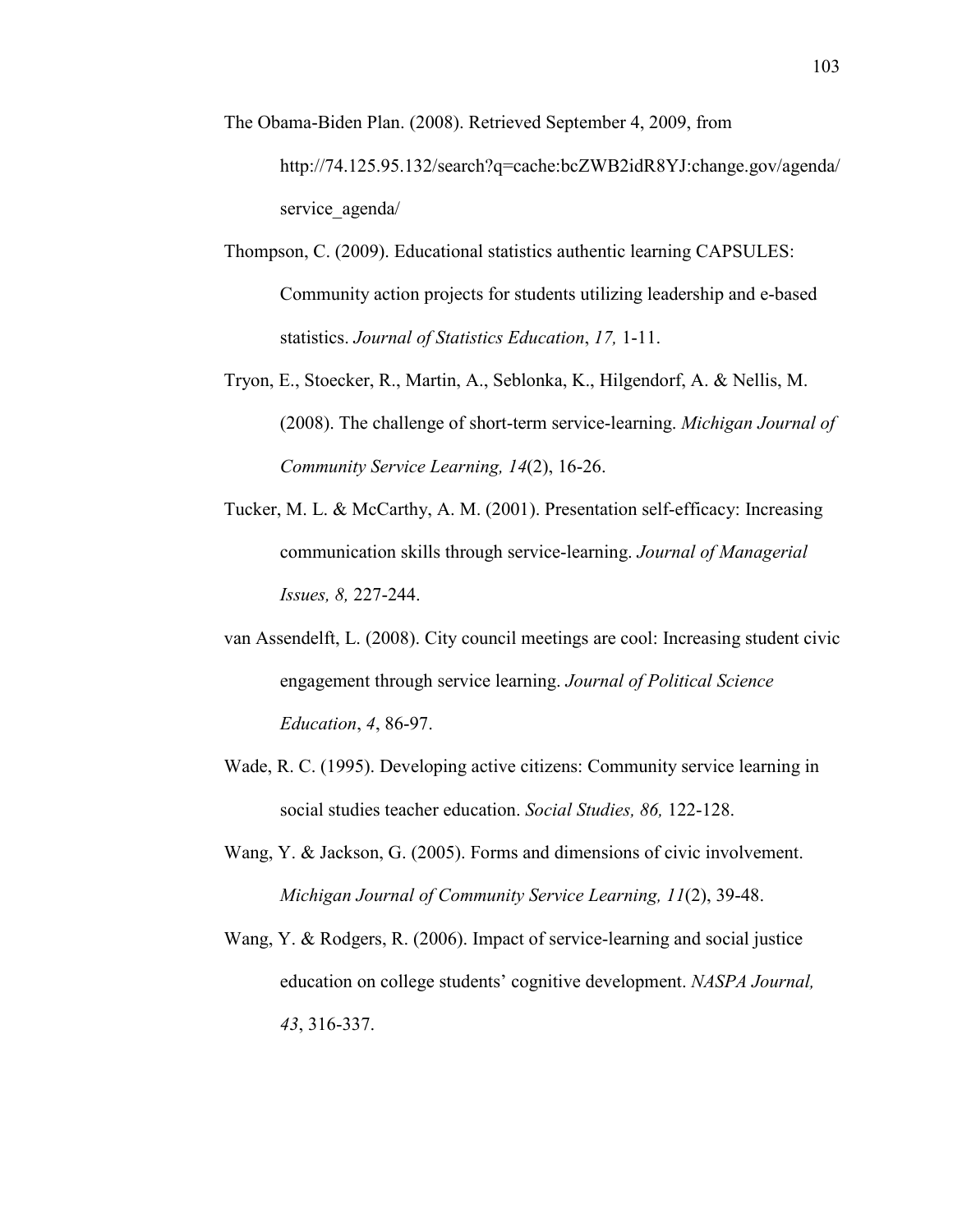- Ward, K., & Vernon, A. (1999). *Community perspectives on student volunteerism and service learning.* ASHE Annual Meeting Paper.
- Waterman, A. S. (1997). An overview of service-learning and the role of research and evaluation in service-learning programs. In A. S. Waterman (Ed.), *Service-learning: Applications from the research* (pp. 1-12). Mawah, New Jersey: Lawrence Erlbaum Associates.
- Wehling, S. (2008). Cross-cultural competency through service-learning. *Journal of Community Practice*, *16,* 293-315.
- Wells, C. (2003). Service learning and problem-based learning in a conflict resolution class. *Teaching of Psychology, 30*, 260-263.
- Woodruff, S. & Cashman, J. (1993). Task, domain, and general efficacy: A reexamination of the Self-efficacy Scale. *Psychological Reports, 72,* 423- 432.
- Worrall, L. (2007). Asking the community: A case of community partner perspectives. *Michigan Journal of Community Service Learning, 14*(1)*,* 5- 17.
- Wutzdorff, A. J. & Giles, D. E. (1997). Service-learning in higher education. *Yearbook of the National Society for the Study of Education, 96, 105-117.*

Zaff, J., Boyd, M., Li, Y., Lerner, J. V., & Lerner, R. M. (2010). Active and engaged citizenship: Multi-group and longitudinal factorial analysis of an integrated construct of civic engagement. *Journal Of Youth And Adolescence*, *39*(7), 736-750.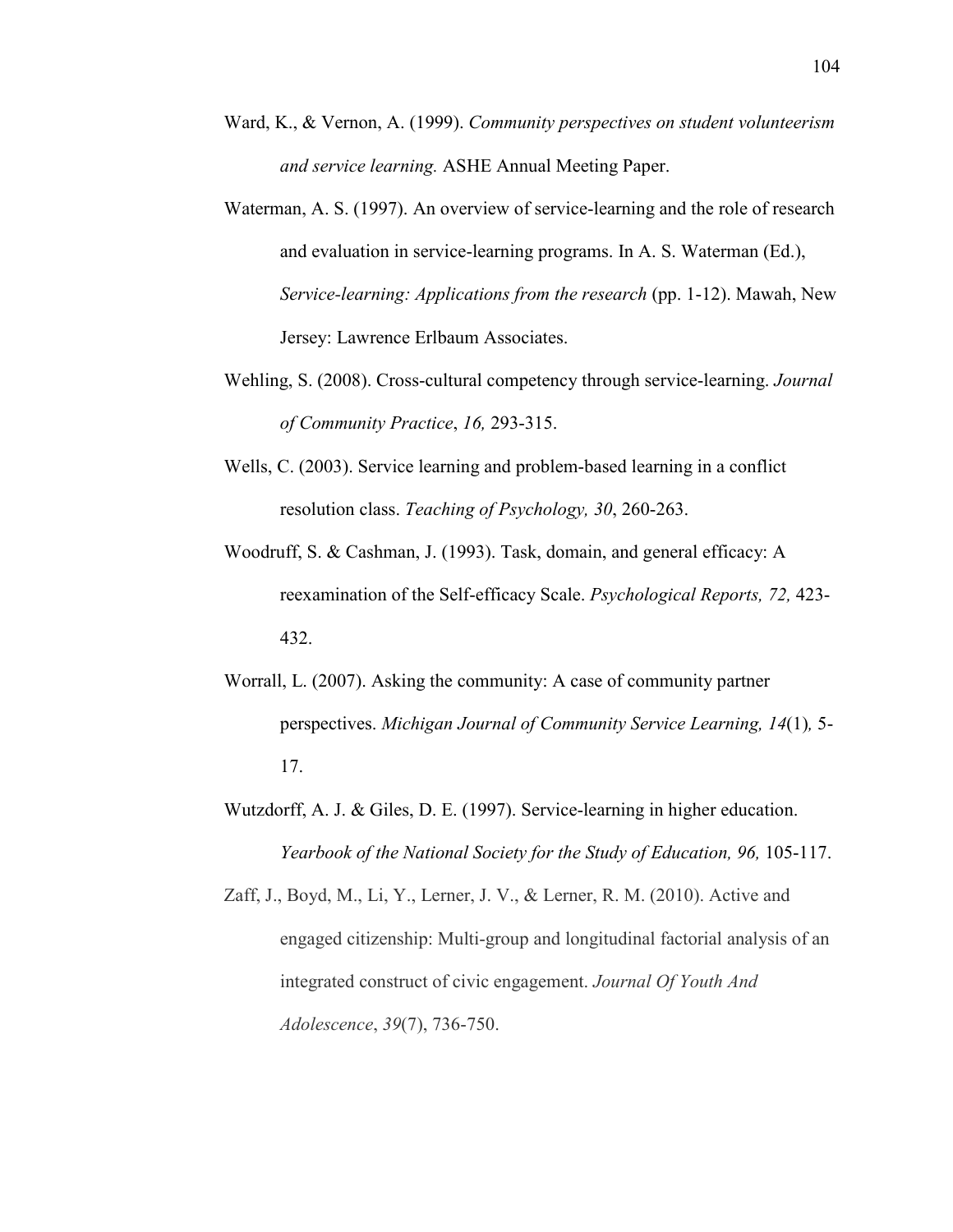Zieren, G. R. & Stoddard, P. H. (2004). The historical origins of service-learning in the nineteenth and twentieth centuries: The transplanted and indigenous traditions. In B. W. Speck & S. L. Hoppe (Eds.), *Service-learning: History, theory, and issues* (pp. 23-42). Westport, CT: Praeger Publishers.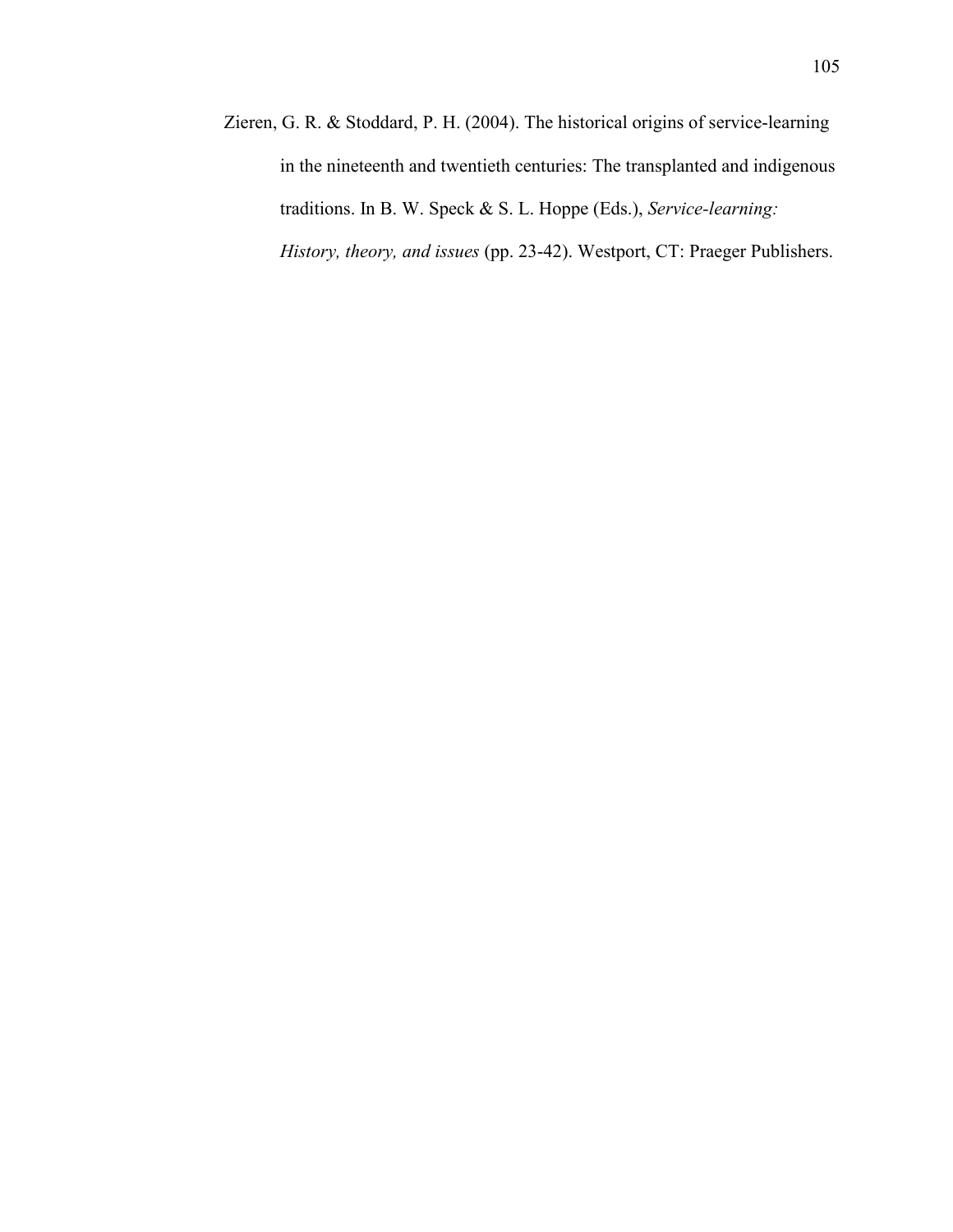## Appendix A

### Student Information Sheet

## **INFORMATION SHEET FOR PARTICIPATION IN RESEARCH STUDY Understanding the Perspectives of Students in Psychology Courses**

### *PROCEDURES*

You are being asked to participate in a research study being conducted by Rachel Gershenson, M.A., a graduate student at DePaul University as a requirement to obtain her doctoral degree. This research is being supervised by her faculty advisor, Dr. Sheldon Cotler. We are asking you to be in a research study because we are trying to learn more about students in psychology courses. This study will take about 30 minutes of your time.

If you agree to be in this study, you will be asked to fill out a questionnaire. If you are in a year-long course you will be asked to complete a questionnaire once in the first week, once in the last week of first quarter, and once at the end of the course. If you are in a quarter-long course, you will be asked to complete a questionnaire in the first and last week of the quarter, and will be contacted by email at the end of the academic year to ask you to complete a third questionnaire in an online format. The questionnaire will ask about your participation in community service and service-learning, your feelings about the course in which you are taking the questionnaire, and your personal beliefs and traits. We will also ask for some information about you such as gender, age, ethnicity, and year in school. You can choose not to take any of the questionnaires, and are welcome to work on another activity as an alternative to participating. There will be no negative consequences if you decide not to participate or change your mind later. If you are in a service-learning course, we will also send your supervisor at your service site a brief, confidential questionnaire asking about their experience working with you.

## *CO%FIDE%TIALITY*

Immediately following completion of the survey, your responses will be de-identified by removing your name from the questionnaire and replacing it with a random number code. Questionnaires and the list connecting names with codes will be kept separately in private locked files in Dr. Sheldon Cotler's office. Your responses to the questionnaire will be kept private and stored in locked files in Rachel Gershenson's office. Only researchers will have access to these files. Any presentations or published reports resulting from this study will present questionnaire data in group form, and information that may identify you will not be included.

If you have questions about this study, please contact Rachel Gershenson at 206-427- 3388 or rgershe1@depaul.edu. If you have questions about your rights as a research subject, you may contact Susan Loess-Perez, DePaul University's Director of Research Protections at 312-362-7593 or by email at sloesspe@depaul.edu.

## *I, \_\_\_\_\_\_\_\_\_\_\_, verify that I have read this information sheet and agree to participate in this study.*

*Signature Date* 

*You will be given a copy of this information for your records.* 

*\_\_\_\_\_\_\_\_\_\_\_\_\_\_\_\_\_\_\_\_\_\_\_ \_\_\_\_\_\_\_*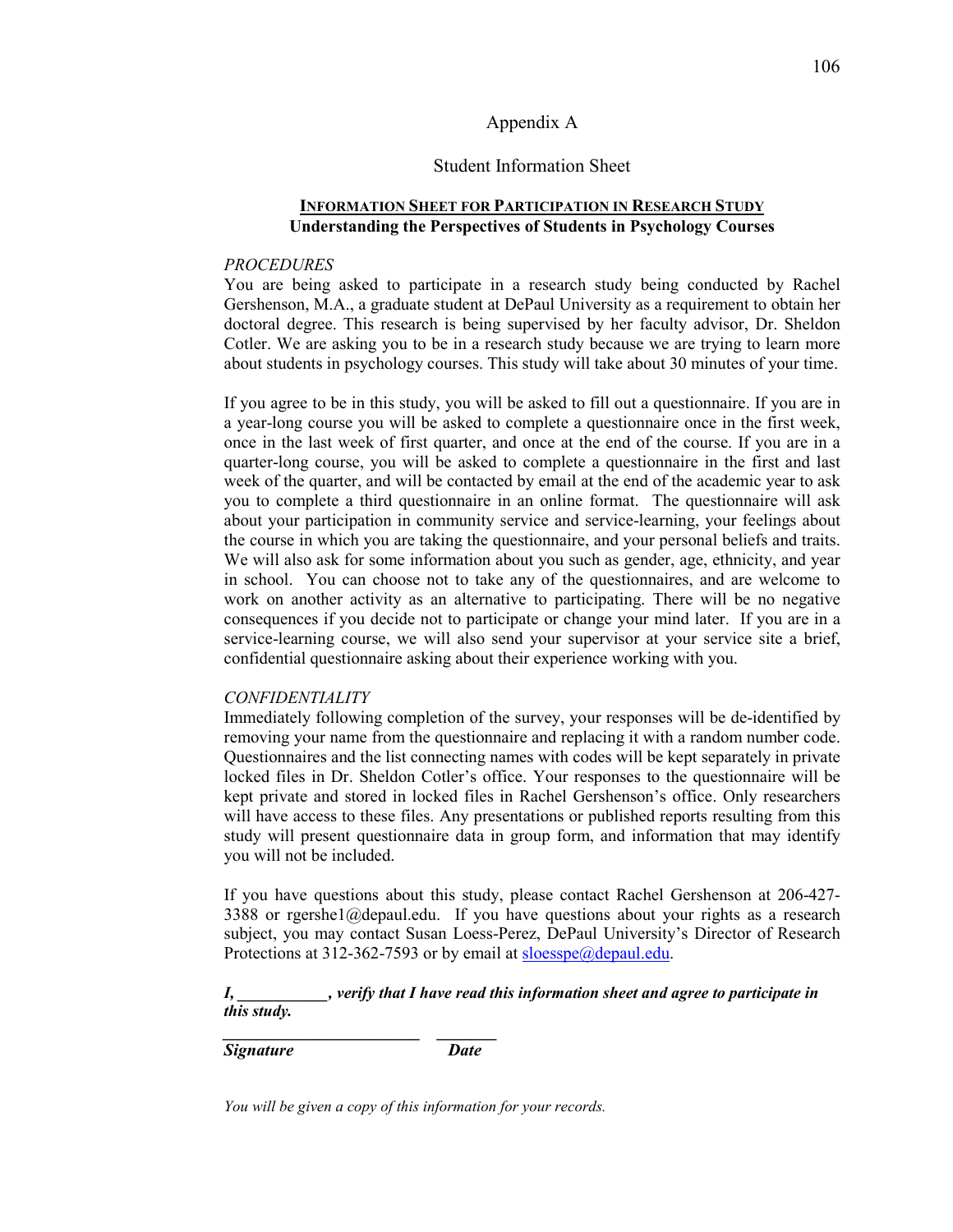## Appendix B

## Supervisor Information Sheet

### **INFORMATION SHEET FOR PARTICIPATION IN RESEARCH STUDY**

### **Understanding the Perspectives of Students in Psychology Courses**

### *PROCEDURES*

You are being asked to participate in a research study being conducted by Rachel Gershenson, M.A., a graduate student at DePaul University as a requirement to obtain her doctoral degree. This research is being supervised by her faculty advisor, Dr. Sheldon Cotler. We are asking you to be in a research study because we are trying to learn more about supervisors' impressions of students in service-learning courses.

If you agree to be in this study, you will be asked to fill out a questionnaire. The questionnaire will ask about your experiences working with a service-learning student(s) from DePaul University. We will also ask for some information about you such as gender, age, and ethnicity. You can choose not to take any of the questionnaires, and there will be no negative consequences for you or the student if you decide not to participate or change your mind later.

## *CO%FIDE%TIALITY*

When your survey is received, your responses will be de-identified by removing your name from the questionnaire and replacing it with a random number code. Questionnaires and the list connecting names with codes will be kept separately in private locked files in Dr. Sheldon Cotler's office. Your responses to the questionnaire will be kept private and stored in locked files in Rachel Gershenson's office. Only researchers will have access to these files. Any presentations or published reports resulting from this study will present questionnaire data in group form, and information that may identify you will not be included.

If you have questions about this study, please contact Rachel Gershenson at 206-427- 3388 or rgershe1@depaul.edu. If you have questions about your rights as a research subject, you may contact Susan Loess-Perez, DePaul University's Director of Research Protections at 312-362-7593 or by email at sloesspe@depaul.edu.

## *I, \_\_\_\_\_\_\_\_\_\_\_, verify that I have read this information sheet and agree to participate in this study.*

**(print name)** 

*Signature Date* 

*\_\_\_\_\_\_\_\_\_\_\_\_\_\_\_\_\_\_\_\_\_\_\_ \_\_\_\_\_\_\_* 

*You will be given a copy of this information for your records.*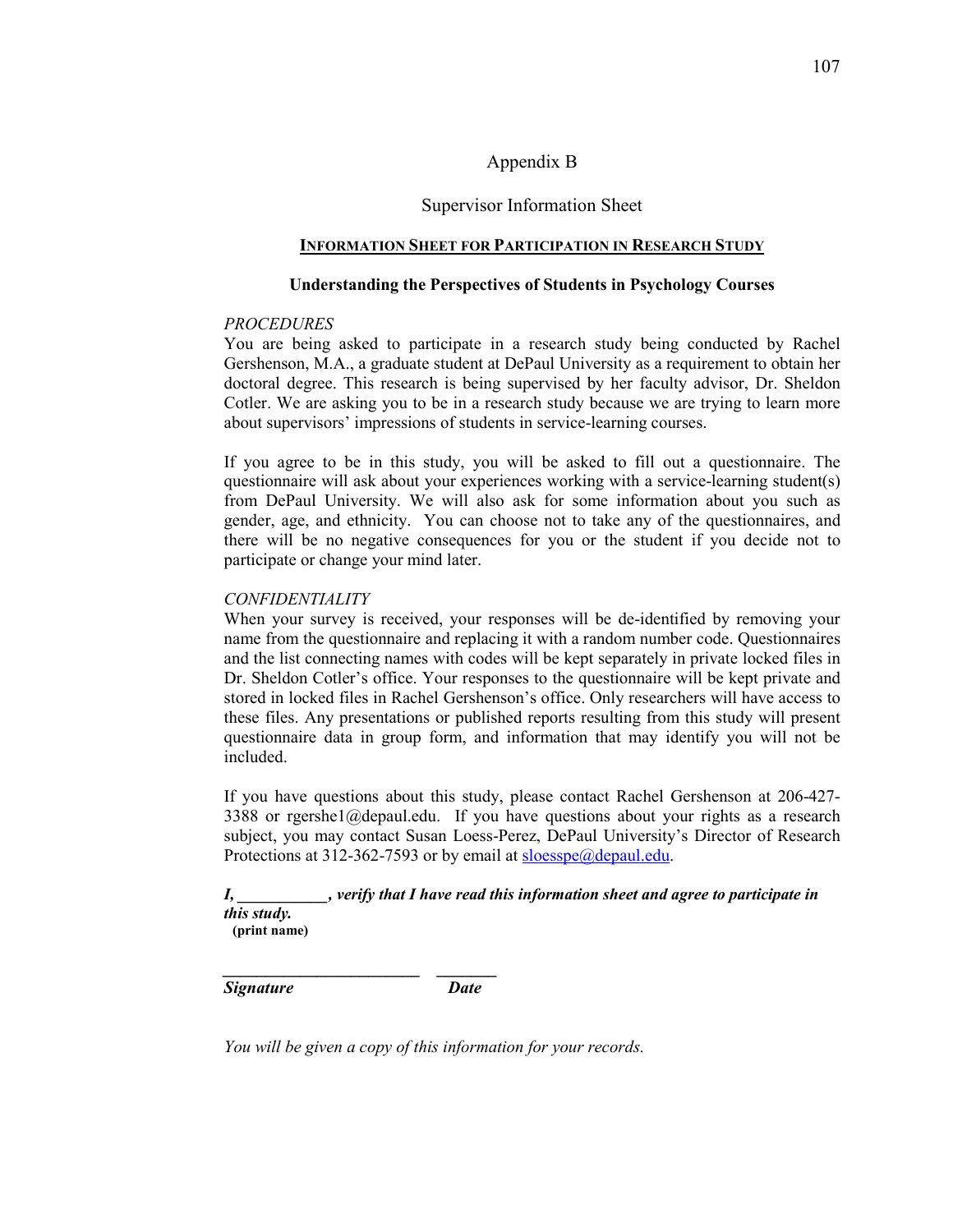## Appendix C

Demographic and Background Information – Time 1 Pretest (First Week of Course)

1. **Name**: \_\_\_\_\_\_\_\_\_\_\_\_\_\_\_\_\_\_\_\_\_\_\_\_

2. **Gender**: \_\_\_\_\_\_\_\_\_ 3. **Age**: \_\_\_\_\_\_\_ 4. **Ethnicity**: \_\_\_\_\_\_\_\_\_\_\_\_\_

5. **Year in school** (circle one): Freshman Sophomore Junior Senior

6. **Including any current service-learning course(s) you are taking, how many courses have you had in college where you participated in community service to meet some of the course requirements?** None One Two Three Four or **the course requirements?** None One Two Three Four or more

*\*The following questions refer to your volunteer community service participation (not connected to a class).*

7a. **On average, how often did you participate in community service during high school?** (Check one. If *never,* go to question #8a).

- \_\_\_ Never
- \_\_\_ Seldom (a few times per year)
- \_\_\_ Sometimes (once a month)
- \_\_\_ Often (2-3 times a month)
- \_\_\_ Always (each week)

#### 7b. **What types of service activities did you do during high school?** (Check all that apply).

- \_\_\_ Direct involvement with same person/group (e.g., tutor, coach, visit)
- Direct involvement with different people needing service (e.g., assist at shelter)
- Assist agency (e.g., clerical work or physical labor)
- Special project for group (e.g., written brochure or fundraiser)
- \_\_\_ Supervise other volunteers, organize program
- \_\_\_ Other (please describe: \_\_\_\_\_\_\_\_\_\_\_\_\_\_\_\_\_\_\_\_\_\_\_\_\_\_\_\_\_\_\_\_\_\_\_)
- 8a. **On average, how often have you participated in community service during college?**  (Check one. If *never,* go to next page).
	- \_\_\_ Never
	- Seldom (1-2 times per quarter)
	- Sometimes (once a month)
	- \_\_\_ Often (2-3 times a month)
	- \_\_\_ Always (each week)

#### 8b. **What types of service activities have you done during college?** (Check all that apply).

- \_\_\_ Direct involvement with same person/group (e.g., tutor, coach, visit)
- Direct involvement with different people needing service (e.g., assist at shelter)
- \_\_\_ Assist agency (e.g., clerical work or physical labor)
- \_\_\_ Special project for group (e.g., written brochure or fundraiser)
- \_\_\_ Supervise other volunteers, organize program
- \_\_\_ University-sponsored service project over school break
- Other (please describe:  $\Box$
- 9. **Are you currently doing any community service that is not required for a course?**

(Check one) \_\_\_\_\_Yes \_\_\_\_\_\_ No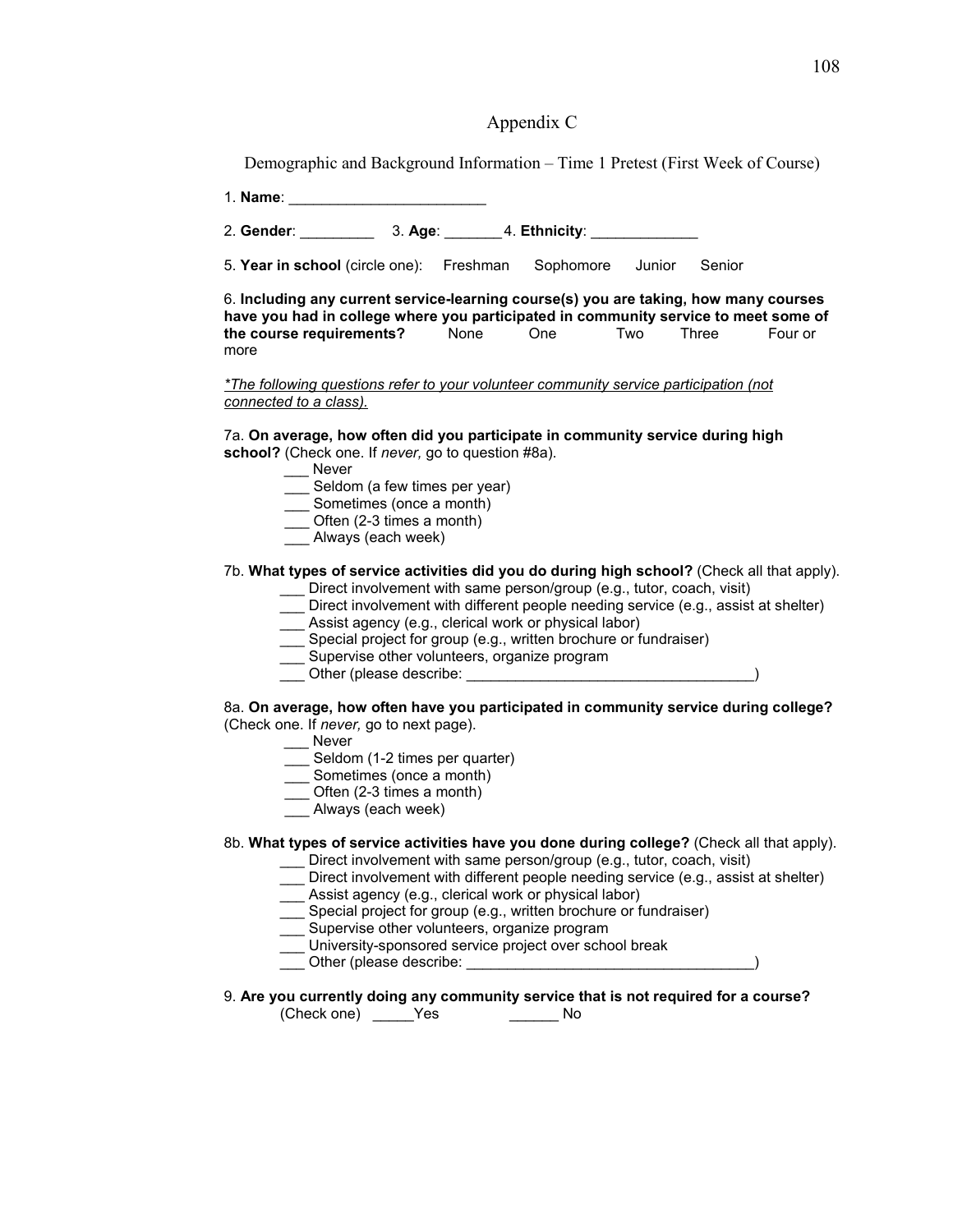Demographic and Background Information – Time 2 Posttest (Last Week of Course)

1. **Name**: \_\_\_\_\_\_\_\_\_\_\_\_\_\_\_\_\_\_\_\_\_\_\_\_

| 2. What is the TOTAL number of hours of service you performed at your site? |  |  |  |  |  |
|-----------------------------------------------------------------------------|--|--|--|--|--|
|-----------------------------------------------------------------------------|--|--|--|--|--|

3. **With whom did you** *primarily* **work (provide service to)?** 

Agency Staff

4. **Please estimate the number of** *hours per week* **you spent doing each of the following activities at your service site. If you did not do a particular activity, leave it blank.** 

- \_\_ Direct involvement with people receiving service (e.g., tutor, coach, lead group)
- \_\_ Special project for agency (e.g., brochure or fundraiser)
- \_\_ Indirect service (e.g., clerical/secretarial work, physical labor, transport)
- \_\_ Supervise other volunteers/manage program
- \_\_ Create/plan/organize new program
- \_\_ Other (Please specify: \_\_\_\_\_\_\_\_\_\_\_\_\_\_\_\_\_\_\_\_\_\_\_\_\_\_\_\_\_\_\_\_\_\_\_\_\_\_\_)

#### 5. **How often did your service project involve working with people with backgrounds different than your own (i.e., different socioeconomic status, ethnicity, etc.)?** (Check one)

- \_\_Always
- **Frequently**
- \_\_About half the time
- **Occasionally**
- \_\_Never
- 6. **How often did you meet with a supervisor at your service site**? (Check one)
	- \_\_ More than once a week
	- \_\_ About once a week
	- \_\_ About once every two weeks
	- \_\_ Once a month
	- Less than once a month

#### 7. **How satisfied were you with the supervision at your site?** (Check one)

- \_\_ Very satisfied
- \_\_ Somewhat satisfied
- \_\_ Neutral
- \_\_ Somewhat dissatisfied
- \_\_ Very dissatisfied

#### 8. **Please indicate how important the following forms of reflection were to your learning experience in this course on a scale from 1 (Very Important) to 5 (Very Unimportant)**

| Activity               | Verv      | Somewhat  | <b>Neutral</b> | Somewhat    | Verv        |
|------------------------|-----------|-----------|----------------|-------------|-------------|
|                        | Important | Important |                | Unimportant | Unimportant |
| Journaling             |           |           |                |             |             |
| Other written          |           |           |                |             | 5           |
| assignments            |           |           |                |             |             |
| Class discussions      |           |           |                |             |             |
| Informal sharing of    |           |           |                |             | 5           |
| experiences outside of |           |           |                |             |             |
| class                  |           |           |                |             |             |

9. **Are you currently doing any community service that is not required for a course?** (Check one) \_\_\_\_\_Yes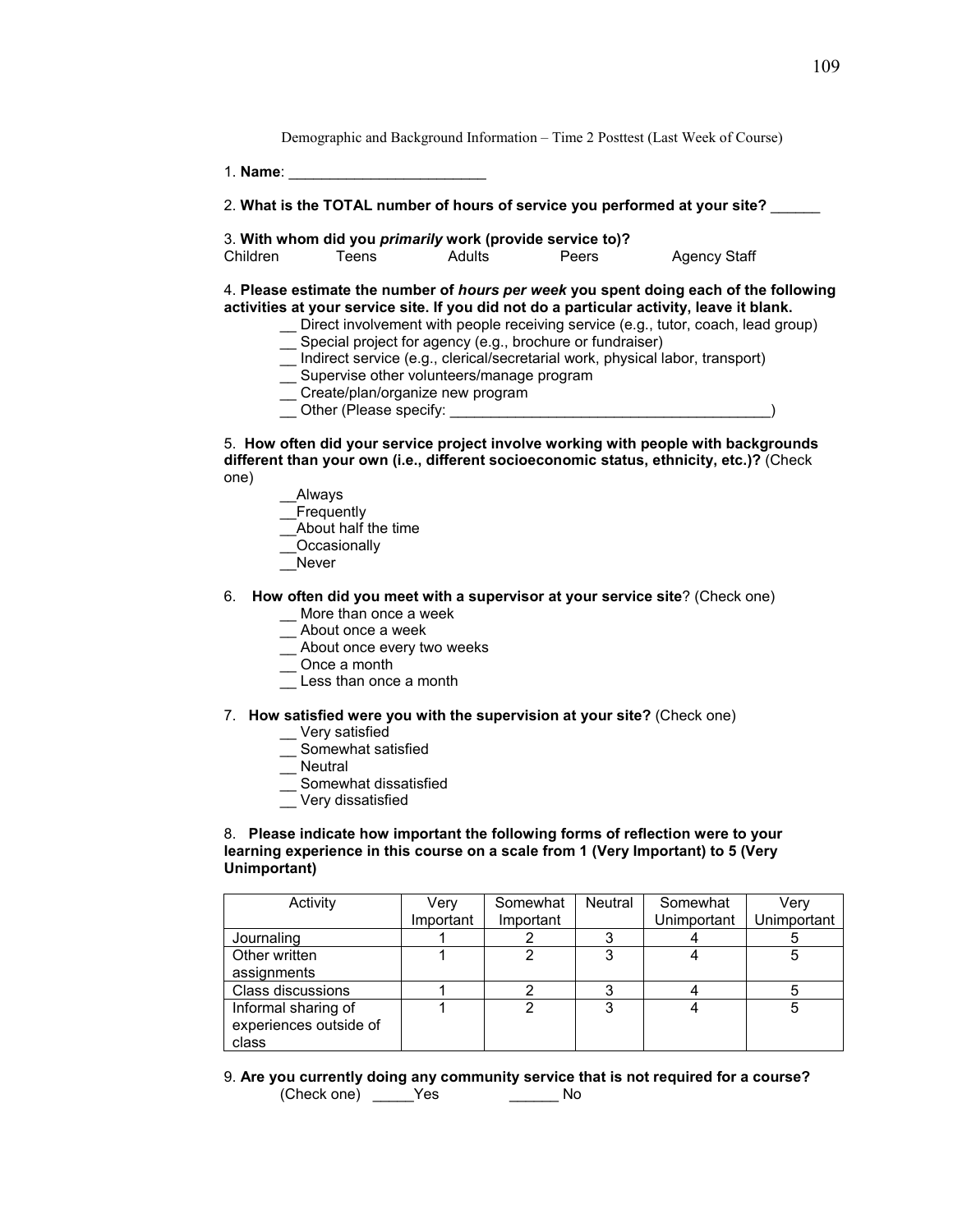| <b>General Expectations for Course</b><br>Instructions: Please rate the items below from 1 (Strongly Disagree) to 5 (Strongly Agree) as<br>they relate to your expectations for the course in which you are taking this questionnaire. |                              |                                      |                                                          |                            |                           |
|----------------------------------------------------------------------------------------------------------------------------------------------------------------------------------------------------------------------------------------|------------------------------|--------------------------------------|----------------------------------------------------------|----------------------------|---------------------------|
| Through the course I am<br>taking                                                                                                                                                                                                      | Strongly<br>Disagree<br>(SD) | Moderately<br><b>Disagree</b><br>(D) | <b>Neither</b><br>Agree<br>nor<br><b>Disagree</b><br>(N) | Moderately<br>Agree<br>(A) | Strongly<br>Agree<br>(SA) |
| 1. I will gain a deeper<br>understanding of the topic area of<br>this course.                                                                                                                                                          | SD                           | D                                    | N                                                        | A                          | <b>SA</b>                 |
| 2. I will learn to apply concepts<br>from my course to real situations.                                                                                                                                                                | <b>SD</b>                    | D                                    | N                                                        | A                          | <b>SA</b>                 |
| 3. I will become more interested<br>in the field represented by this<br>course.                                                                                                                                                        | <b>SD</b>                    | D                                    | N                                                        | A                          | <b>SA</b>                 |
| 4. I will better understand the role<br>of a professional in this field.                                                                                                                                                               | <b>SD</b>                    | D                                    | N                                                        | A                          | <b>SA</b>                 |
| 5. I will become more interested<br>in a career in community work.                                                                                                                                                                     | <b>SD</b>                    | D                                    | N                                                        | A                          | <b>SA</b>                 |
| 6. I will learn about the<br>community.                                                                                                                                                                                                | <b>SD</b>                    | D                                    | N                                                        | A                          | <b>SA</b>                 |
| 7. I will learn how to work with<br>others effectively.                                                                                                                                                                                | <b>SD</b>                    | D                                    | N                                                        | A                          | <b>SA</b>                 |
| 8. I will learn to appreciate<br>different cultures.                                                                                                                                                                                   | <b>SD</b>                    | D                                    | N                                                        | A                          | <b>SA</b>                 |
| 9. I will learn to see social<br>problems in a new way.                                                                                                                                                                                | <b>SD</b>                    | D                                    | N                                                        | A                          | <b>SA</b>                 |
| 10. I will become more aware of<br>the community of which I am a<br>part.                                                                                                                                                              | <b>SD</b>                    | D                                    | N                                                        | A                          | <b>SA</b>                 |

Appendix D Course Expectations / Evaluation\*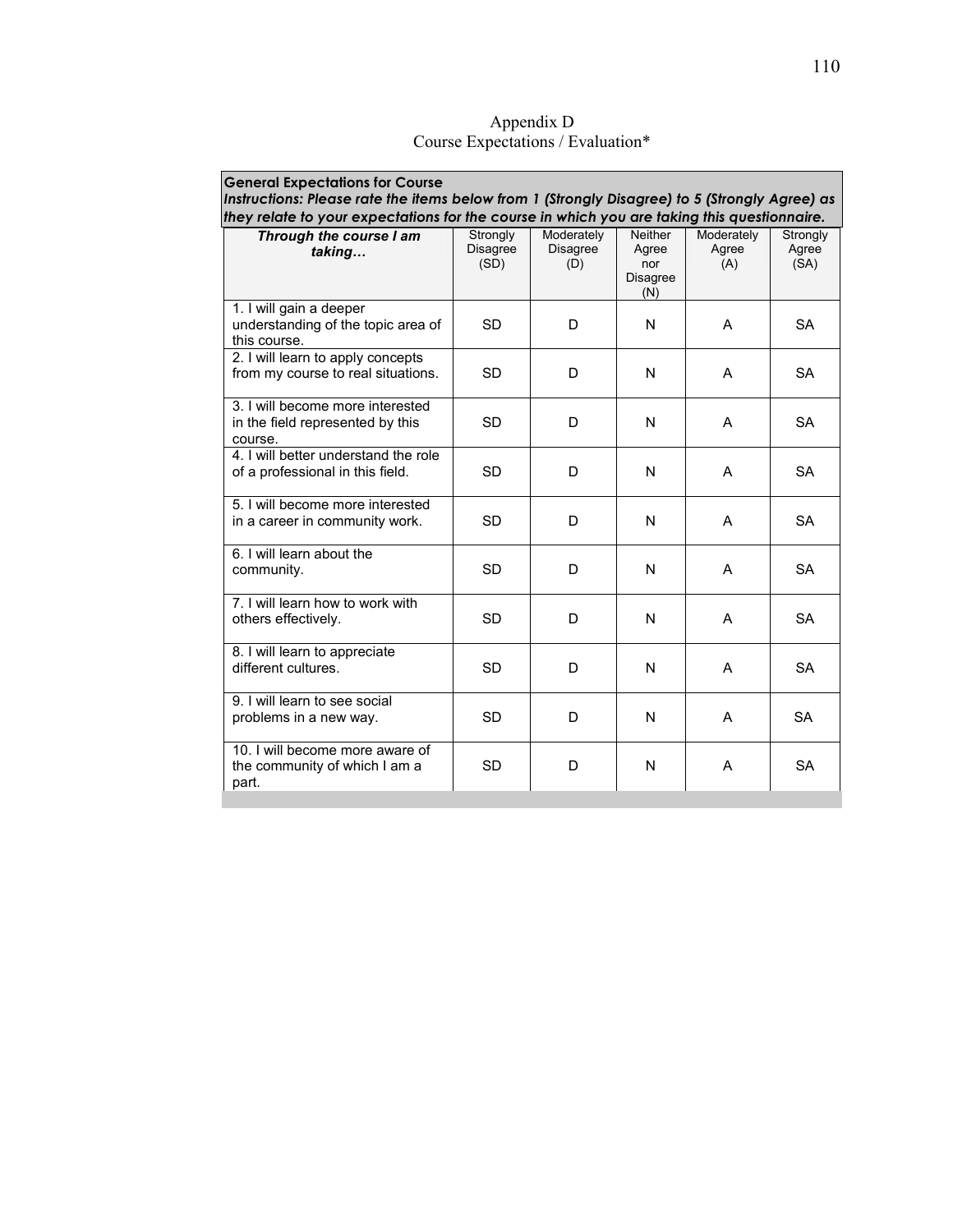#### **Expectations for Service-Learning**

*Instructions: Please rate the items below from 1 (Strongly Disagree) to 5 (Strongly Agree) as they relate to your expectations for your service-learning experience in this course.*

| Statement                            | Strongly  | Moderately      | <b>Neither</b>  | Moderately | Strongly  |
|--------------------------------------|-----------|-----------------|-----------------|------------|-----------|
|                                      | Disagree  | <b>Disagree</b> | Agree           | Agree      | Agree     |
|                                      | (SD)      | (D)             | nor             | (A)        | (SA)      |
|                                      |           |                 | <b>Disagree</b> |            |           |
|                                      |           |                 | (N)             |            |           |
| 11. In my service-learning           |           |                 |                 |            |           |
| experience, I expect to be           | <b>SD</b> | D               | N               | A          | <b>SA</b> |
| appreciated when I do a good job.    |           |                 |                 |            |           |
| 12. I expect that I will make a real |           |                 |                 |            |           |
| contribution through my service-     | <b>SD</b> | D               | N               | A          | <b>SA</b> |
| learning activity.                   |           |                 |                 |            |           |
| 13. In service-learning, I expect    |           |                 |                 |            |           |
| that I will be free to develop and   | <b>SD</b> | D               | N               | A          | <b>SA</b> |
| use my ideas.                        |           |                 |                 |            |           |
| 14. Lexpect my service-learning      |           |                 |                 |            |           |
| activity to meet the needs of the    | <b>SD</b> | D               | N               | A          | <b>SA</b> |
|                                      |           |                 |                 |            |           |
| community.                           |           |                 |                 |            |           |
|                                      |           |                 |                 |            |           |

\*Items for these scales changed to past tense at posttest (e.g., I *became* more aware of the community of which I am a part*).*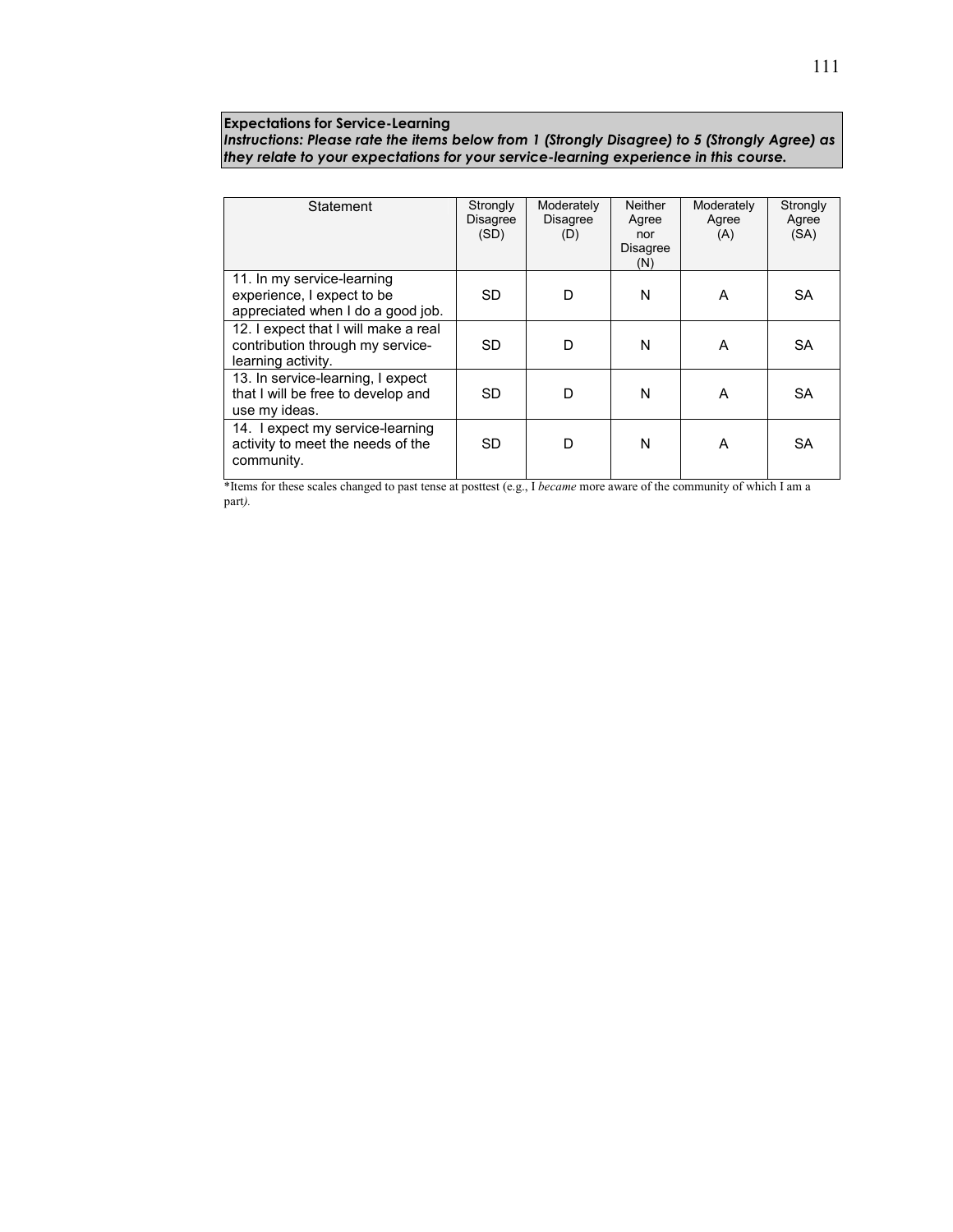## Appendix E

## Civic Attitudes and Skills Questionnaire (CASQ)

## *Instructions: Listed below are a number of opinion statements. You will agree with some, disagree with some and have no opinion about others. Please use the scale to indicate your degree of agreement with each item.*

| Statement                                                                                                               | Strongly<br>Disagree<br>(SD) | Somewhat<br><b>Disagree</b><br>(D) | <b>Neither</b><br>Agree<br>nor<br>Disagree<br>(N) | Somewhat<br>Agree<br>(A) | Strongly<br>Agree<br>(SA) |
|-------------------------------------------------------------------------------------------------------------------------|------------------------------|------------------------------------|---------------------------------------------------|--------------------------|---------------------------|
| 1. In the future, I plan to<br>participate in a community<br>service organization.                                      | <b>SD</b>                    | D                                  | N                                                 | A                        | <b>SA</b>                 |
| 2. Individuals are responsible for<br>their own misfortunes.                                                            | <b>SD</b>                    | D                                  | N                                                 | A                        | <b>SA</b>                 |
| 3. When trying to understand the<br>position of others, I try to place<br>myself in their position.                     | <b>SD</b>                    | D                                  | N                                                 | A                        | <b>SA</b>                 |
| 4. I plan to become involved in<br>my community.                                                                        | <b>SD</b>                    | D                                  | N                                                 | A                        | <b>SA</b>                 |
| 5. I can communicate well with<br>others.                                                                               | <b>SD</b>                    | D                                  | N                                                 | A                        | <b>SA</b>                 |
| 6. It is hard for a group to<br>function effectively when the<br>people involved come from very<br>diverse backgrounds. | <b>SD</b>                    | D                                  | N                                                 | A                        | <b>SA</b>                 |
| 7. I feel that I can make a<br>difference in the world.                                                                 | <b>SD</b>                    | D                                  | N                                                 | A                        | <b>SA</b>                 |
| 8. I am knowledgeable of the<br>issues facing the world.                                                                | <b>SD</b>                    | D                                  | N                                                 | A                        | <b>SA</b>                 |
| 9. We need to institute reforms<br>within the current system to<br>change our communities.                              | <b>SD</b>                    | D                                  | N                                                 | A                        | <b>SA</b>                 |
| 10. I plan to help others who are<br>in difficulty.                                                                     | <b>SD</b>                    | D                                  | N                                                 | A                        | <b>SA</b>                 |
| 11. I try to place myself in the<br>place of others in trying to<br>assess their current situation.                     | <b>SD</b>                    | D                                  | N                                                 | A                        | <b>SA</b>                 |
| 12. Cultural diversity within a<br>group makes the group more<br>interesting and effective.                             | <b>SD</b>                    | D                                  | N                                                 | A                        | <b>SA</b>                 |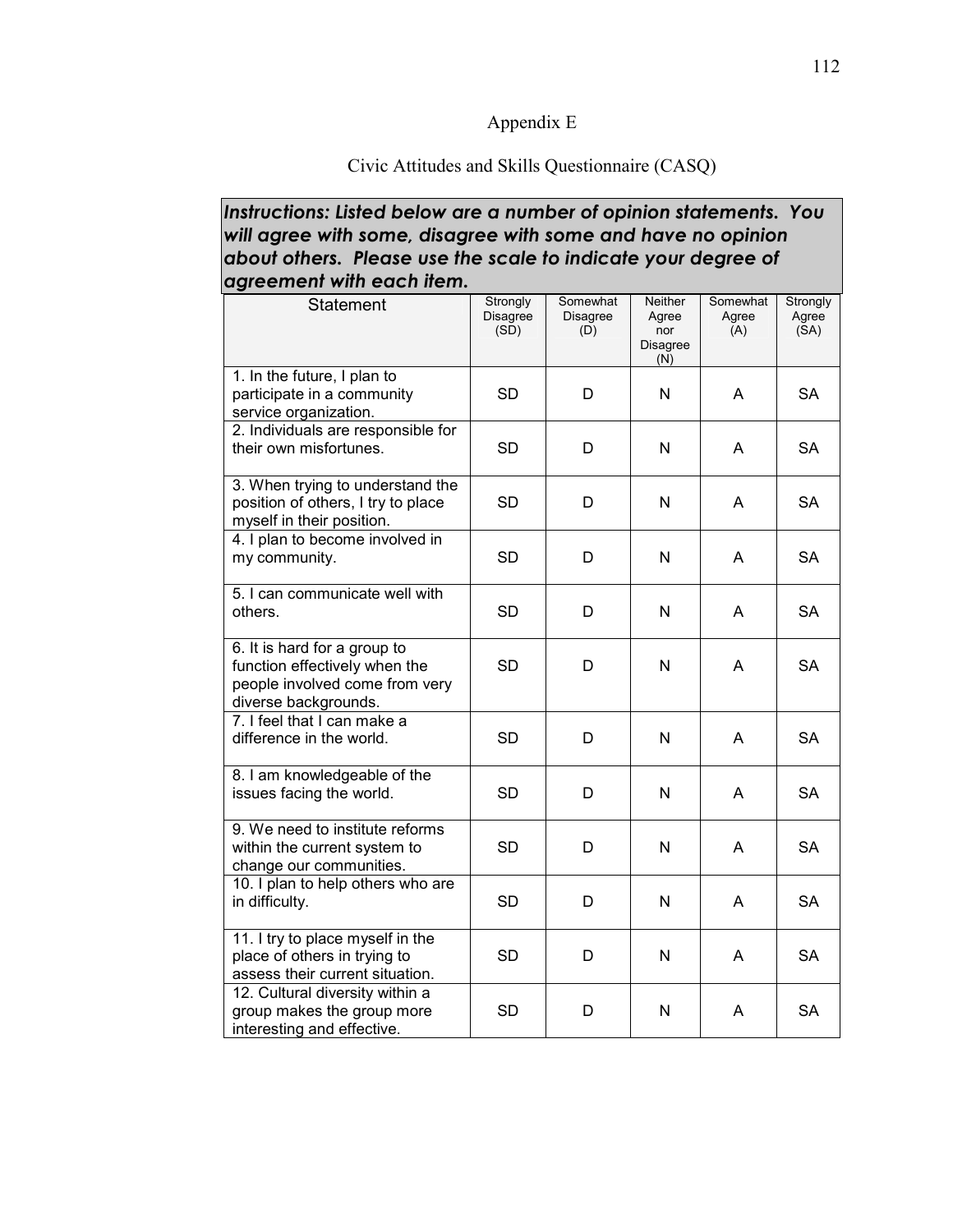| Statement                                                                               | Strongly<br>Disagree<br>(SD) | Somewhat<br>Disagree<br>(D) | Neither<br>Agree<br>nor<br>Disagree<br>(N) | Somewhat<br>Agree<br>(A) | Strongly<br>Agree<br>(SA) |
|-----------------------------------------------------------------------------------------|------------------------------|-----------------------------|--------------------------------------------|--------------------------|---------------------------|
| 13. I tend to solve problems by<br>talking them out.                                    | SD                           | D                           | N                                          | A                        | <b>SA</b>                 |
| 14. I am a better follower than a<br>leader.                                            | <b>SD</b>                    | D                           | N                                          | A                        | <b>SA</b>                 |
| 15. I can listen to other people's<br>opinions.                                         | <b>SD</b>                    | D                           | N                                          | A                        | <b>SA</b>                 |
| 16. We need to look no further<br>than the individual in assessing<br>his/her problems. | <b>SD</b>                    | D                           | N                                          | A                        | <b>SA</b>                 |
| 17. I can work cooperatively with<br>a group of people.                                 | <b>SD</b>                    | D                           | N                                          | A                        | <b>SA</b>                 |
| 18. I enjoy meeting people who<br>come from backgrounds very<br>different from my own.  | SD                           | D                           | N                                          | A                        | <b>SA</b>                 |
| 19. I plan to do some volunteer<br>work.                                                | <b>SD</b>                    | D                           | N                                          | A                        | <b>SA</b>                 |
| 20. I can easily get along with<br>people.                                              | <b>SD</b>                    | D                           | N                                          | A                        | <b>SA</b>                 |
| 21. We need to change people's<br>attitudes in order to solve social<br>problems.       | <b>SD</b>                    | D                           | N                                          | A                        | <b>SA</b>                 |
| 22. I am a good leader.                                                                 | <b>SD</b>                    | D                           | N                                          | A                        | <b>SA</b>                 |
| 23. I find it easy to make friends.                                                     | <b>SD</b>                    | D                           | N                                          | A                        | SA                        |
| 24. I am aware of the events<br>happening in my local<br>community.                     | SD                           | D                           | N                                          | A                        | SА                        |
| 25. I can think logically in solving<br>problems.                                       | <b>SD</b>                    | D                           | N                                          | A                        | <b>SA</b>                 |
| 26. In order for problems to be<br>solved, we need to change<br>public policy.          | <b>SD</b>                    | D                           | N                                          | A                        | <b>SA</b>                 |
| 27. I understand the issues<br>facing this nation.                                      | <b>SD</b>                    | D                           | N                                          | A                        | <b>SA</b>                 |
| 28. I plan to become involved in<br>programs to help clean up the<br>environment.       | <b>SD</b>                    | D                           | N                                          | A                        | <b>SA</b>                 |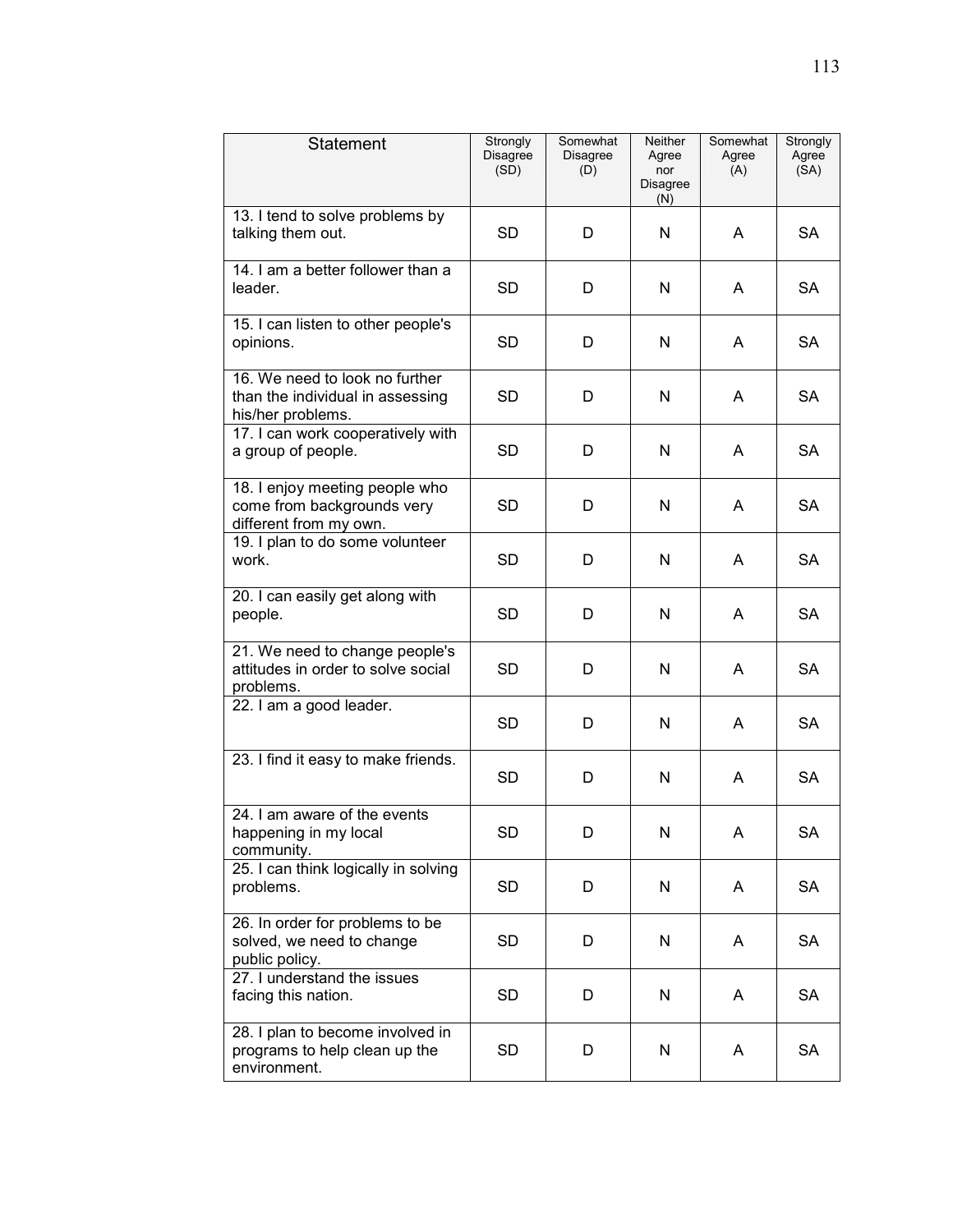| Statement                                                                                                          | Strongly<br><b>Disagree</b><br>(SD) | Somewhat<br><b>Disagree</b><br>(D) | Neither<br>Agree<br>nor<br><b>Disagree</b><br>(N) | Somewhat<br>Agree<br>(A) | Strongly<br>Agree<br>(SA) |
|--------------------------------------------------------------------------------------------------------------------|-------------------------------------|------------------------------------|---------------------------------------------------|--------------------------|---------------------------|
| 29. I am aware of current events.                                                                                  | <b>SD</b>                           | D                                  | N                                                 | A                        | <b>SA</b>                 |
| 30. I plan to become an active<br>member of my community.                                                          | SD                                  | D                                  | N                                                 | A                        | <b>SA</b>                 |
| 31. People are poor because<br>they choose to be poor.                                                             | SD                                  | D                                  | N                                                 | A                        | <b>SA</b>                 |
| 32. I find it difficult to relate to<br>people from a different race or<br>culture.                                | SD                                  | D                                  | N                                                 | A                        | SA                        |
| 33. I am committed to making a<br>positive difference.                                                             | <b>SD</b>                           | D                                  | N                                                 | A                        | <b>SA</b>                 |
| 34. I don't understand why some<br>people are poor when there are<br>boundless opportunities<br>available to them. | <b>SD</b>                           | D                                  | N                                                 | A                        | <b>SA</b>                 |
| 35. I try to find effective ways of<br>solving problems.                                                           | <b>SD</b>                           | D                                  | N                                                 | A                        | <b>SA</b>                 |
| 36. I understand the issues<br>facing my city's community.                                                         | SD                                  | D                                  | N                                                 | A                        | <b>SA</b>                 |
| 37. I would rather have<br>somebody else take the lead in<br>formulating a solution.                               | SD                                  | D                                  | N                                                 | A                        | <b>SA</b>                 |
| 38. I can think analytically in<br>solving problems.                                                               | <b>SD</b>                           | D                                  | N                                                 | A                        | <b>SA</b>                 |
| 39. I plan to participate in a<br>community action program.                                                        | <b>SD</b>                           | D                                  | N                                                 | A                        | SA                        |
| 40. I prefer the company of<br>people who are very similar to<br>me in background and<br>expressions.              | <b>SD</b>                           | D                                  | N                                                 | A                        | <b>SA</b>                 |
| 41. I have the ability to lead a<br>group of people.                                                               | <b>SD</b>                           | D                                  | N                                                 | A                        | <b>SA</b>                 |
| 42. It is important that equal<br>opportunity be available to all<br>people.                                       | <b>SD</b>                           | D                                  | N                                                 | A                        | <b>SA</b>                 |
| 43. I plan to be involved in the<br>political process.                                                             | <b>SD</b>                           | D                                  | N                                                 | A                        | <b>SA</b>                 |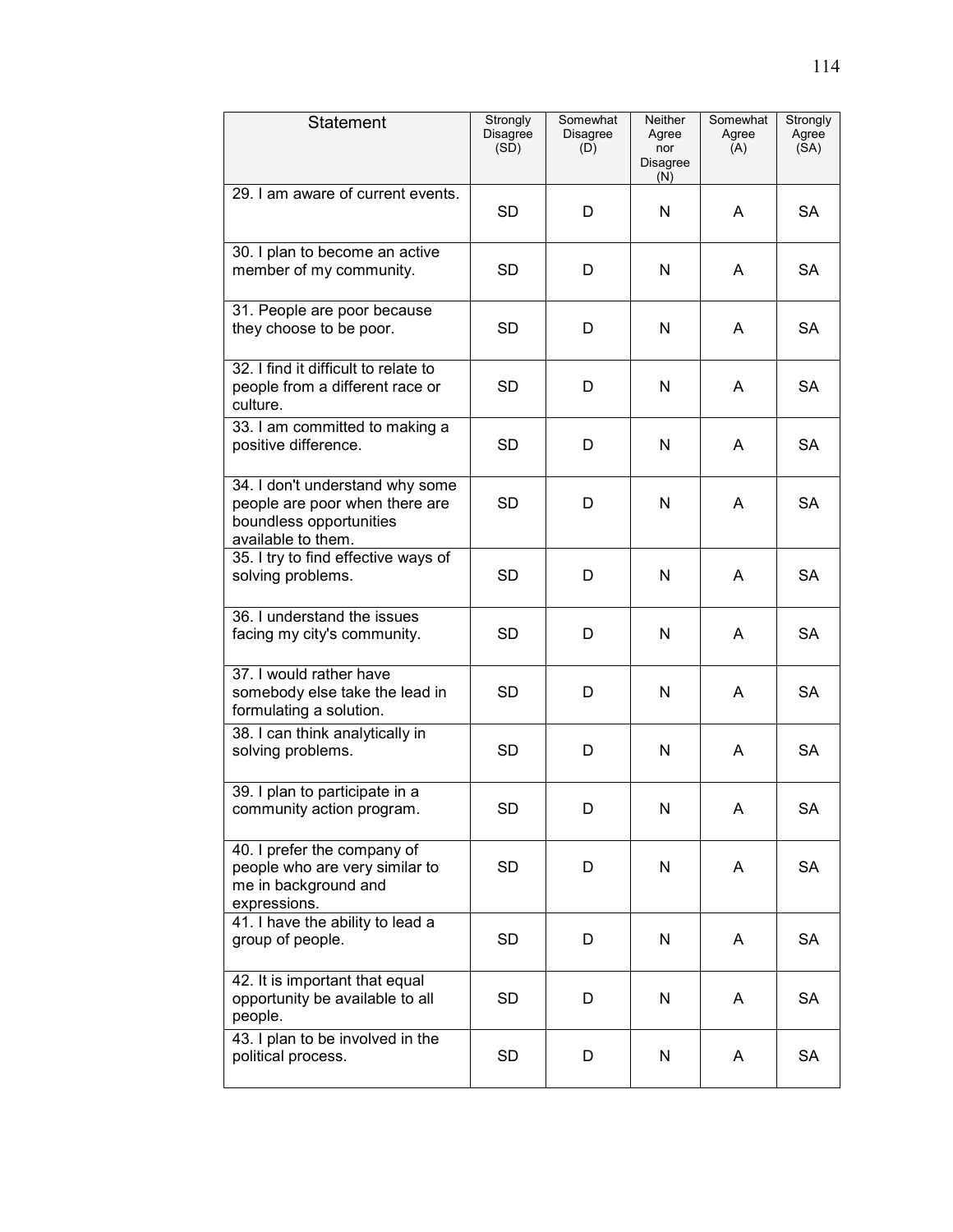| <b>Statement</b>                                         | Strongly<br><b>Disagree</b><br>(SD) | Somewhat<br>Disagree<br>(D) | <b>Neither</b><br>Agree<br>nor<br>Disagree<br>(N) | Somewhat<br>Agree<br>(A) | Strongly<br>Agree<br>(SA) |
|----------------------------------------------------------|-------------------------------------|-----------------------------|---------------------------------------------------|--------------------------|---------------------------|
| 44. I can successfully resolve<br>conflicts with others. | <b>SD</b>                           | D                           | N                                                 |                          | <b>SA</b>                 |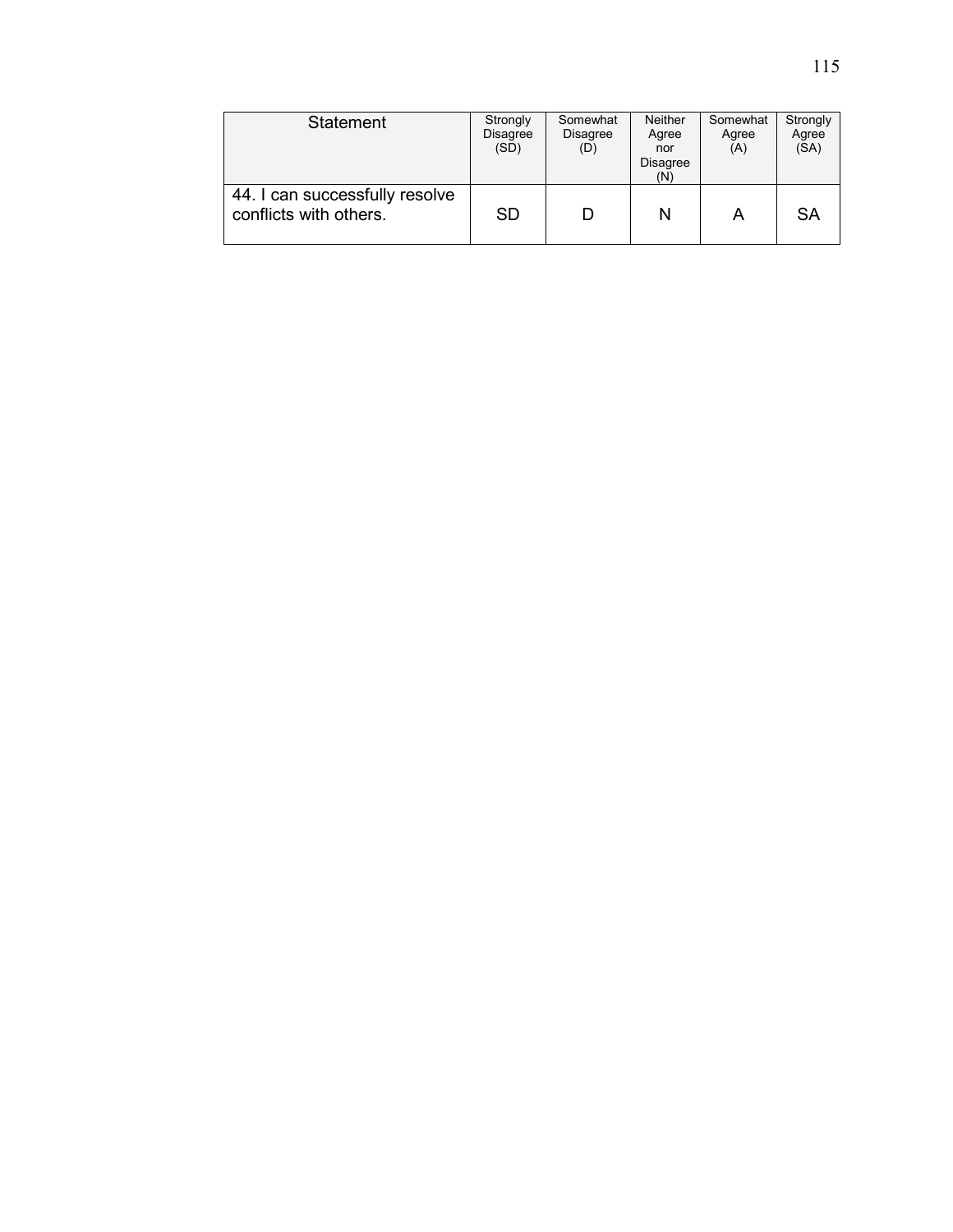## Appendix F

## Self-Efficacy Scale (SES)

*Instructions: Listed below are a series of statements about your personal attitudes and traits. Each statement represents a commonly held belief. Read each statement and decide to what extent it describes you. You will probably agree with some of the statements and disagree with others. Please indicate your own personal feelings about each statement by circling the response that best describes your attitude or feeling. Please be very truthful and describe yourself as you really are, not as you would like to be.* 

| Statement                                                                                                                | Strongly<br>Disagree<br>(SD) | Moderately<br>Disagree<br>(D) | <b>Neither</b><br>Agree<br>nor<br>Disagree<br>(N) | Moderately<br>Agree<br>(A) | Strongly<br>Agree<br>(SA) |
|--------------------------------------------------------------------------------------------------------------------------|------------------------------|-------------------------------|---------------------------------------------------|----------------------------|---------------------------|
| 1. I like to grow house plants.                                                                                          | <b>SD</b>                    | D                             | N                                                 | Α                          | <b>SA</b>                 |
| 2. When I make plans, I am<br>certain I can make them work.                                                              | <b>SD</b>                    | D                             | N                                                 | A                          | <b>SA</b>                 |
| 3. One of my problems is that I<br>cannot get down to work when I<br>should.                                             | <b>SD</b>                    | D                             | N                                                 | A                          | <b>SA</b>                 |
| 4. If I can't do a job the first<br>time, I keep trying until I can.                                                     | <b>SD</b>                    | D                             | N                                                 | A                          | <b>SA</b>                 |
| 5. Heredity plays the major role<br>in determining one's<br>personality.                                                 | <b>SD</b>                    | D                             | N                                                 | A                          | <b>SA</b>                 |
| 6. It is difficult for me to make<br>new friends.                                                                        | <b>SD</b>                    | D                             | N                                                 | A                          | <b>SA</b>                 |
| 7. When I set important goals<br>for myself, I rarely achieve<br>them.                                                   | <b>SD</b>                    | D                             | N                                                 | A                          | <b>SA</b>                 |
| 8. I give up on things before<br>completing them.                                                                        | <b>SD</b>                    | D                             | N                                                 | Α                          | <b>SA</b>                 |
| 9. I like to cook.                                                                                                       | <b>SD</b>                    | D                             | N                                                 | A                          | <b>SA</b>                 |
| 10. If I see someone I would<br>like to meet, I go to that person<br>instead of waiting for him or her<br>to come to me. | <b>SD</b>                    | D                             | N                                                 | A                          | <b>SA</b>                 |
| 11. I avoid facing difficulties.                                                                                         | <b>SD</b>                    | D                             | N                                                 | A                          | <b>SA</b>                 |
| 12. If something looks too<br>complicated, I will not even<br>bother to try it.                                          | SD                           | D                             | N                                                 | A                          | <b>SA</b>                 |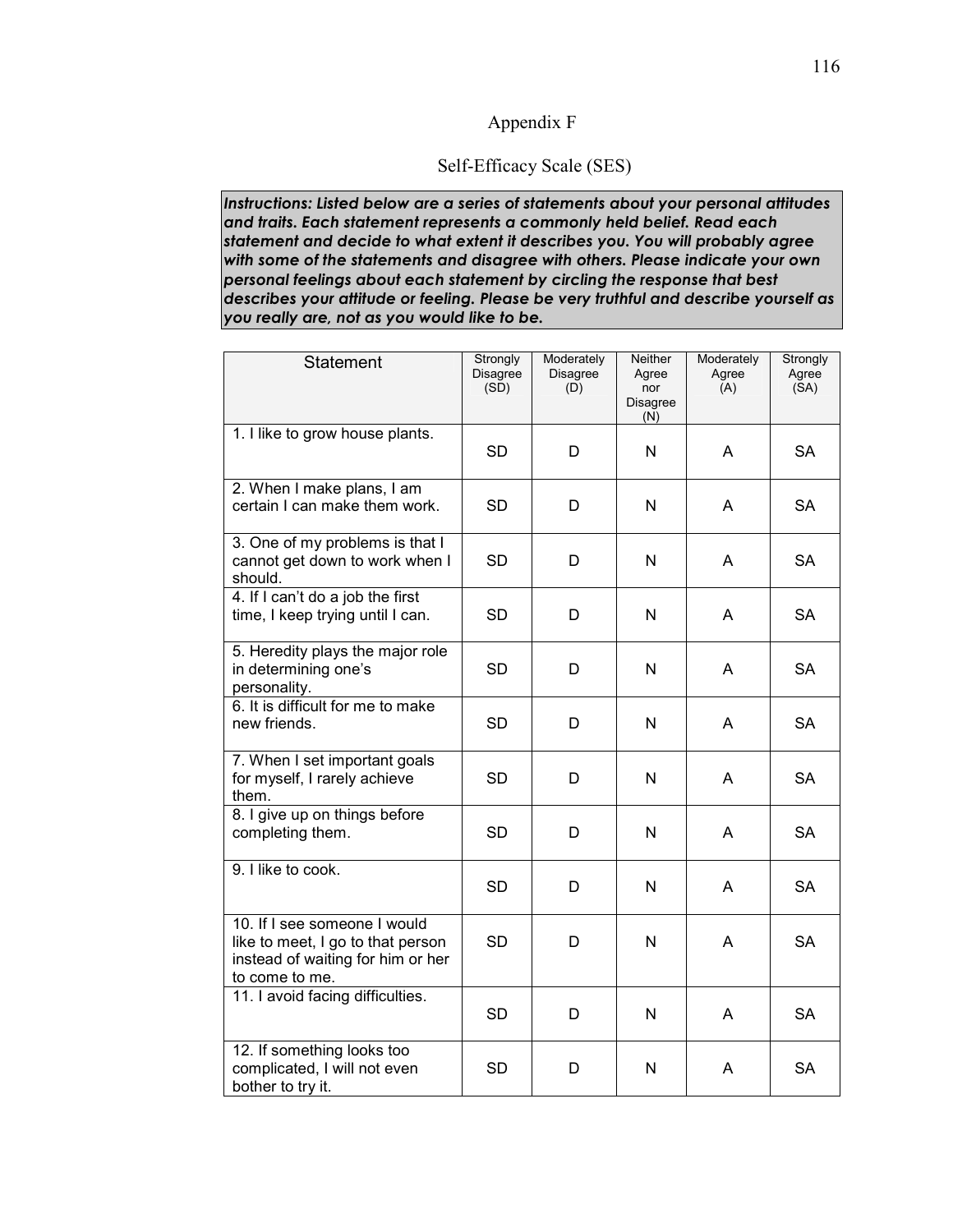| Statement                                                                                                                                    | Strongly<br>Disagree<br>(SD) | Moderately<br><b>Disagree</b><br>(D) | Neither<br>Agree<br>nor<br><b>Disagree</b><br>(N) | Moderately<br>Agree<br>(A) | Strongly<br>Agree<br>(SA) |
|----------------------------------------------------------------------------------------------------------------------------------------------|------------------------------|--------------------------------------|---------------------------------------------------|----------------------------|---------------------------|
| 13. There is some good in<br>everybody.                                                                                                      | <b>SD</b>                    | D                                    | N                                                 | A                          | <b>SA</b>                 |
| 14. If I meet someone<br>interesting who is very hard to<br>make friends with, I'll soon stop<br>trying to make friends with that<br>person. | <b>SD</b>                    | D                                    | N                                                 | Α                          | <b>SA</b>                 |
| 15. When I have something<br>unpleasant to do, I stick to it<br>until I finish it.                                                           | <b>SD</b>                    | D                                    | N                                                 | A                          | <b>SA</b>                 |
| 16. When I decide to do<br>something, I go right to work on<br>it.                                                                           | SD                           | D                                    | N                                                 | A                          | <b>SA</b>                 |
| 17. I like science.                                                                                                                          | SD                           | D                                    | N                                                 | A                          | <b>SA</b>                 |
| 18. When trying to learn<br>something new, I soon give up<br>if I am not initially successful.                                               | <b>SD</b>                    | D                                    | N                                                 | A                          | <b>SA</b>                 |
| 19. When I'm trying to become<br>friends with someone who<br>seems uninterested at first, I<br>don't give up very easily.                    | <b>SD</b>                    | D                                    | N                                                 | A                          | <b>SA</b>                 |
| 20. When unexpected problems<br>occur, I don't handle them well.                                                                             | <b>SD</b>                    | D                                    | N                                                 | A                          | <b>SA</b>                 |
| 21. If I were an artist, I would<br>like to draw children.                                                                                   | SD                           | D                                    | N                                                 | A                          | SA                        |
| 22. I avoid trying to learn new<br>things when they look too<br>difficult for me.                                                            | <b>SD</b>                    | D                                    | N                                                 | A                          | SA                        |
| 23. Failure just makes me try<br>harder.                                                                                                     | <b>SD</b>                    | D                                    | N                                                 | A                          | <b>SA</b>                 |
| 24. I do not handle myself well<br>in social gatherings.                                                                                     | SD                           | D                                    | N                                                 | A                          | <b>SA</b>                 |
| 25. I very much like to ride<br>horses.                                                                                                      | <b>SD</b>                    | D                                    | N                                                 | A                          | <b>SA</b>                 |
| 26. I feel insecure about my<br>ability to do things.                                                                                        | <b>SD</b>                    | D                                    | N                                                 | A                          | SA                        |
| 27. I am a self-reliant person.                                                                                                              | SD                           | D                                    | N                                                 | A                          | SA                        |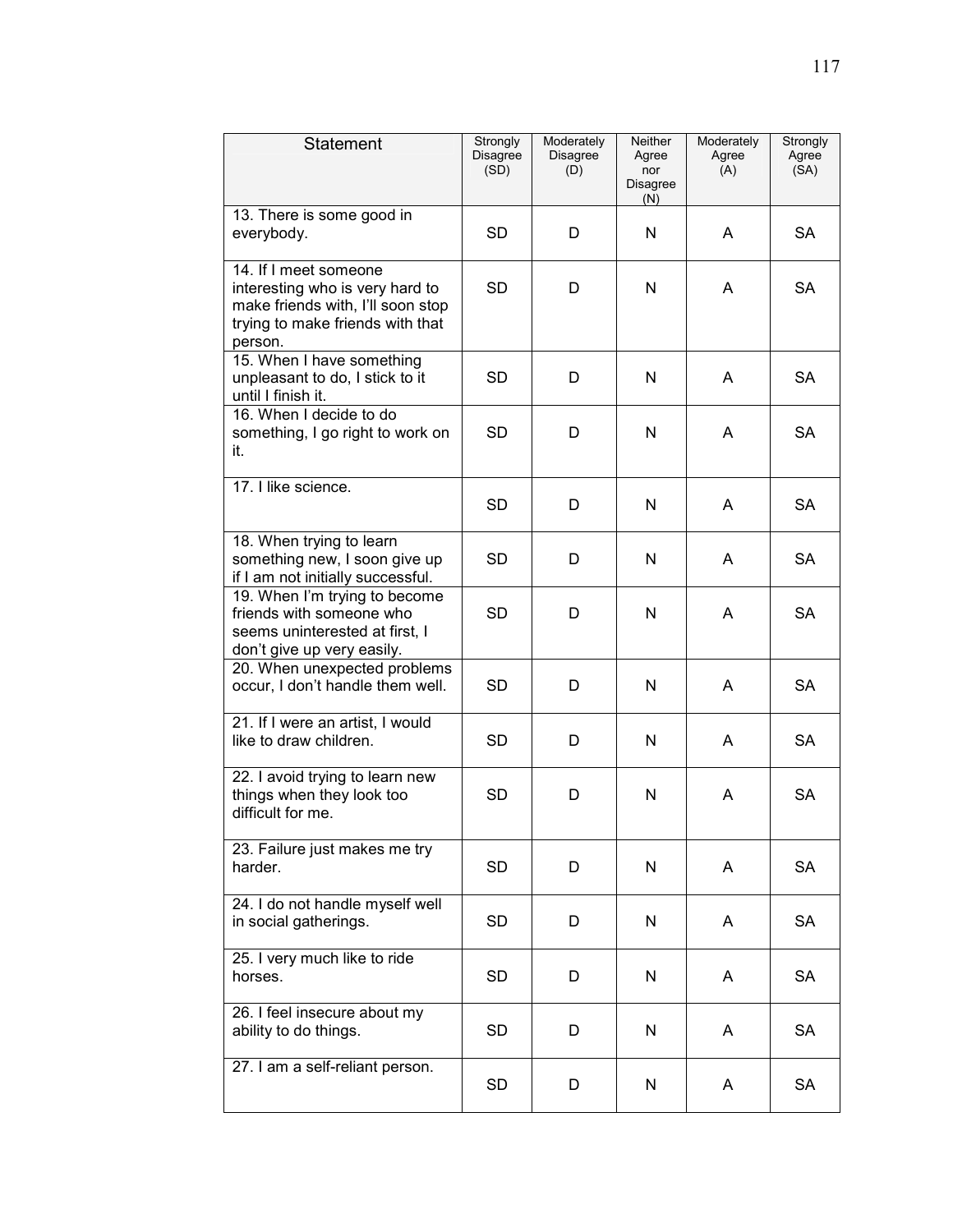| <b>Statement</b>                                                                       | Strongly<br><b>Disagree</b><br>(SD) | Moderately<br><b>Disagree</b><br>(D) | <b>Neither</b><br>Agree<br>nor<br>Disagree<br>(N) | Moderately<br>Agree<br>(A) | Strongly<br>Agree<br>(SA) |
|----------------------------------------------------------------------------------------|-------------------------------------|--------------------------------------|---------------------------------------------------|----------------------------|---------------------------|
| 28. I have acquired my friends<br>through my personal abilities at<br>making friends.  | SD                                  | D                                    | N                                                 | A                          | SA                        |
| 29. I give up easily.                                                                  | <b>SD</b>                           | D                                    | N                                                 | A                          | <b>SA</b>                 |
| 30. I do not seem capable of<br>dealing with most problems that<br>come up in my life. | <b>SD</b>                           | D                                    | N                                                 | A                          | SA                        |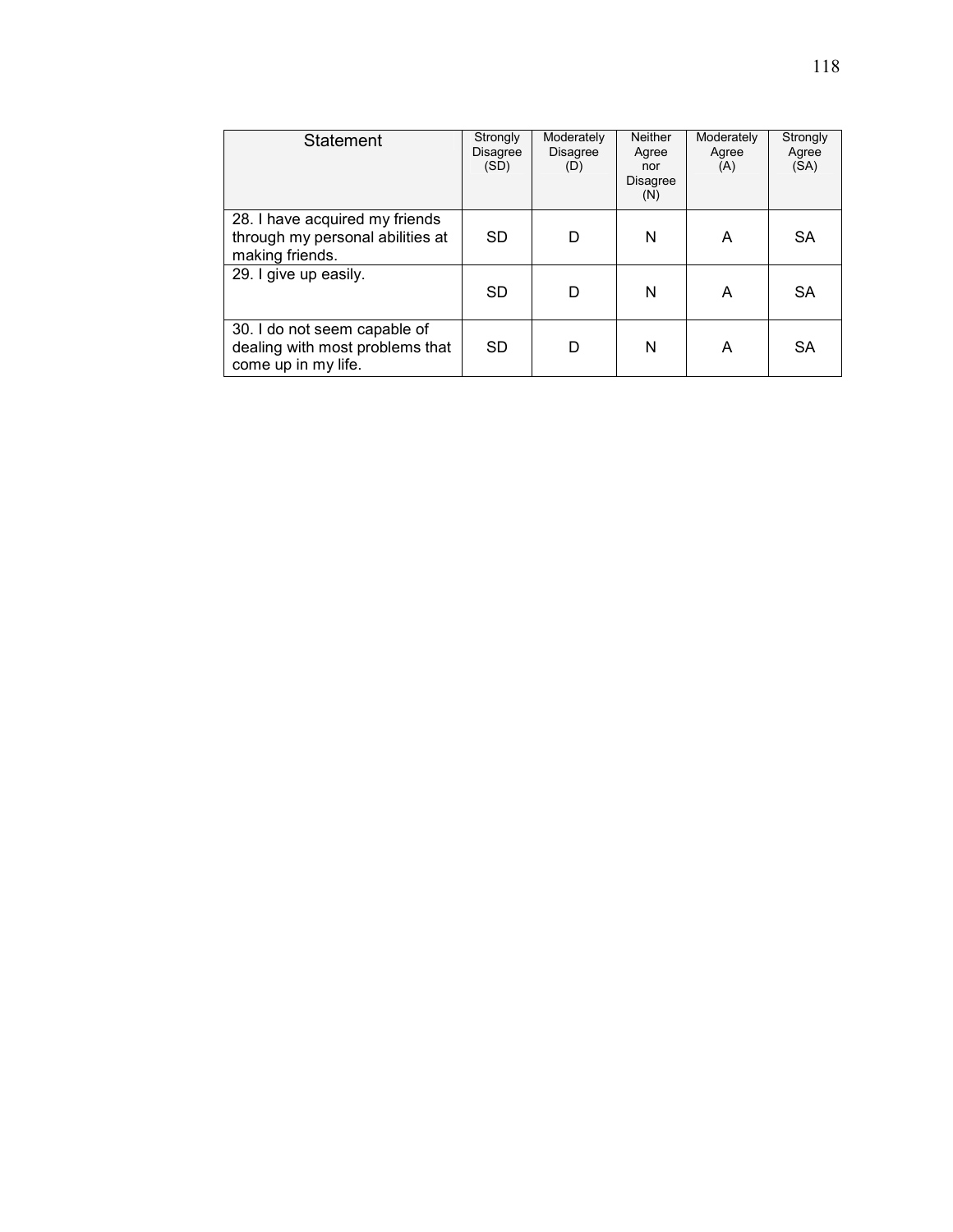## Appendix G

## Community Service Self-Efficacy Scale (CSSES)

## *Instructions: Please circle a number for each statement to rate the items below on a scale from 1 (Quite uncertain) to 10 (Certain).*

1. If I choose to participate in community service in the future, I will be able to make a meaningful contribution.

|                 |  |  | 1 2 3 4 5 6 7 8 9 10 |  |         |
|-----------------|--|--|----------------------|--|---------|
| Quite uncertain |  |  |                      |  | Certain |

2. In the future, I will be able to find community service opportunities which are relevant to my interests and abilities.

|                 | 2 3 4 5 6 7 8 9 10 |  |  |  |         |
|-----------------|--------------------|--|--|--|---------|
| Quite uncertain |                    |  |  |  | Certain |

3. I am confident that, through community service, I can help in promoting social justice.

|                 |  |  | 1 2 3 4 5 6 7 8 9 10 |  |         |
|-----------------|--|--|----------------------|--|---------|
| Quite uncertain |  |  |                      |  | Certain |

4. I am confident that, through community service, I can make a difference in my community.

|                 |  | 4 5 6 |  | , 789 |  |         |
|-----------------|--|-------|--|-------|--|---------|
| Quite uncertain |  |       |  |       |  | Certain |

5. I am confident that I can help individuals in need by participating in community service activities.

|                 |  |  | 2 3 4 5 6 7 8 9 10 |  |         |
|-----------------|--|--|--------------------|--|---------|
| Quite uncertain |  |  |                    |  | Certain |

6. I am confident that, in future community service activities, I will be able to interact with relevant professionals in ways that are meaningful and effective.

| Quite uncertain |  |  |  |  | Certain |
|-----------------|--|--|--|--|---------|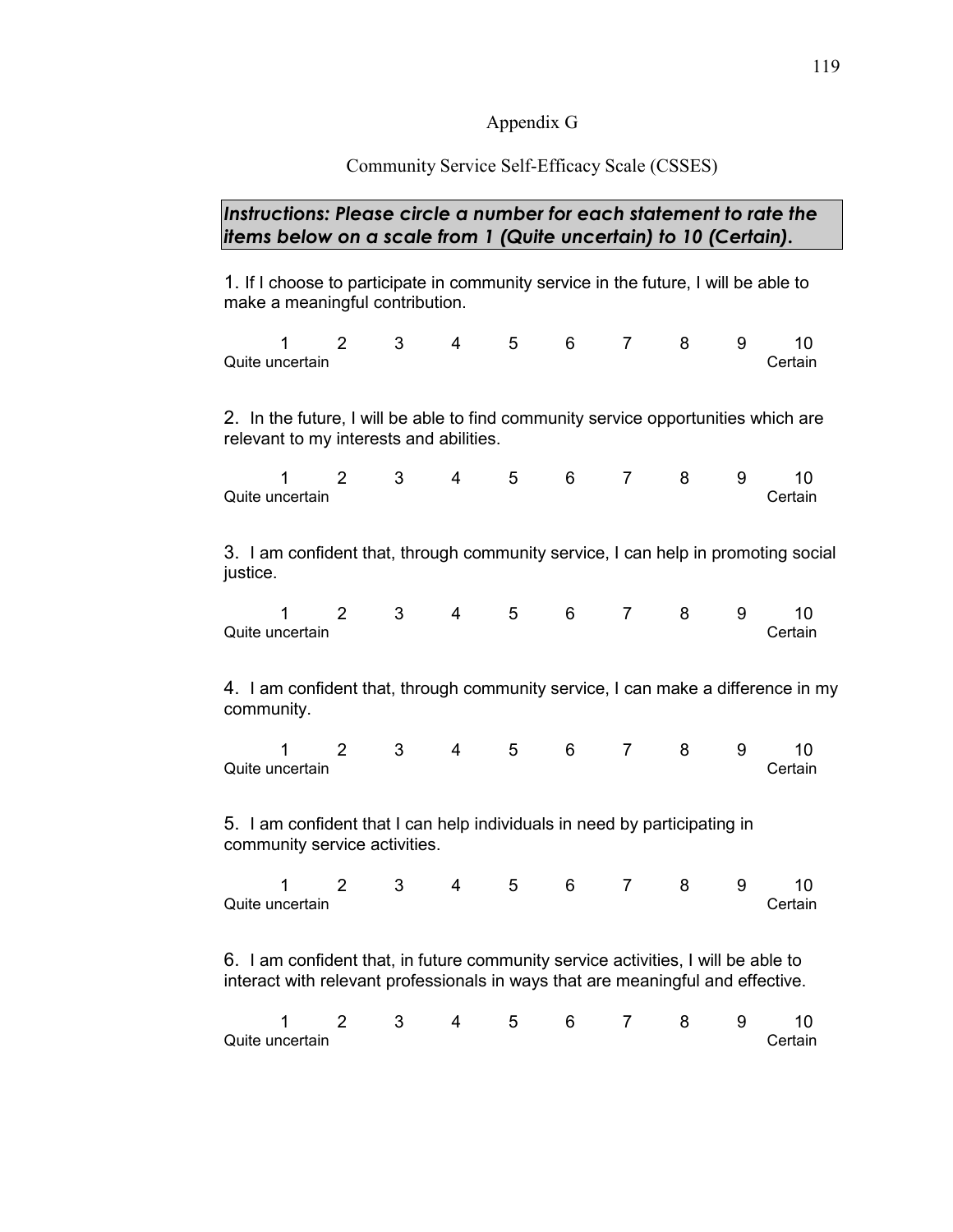|         | opportunity for citizens.                                                                                   |         |  |                   |       |  |   |               |
|---------|-------------------------------------------------------------------------------------------------------------|---------|--|-------------------|-------|--|---|---------------|
|         | Quite uncertain                                                                                             |         |  | 1 2 3 4 5 6 7 8 9 |       |  |   | 10<br>Certain |
|         | 8. By participating in community service, I can apply knowledge in ways that<br>solve "real-life" problems. |         |  |                   |       |  |   |               |
|         | Quite uncertain                                                                                             |         |  | 1 2 3 4 5 6 7 8 9 |       |  |   | 10<br>Certain |
|         | 9. By participating in community service, I can help people to help themselves.                             |         |  |                   |       |  |   |               |
|         | 1.<br>Quite uncertain                                                                                       |         |  | 2 3 4 5 6 7 8 9   |       |  |   | 10<br>Certain |
| future. | 10. I am confident that I will participate in community service activities in the                           |         |  |                   |       |  |   |               |
|         | Quite uncertain                                                                                             | $2 \t3$ |  | 4 5               | 6 7 8 |  | 9 | 10<br>Certain |

7. I am confident that, through community service, I can help in promoting equal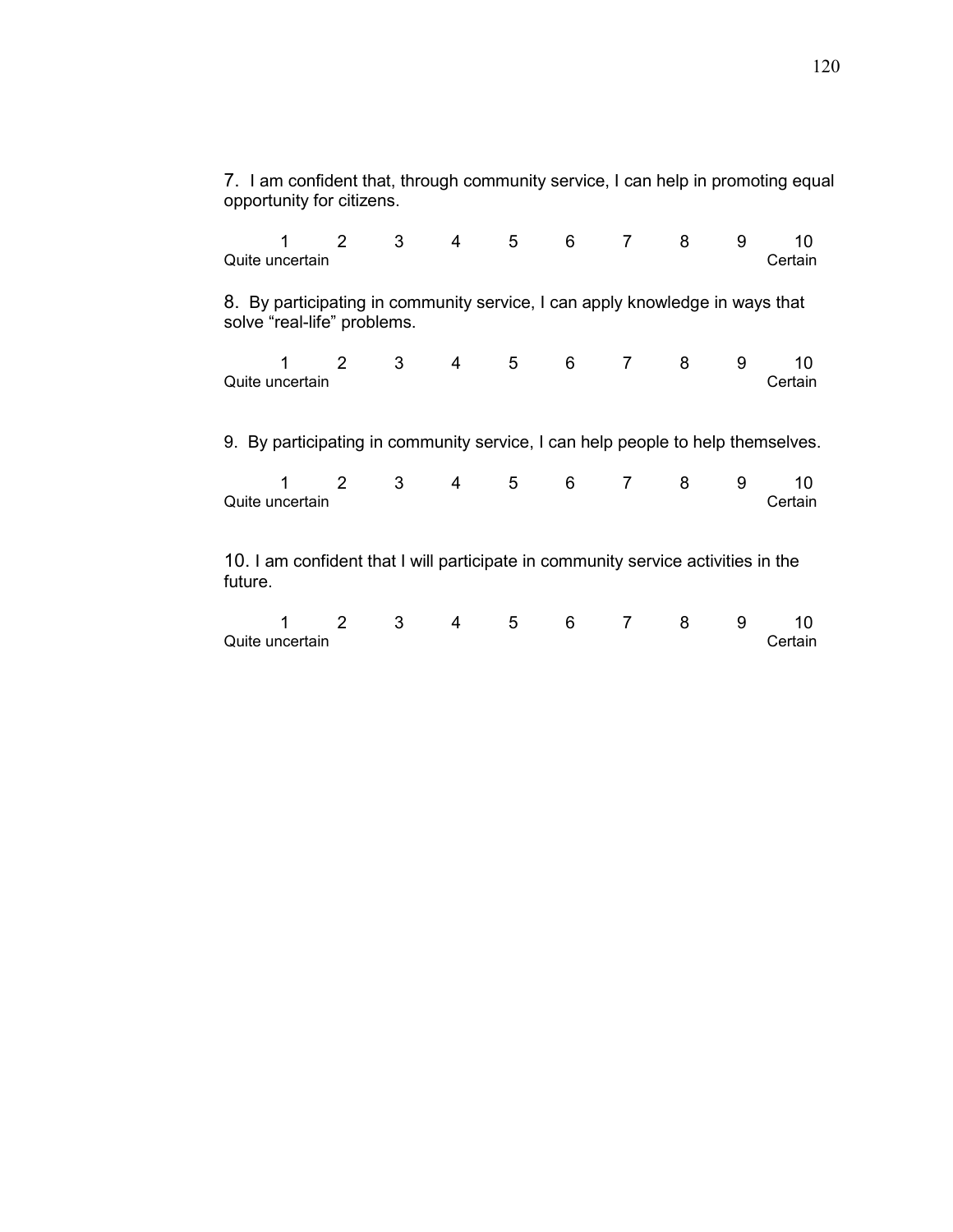## Appendix H

## Social Desirability Responding

## *Instructions: Listed below are a number of statements concerning personal attitudes and traits. Read each item and decide whether the statement is True or False as it pertains to you personally.*

| Statement                                                                               | True | False |
|-----------------------------------------------------------------------------------------|------|-------|
|                                                                                         | (T)  | (F)   |
| 1. I'm always willing to admit it when I make a mistake.                                | Т    | F     |
| 2. I always try to practice what I preach.                                              | Τ    | F     |
| 3. I never resent being asked to return a favor.                                        | Т    | F     |
| 4. I have never been annoyed when people expressed ideas very<br>different from my own. | Т    | F     |
| 5. I have never deliberately said something that hurt someone's                         | Т    | F     |
| feelings.                                                                               |      |       |
| 6. I like to gossip at times.                                                           | т    | F     |
| 7. There have been occasions when I took advantage of someone.                          | т    | F     |
| 8. I sometimes try to get even rather than forgive and forget.                          | т    | F     |
| 9. At times I have really insisted on having things my own way.                         | т    | F     |
| 10. There have been occasions when I felt like smashing things.                         | т    | F     |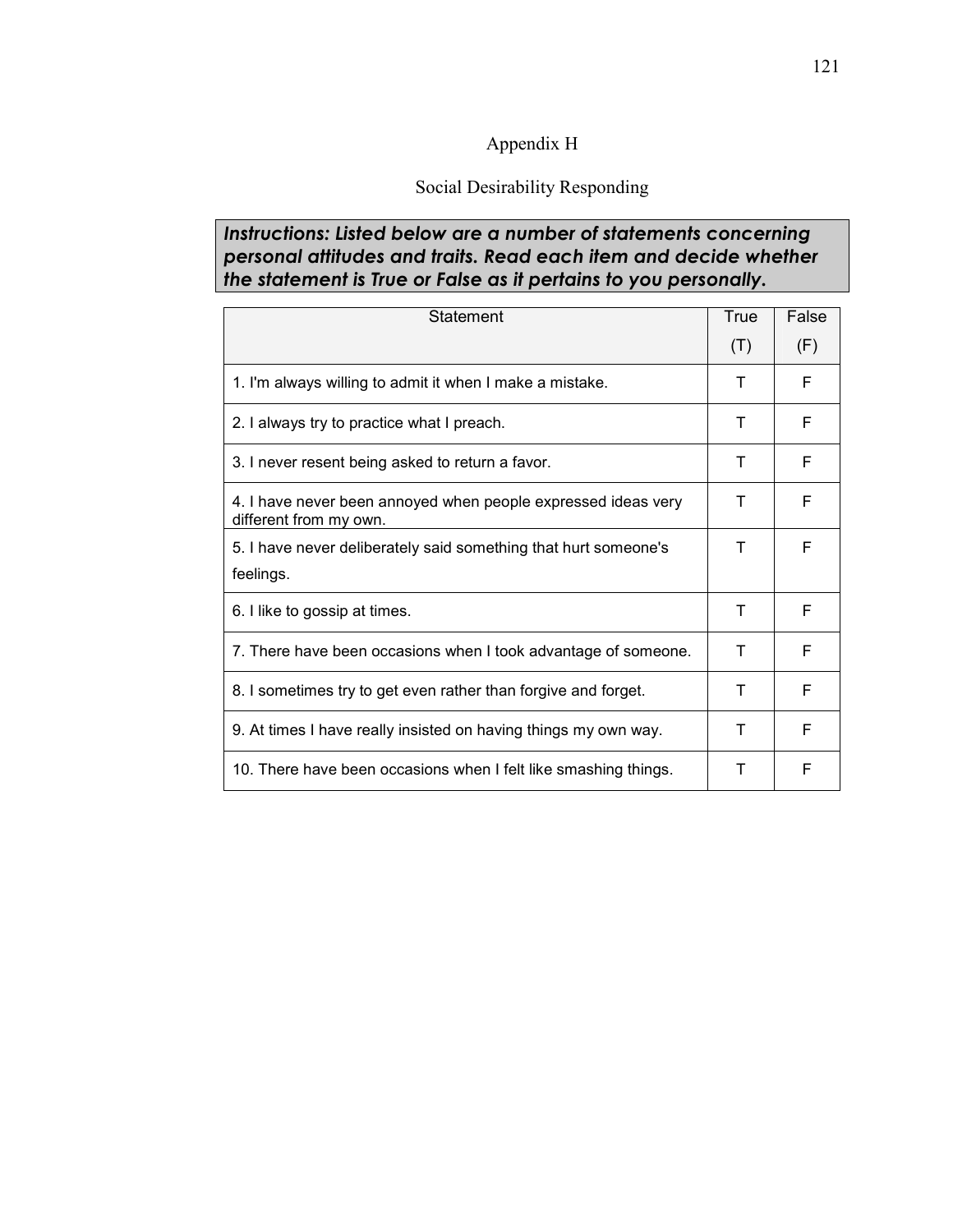# Appendix I

## Supervisor Evaluation

|    | Ethnicity: ___________                                                                                                                                                                  |                |   |                | Age: _______ Gender: ____ |
|----|-----------------------------------------------------------------------------------------------------------------------------------------------------------------------------------------|----------------|---|----------------|---------------------------|
|    |                                                                                                                                                                                         |                |   |                |                           |
|    | Instructions: Listed below are a number of questions about your<br>experience with the service-learner you named above. Please use<br>the scale to indicate your response to each item. |                |   |                |                           |
| 1. | To what extent did you find your service-learner organized and prepared?                                                                                                                |                |   |                |                           |
|    | 1<br>Very unprepared                                                                                                                                                                    | 2              | 3 | 4              | 5<br>Very prepared        |
| 2. | To what extent did you find your service-learner effective in helping your<br>organization meet its goals?                                                                              |                |   |                |                           |
|    | 1<br>Very unhelpful                                                                                                                                                                     | 2              | 3 | 4              | 5<br>Very helpful         |
| 3. | Did your service-learner ever negatively affect your organization?                                                                                                                      |                |   |                |                           |
|    | 1<br>Very often                                                                                                                                                                         | 2              | 3 | 4              | 5<br>Never                |
| 4. | To what extent do you feel your service-learner was sensitive to the needs and<br>problems facing this particular community?                                                            |                |   |                |                           |
|    | Very insensitive                                                                                                                                                                        | $\overline{2}$ | 3 | 4              | 5<br>Very sensitive       |
| 5. | To what extent did your service-learner display an interest in learning about your<br>organization's missions and goals?                                                                |                |   |                |                           |
|    | $\perp$<br>Very uninterested                                                                                                                                                            | $\overline{2}$ | 3 | 4              | 5<br>Very interested      |
| 6. | To what extent do you feel your service-learner came to understand your<br>organization's missions and goals?                                                                           |                |   |                |                           |
|    | 1<br>Did not understand                                                                                                                                                                 | 2              | 3 | $\overline{4}$ | 5<br>Very understanding   |